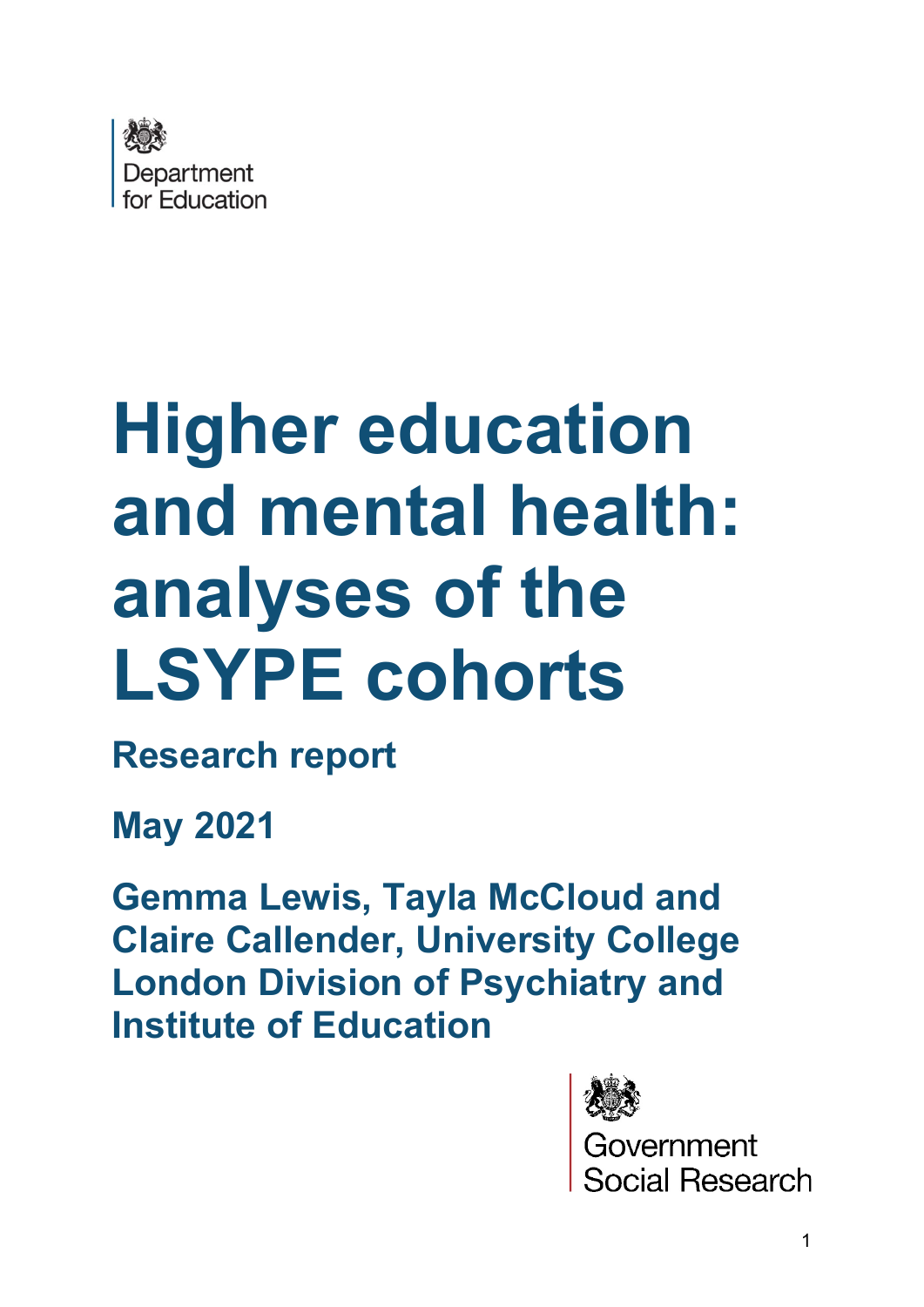# **Table of Contents**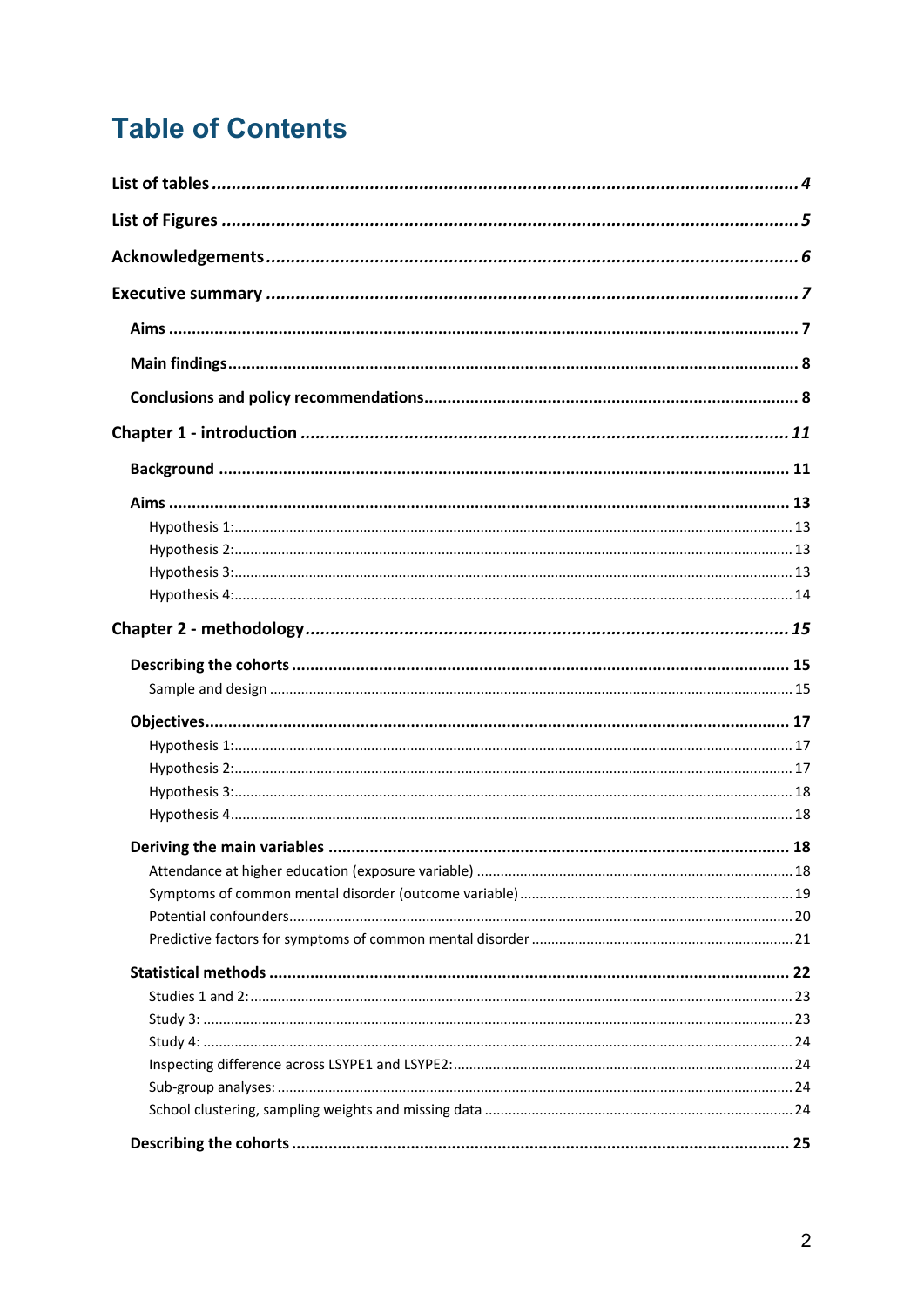| Chapter 3 - Differences in symptoms of common mental disorder between young people  |  |
|-------------------------------------------------------------------------------------|--|
|                                                                                     |  |
|                                                                                     |  |
|                                                                                     |  |
|                                                                                     |  |
|                                                                                     |  |
|                                                                                     |  |
| Chapter 4: Changes in symptoms of common mental disorder over time, among young     |  |
|                                                                                     |  |
|                                                                                     |  |
|                                                                                     |  |
|                                                                                     |  |
|                                                                                     |  |
| Chapter 5: Predictors of symptoms of common mental disorder in young people who did |  |
|                                                                                     |  |
|                                                                                     |  |
|                                                                                     |  |
|                                                                                     |  |
|                                                                                     |  |
|                                                                                     |  |
|                                                                                     |  |
|                                                                                     |  |
|                                                                                     |  |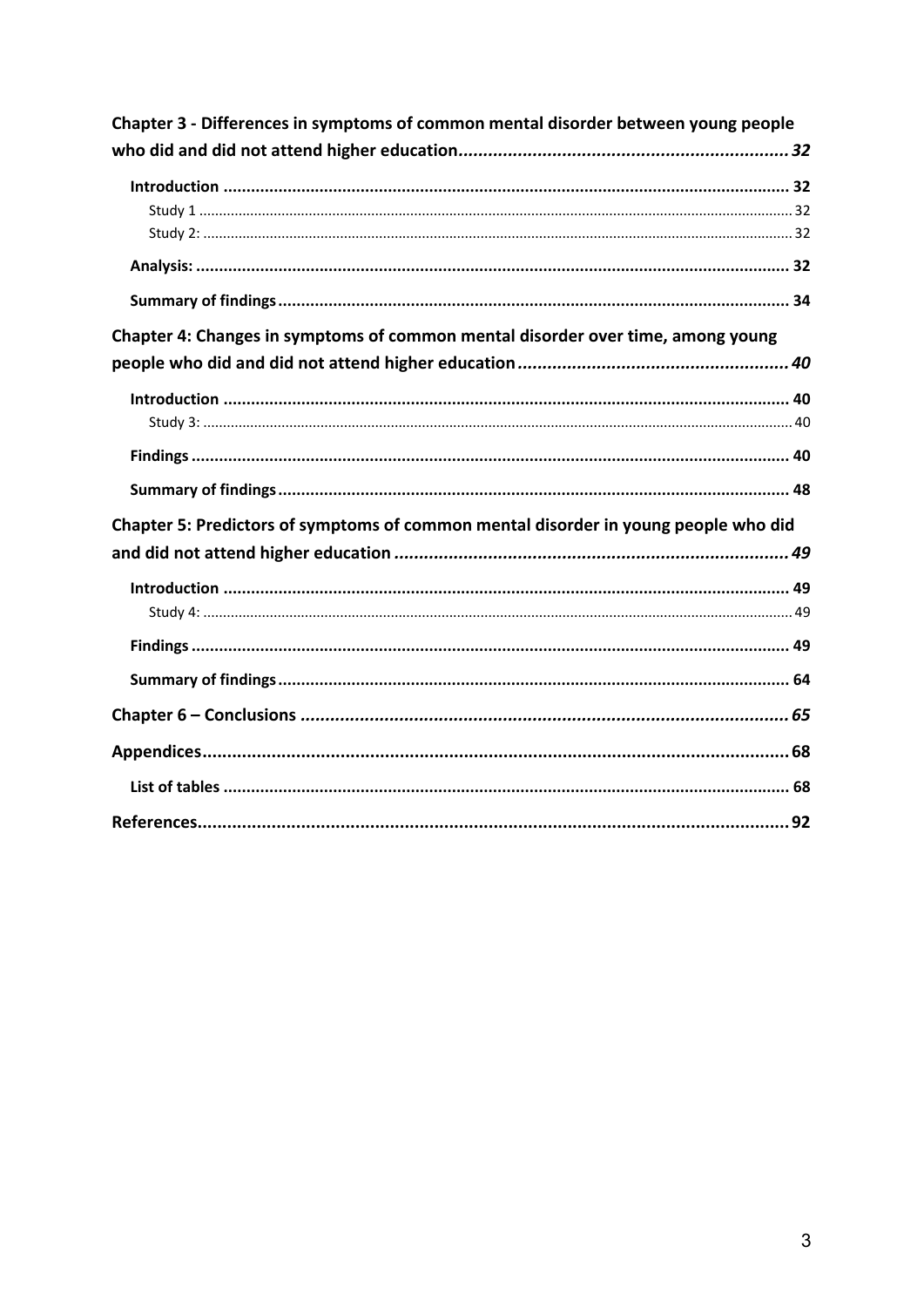# <span id="page-3-0"></span>**List of tables**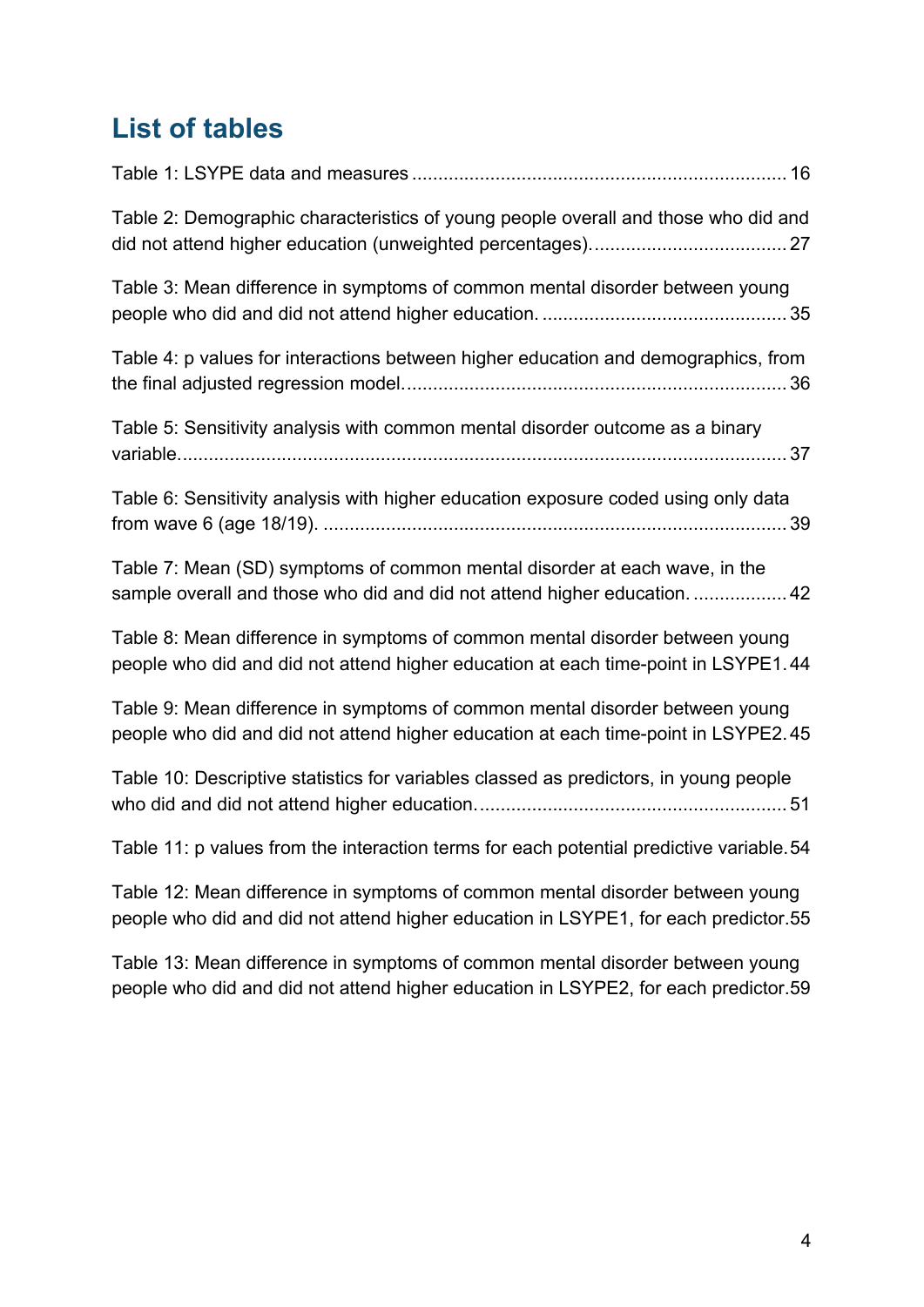# <span id="page-4-0"></span>**List of Figures**

[Figure 1: Change in symptoms of common mental disorder over time in young](#page-45-0)  [people who attended higher education compared with those who did not in LSYPE1.](#page-45-0) [................................................................................................................................. 46](#page-45-0)

| Figure 2: Change in symptoms of common mental disorder over time in young       |
|---------------------------------------------------------------------------------|
| people who attended higher education compared with those who did not in LSYPE2. |
| $\dots$ 47                                                                      |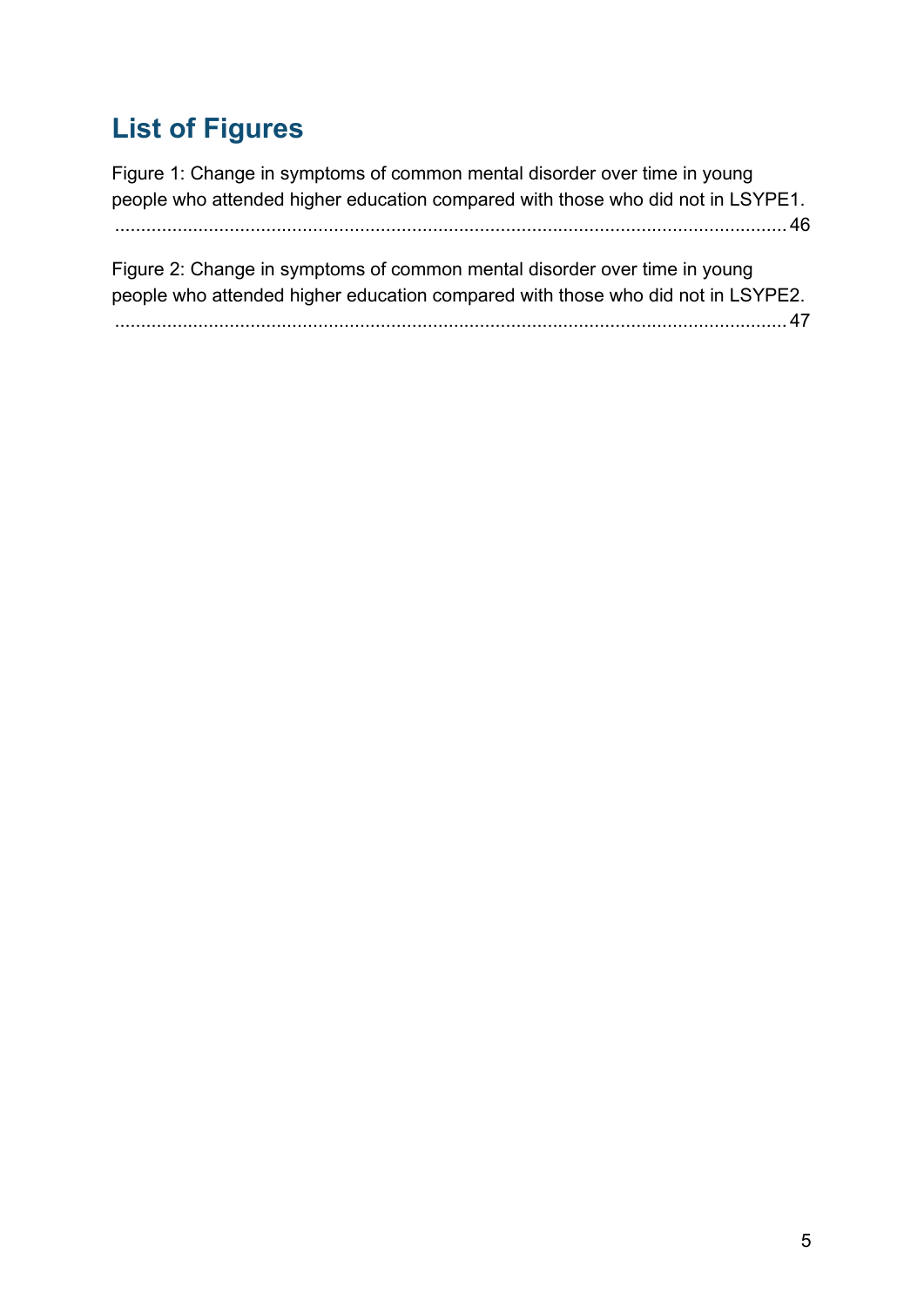# <span id="page-5-0"></span>**Acknowledgements**

We are grateful to UCL and UK Data Service (Institute of Education, Centre for Longitudinal Studies) for providing access to the following dataset: Next Steps: Sweeps 1-8, 2004-2016. We are grateful to the Department for Education and Office for National Statistics for providing access to the following dataset: Our Future: Sweeps 1-6, 2013-2019. Work based on Our Future was produced using statistical data from ONS. The use of the ONS statistical data in this work does not imply the endorsement of the ONS in relation to the interpretation or analysis of the statistical data. Next Steps was funded by the Economic and Social Research Council (ESRC) and Our Future by the Department for Education (DfE).

We are grateful to the young people and their parents/carers who generously gave their time to take part in the Next Steps and Our Future surveys. We are also grateful to the research teams and organisations who collected and managed the data, including the National Centre for Social Research (NatCen), Kantar and GfK. We would like to thank Strahil Kamenov for his work analysing and interpreting data from Next Steps for his MSc in mental health sciences at UCL Division of Psychiatry. We would also like to thank Jane Carr and David Bayliss at the Department for Education and Professor Glyn Lewis at UCL Division of Psychiatry for their advice on study design, statistical analysis, and interpretation of data.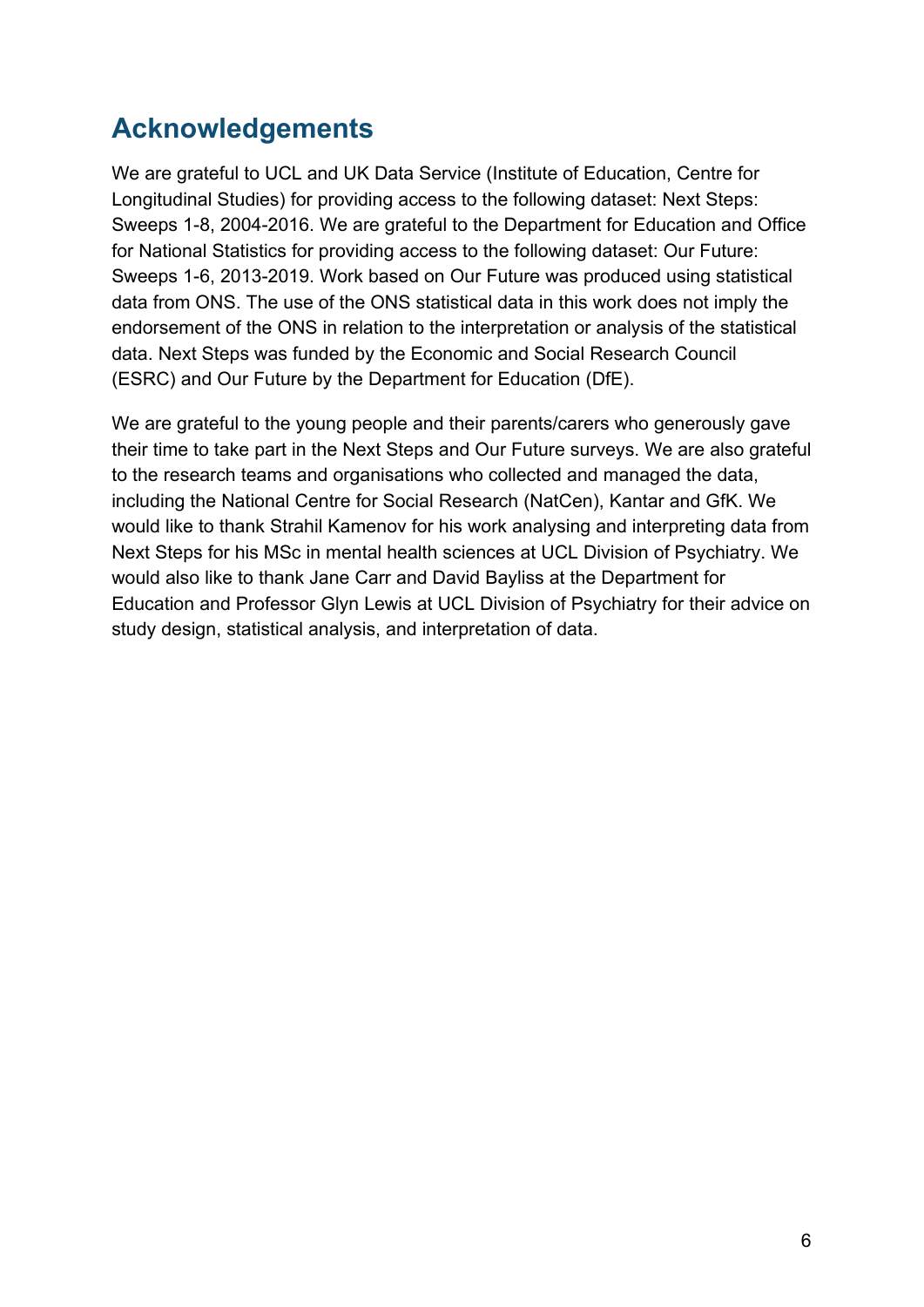# <span id="page-6-0"></span>**Executive summary**

The mental health of young people is a growing policy concern in the UK (Wolpert et al., 2019). Depression and anxiety (common mental disorders) are the two most common mental health problems and they often occur together (Thapar et al., 2012). Rates of common mental disorder are rising among young people, particularly in girls and young women (McManus, 2018).

The number of young people entering higher education in the UK has increased substantially in recent decades (Bolton, 2019; Connell-Smith and Hubble, 2018). In England, 29% of 18 year olds and 12% of 19 year olds entered higher education during the 2018/19 academic year (Department for Education, 2020). Most students in higher education are between 17 and 25 years of age (HESA, 2019), the peak age of onset for common mental disorders.

There is mounting concern about the mental health of higher education students (Gunnell et al., 2018). There are several potential reasons why higher education might increase symptoms of common mental disorder including academic pressures, exam stress, financial strain and changes to social support systems that result from leaving home. Despite concerns about student mental health, it is unclear whether higher education students are at increased risk of common mental health problems compared with the rest of the general population.

## <span id="page-6-1"></span>**Aims**

The aim of our research project was to improve our understanding of common mental health problems in young people who attend higher education, compared with those who do not.

We investigated:

- whether there were differences in symptoms of common mental disorder between these groups;
- how these differences changed over time and what might drive them: and
- whether the mental health of higher education students compared with the general population has changed during the past decade.

We conducted analyses of two large nationally representative cohort studies: the Longitudinal Studies of Young People In England (LSYPE). Both studies started when young people were 13/14 years of age. LSYPE1, known to participants as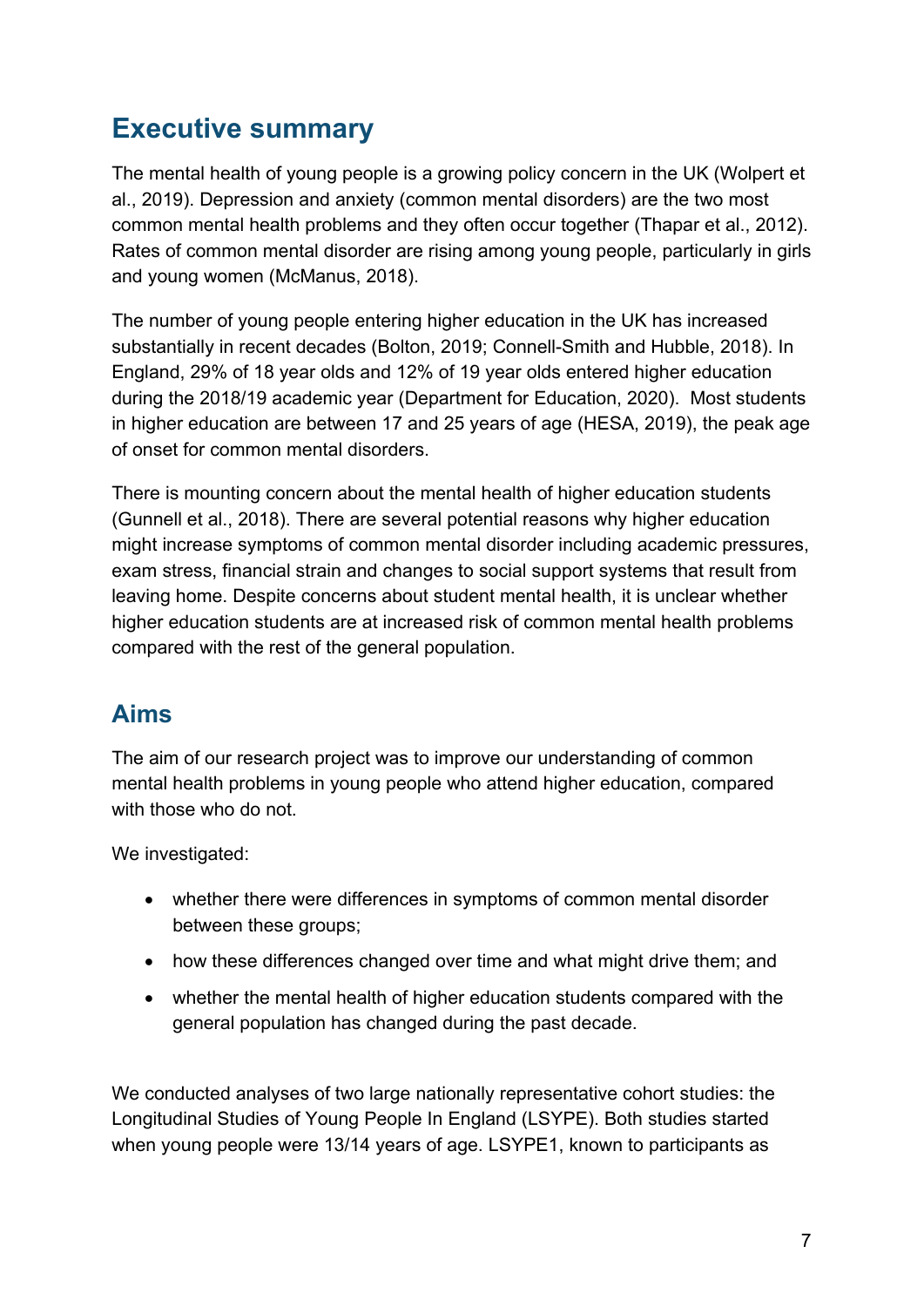Next Steps, started in 2004 and LSYPE2, known to participants as Our Future, started in 2013.

## <span id="page-7-0"></span>**Main findings**

Our findings in LSYPE2 suggest that symptoms of common mental disorder were higher among 18/19 year olds who started higher education in 2018/19, compared with young people who did not attend higher education (see Chapter 3). This difference was observed during the first year of higher education.

In LSYPE1, we found no difference in symptoms of common mental disorder between young people who had and had not attended higher education (see Chapter 3). This difference was observed at age 25, after students had completed their undergraduate studies which they started when aged between 18 and 20 in 2009.

We also investigated differences in common mental disorders between young people who attended higher education and those who did not, while the young people were still in secondary school or further education (see Chapter 4). In LSYPE2, at age 14/15, young people who later attended higher education had fewer symptoms of common mental disorder than those who did not attend. However, common mental disorder symptoms were similar in the two groups at ages 16/17 and 17/18. In contrast, in LSYPE1, at age 16/17, young people who later attended higher education had more symptoms of common mental disorder than those who later did not attend. At other ages during secondary school, there was no difference.

It is unclear why there are differences between the two cohorts when young people are at school or further education, and this needs further investigation.

Risk factors for common mental disorder (alcohol use, social media, parental qualifications, locus of control, equating hard work with success) did not differ between young people who attended higher education and those who did not (see Chapter 4).

## <span id="page-7-1"></span>**Conclusions and policy recommendations**

Common mental disorders are often impairing and can adversely affect educational performance, social relationships and physical health, as well as increase the risk of suicide and self-harm (Mars et al., 2014; Thapar et al., 2012).

This is the first study in the UK that we are aware of, which has found higher levels of common mental disorder in young people who are attending higher education compared with those who are not. This finding was observed after controlling for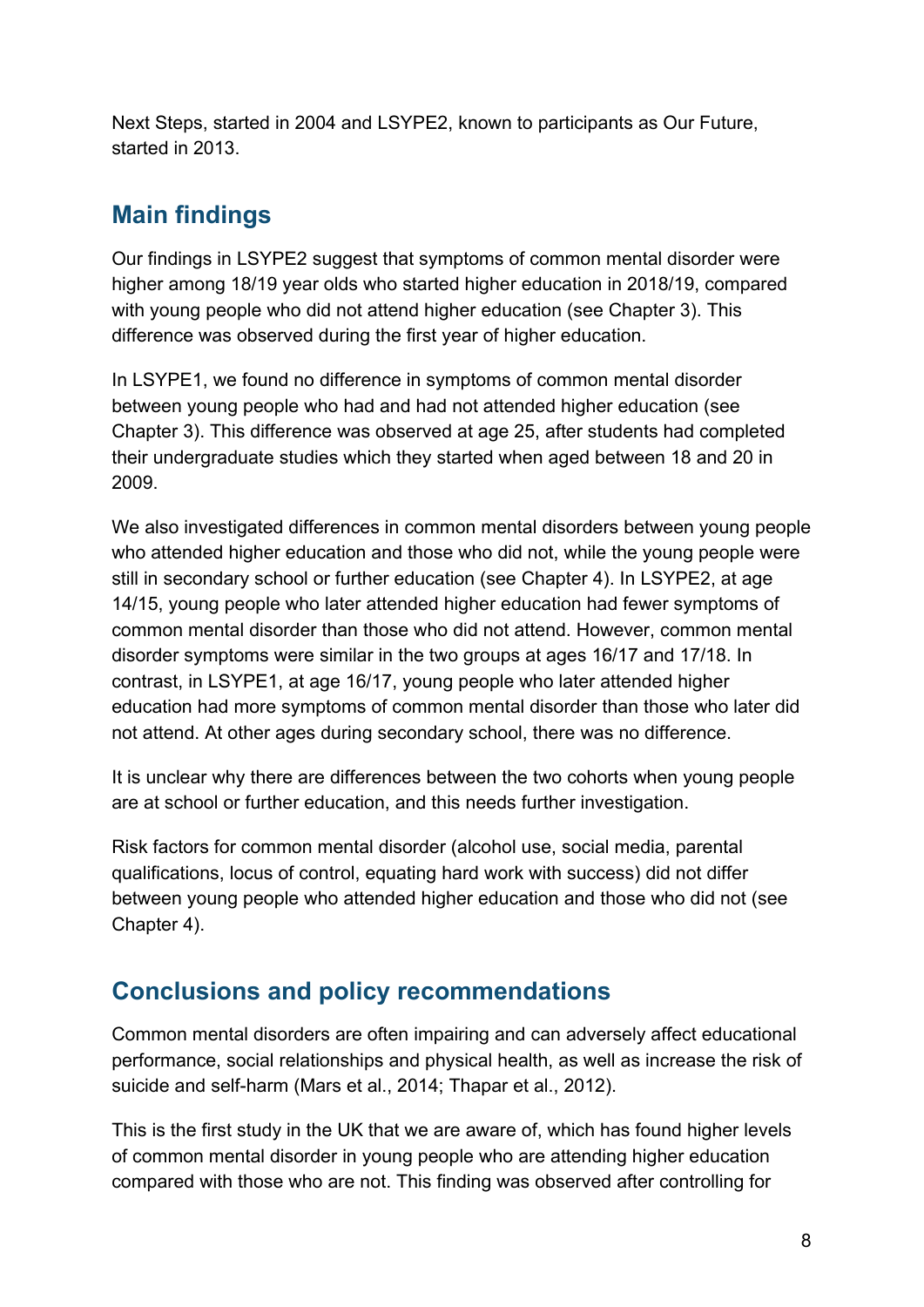differences between young people who did and did not attend higher education. The study used contemporary data from young people who started higher education in 2018/19 and has potential implications for policy, public health, higher education, and mental health services and clinicians.

Although the effect size was small, it is likely to be of public health importance. Small effects can still be significant, especially when the risk factor is common (Rothman et al., 2013).

Our findings should be considered in light of several limitations (see Chapter 6). We cannot be certain that associations are causal due to the observational study design. The proportion of young people who entered higher education straight after secondary school or further education was higher in our study than in administrative data for this age group, which may affect our results. Comparisons between LSYPE1 and LSYPE2 were limited by the fact that, after the age of 16/17, symptoms of common mental disorder were not measured at the same time-points. This study did not investigate whether associations differed according to whether higher education students were full-time or part-time.

More research is needed to investigate mechanisms underlying the association between higher education attendance and levels of common mental disorder. For instance, further research could take place at different time-points within the academic year and across academic years and beyond, to examine how these differences might fluctuate.

One finding of note was that there did not appear to be any evidence of differences in common mental health disorders when comparing graduates aged 25 with those who had not attended Higher Education. Despite this, we believe further research could be usefully undertaken to more fully examine whether higher education leads to a relatively short-term increase in symptoms of common mental disorder, or whether there are longer-term effects. This, alongside other suggested additional research, is vital to inform the development of mental health interventions aimed at students and young people.

Specifically, our finding of higher levels of common mental disorder among students points to the importance of preventing and treating common mental disorders in higher education encouraging students to be aware of and seek treatment from available support services. Although demand for mental health services is high, these findings suggest the need for higher education providers to focus resources towards students in their first year of study.

Our finding in LSYPE1 (although not replicated in the more recent LSYPE2 study), that during secondary school, young people who later enter higher education may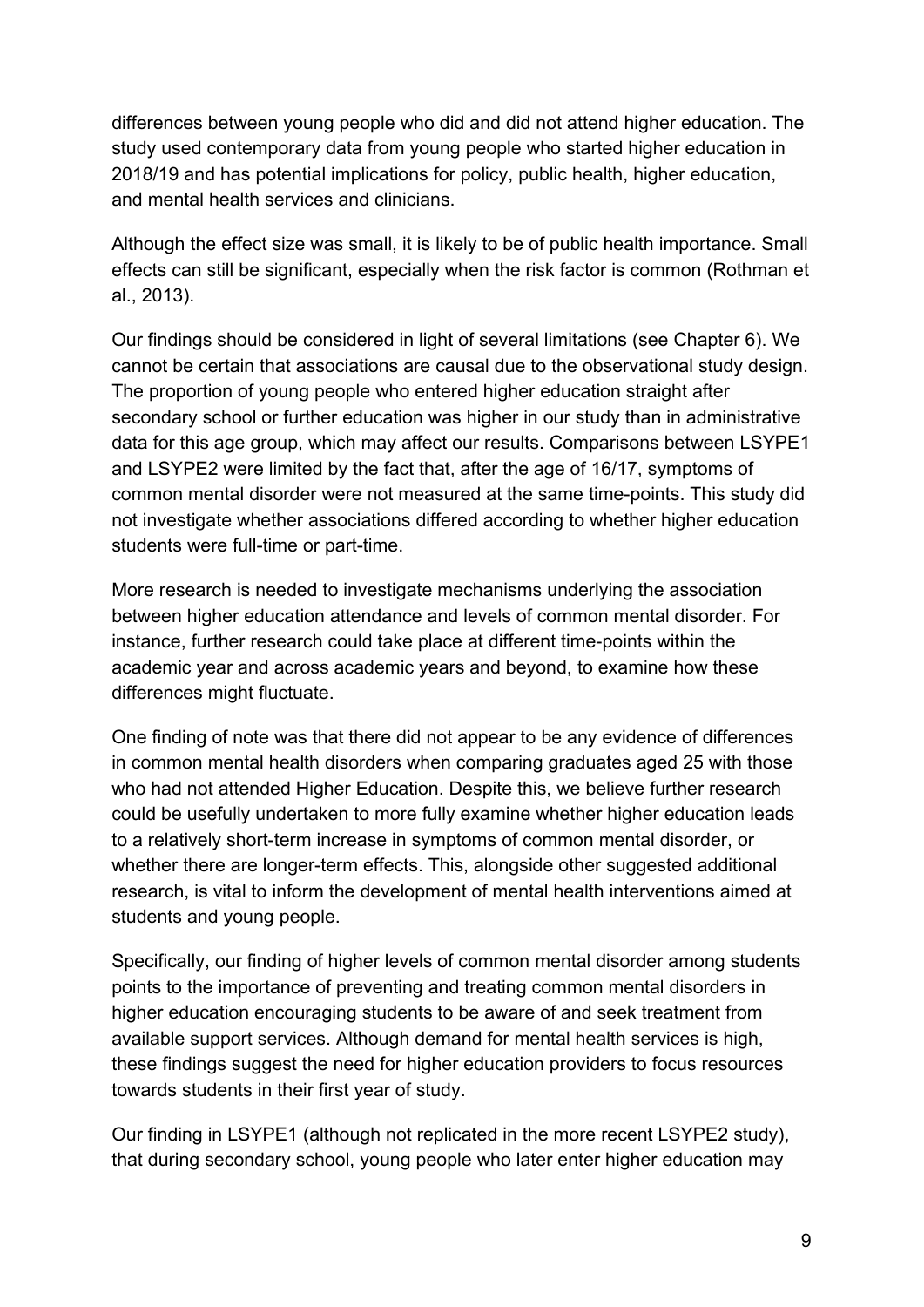already have more symptoms of common mental disorder than the general population similarly requires further investigation. These findings also have potential implications for policy and mental health services. They underscore the importance of preventing and managing common health problems in schools, which is high on the policy agenda.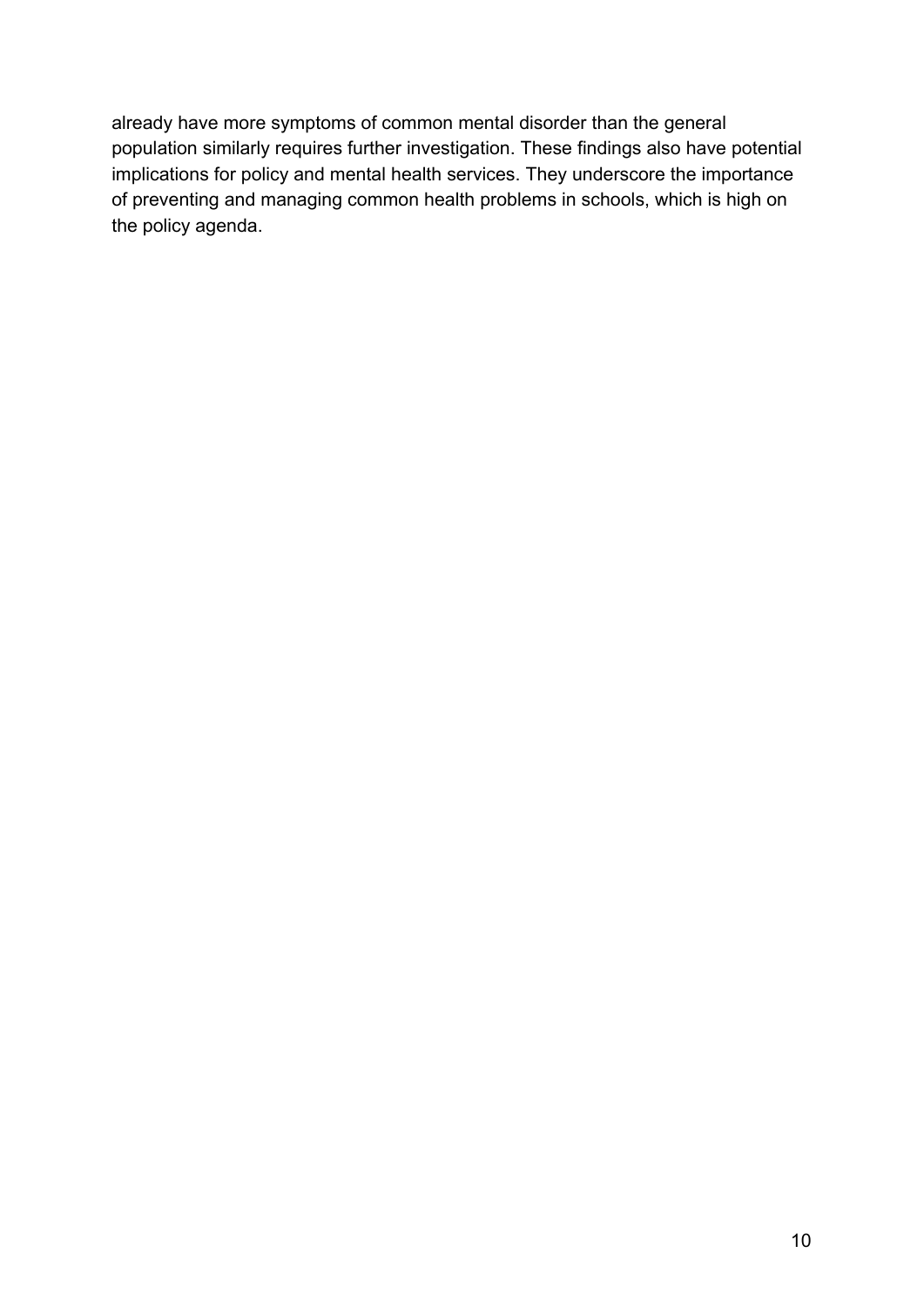## <span id="page-10-0"></span>**Chapter 1 - introduction**

## <span id="page-10-1"></span>**Background**

The mental health of young people is a growing policy concern in the UK (Wolpert et al., 2019). Depression and anxiety are the two most common mental health problems (referred to hereafter as common mental disorders), and they often occur together (Thapar et al., 2012). Rates of common mental disorder are rising among young people, particularly in girls and young women (Department for Education, 2016; Mcmanus et al., 2016; Pitchforth et al., 2019). In 2017, a study of the Millennium Cohort found that 16% of 17-year olds in the UK were experiencing high levels of common mental disorder (Patalay and Fitzsimons, 2021). The national survey of children and young people's mental health provides data on clinical diagnoses as well as symptoms. In the most recent survey in 2017, 5% of 11-19 year olds had major depression and 5% had generalized anxiety disorder (NHS Digital, 2018). There are stark gender differences in both of these mental health problems (Patalay and Fitzsimons, 2021). From around the age of 12/13, females are twice as likely to experience depression and anxiety than males. Half of all mental health problems begin by age 14 and three-quarters by age 24 (Kessler et al., 2005). Preventing these mental health problems during the first two decades of life is therefore important.

The number of young people entering higher education in the UK has increased substantially in recent decades (Bolton, 2019; Connell-Smith and Hubble, 2018). In England, 29% of 18 year olds and 12% of 19 year olds entered higher education during the 2018/19 academic year (Department for Education, 2020). Most students in higher education are between 17 and 25 years of age (HESA, 2019), the peak age of onset for common mental disorder.

A higher education degree can have many benefits including educational, social, and longer-term employment and financial gains. However, higher education might also pose risks to young people's mental health. Alongside the developmental transition to adulthood, young people entering higher education can experience academic pressures, social challenges, separation from their usual support networks, and financial problems (Duffy et al., 2019; McCloud and Bann, 2019; Royal College of Psychiatrists, 2011; Storrie et al., 2010; Thorley, 2017). Over the last 8 years, the proportion of higher education students reporting mental health conditions has increased by 3.2 percentage points. Data collected by the Higher Education Statistics Agency (HESA) shows that 3.9% of higher education students in England reported a mental health condition in 2018/19 (Office for Students, 2020).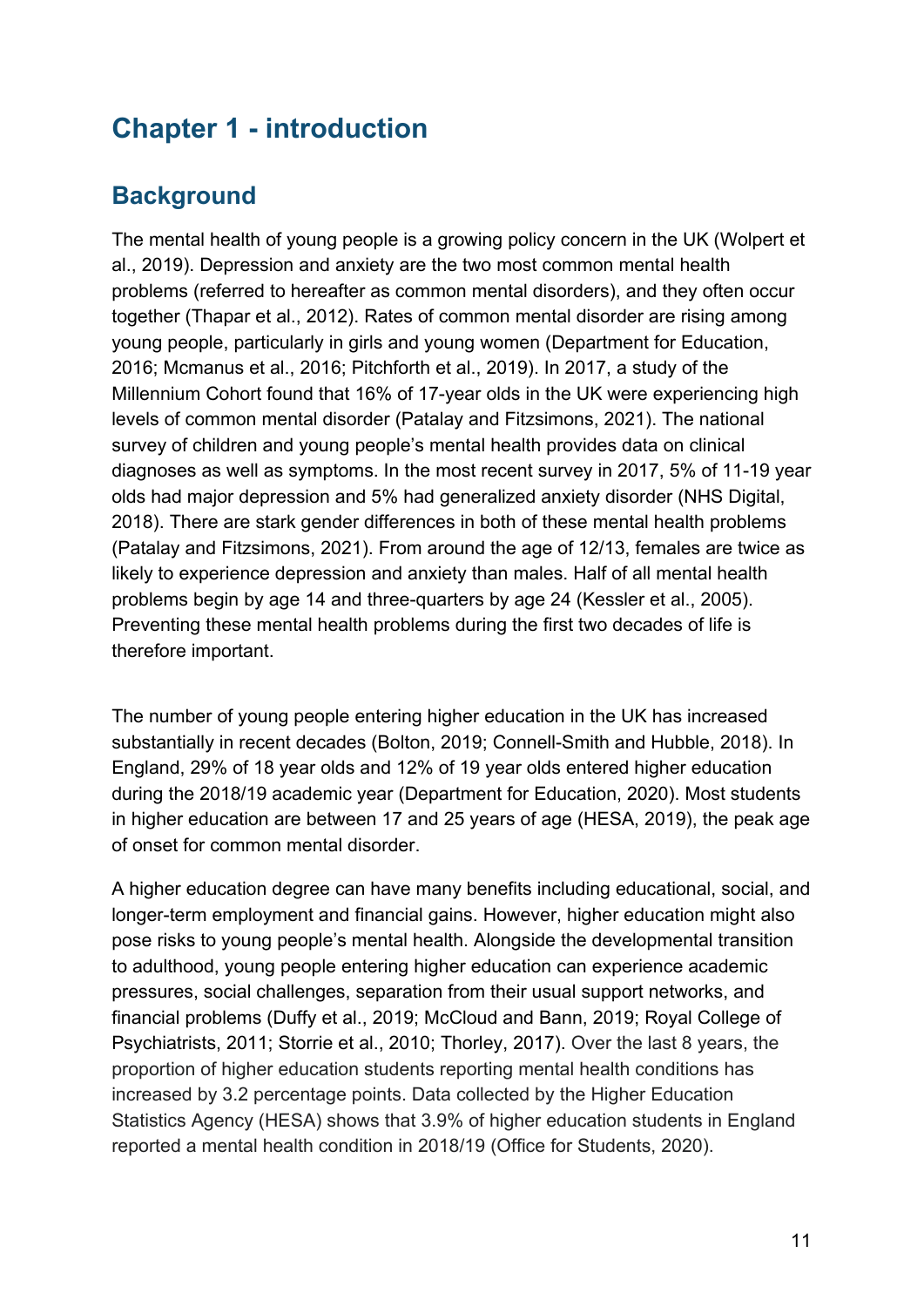Despite concerns about student mental health, it is unclear whether higher education students are at increased risk of common mental health problems compared with the rest of the general population. In the UK, only a few studies have compared symptoms of common mental disorder in higher education students and the rest of the population (Macaskill, 2013; McManus and Gunnell, 2020; Tabor et al., 2021). A cross-sectional study of 1197 undergraduates from one university in the North of England in 2012 found that 17.3% had symptoms of probable common mental disorder, similar to the UK general population. However, the comparison with the general population used the 2007 Adult Psychiatric Morbidity Survey, which had a different measure of common mental disorder. The age of the comparison group was also not reported.

Two more recent studies have been conducted. One used data on young people (16–24) from three cross-sectional Adult Psychiatric Morbidity Surveys (APMS; 2000, 2007, and 2014) (McManus and Gunnell, 2020). There was no evidence that the prevalence of common mental disorder, suicide attempts or non-suicidal selfharm differed between higher education students and the general population. However, APMS was not designed to access people in higher education accommodation so could have been biased toward students in their second and third year of study, older students or those living with their families. There were fewer than 122 higher education students at each time-point and student status was only asked of those not in paid work in the past week. Another study used data from 11,500 young people (44% of whom were higher education students) aged 17-24 from eight waves of the UK Household Longitudinal Study (UKHLS), collected between 2010 and 2019 (Tabor et al., 2021). Higher education students were classified as those who were attending a university or a higher or further education college or had a degree. A series of cross-sectional associations were compared at eight separate time-points. Across all time-points, higher education students had fewer symptoms of common mental disorder than the general population. However, this study adjusted for a limited range of confounders (sex, age, ethnicity, and highest parent educational qualification) and may have been under-powered to detect small effect sizes within and across time-points.

The incidence of common mental disorders is high during the mid-teens (12-16 years of age) (Joinson et al., 2017). It is therefore important to consider the trajectory of symptoms before and after exposure to higher education. Young people with common mental health problems may be less likely to attend university. However, it is also possible that young people who later attend higher education had more common mental health problems than their peers during the school years (for example due to academic pressures). Longitudinal investigations are needed to disentangle the direction of these associations. As far as we are aware, there are no longitudinal studies of common mental disorders in higher education students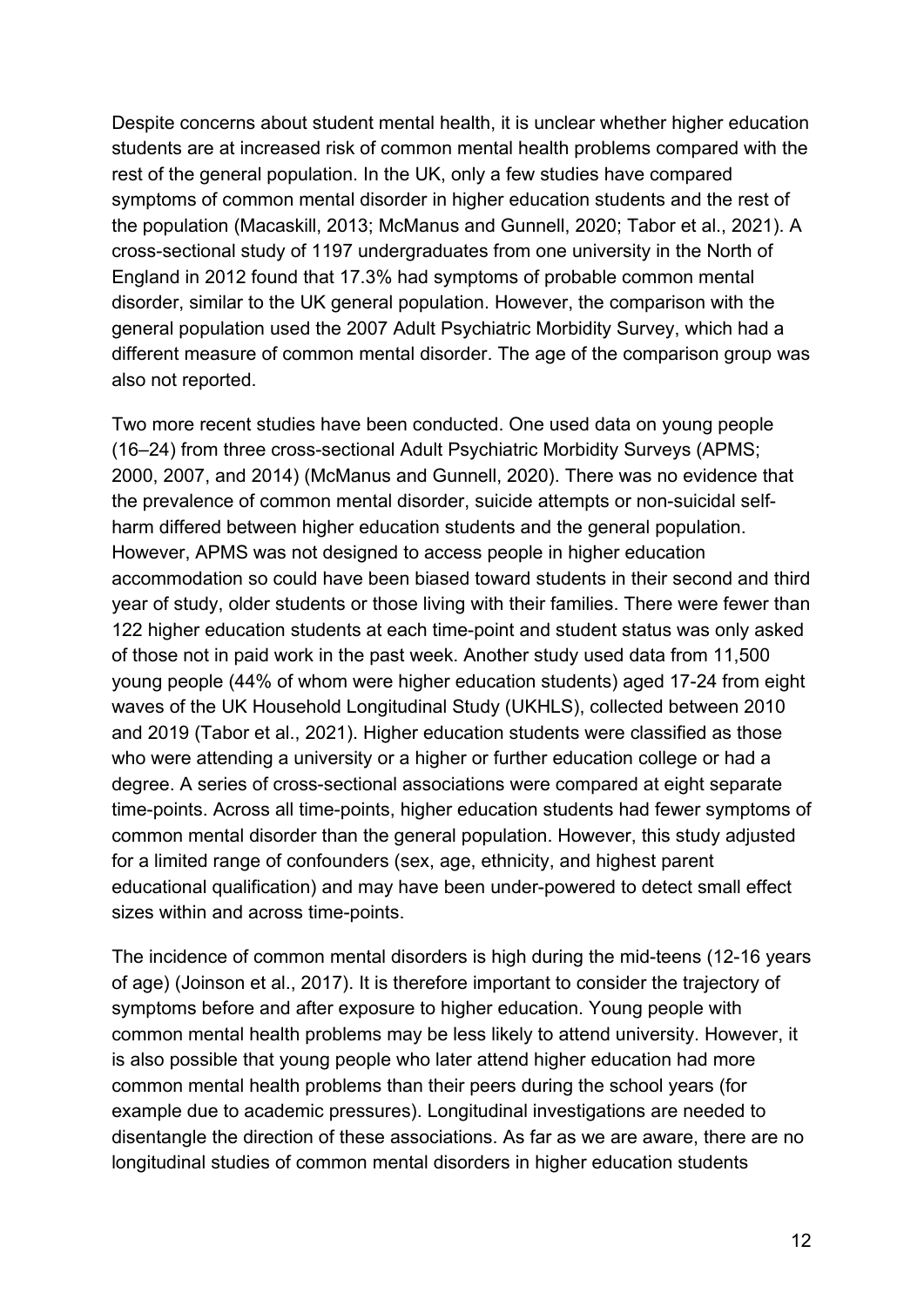compared with the general population in the UK. Worldwide, there has only been one longitudinal study in Australia, which found that higher education students had better mental health than the rest of the population during school and university (Cvetkovski et al., 2019). There has also been no investigation of the longer-term mental health outcomes of higher education students compared with the general population, once they have transitioned to adulthood. Our research project, commissioned by the DfE, addresses these gaps in the evidence.

## <span id="page-12-0"></span>**Aims**

The overall aim of this research is to improve our understanding of mental health among young people who attend higher education, compared with those who do not. The research investigates whether there are differences in symptoms of common mental disorder between these groups, how these differences change over time, and what might drive them. It also investigates whether the mental health of higher education students compared with the general population has changed during the past decade

The project aims to test the following hypotheses:

## <span id="page-12-1"></span>**Hypothesis 1:**

There are no differences in symptoms of common mental disorder between individuals in higher education and individuals who are not in higher education, when controlling for individual factors. Any observed differences will be due to differences in the composition of the higher education and non-higher education groups.

#### <span id="page-12-2"></span>**Hypothesis 2:**

There are no differences in change in common mental health symptoms over time, between individuals who are in higher education and those who are not. Differences over time will be equivalent for the two groups.

#### <span id="page-12-3"></span>**Hypothesis 3:**

There are no differences in predictive factors related to symptoms of common mental disorder between individuals in higher education and individuals who are not in higher education, for example scores on locus of control; scores on work ethic, use of social media, alcohol consumption and other relevant variables. Predictive factors for low mental health and well-being will be equivalent for the two groups.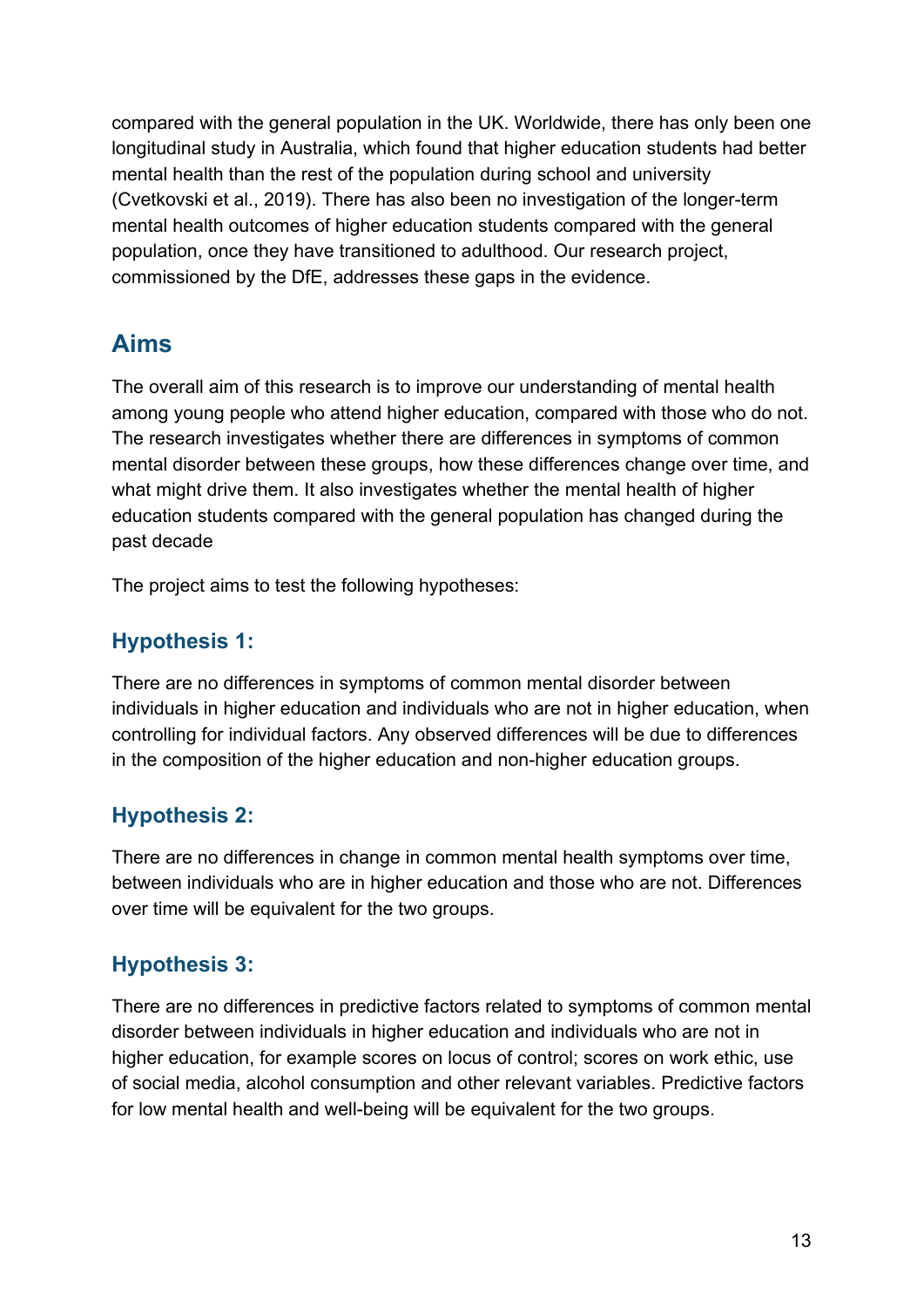## <span id="page-13-0"></span>**Hypothesis 4:**

There are no differences for young people who did and did not attend higher education between LSYPE1 and LSYPE2 on symptoms of common mental disorder.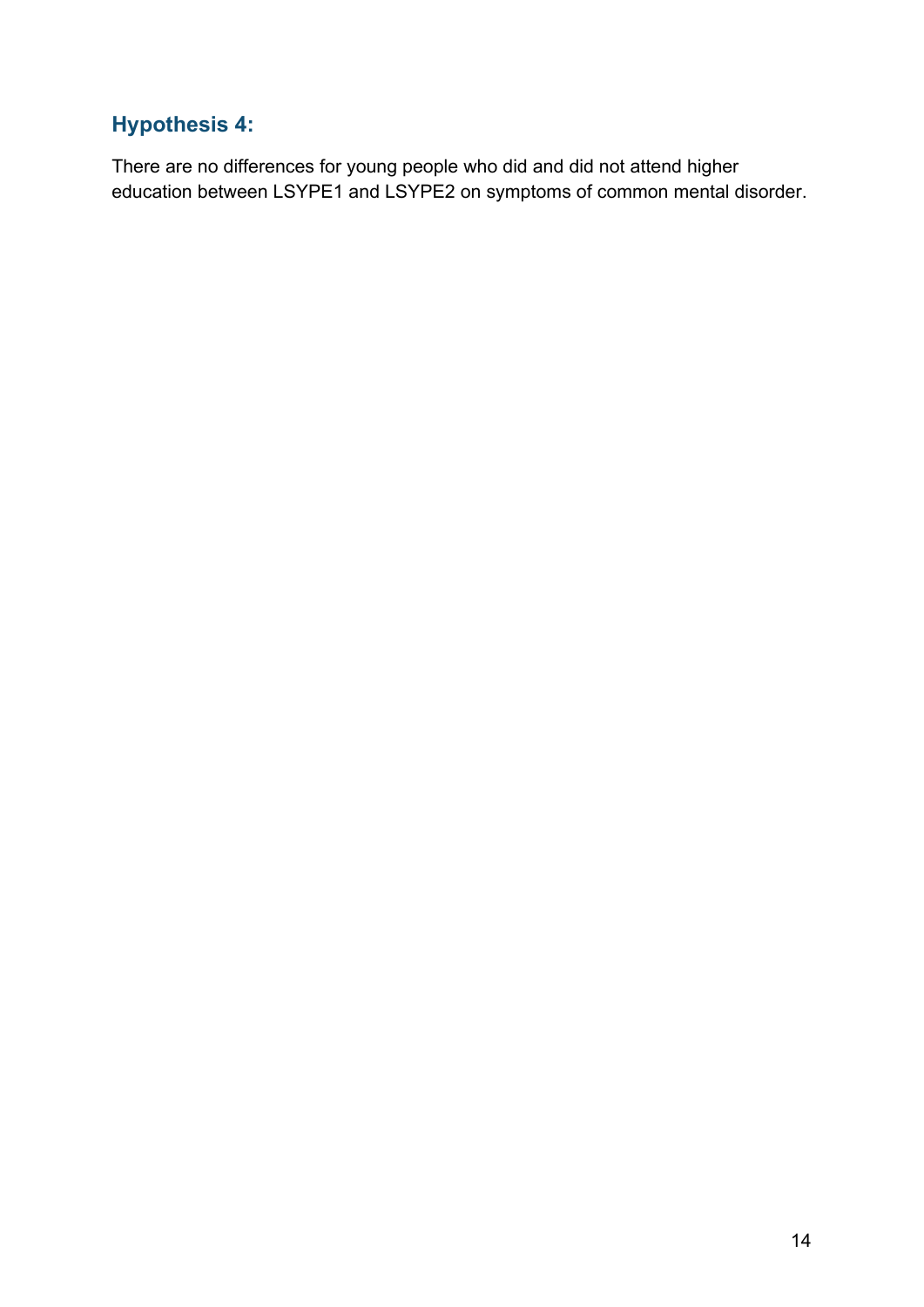# <span id="page-14-0"></span>**Chapter 2 - methodology**

## <span id="page-14-1"></span>**Describing the cohorts**

The aims of this project were tested using the two Longitudinal Studies of Young People in England (LSYPE1 and LSYPE2). Table 1 contains key information on each cohort, and the availability of data on higher education and mental health.

#### <span id="page-14-2"></span>**Sample and design**

The methodology for LSYPE1 and LSYPE2 was as similar as possible, to enable cross cohort comparisons. The target population was young people aged 13/14 (year 9) in English state and independent schools and pupil referral units. LSYPE1 participants were born between 1 September 1989 and 31 August 1990. LSYPE2 participants were born between 1st September 1998 and 31st August 1999. LSYPE1 began in 2004 and LSYPE2 began nine years later, in 2013. Each cohort had a twostage sampling process. Schools were the primary sampling unit, and deprived schools were over-sampled. Of 892 schools selected for LSYPE1, 647 (73%) participated. Within each school, 20 to 30 students were then selected, and ethnic minority groups were over-sampled. Approximately 21,000 young people were invited to LSYPE1 and 15,770 households were interviewed (74% response rate). Approximately 17,770 participants were invited to LSYPE2, with 13,100 households interviewed (72% response rate). Sampling procedures aimed to be nationally representative. Data were collected annually from young people and their parents/carers at home, between May and September (from 2004 to 2010 in LSYPE1 and 2013 to 2019 in LSYPE2). LSYPE2 data collection is ongoing but at the time of our study, data up to 2019 were available. An additional wave of data collection was conducted in LSYPE1 in 2015, when participants were 25 years of age.

Analyses of secondary data are always constrained by what data are available and when (Table 1). For cross-cohort comparisons of the association between higher education and mental health, one weakness of the LSYPE datasets is differences in the timing of key measures (Table 1). Whilst higher education status was assessed at wave 6 (ages 18/19) in both datasets, the timing of common mental disorder assessments varied (Table 1). Young people in LSYPE2 were 18 to 19 years of age in 2018/19, when many of them started higher education. Attendance at higher education began in September and mental health was measured between May and September of the following year. This relatively short follow-up is complemented by LSYPE1, which has followed young people up to the age of 25, although mental health was not measured at age 18/19.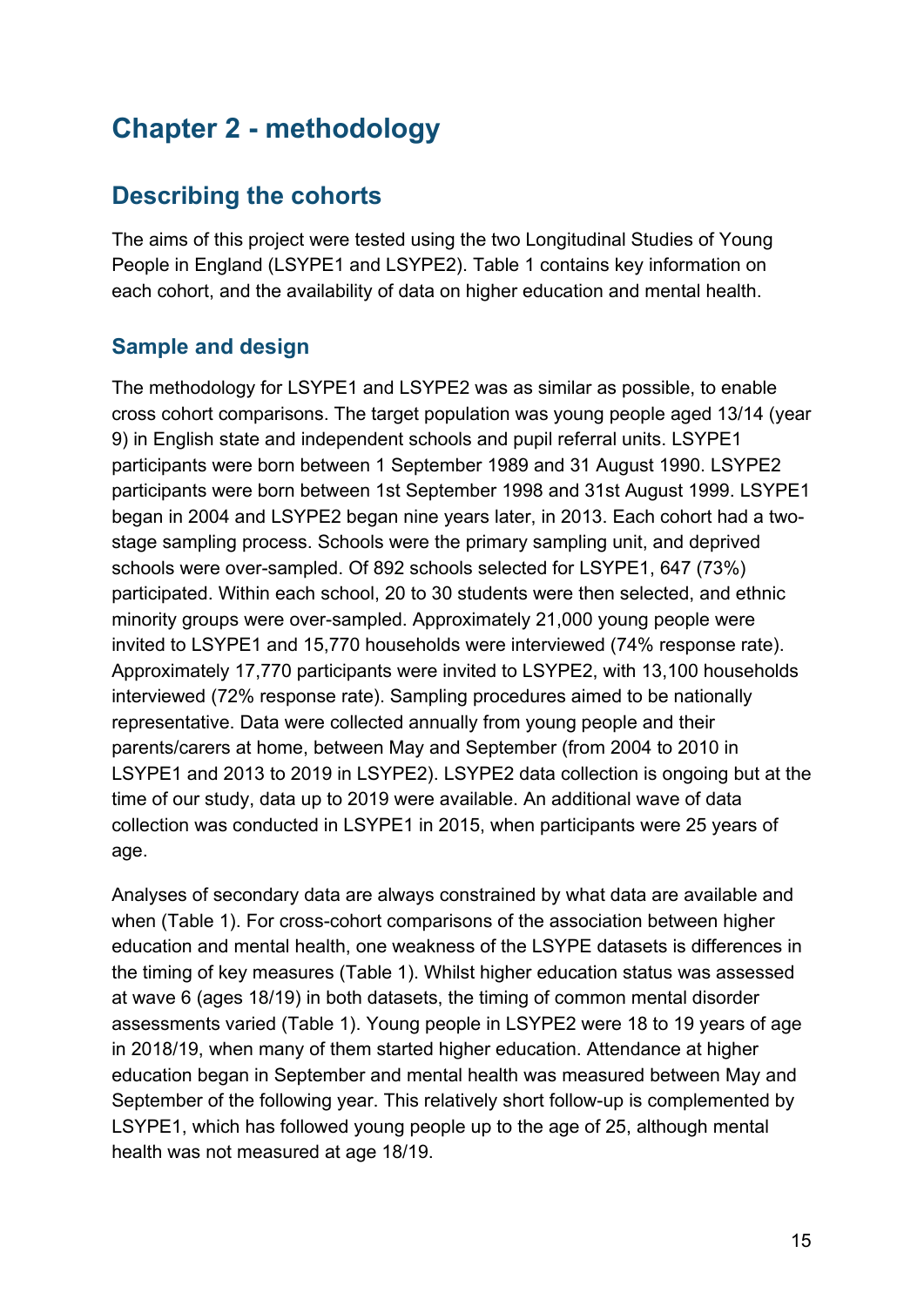<span id="page-15-0"></span>

| Data collection |       |                          |                      |        | <b>Variable</b>         |                  |                                  |                  |
|-----------------|-------|--------------------------|----------------------|--------|-------------------------|------------------|----------------------------------|------------------|
| <b>Wave</b>     | Age   | <b>School</b><br>year    | <b>Calendar year</b> |        | <b>Higher education</b> |                  | <b>Common mental</b><br>distress |                  |
|                 |       |                          | LSYPE1               | LSYPE2 | LSYPE1                  | LSYPE2           | LSYPE1                           | LSYPE2           |
| 1               | 13/14 | 9                        | 2004                 | 2013   | <b>No</b>               | <b>No</b>        | <b>No</b>                        | <b>No</b>        |
| $\overline{2}$  | 14/15 | 10                       | 2005                 | 2014   | No                      | No               | Yes                              | <b>Yes</b>       |
| 3               | 15/16 | 11                       | 2006                 | 2015   | No                      | <b>No</b>        | <b>No</b>                        | <b>No</b>        |
| $\overline{4}$  | 16/17 | 12                       | 2007                 | 2016   | <b>No</b>               | <b>No</b>        | Yes                              | <b>Yes</b>       |
| 5               | 17/18 | 13                       | 2008                 | 2017   | Yes <sup>a</sup>        | Yes <sup>a</sup> | <b>No</b>                        | Yes              |
| 6               | 18/19 |                          | 2009                 | 2018   | Yesb                    | Yesb             | <b>No</b>                        | Yes              |
| $\overline{7}$  | 19/20 |                          | 2010                 | 2019   | Yes                     | N/A <sup>c</sup> | <b>No</b>                        | N/A <sup>d</sup> |
| 8e              | 25    | $\overline{\phantom{0}}$ | 2015                 |        | Yes                     | N/A <sup>c</sup> | <b>Yes</b>                       | N/A <sup>d</sup> |

#### **Table 1: LSYPE data and measures**

#### **Footnotes and abbreviations**

<sup>a</sup> Data on whether young people have applied, received offers or accepted a place, at which higher education institution and which course. Note that the young person has probably not yet attended higher education.

**b** Data on whether the young person is currently studying for a higher education degree.

c Wave 7 and 8 data from LSYPE2 not yet available.

 $d$  GHQ-12 = General Health Questionnaire.

e Wave 8 of LSYPE2 was completed in 2020 but data were not available at the time of our study.

Green highlight = LSYPE1 and LSYPE2 have the same data at the same age and are wellmatched for comparative analyses across the cohorts.

Yellow highlight = variable is available but not matched according to time-point in LSYPE1 and LSYPE2.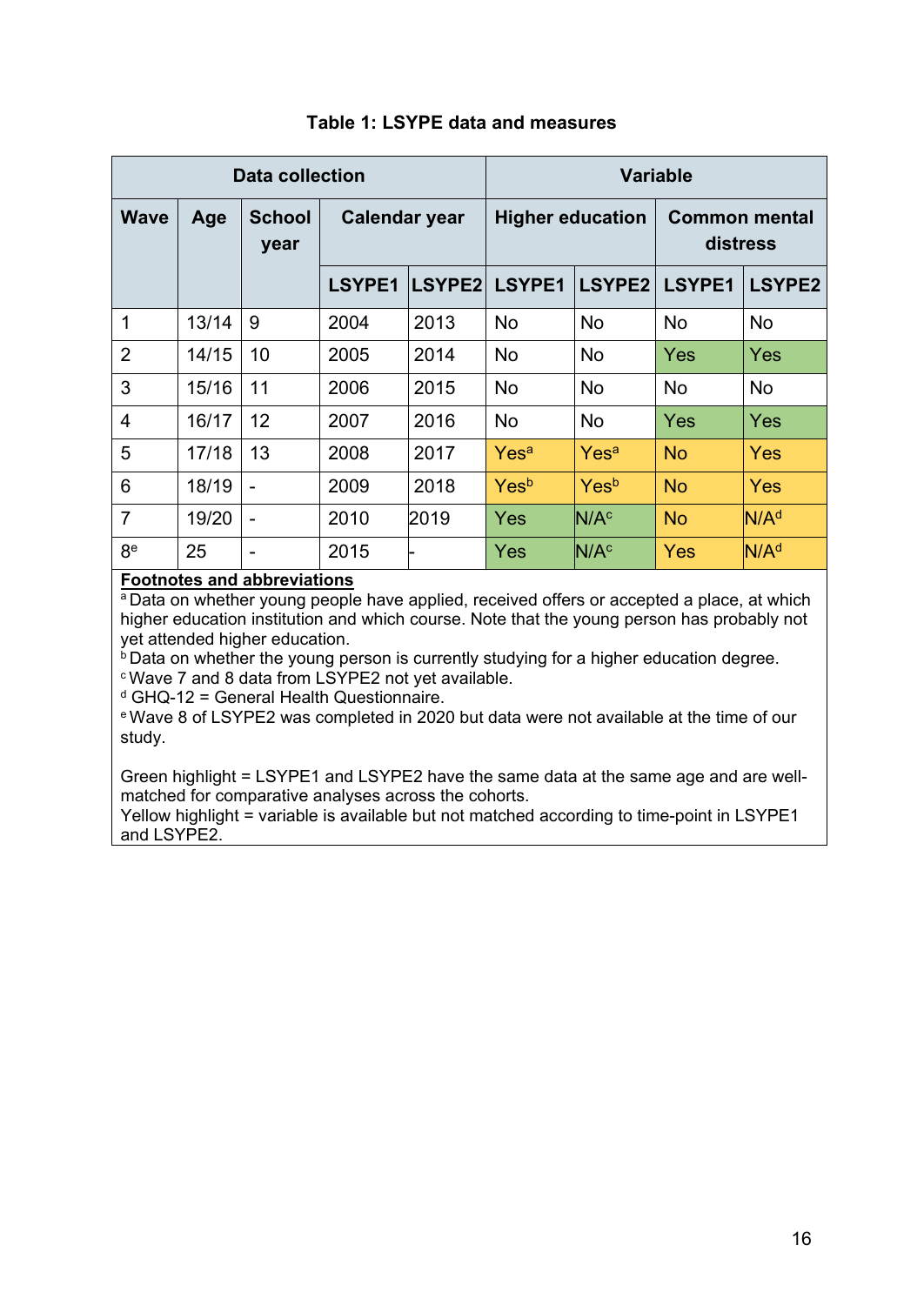## <span id="page-16-0"></span>**Objectives**

We conducted the following studies to address the aims and hypotheses of the project:

## <span id="page-16-1"></span>**Hypothesis 1:**

There are no differences in scores on common mental disorder between individuals in higher education and individuals who are not in higher education, when controlling for individual factors. Any observed differences will be due to differences in the composition of the higher education and non-higher education groups.

#### **Study 1:**

We conducted a study of symptoms of common mental disorder in higher education students compared with non-students, using wave 6 of LSYPE2 (students started higher education in September at age 18/19 and common mental disorder symptoms were assessed between May and September the following year).

#### **Study 2:**

We conducted a longer-term longitudinal study of symptoms of common mental disorder in higher education students compared with non-students, using LSYPE1. Higher education status was measured at age 18/19 in wave 6 and common mental disorder was assessed at age 25 in wave 8. This enabled an investigation of mental health among young people who attended higher education compared with those who did not, when they had reached early adulthood.

#### <span id="page-16-2"></span>**Hypothesis 2:**

There are no differences in change in common mental health symptoms over time, between individuals who are in higher education and those who are not. Differences over time will be equivalent for the two groups.

#### **Study 3:**

We compared symptoms of common mental disorder in higher education students compared with non-students, at each time-point in each dataset. We did this by calculating a trajectory of common mental disorder symptoms in each group, using every available GHQ-12 measure (before and after young people did or did not attend higher education).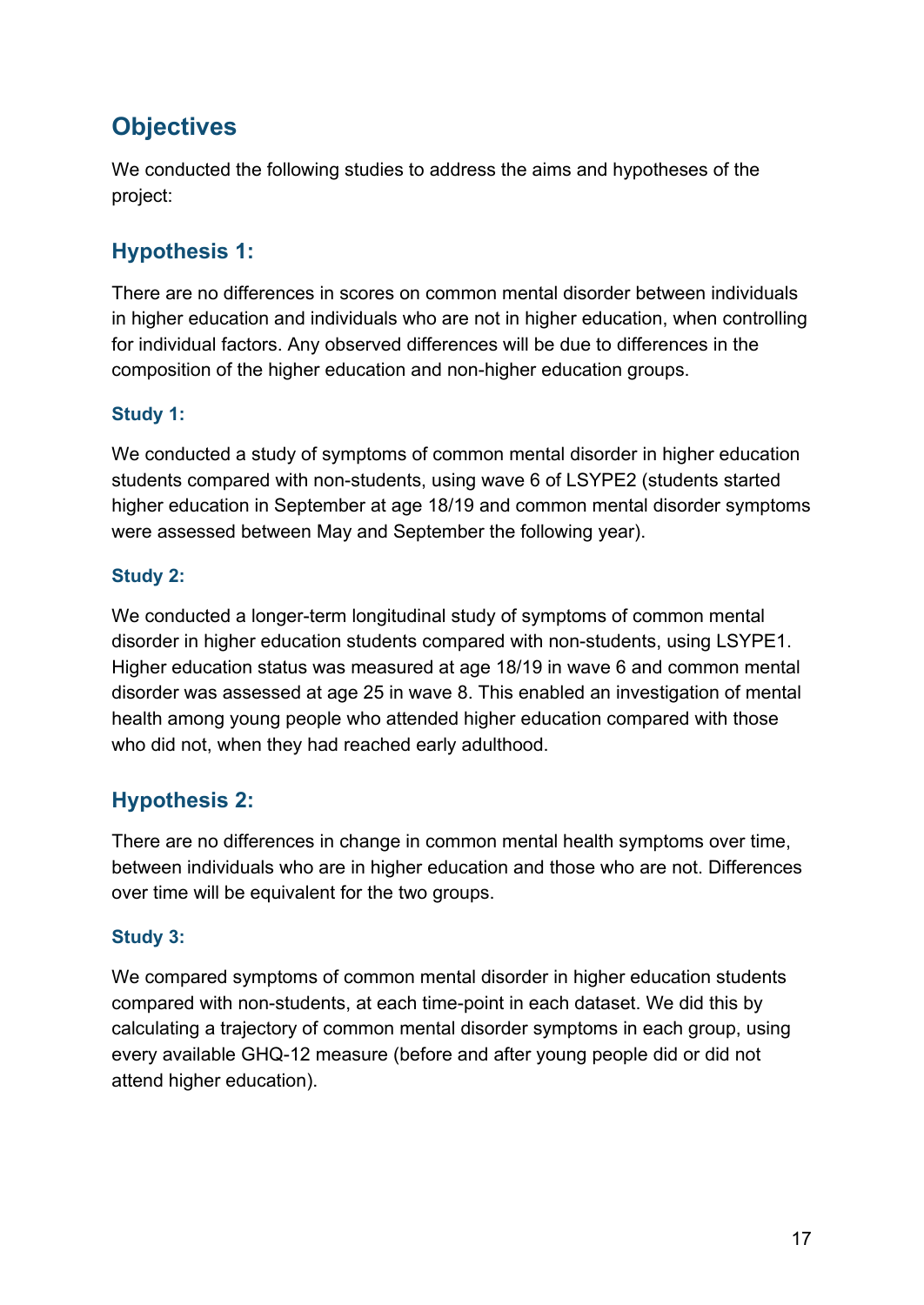#### <span id="page-17-0"></span>**Hypothesis 3:**

There are no differences in predictive factors related to common mental disorder between individuals in higher education and individuals who are not in higher education, for example scores on locus of control; scores on work ethic, use of social media, alcohol consumption and other relevant variables. Predictive factors for symptoms of common mental disorder will be equivalent for the two groups.

#### **Study 4:**

We investigated risk factors associated with symptoms of common mental disorder in young people. We compared these risk factors in the groups who did and did not attend higher education. These analyses were conducted in LSYPE2 (using mental health at age 18/19 as the outcome) and LSYPE1 (using mental health at age 25 as the outcome).

#### <span id="page-17-1"></span>**Hypothesis 4**

There are no differences between higher education and non-higher education groups between LSYPE1 and LSYPE2 on measures of common mental disorder.

#### **Studies 1-4:**

Throughout the report, all results are compared across LSYPE1 and LSYPE2. The results of these cross-cohort comparisons were interpreted carefully due to differences in the timing of measures of common mental disorder in each cohort (Table 1).

## <span id="page-17-2"></span>**Deriving the main variables**

Below we explain how we derived the main variables for the analyses.

#### <span id="page-17-3"></span>**Attendance at higher education (exposure variable)**

Higher education in England can be defined as studying for a degree provided by a university, higher education college, university college or private college (Qaa, 2018).

It was important to identify students who actually attended higher education (rather than, for example, those who accepted a place but did not attend). In both datasets, we defined higher education students as those studying for a:

1. Degree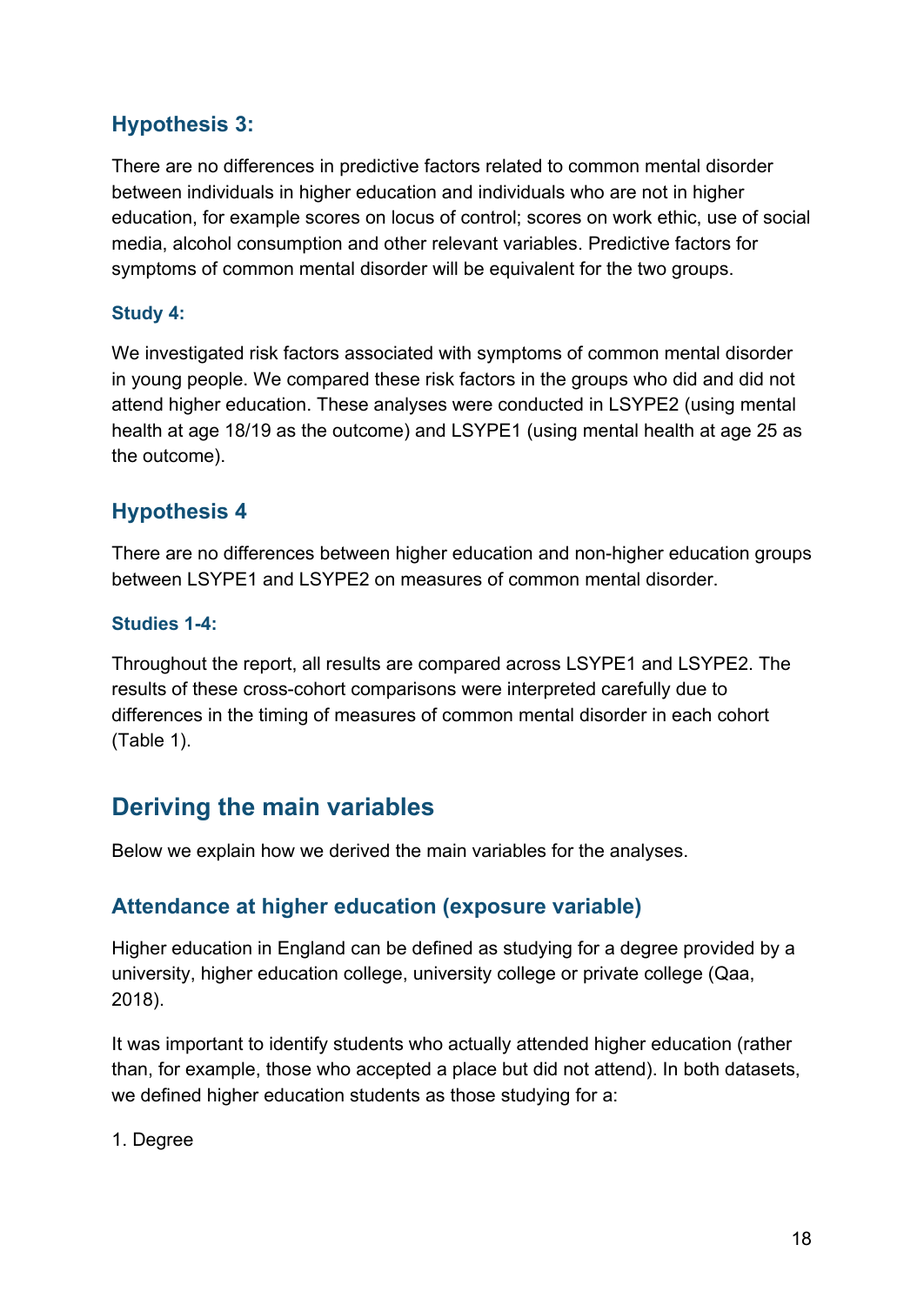- 2. Foundation Degree
- 3. Teacher Training (BEd or BA/BSc with QTS)
- 4. Diploma in Higher Education (DipHE)
- 5. Higher National Diploma (HND)
- 6. Higher National Certificate (HNC)
- 7. RSA or OCR Higher Diploma
- 8. Certificate of Higher Education
- 9. National Vocational Qualification (NVQ) at level 4 or 5.

The main aim of the project was to compare the mental health of individuals in higher education with those who were not. Our main analyses therefore used a binary exposure variable (classifying people as either in higher education or not).

There will be young people who took gap years and those who dropped out of higher education. These individuals may differ to other young people, which could affect differences between the two groups in terms of mental health. In LSYPE1, because our outcome was at age 25 (wave 8), we included all individuals who had started a higher education degree between the ages of 18/19 (wave 6) and 19/20 (wave 7). In LSYPE2, we just used the higher education variable at age 18/19 (wave 6), as there were no subsequent waves. In LSYPE1, we conducted a sensitivity analysis excluding the young people who started higher education at age 19/20 (wave 7; gap years), to see if this affected the results. Higher education attendance was reported irrespective of whether it was the young person's main activity, and we did not distinguish between students studying part-time or full-time.

#### <span id="page-18-0"></span>**Symptoms of common mental disorder (outcome variable)**

The General Health Questionnaire-12 (GHQ-12) is a 12-item self-reported assessment of common mental disorders (depression and anxiety) (Bell et al., 2005). It has been extensively used as an alternative to longer, more time-consuming and expensive assessments. Factor analyses of the GHQ-12 show that it measures symptoms of depression, anxiety, and social dysfunction. The overall score reflects symptoms of common mental disorder (Gnambs and Staufenbiel, 2018; Politi et al., 1994). We therefore refer to the GHQ-12 as measuring symptoms of common mental disorder.

Common mental disorders are best defined as a continuum, ranging from no or few symptoms through to those that are mild, moderate or severe (Hankin et al., 2005).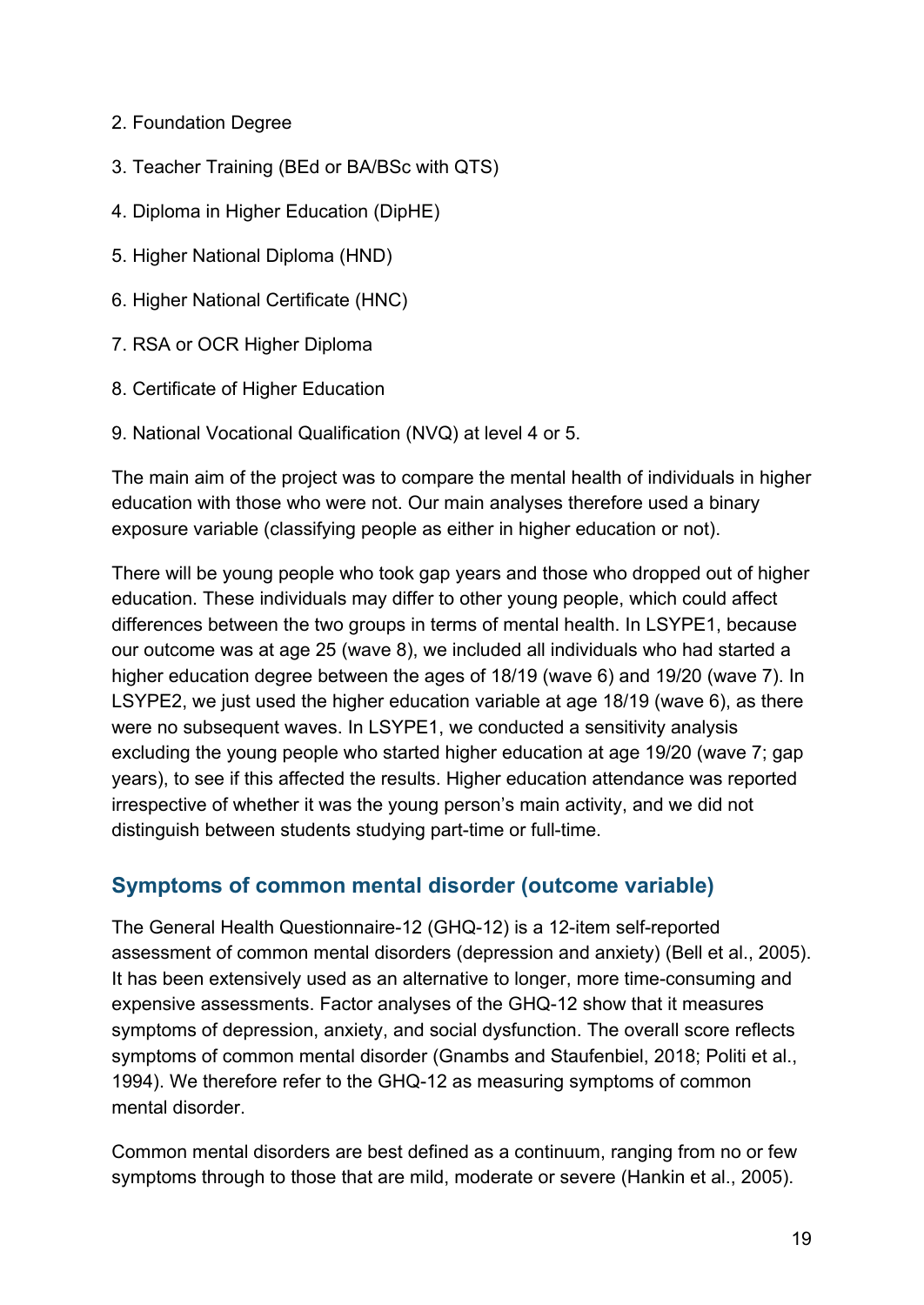Our main analyses used the GHQ-12 total score, which ranges from 0 to 36, higher scores indicating more severe symptoms. The advantage of this approach is that it uses the entire range of scores without imposing a relatively arbitrary cut-off point. Screening tools like the GHQ-12 were designed for the general population. Any cutoff score, although statistically valid, will over estimate the number of people with clinically significant symptoms relative to a clinical interview (Bell et al., 2005).

The GHQ-12 can also be used as a binary variable (0 or 1), with category one indicating symptoms that approximate a probable clinical diagnosis. The binary variable is calculated using a bimodal scoring of each GHQ-12 item (0, 0, 1, 1). A cut-off score of three identifies symptoms approximating a clinical diagnosis. This approach is commonly used and we report sensitivity analyses using this binary outcome. Advantages of this approach are that it identifies people with symptoms likely to be deemed clinical, and results are easy to interpret.

#### <span id="page-19-0"></span>**Potential confounders**

Young people who attend higher education are likely to differ socially, demographically and individually to those who do not. If these differences are also associated with common mental disorders, they should be classed as potential confounders. Confounders are alternative explanations for an association between two variables that, when uncontrolled for, can distort (i.e. bias) estimates of the association. We selected potential confounders from the datasets, based on existing evidence and theoretical assumptions (VanderWeele, 2019). Our criteria for selecting potential confounders was that each variable should (1) differ between young people who attended higher education and those who did not (2) be associated with common mental disorder and (3) be unlikely to be part of the causal pathway from higher education to common mental disorder (i.e. a mediator) (VanderWeele, 2019). When testing a causal hypothesis about a risk factor and outcome, adjusting for mediators can cause bias to the effect estimate (VanderWeele, 2019). We present the association between higher education status and common mental disorder before (i.e. crude or unadjusted models) and after adjusting for potential confounders. This allowed us to inspect how the confounders affected the association. A reduction in the effect estimate (for higher education and common mental disorder) after adjusting for a confounder indicates positive confounding (Mehio-Sibai et al., 2005). An increase in the effect estimate after adjusting for confounders indicates negative confounding (Mehio-Sibai et al., 2005). In both instances, the association adjusted for confounders provides the more accurate estimate (Zammit et al., 2003).

In studies 1 and 2, our selection of confounders was informed by Table 2, which shows differences in the characteristics of higher education students and non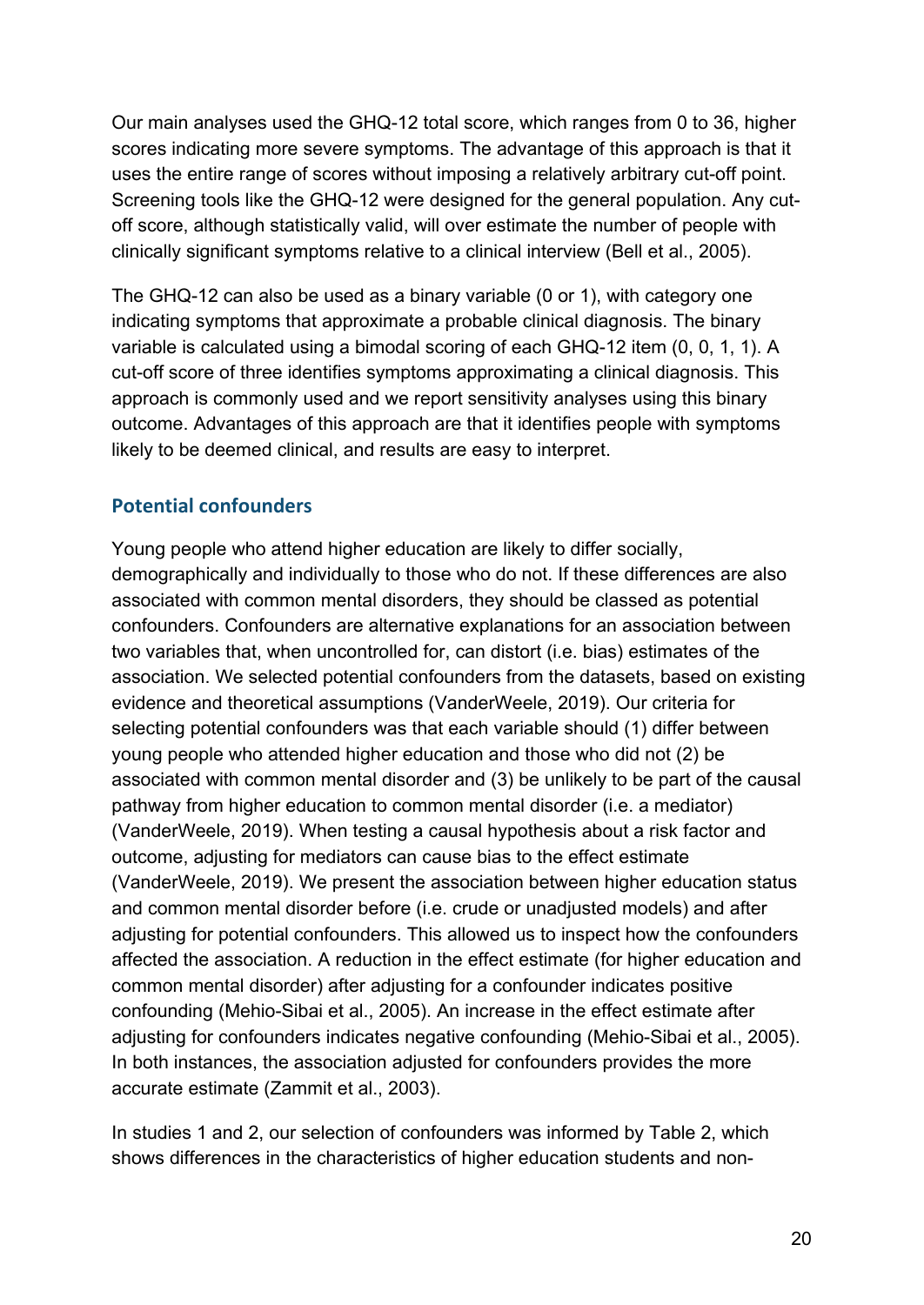students. Confounding variables were: sex, ethnicity, socioeconomic status, parents' highest educational qualification, family composition, antisocial behaviour, bullying, alcohol use, cannabis use, carer status, general quality of life, disability, and GHQ-12 scores at previous waves (see Table 3 footnote for more details).

In study 3, we adjusted for sex, ethnicity, socioeconomic status, parental education and family type because these variables preceded exposure and outcome at each time-point. We did not adjust for the other confounders used in studies 1 and 2, as they were measured after most of the GHQ-12 outcomes in the trajectories, which could have biased the effect estimates. For these reasons, the set of confoudners used in this study differs to those used in studies 1 and 2.

In study 4, we adjusted for the following confounders, which preceded the predictor variable and outcome: Sex, ethnicity, socioeconomic status, parents' highest qualification and family composition.

#### <span id="page-20-0"></span>**Predictive factors for symptoms of common mental disorder**

For hypothesis three, we focused on variables likely to be risk factors for mental health problems in the youth population overall. We investigated whether associations between these risk factors and mental health problems differed in young people who attended higher education compared with those who did not. There is evidence, from LSYPE and beyond, that the following variables are associated with increased levels of common mental disorder (Department for Education, 2016; Patalay and Fitzsimons, 2016):

Locus of control and equating hard work with success: Young people completed eight self-report items, which assessed their attitudes to work and success. A previous factor analysis of these items in LSYPE2 found that they captured two constructs: equating hard work with success and locus of control. Equating hard work with success was measured by three statements referring to beliefs in the value of working hard at school and more generally in order to succeed. This was measured on a scale of 0-9; higher scores indicating that the young person more strongly equated hard work with success. The other three statements assessed locus of control, an aspect of personality related to the extent to which individuals believe they can control events affecting them. Locus of control was measured on a scale of 0-9; higher scores indicating higher locus of control. We selected these variables at wave two in LSYPE1 because wave 4 was only for the ethnic boost and wave 7 was after higher education; LSYPE2 was selected to match.

Social media: In LSYPE1, we used a continuous variable assessing the number of daily hours of social media use. Social media was only assessed at wave 8 in LSYPE1, so this analysis was cross-sectional and therefore susceptible to reverse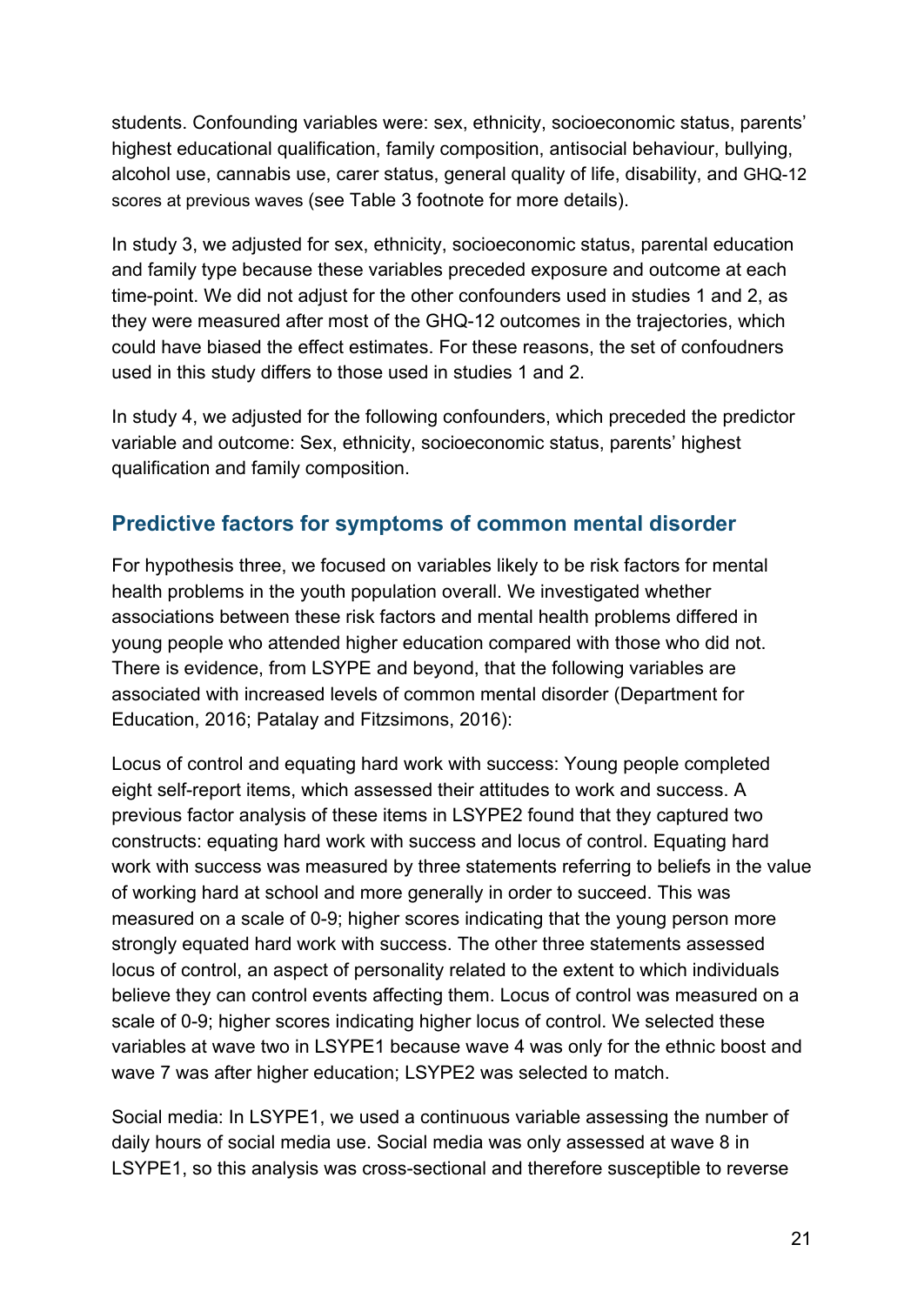causation. Young people answered the question: on a normal weekday, how many hours do you spend visiting a social networking website such as Facebook, Bebo, MySpace, Hi5 or Twitter? We used a continuous score ranging from 0-24.

In LSYPE2, we used a categorical variable assessing the frequency with which young people used social media. For comparability to LSYPE1, we selected the latest time point when social media was assessed (wave 5). Social media was defined as any instant messenger services or social media sites or apps (for example, Facebook, Snapchat, Instagram, Twitter or Whatsapp). Young people were asked if they used any social media, and those who did were then asked how often they do so. There were six response options: regularly throughout the day (1), 2-3 times a day (2), once a day (3), every couple of days (4), once a week (5), and less often (6). Those who indicated option 1 were then asked how often throughout the day they use them, with the response options: multiple times an hour (7), once every hour (8), and every 2 to 3 hours (9). Those who indicated that they did not use any social media, and those who indicated options 3, 4, 5 and 6 were combined to create a "Less often or never" category. Those who indicated options 2, 7, 8 and 9 remained as separate categories respectively. Our final variable was therefore 5 categories: multiple times an hour, once every hour, every 2-3 hours, 2-3 times a day, and less often or never.

Alcohol consumption: In LSYPE1, we selected the measure of alcohol that was closest to when young people started higher education and LSYPE2 was then selected to match, for comparability. In LSYPE1, when young people said they had drunk alcohol in the last 12 months, they were asked about frequency of drinking. The first options they were given were most days, followed by once or twice a week, two or three times a month and so on. In the second cohort the order was reversed, with the possible implication that not drinking frequently was normative. This may lead to some inconsistency. We used a four category variable: never; once a month or less; 2-3 times a month; 2 or more times a week.

Parental education: We used a five category variable assessing highest educational qualification: below GCSE or no qualification, GCSE passes or equivalent; A/AS level passes or equivalent; higher education below degree level; degree or equivalent.

## <span id="page-21-0"></span>**Statistical methods**

We begin by describing the characteristics of the young people in each cohort. We also compare the characteristics of those who did and did not attend higher education, to identify potential confounders. We also inspected the characteristics of those who attended higher education across the two LSYPE cohorts, to see if this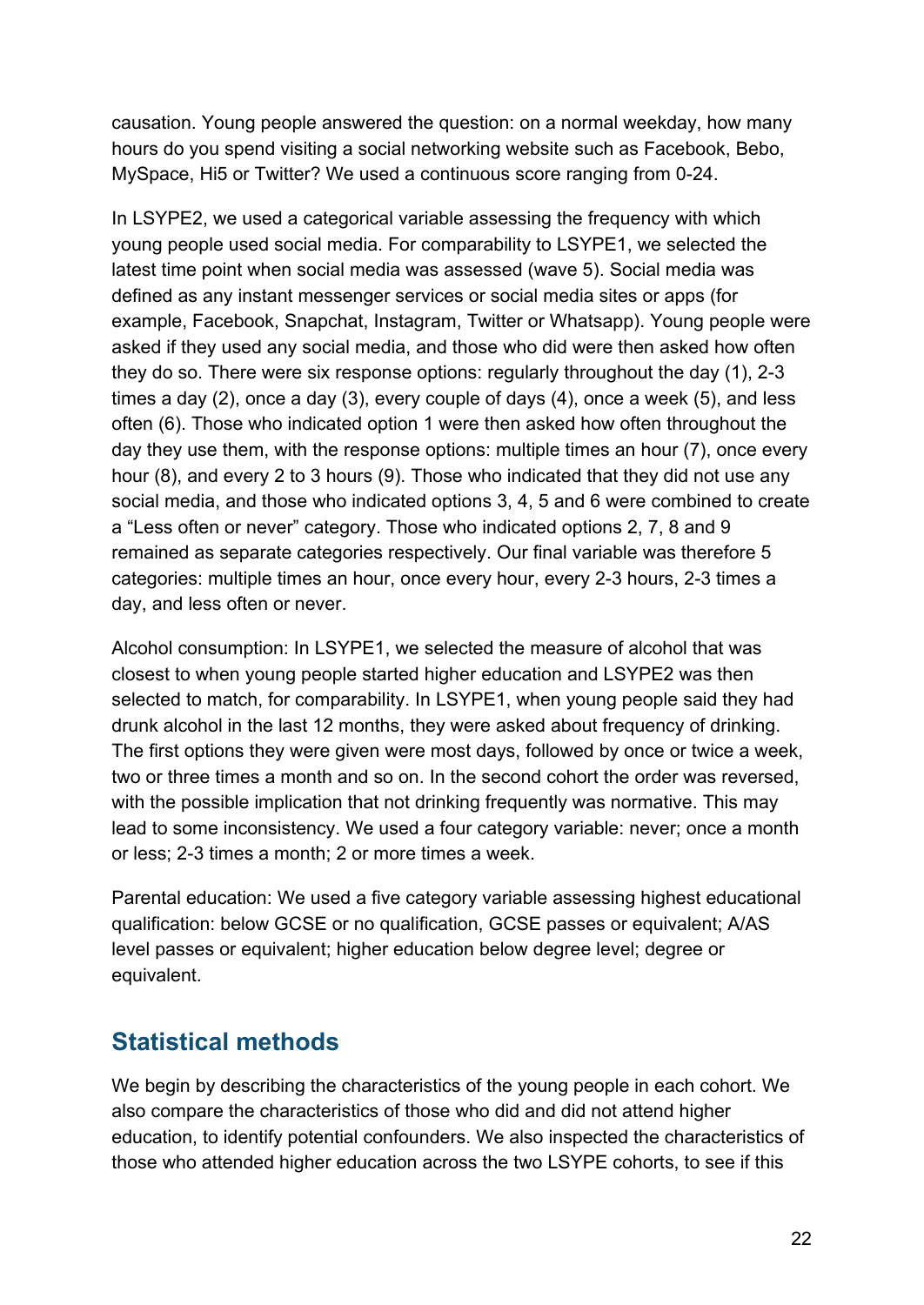had changed. We have not provided tests of statistical significance in this section, because these analyses are descriptive rather than tests of hypotheses. This also avoids potential issues caused by multiple testing.

Next, we used regression models to investigate the association between higher education status and symptoms of common mental disorder. Different analytical models were used depending on whether outcomes were continuous (linear regression) or binary (logistic regression).

#### <span id="page-22-0"></span>**Studies 1 and 2:**

In each dataset, our main analyses used a binary exposure variable (whether young people attended higher education or not) and a continuous outcome – GHQ-12 total scores. First, we tested univariable (unadjusted) associations between higher education status and GHQ-12 scores. Next, we incrementally added sets of potential confounding variables to the model and compared associations between higher education status and common mental disorder before and after adjusting for confounders.

We repeated these analyses using a binary outcome and logistic regression.

#### <span id="page-22-1"></span>**Study 3:**

First, we present means (and standard deviations) for each GHQ-12 assessment, at each time-point, in each cohort. Next, we modelled changes in GHQ-12 scores over time using multilevel linear regression models with growth curves. We calculated a trajectory (change over time) of GHQ-12 scores in higher education students and compared this with the trajectory of scores in non-students. Multilevel regression models were designed for clustered data, and can be applied to longitudinal data, where observations over time are clustered within the individual. This approach uses all available GHQ-12 data, capitalising on the richness of the datasets. First, we ran a crude (unadjusted) model. Next, we tested for linear and non-linear effects of time, using linear and quadratic time variables respectively. If there was evidence of nonlinearity, the quadratic time variable was left in the model. We then tested whether the association between higher education status and GHQ-12 scores differed by time, using interactions between higher education and linear and quadratic time variables. Where there was evidence of interaction, associations are presented differently by time-point. Finally, we ran the multilevel models after adjusting for confounders.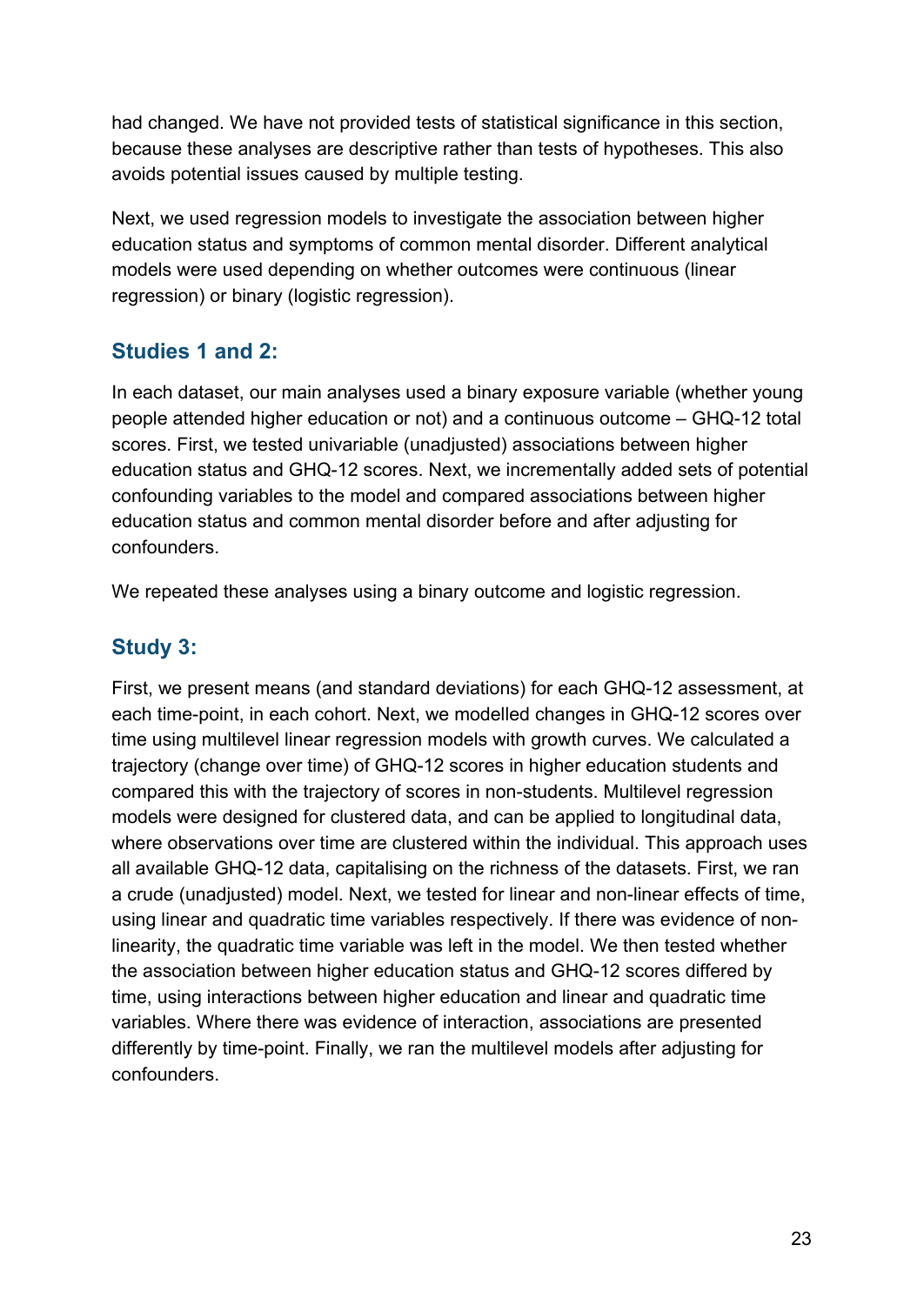#### <span id="page-23-0"></span>**Study 4:**

First, we explored descriptive statistics for each of the variables classed as predictors. Next, we used linear regression models, with GHQ-12 scores as the outcome (at age 18/19 in LSYPE2 and age 25 in LSYPE1). We used separate models for each predictor variable, before and after adjusting for confounders.

Next, we estimated each model separately in the groups who did and did not attend higher education.

We visually inspected effect estimates and confidence intervals for each variable across the higher education and non-higher education sub-groups. We did not rely on p values for this comparison because p values from sub-group analyses can be unreliable (Brookes et al., 2004). Next, we calculated an interaction term for each predictor by multiplying the higher education variable and the predictor variable. The interaction provides a formal test of whether the association between risk factor and outcome is different across the two groups. We ran each model in the entire sample including the interaction term. If there was statistical evidence for the interaction term, we interpreted this as evidence that the association between predictor and outcome was different in the group who attended higher education compared with the group who did not.

#### <span id="page-23-1"></span>**Inspecting difference across LSYPE1 and LSYPE2:**

We inspected effect estimates and 95% confidence intervals from each analysis to determine evidence of any differences.

#### <span id="page-23-2"></span>**Sub-group analyses:**

We repeated all of our analyses in groups defined by sex, socio-economic background and ethnicity. We investigated whether associations differed across subgroups using interaction tests.

#### <span id="page-23-3"></span>**School clustering, sampling weights and missing data**

In both LSYPE cohorts, schools were the primary sampling unit so young people were clustered within schools. Each dataset contains survey weights at each timepoint, which re-weight the data to represent the target population, account for study design, and reduce the impact of attrition. These weights also account for the clustering of students within schools, as they contain an (anonymised) indicator of the school each young person was recruited from. We therefore applied survey weights to each regression analysis that we conducted.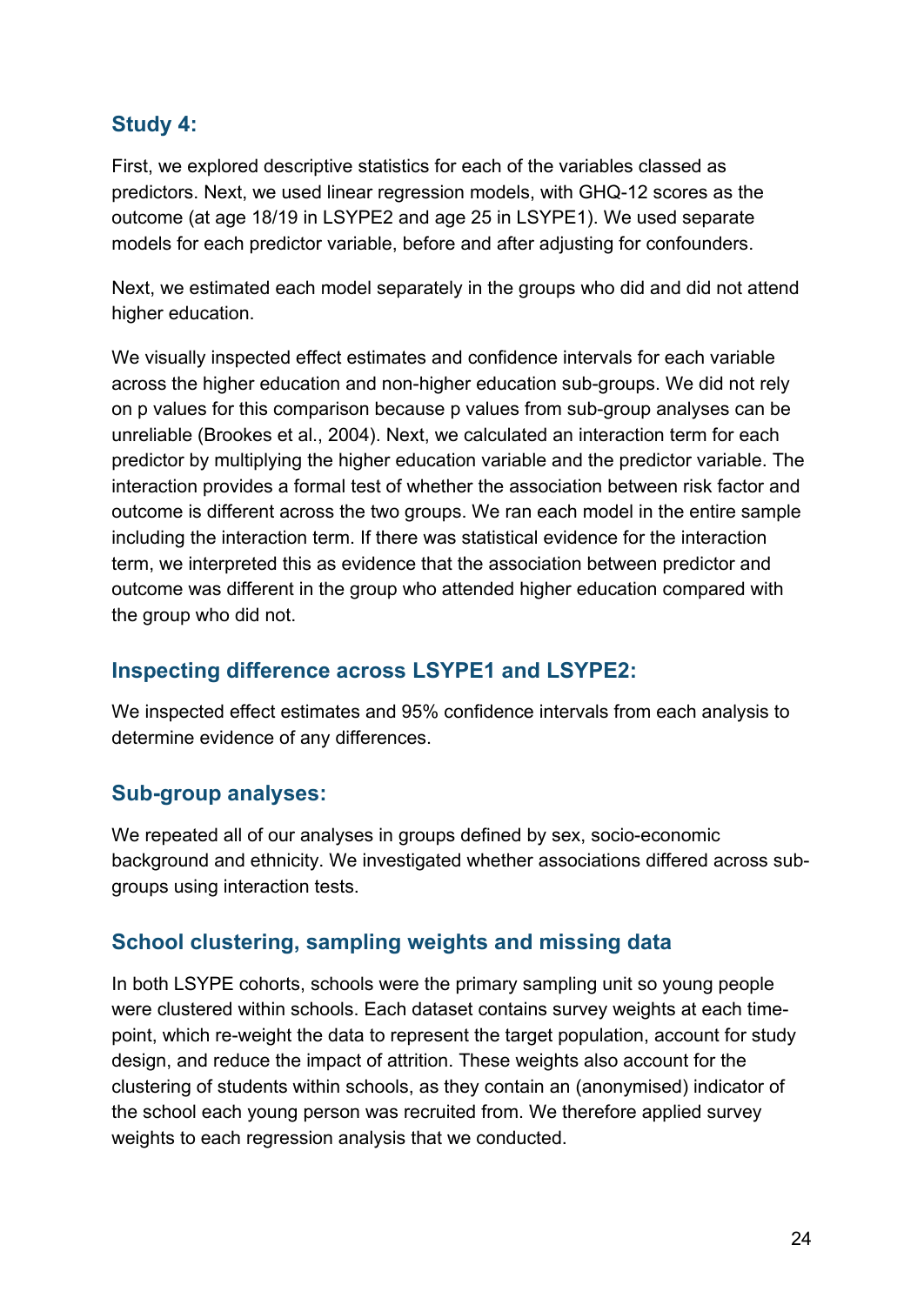Each analysis used a sample with complete data on all variables in that particular analysis (i.e. listwise deletion or complete cases analysis). Missing data could therefore bias our results. In our main analyses, we controlled for potential biases induced by missing data using the attrition weights built into the population weight. In line with LSYPE guidance, we selected weights from the same time-point as the outcome

[\(https://ilsype.sdaltd.com/ilsype/workspaces/public/wiki/UserGuide/Weighting#2\)](https://ilsype.sdaltd.com/ilsype/workspaces/public/wiki/UserGuide/Weighting#2).

We also conducted sensitivity analyses using multiple imputation with chained equations (MICE) (Sterne et al., 2009). MICE uses different methodology to account for biases due to attrition, compared with attrition weights. Unlike attrition weights, MICE increases sample size, to reduce losses to statistical power due to attrition. It also controls for biases due to attrition. We used MICE for sensitivity analyses of the main associations in studies 1 and 2, to see if it altered the results. If result were altered, we planned to conduct all other analyses using MICE too. For each variable with missing data, MICE uses regression models to predict and replace missing values. Data are assumed to be missing at random i.e. missing values are associated with other variables in the dataset. To predict missing values, we used all variables in our analyses plus auxiliary variables including maternal general health and whether the young person had been truant from school or smoked. Multiple datasets are produced, to account for uncertainty in the prediction of missing values. We imputed 50 datasets and re-ran regression models, combining datasets using Rubin's rules (Sterne et al., 2009). We conducted two sets of multiple imputation analyses, to gradually increase the amount of missing data we were replacing. First, we replaced missing data in the outcome and confounders (increasing the sample size to 9586 in LSYPE1 and 6916 in LSYPE2). We ensured participants had at least one GHQ-12, to improve prediction of the outcome. Next, we replaced missing data in exposure, outcome and confounders (increasing the sample size to 15,770 in LSYPE1 and 13,100 in LSYPE2; i.e. the original cohorts). We applied the population weight from wave one to analyses using multiply imputed data, to account for the study design and increase representativeness of the target population.

## <span id="page-24-0"></span>**Describing the cohorts**

In LSYPE1, at wave 6 (age 18/19), 4773 (49%) young people attended higher education. This proportion was higher in the sample with complete data for study 1: 1994 (56%). In LSYPE2, at wave 6 (age 18/19), 3390 (49%) young people attended higher education. This proportion was slightly higher in the sample with complete data for study 1: 3104 (51%).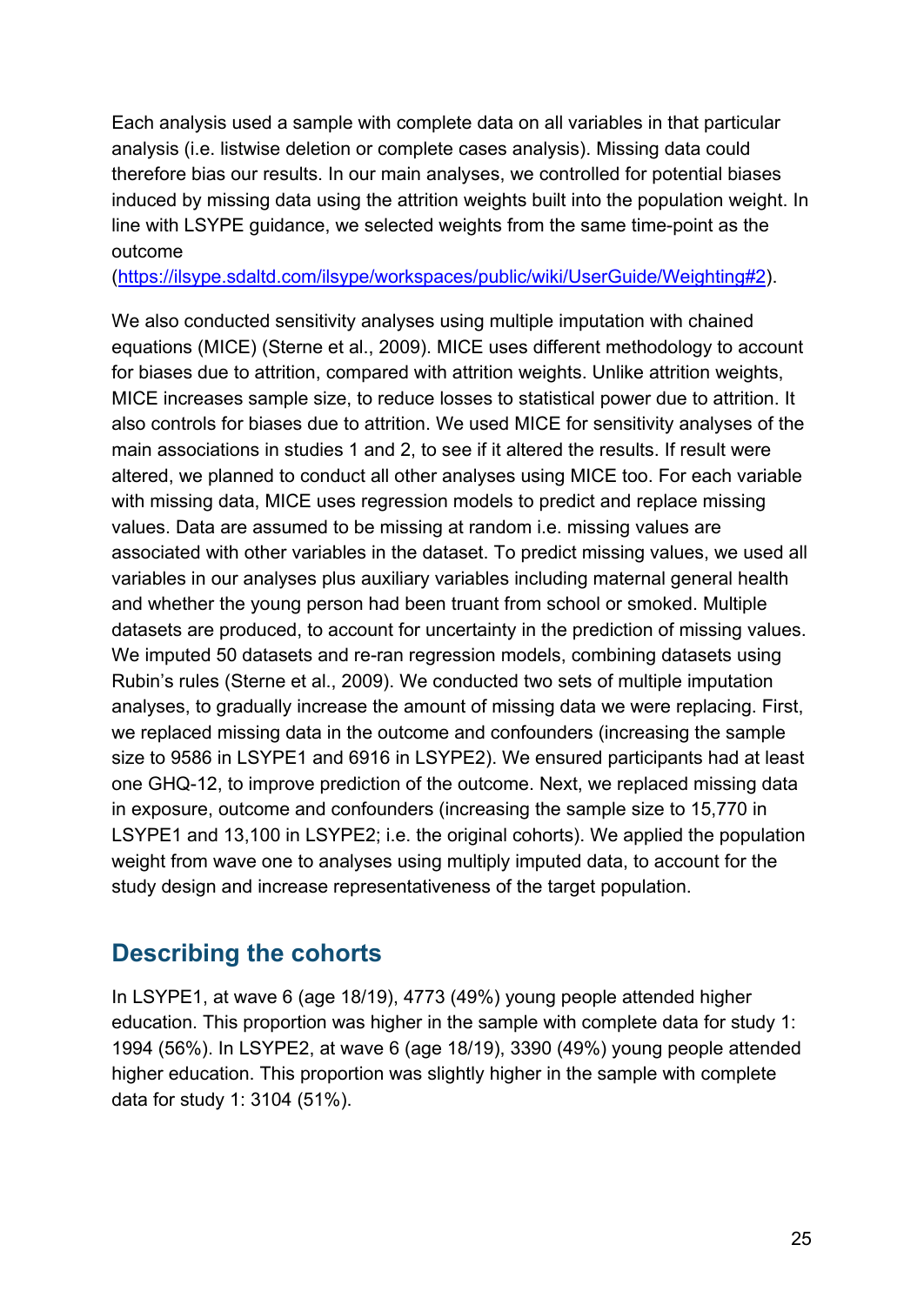Characteristics of each LSYPE cohort overall, and according to whether or not the young people attended higher education, are shown in Table 2 (using unweighted percentages, for weighted percentages please see Appendix Table 1).

In both LSYPE cohorts, there were differences between higher education students and non-students on most variables (Table 2). We provide a summary of the main differences between young people who did and did not attend higher education below.

Compared to non-students, higher education students were more likely to be females and ethnic minorities. They were also more likely to come from two-parent homes, with parents who were more highly educated and from higher socioeconomic statuses. Higher education students were less likely than non-students to have consumed alcohol regularly, used cannabis, been bullied or have a history of antisocial behaviour. They were also less likely to have poor general health, a disability, or caring responsibilities.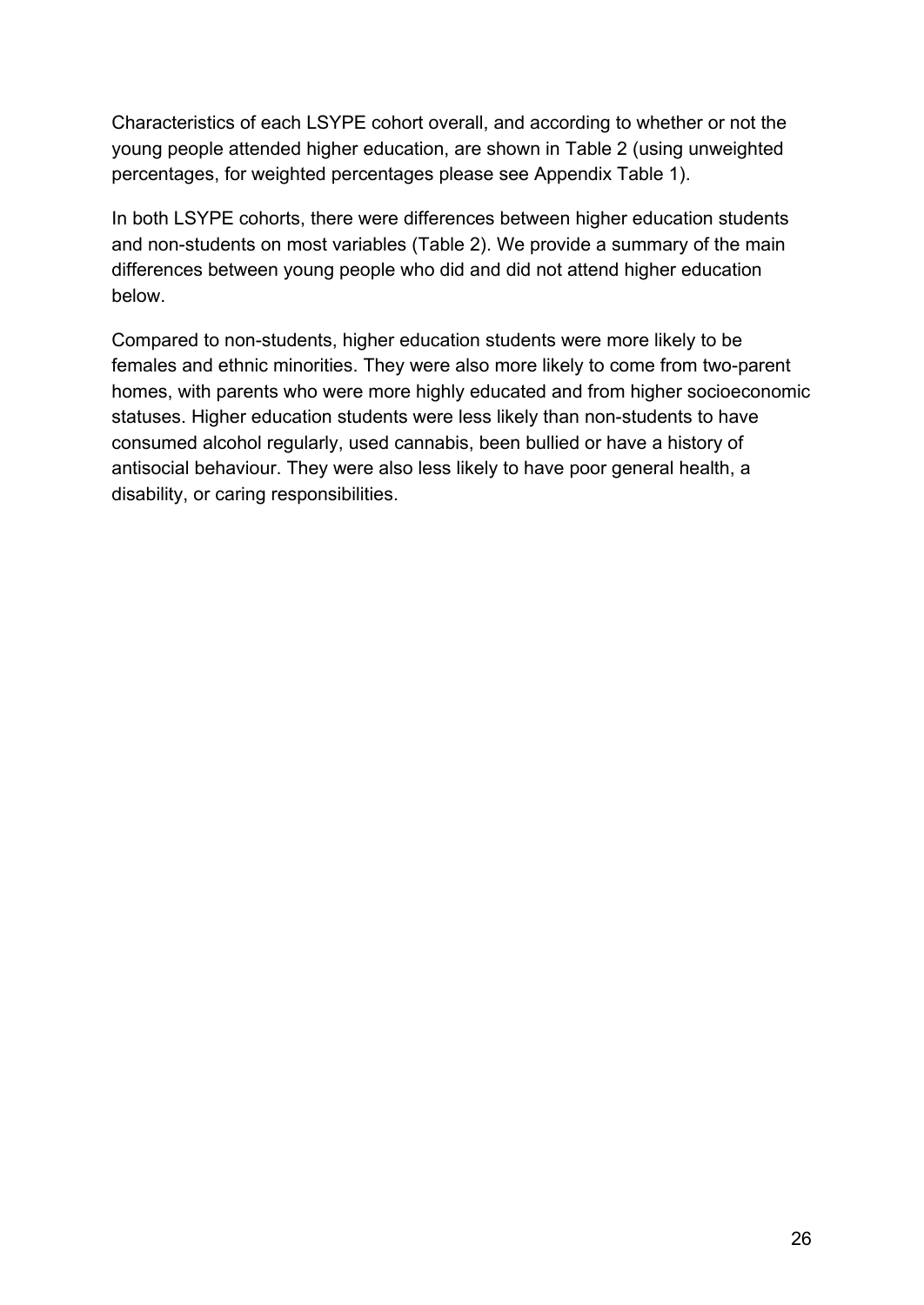**Table 2: Demographic characteristics of young people overall and those who did and did not attend higher education (unweighted percentages).**

<span id="page-26-0"></span>

| <b>Variable</b> – $N$ (%) | <b>LSYPE1</b>                                       |                                                    |               | <b>LSYPE2</b>                                       |                                                    |               |
|---------------------------|-----------------------------------------------------|----------------------------------------------------|---------------|-----------------------------------------------------|----------------------------------------------------|---------------|
|                           | <b>Attended</b><br>higher<br>education <sup>a</sup> | Did not<br>attend higher<br>education <sup>a</sup> | <b>Total</b>  | <b>Attended</b><br>higher<br>education <sup>a</sup> | Did not attend<br>higher<br>education <sup>a</sup> | <b>Total</b>  |
| <b>Sex</b> b              |                                                     |                                                    |               |                                                     |                                                    |               |
| Female                    | 1,530 (56.8%)                                       | 1,084 (50.7%)                                      | 2,614 (54.1%) | 1,731 (55.8%)                                       | 1,509 (49.9%)                                      | 3,240 (52.9%) |
| Male                      | 1,166 (43.2%)                                       | 1,052 (49.3%)                                      | 2,218 (45.9%) | 1,373 (44.2%)                                       | 1,515 (50.1%)                                      | 2,888 (47.1%) |
| Ethnicity <sup>c</sup>    |                                                     |                                                    |               |                                                     |                                                    |               |
| White                     | 1,830 (67.9%)                                       | 1,724 (80.7%)                                      | 3,554 (73.6%) | 2,255 (72.7%)                                       | 2,497 (82.6%)                                      | 4,752 (77.6%) |
| <b>Mixed</b>              | 105 (3.9%)                                          | 102 (4.8%)                                         | 207 (4.3%)    | 135 (4.4%)                                          | 125 (4.1%)                                         | 260 (4.2%)    |
| Indian                    | 275 (10.2%)                                         | 57 (2.7%)                                          | 332 (6.9%)    | 103 (3.3%)                                          | 56 (1.9%)                                          | 159 (2.6%)    |
| Pakistani                 | 151 (5.6%)                                          | 95 (4.4%)                                          | 246 (5.1%)    | 136 (4.4%)                                          | 85 (2.8%)                                          | 221 (3.6%)    |
| Bangladeshi               | 123 (4.6%)                                          | 65 (3.0%)                                          | 188 (3.9%)    | 112 (3.6%)                                          | 48 (1.6%)                                          | 160 (2.6%)    |
| <b>Black African</b>      | 77 (2.9%)                                           | 20 (0.9%)                                          | 97 (2.0%)     | 170 (5.5%)                                          | 81 (2.7%)                                          | 251 (4.1%)    |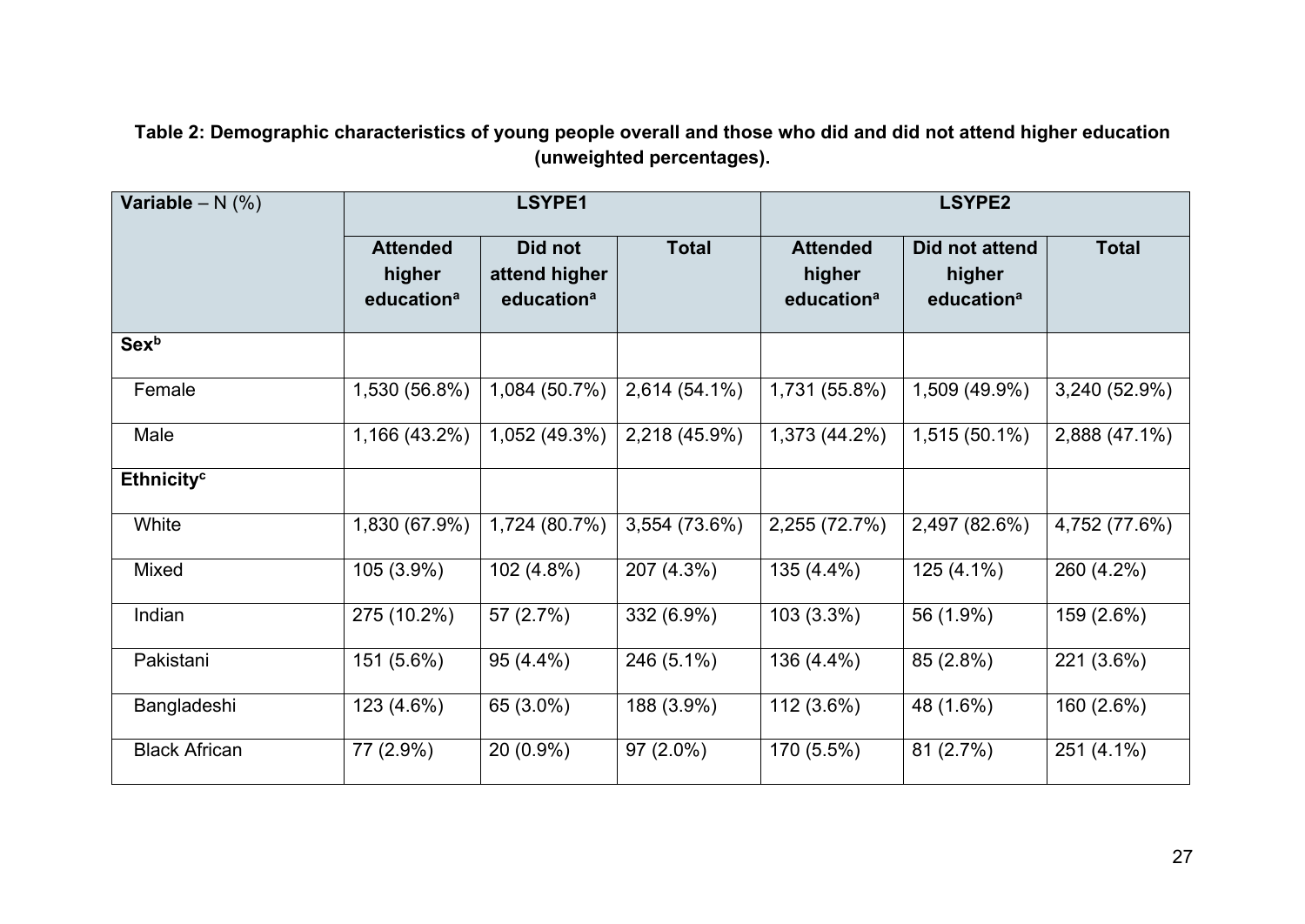| <b>Black Caribbean</b>                                                 | $57(2.1\%)$   | 46 (2.2%)   | $103(2.1\%)$  | 80 (2.6%)     | 86 (2.8%)     | 166 (2.7%)    |
|------------------------------------------------------------------------|---------------|-------------|---------------|---------------|---------------|---------------|
| Other                                                                  | 78 (2.9%)     | 27 (1.3%)   | 105(2.2%)     | 113 (3.6%)    | 46 (1.5%)     | 159 (2.6%)    |
| <b>Parents'</b>                                                        |               |             |               |               |               |               |
| Socioeconomic                                                          |               |             |               |               |               |               |
| Status <sup>d,e</sup>                                                  |               |             |               |               |               |               |
| Managerial and<br>professional<br>occupations                          | 1,557 (57.8%) | 783 (36.7%) | 2,340 (48.4%) | 1,694 (54.6%) | 1,239 (41.0%) | 2,933 (47.9%) |
|                                                                        |               |             |               |               |               |               |
| Intermediate<br>occupations                                            | 456 (16.9%)   | 471 (22.1%) | 927 (19.2%)   | 686 (22.1%)   | 728 (24.1%)   | 1,414 (23.1%) |
| Lower supervisory,<br>routine occupations and<br>not currently working | 683 (25.3%)   | 882 (41.3%) | 1,565 (32.4%) | 724 (23.3%)   | 1,057 (35.0%) | 1,781 (29.1%) |
| <b>Parents' Highest</b>                                                |               |             |               |               |               |               |
| Qualification <sup>e, f</sup>                                          |               |             |               |               |               |               |
| Degree or equivalent                                                   | 815 (30.2%)   | 224 (10.5%) | 1,039 (21.5%) | 670 (21.6%)   | 335 (11.1%)   | 1,005 (16.4%) |
| Higher education below<br>degree level                                 | 536 (19.9%)   | 319 (14.9%) | 855 (17.7%)   | 440 (14.2%)   | 278 (9.2%)    | 718 (11.7%)   |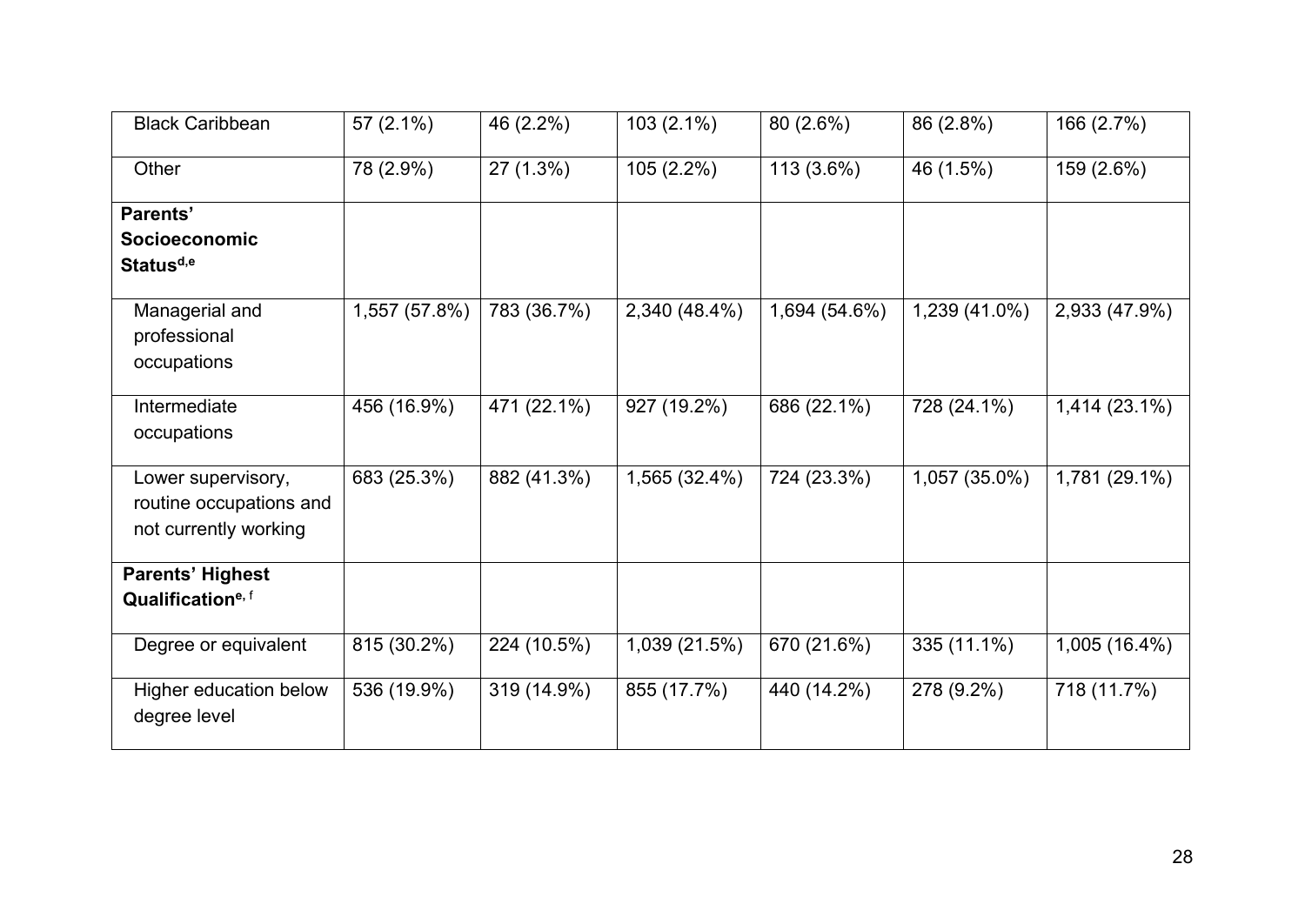| GCE, A Level or<br>equivalent                                      | 445 (16.5%)   | 419 (19.6%)   | 864 (17.9%)   | 421 (13.6%)   | 345 (11.4%)   | 766 (12.5%)   |
|--------------------------------------------------------------------|---------------|---------------|---------------|---------------|---------------|---------------|
| GCSE grades A-C or<br>equivalent                                   | 485 (18.0%)   | 646 (30.2%)   | 1,131 (23.4%) | 1,126 (36.3%) | 1,429 (47.3%) | 2,555 (41.7%) |
| Below GCSE or no<br>qualification                                  | 415 (15.4%)   | 528 (24.7%)   | 943 (19.5%)   | 447 (14.4%)   | 637 (21.1%)   | 1,084 (17.7%) |
| <b>Family Composition<sup>e</sup></b>                              |               |               |               |               |               |               |
| Married/cohabiting                                                 | 2,252 (83.5%) | 1,530 (71.6%) | 3,782 (78.3%) | 2,456 (79.1%) | 2,169 (71.7%) | 4,625 (75.5%) |
| Lone parent or no<br>parents in the<br>household                   | 444 (16.5%)   | 606 (28.4%)   | 1,050 (21.7%) | 648 (20.9%)   | 855 (28.3%)   | 1,503 (24.5%) |
| <b>Antisocial Behaviour (in</b><br>past 12 months) <sup>g, h</sup> | 299 (11.1%)   | 465 (21.8%)   | 764 (15.8%)   | 170 (5.5%)    | 299 (9.9%)    | 469 (7.7%)    |
| <b>Experienced Bullying</b><br>(in past 12 months) <sup>h</sup>    | 642 (23.8%)   | 645 (30.2%)   | 1,287 (26.6%) | 839 (27.0%)   | 970 (32.1%)   | 1,809 (29.5%) |
| <b>Frequency of Alcohol</b><br>Use <sup>i, j</sup>                 |               |               |               |               |               |               |
| <b>Never</b>                                                       | 653 (24.2%)   | 380 (17.8%)   | 1,033 (21.4%) | 1,094 (35.2%) | 893 (29.3%)   | 1,987 (32.4%) |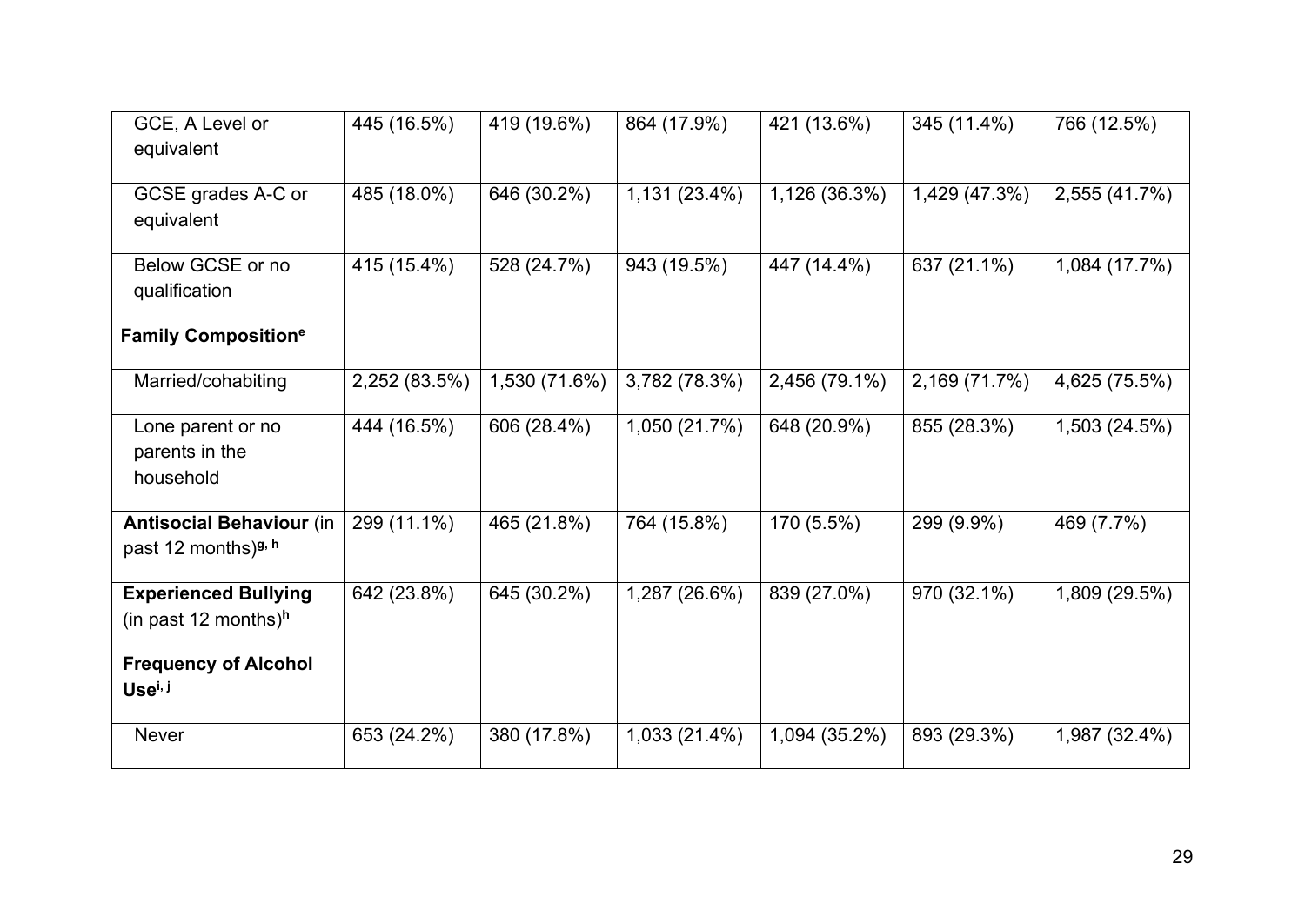| Once every couple of<br>months or less                                                                                                              | 486 (18.0%)   | 379 (17.7%)   | 865 (17.9%)   | 1,189 (38.3%) | 1,297 (42.9%) | 2,486 (40.6%) |
|-----------------------------------------------------------------------------------------------------------------------------------------------------|---------------|---------------|---------------|---------------|---------------|---------------|
| 1-3 times a month                                                                                                                                   | 893 (33.1%)   | 636 (29.8%)   | 1,529 (31.6%) | 718 (23.1%)   | 682 (22.6%)   | 1,400 (22.9%) |
| Once a week or more                                                                                                                                 | 664 (24.6%)   | 741 (34.7%)   | 1,405 (29.1%) | 103(3.3%)     | 152 (5.0%)    | 255 (4.2%)    |
| <b>Cannabis Use</b> (ever)                                                                                                                          | 673 (25.0%)   | 785 (36.8%)   | 1,458 (30.2%) | 554 (17.9%)   | 771 (25.5%)   | 1,325 (21.6%) |
| <b>General Quality of</b>                                                                                                                           |               |               |               |               |               |               |
| <b>Health</b>                                                                                                                                       |               |               |               |               |               |               |
| Very good                                                                                                                                           | 1,488 (55.2%) | 1,031 (48.3%) | 2,519 (52.1%) | 1,363 (43.9%) | 1,127 (37.3%) | 2,490 (40.6%) |
| Fairly good                                                                                                                                         | 1,064 (39.5%) | 928 (43.4%)   | 1,992 (41.2%) | 1,543 (49.7%) | 1,560 (51.6%) | 3,103 (50.6%) |
| Not very good or not<br>good at all                                                                                                                 | 144 (5.3%)    | 177 (8.3%)    | 321 (6.6%)    | 198 (6.4%)    | 337 (11.1%)   | 535 (8.7%)    |
| <b>Disability Status</b>                                                                                                                            | 163 (6.0%)    | 177 (8.3%)    | 340 (7.0%)    | 286 (9.2%)    | 412 (13.6%)   | 698 (11.4%)   |
| Carer Status <sup>k</sup>                                                                                                                           | 203 (7.5%)    | 165 (7.7%)    | 368 (7.6%)    | 125 (4.0%)    | 180 (6.0%)    | 305 (5.0%)    |
| Indicates whether young person was attending university at wave 6 or 7 (age 18/19 or 19/20) in LSYPE1, or at wave 6 (age 18/19) in<br>а.<br>LSYPE2. |               |               |               |               |               |               |

b. Measured at wave 6 (age 18/19) in LSYPE1 and wave 1 (age 13/14) in LSYPE2.

c. Measured at wave 4 (age 16/17) in LSYPE1 and wave 1 (age 13/14) in LSYPE2 (missing data supplemented with wave 2 data).

d. Parents' socioeconomic status is based on the socioeconomic status of whichever parent (mother or father) has the highest employment category.

e. Measured at wave 4 (age 16/17) in LSYPE1 and wave 1 (age 13/14) in LSYPE2.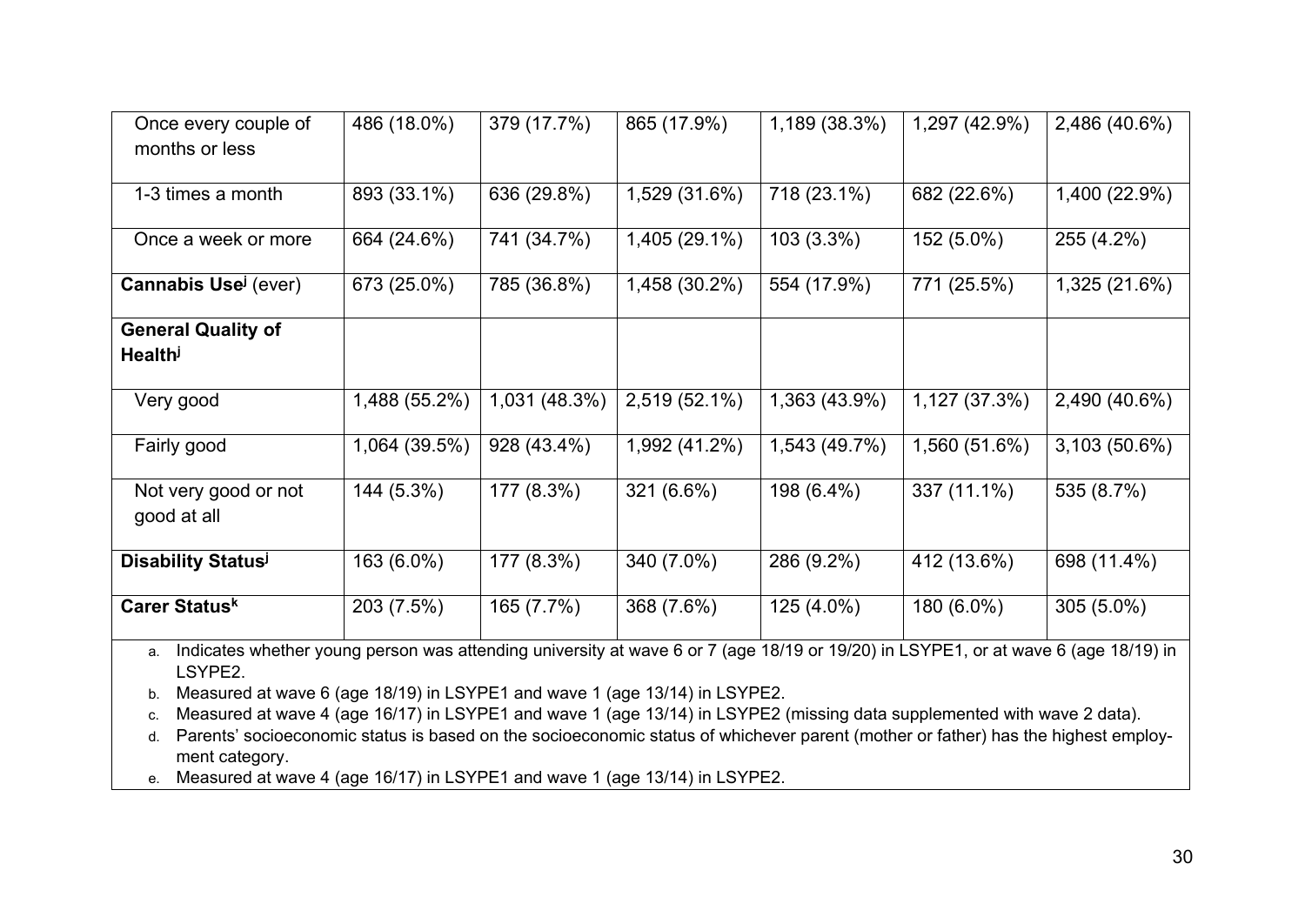- f. In LSYPE1, indicates the highest qualification held by the main or second parent. In LSYPE2, indicates the highest qualification held by the mother or father.
- g. In LSYPE1, antisocial behaviour includes taking part in any of the following: vandalising public property; shoplifting; graffitiing on walls; fighting or public disturbance. In LSYPE2, the following: damaging anything in a public place on purpose that does not belong to them; shoplifting; graffitiing anywhere; hitting or attacking someone on purpose with or without using an object or weapon.
- h. Measured at wave 3 (age 15/16) in LSYPE1 and LSYPE2.
- i. Categories differed slightly from stated at LSYPE2, as follows: Never; Once a month or less; 2-3 times a month; 2 or more times a week.
- j. Measured at wave 4 (age 16/17) in LSYPE1 and LSYPE2.
- k. In LSYPE1, indicates whether young person has been a carer at wave 4 (age 16/17) or wave 5 (age 17/18). In LSYPE2, indicates whether young person has been a carer at wave 4 (age 16/17) only.

Notes:

1. Data from Analysis 1 complete case sample - N = 4,832 for LSYPE1 and N = 6,128 for LSYPE2.

2. Data are unweighted.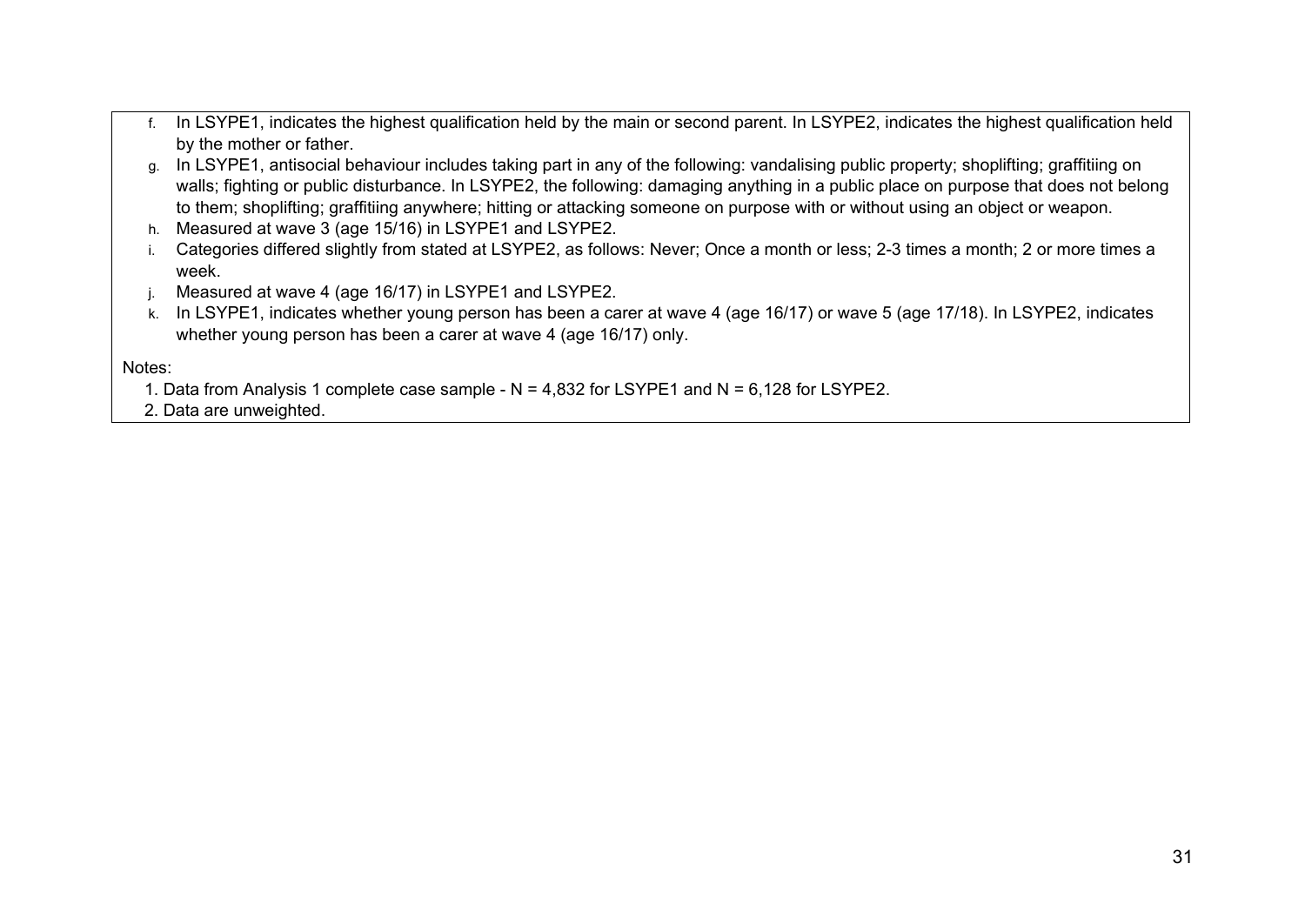## <span id="page-31-0"></span>**Chapter 3 - Differences in symptoms of common mental disorder between young people who did and did not attend higher education**

## <span id="page-31-1"></span>**Introduction**

In this chapter we present the results from studies 1 and 2. Both studies tested the hypothesis that there would be no differences in symptoms of common mental disorder between young people who attended higher education and those who did not, when controlling for individual factors.

#### <span id="page-31-2"></span>**Study 1**

We conducted a study of symptoms of common mental disorder in higher education students compared with non-students, using wave 6 of LSYPE2 (students started higher education in September at age 18/19 and common mental disorder symptoms were assessed between May and September the following year).

#### <span id="page-31-3"></span>**Study 2:**

We conducted a longer-term longitudinal study of symptoms of common mental disorder in higher education students compared with non-students, using LSYPE1. Higher education status was measured at age 18/19 in wave 6 and common mental disorder was assessed at age 25 in wave 8. This enabled an investigation of mental health among young people who attended higher education compared with those who did not, when they had reached early adulthood.

# <span id="page-31-4"></span>**Analysis:**

The main analyses for each study used linear regression models. Results from these models are presented in Table 3, before and after adjusting for confounders. As the exposure variable was binary, the effect size can be interpreted as the difference in mean GHQ-12 scores between those who did not attend higher education (the reference or base category) and those who did. This is also described as an unstandardised regression coefficient. Negative mean differences indicate that the mean GHQ-12 score was lower in those who attended higher education compared with those who did not. Positive mean differences indicate that the mean GHQ-12 score was higher in those who attended higher education compared with those who did not. GHQ-12 scores had a possible range of 0-36, which is useful information when interpreting the size of the mean differences. We interpret the size of the effect (the mean difference) separately from the strength of the statistical evidence (the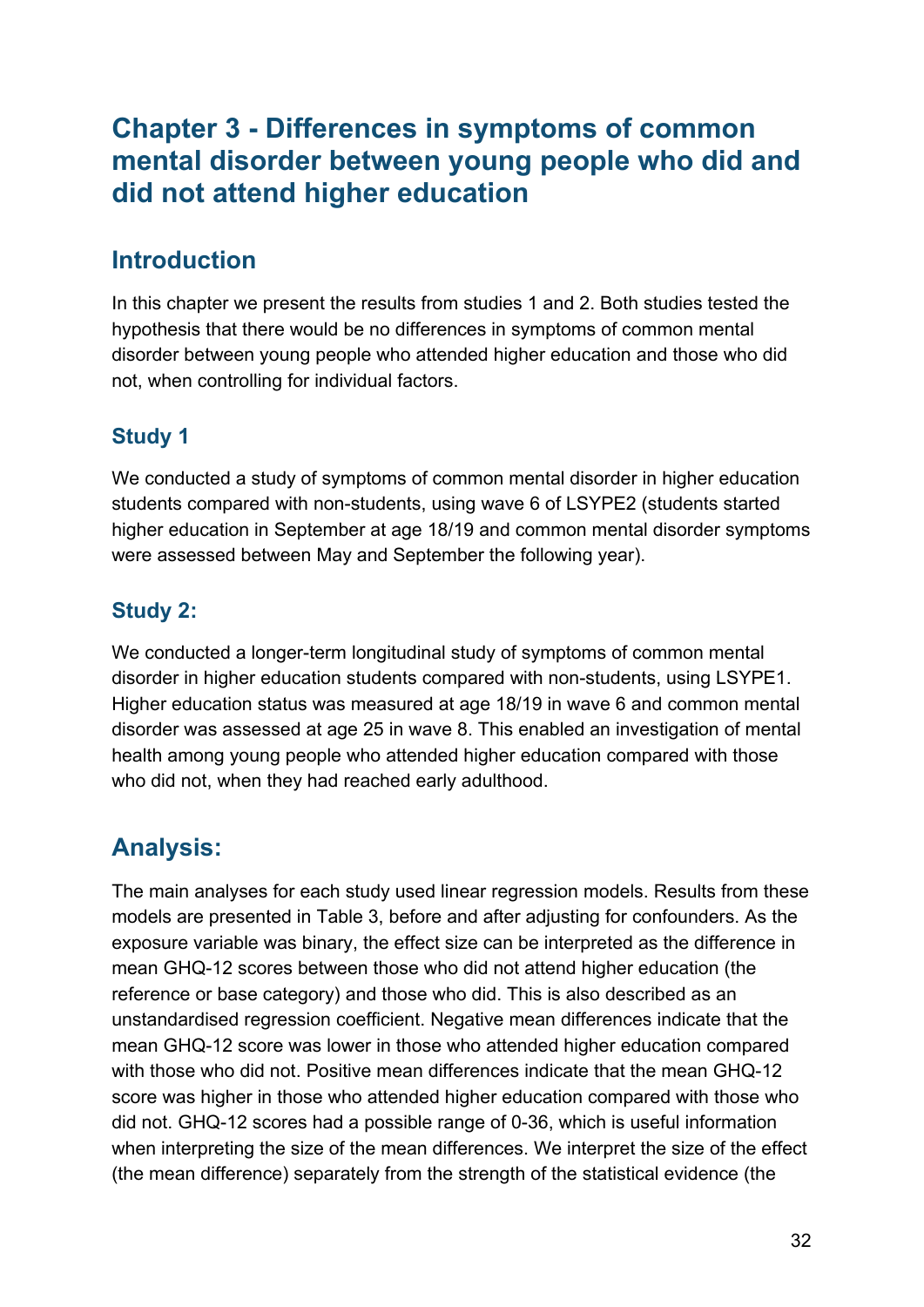confidence interval and p value). We interpret p values as a continuum of the strength of evidence rather than as a binary construct (Greenland et al., 2016).

We present models before and after adjusting for potential confounders.

In LSYPE2, with the outcome at age 18/19, there was evidence of an association between higher education and mental health. In the unadjusted model (model 1, column 2, Table 3), GHQ-12 scores were 0.43 (95% confidence interval 0.07 to 0.79, p=0.020) of a point higher in young people who attended higher education compared with those who had not. Evidence of this association attenuated after adjusting for sex, ethnicity and sociodemographic confounders (e.g. model 3, column 2, Table 3: 0.19, 95% confidence interval -0.16 to 0.55, p=0.29;), indicating positive confounding However, strong evidence of the association returned after further adjusting for antisocial behaviour, bullying, alcohol, cannabis use and carer, health and disability status (e.g. model 6, column 2, Table 3: 0.60, 95% CI 0.26 to 0.95, p<.001), indicating negative confounding. Evidence of the association remained after we further adjusted for GHQ-12 scores at wave 5 (model 7, column 2, Table 3: 0.36, 95% CI 0.05 to 0.68, p=.02). This suggests that the difference observed at wave 6 was not attributable to any differences in GHQ-12 scores before higher education.

In LSYPE1, GHQ-12 scores were 0.46 (96% confidence interval -0.88 to -0.05,  $p =$ .030) of a point lower in young people who had attended higher education compared with those who had not at age 25 (model 1, column 1, Table 3). However, evidence of this association disappeared after adjusting for sociodemographic factors (-0.31, 95% confidence interval -0.73 to 0.12, p=0.153, model 3, column 2, Table 3). In the final adjusted model, there remained no evidence of a difference in symptoms of common mental disorder between the two groups (-0.25, 95% confidence interval - 0.66 to 0.16, p = 0.229, model 7, column 1, Table 3).

To illustrate the pattern of confounding in detail, associations between higher education and symptoms of common mental disorder are shown in Appendix Table 2, individually adjusted for each confounder

GHQ-12 scores according to sex, ethnicity and socioeconomic status are shown in Appendix Table 3. There was no evidence in either cohort that the association between higher education status and common mental disorder differed according to sex, socioeconomic background or ethnic background. See Table 4 for the p values from interaction terms testing these differences.

In both cohorts, the pattern of our findings was similar when we used the binary common mental disorder outcome variable (Table 5). The findings from LSYPE1 were unaltered when we classified higher education status using data from wave 6 only (thereby excluding those who took gap years right after school; Table 6).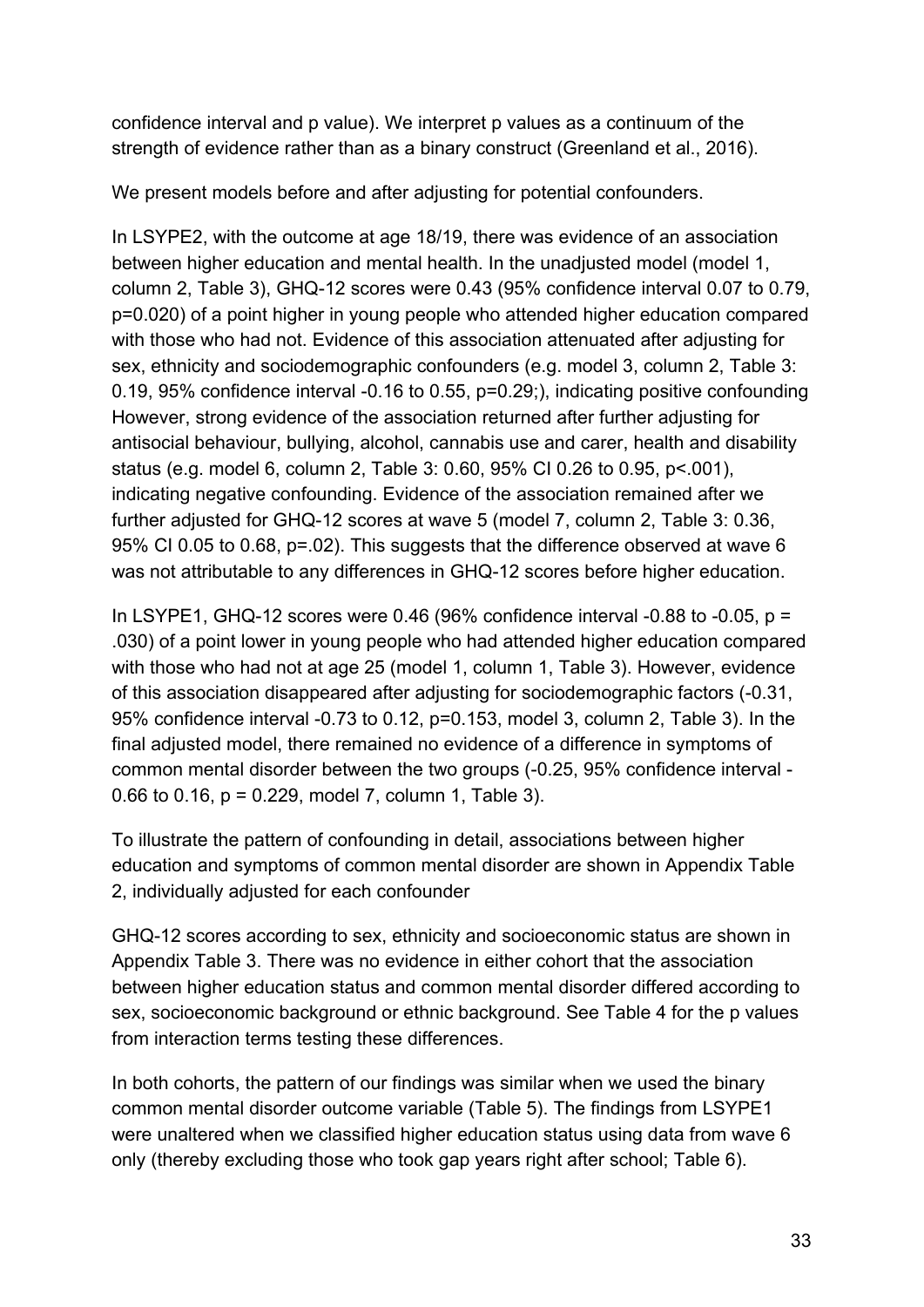Differences in the demographic characteristics and common mental disorder symptoms of young people with and without missing data are shown in Appendix Tables 4 and 5. Here, young people with missing data are those who did not provide data on higher education (because they had dropped out by that wave or did not complete the higher education questions). Generally, young people with missing data were more likely to be from families with lower education and were more likely to have general health, behavioural and substance use problems. However, they had fewer symptoms of common mental disorder.

In analyses which used multiple imputation to replace missing data (and applied weights for the target population), findings from studies 1 and 2 were unaltered when compared with those in Table 3 (Appendix Tables 6 and 7).

## <span id="page-33-0"></span>**Summary of findings**

In LSYPE2, there was evidence that higher education students had more symptoms of common mental disorder than non-students. This difference was observed during the first year of higher education, when young people were 18/19 years of age. In LSYPE1, we found no evidence of a difference in symptoms of common mental disorder at age 25, after young people had or had not attended higher education between the ages of 18 and 20.

Common mental disorder was assessed at different ages in the two cohorts. It could be that attending higher education has a short-term effect on symptoms of common mental disorder (at age 18/19) but, by the age of 25, this has disappeared. However, it is also possible that differences occurring between the two cohorts explain the findings, since LSYPE2 was conducted 9 years after LSYPE1.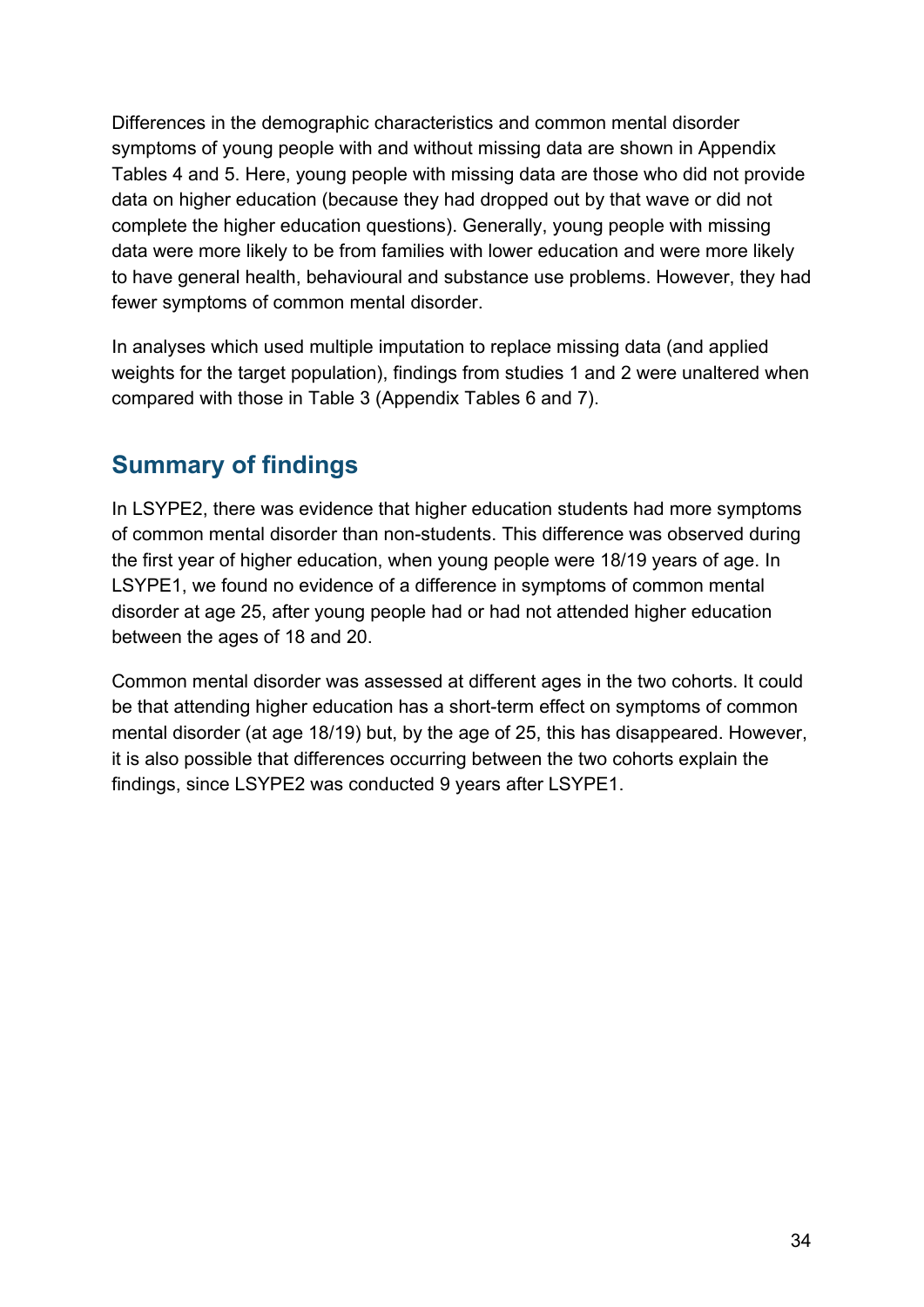**Table 3: Mean difference in symptoms of common mental disorder between young people who did and did not attend higher education.**

| <b>Model</b>                    | Mean Difference (95% Confidence Interval), p value |                                  |  |  |  |  |
|---------------------------------|----------------------------------------------------|----------------------------------|--|--|--|--|
|                                 | LSYPE1                                             | <b>LSYPE2</b>                    |  |  |  |  |
| Did not attend higher education | Reference category (base)                          | Reference category (base)        |  |  |  |  |
| Model 1 <sup>a</sup>            | $-0.46$ ( $-0.88$ to $-0.05$ ), p = .030           | 0.43 (0.07 to 0.79), $p = .020$  |  |  |  |  |
| Model 2 <sup>b</sup>            | $-0.51$ ( $-0.93$ to $-0.09$ ), p = .018           | 0.28 (-0.07 to 0.63), $p = .116$ |  |  |  |  |
| Model 3 <sup>c</sup>            | $-0.31$ ( $-0.73$ to 0.12), p = .153               | 0.19 (-0.16 to 0.55), $p = .290$ |  |  |  |  |
| Model 4 <sup>d</sup>            | $-0.14$ ( $-0.55$ to 0.28), p = .521               | 0.32 (-0.03 to 0.67), $p = .074$ |  |  |  |  |
| Model 5 <sup>e</sup>            | $-0.08$ ( $-0.50$ to 0.34), p = .722               | 0.39 (0.04 to 0.74), $p = .028$  |  |  |  |  |
| Model 6 <sup>f</sup>            | 0.02 (-0.40 to 0.44), $p = .921$                   | 0.60 (0.26 to 0.94), $p = .001$  |  |  |  |  |
| Model 79                        | $-0.25$ ( $-0.66$ to 0.16), p = .229               | 0.36 (0.05 to 0.68), $p = .024$  |  |  |  |  |

<span id="page-34-0"></span>a. Unadjusted model.

b. Adjusted for sex and ethnicity.

c. Model 2 plus parents' socioeconomic status, parents' highest qualification and family composition.

d. Model 3 plus antisocial behaviour and experienced bullying.

e. Model 4 plus alcohol use and cannabis use.

f. Model 5 plus carer status, general quality of health and disability status.

g. Model 6 plus GHQ-12 scores at previous wave - for LSYPE1, this is wave 5 (age 17/18), for LSYPE2, this is wave 4 (age 16/17).

Notes:

1. Data from Analysis 1 complete case sample - N = 4,832 for LSYPE1 and N = 6,128 for LSYPE2.

2. Analyses weighted using weight from main outcome wave – wave 8 (age 25) for LSYPE1 and wave 6 (age 18/19) for LSYPE2.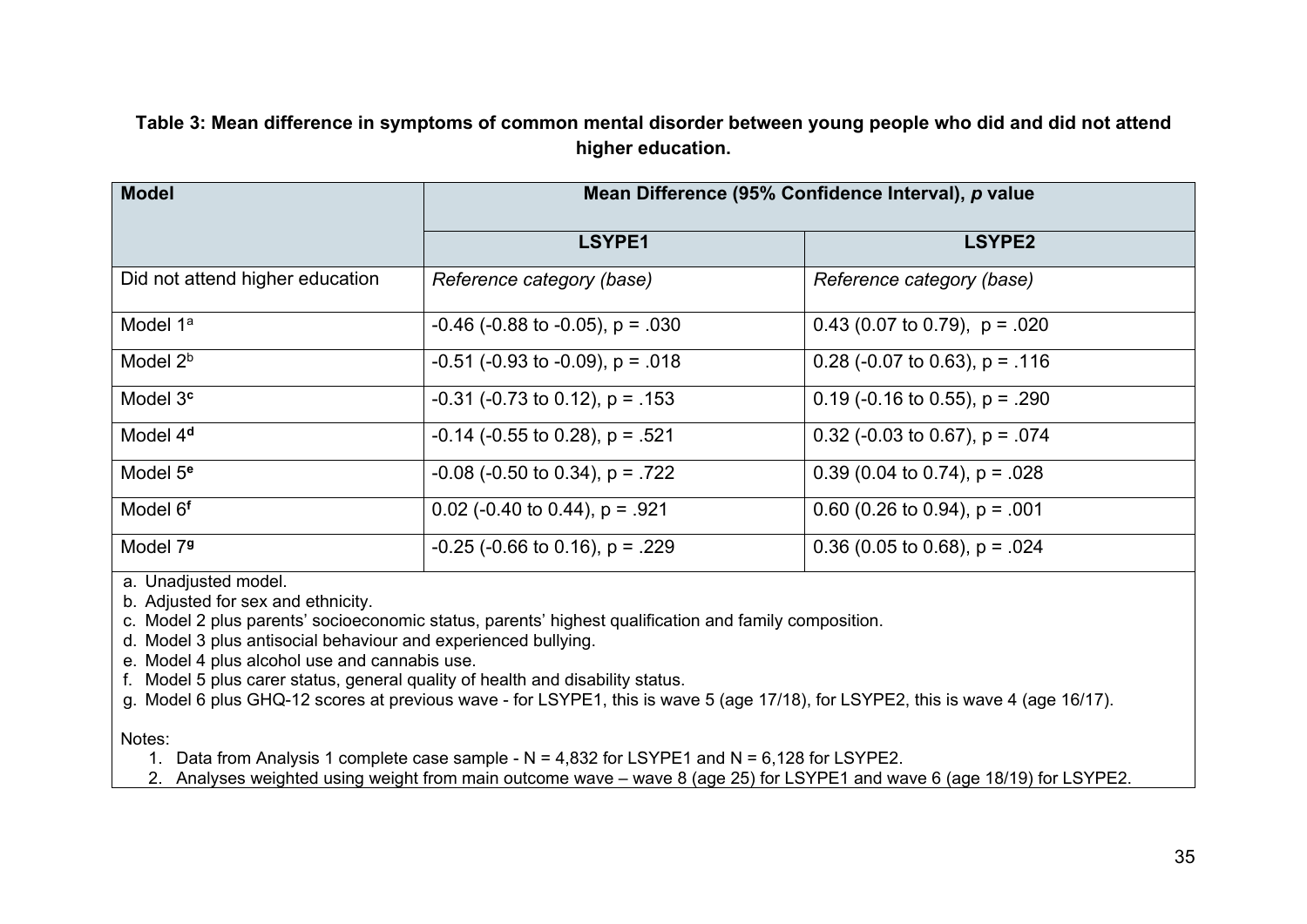**Table 4: p values for interactions between higher education and demographics, from the final adjusted regression model.**

| <b>Variable</b>               | Interaction term p value |               |  |  |
|-------------------------------|--------------------------|---------------|--|--|
|                               | LSYPE1                   | <b>LSYPE2</b> |  |  |
| Sex                           | 0.420                    | 0.312         |  |  |
| Ethnicity                     | 0.594                    | 0.332         |  |  |
| Parents' Socioeconomic Status | 0.174                    | 0.467         |  |  |
| Notes:                        |                          |               |  |  |

1. Data from Analysis 1 complete case sample - N = 4,832 for LSYPE1 and N = 6,128 for LSYPE2.

<span id="page-35-0"></span>2. Analyses weighted using weight from main outcome wave – wave 8 (age 25) for LSYPE1 and wave 6 (age 18/19) for LSYPE2.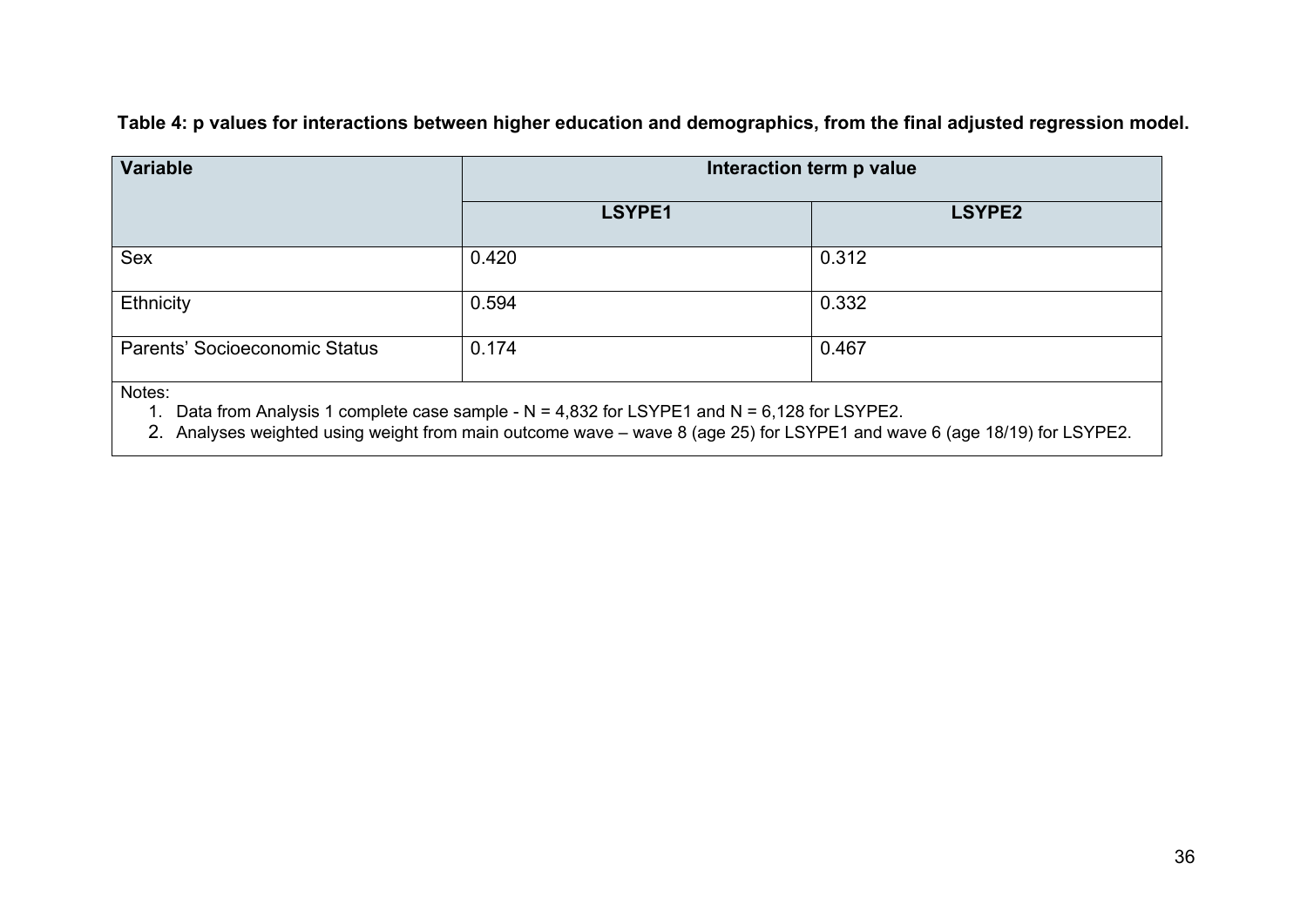| <b>Model</b>                    | Odds Ratio (95% Confidence Interval), p value |                                 |  |  |
|---------------------------------|-----------------------------------------------|---------------------------------|--|--|
|                                 | LSYPE1                                        | LSYPE2                          |  |  |
| Did not attend higher education | Reference category (base)                     | Reference category (base)       |  |  |
| Model 1 <sup>a</sup>            | 0.95 (0.82 to 1.11), $p = .509$               | 1.17 (1.03 to 1.32), $p = .013$ |  |  |
| Model 2 <sup>b</sup>            | 0.93 (0.80 to 1.08), $p = .323$               | 1.11 (0.98 to 1.26), $p = .105$ |  |  |
| Model 3 <sup>c</sup>            | 1.00 (0.85 to 1.17), $p = .959$               | 1.08 (0.95 to 1.22), $p = .247$ |  |  |
| Model 4 <sup>d</sup>            | 1.06 (0.90 to 1.25), $p = .492$               | 1.13 (0.99 to 1.28), $p = .064$ |  |  |
| Model 5 <sup>e</sup>            | 1.08 (0.92 to 1.28), $p = .358$               | 1.15 (1.02 to 1.31), $p = .027$ |  |  |
| Model 6 <sup>f</sup>            | 1.11 (0.94 to 1.31), $p = .222$               | 1.22 (1.08 to 1.39), $p = .002$ |  |  |
| Model 79                        | 1.03 (0.87 to 1.22), $p = .743$               | 1.17 (1.02 to 1.34), $p = .024$ |  |  |

a. Unadjusted model.

b. Adjusted for sex and ethnicity.

c. Model 2 plus parents' socioeconomic status, parents' highest qualification and family composition.

d. Model 3 plus antisocial behaviour and experienced bullying.

e. Model 4 plus alcohol use and cannabis use.

f. Model 5 plus carer status, general quality of health and disability status.

g. Model 6 plus GHQ-12 scores at previous wave - for LSYPE1, this is wave 5 (age 17/18), for LSYPE2, this is wave 4 (age 16/17).

Notes:

1. Data from Analysis 1 complete case sample - N = 4,832 for LSYPE1 and N = 6,128 for LSYPE2.

2. Analyses weighted using weight from main outcome wave – wave 8 (age 25) for LSYPE1 and wave 6 (age 18/19) for LSYPE2.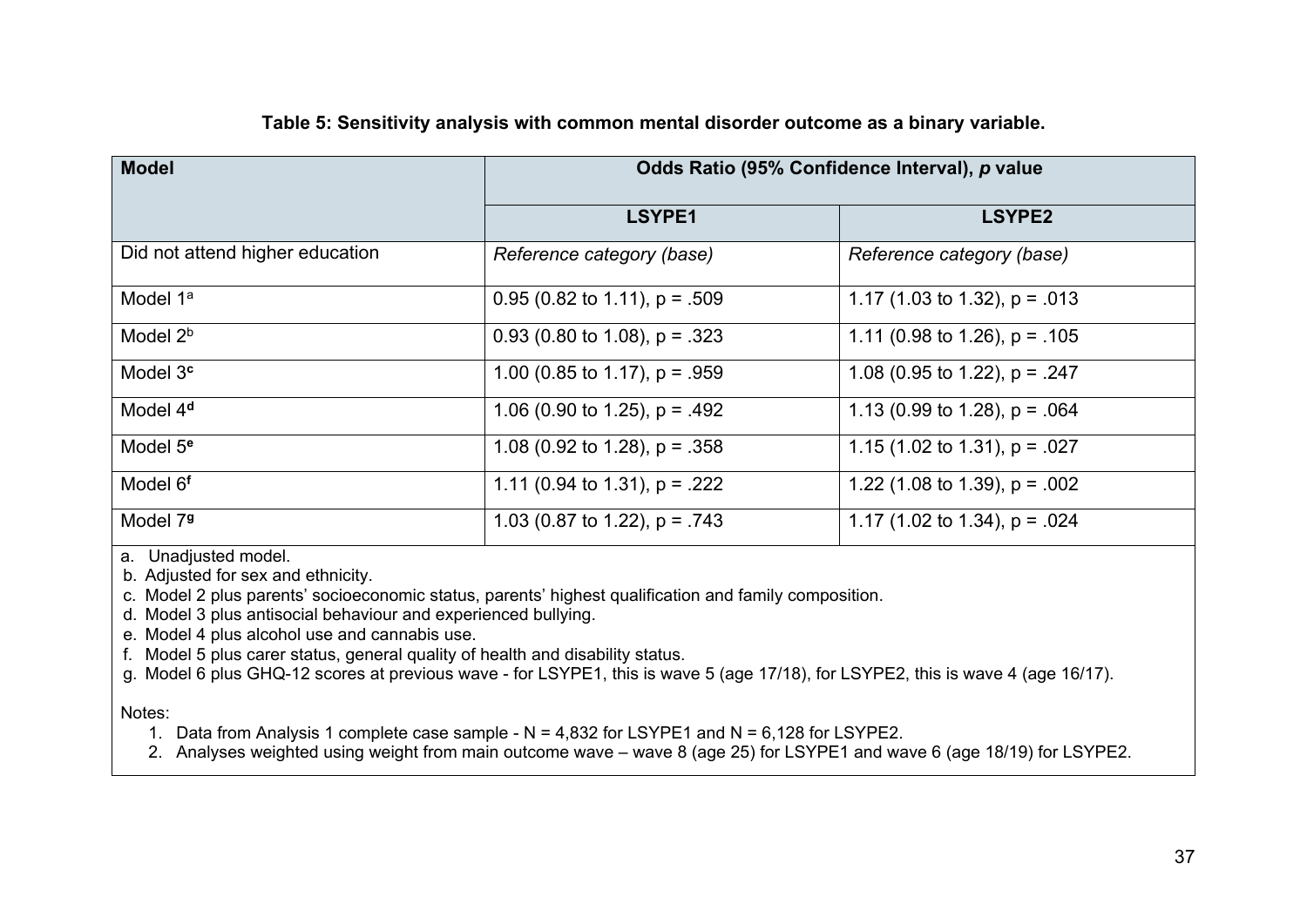3. GHQ scores made binary by coding each item 0 or 1 - a score of 1 or 2 would be coded 0 and a score of 3 or 4 would be coded 1. The score across the 12 items is then totalled. Finally, any participant with a total score above 2 would be coded as 1, and scores of 2 and below would be coded as 0.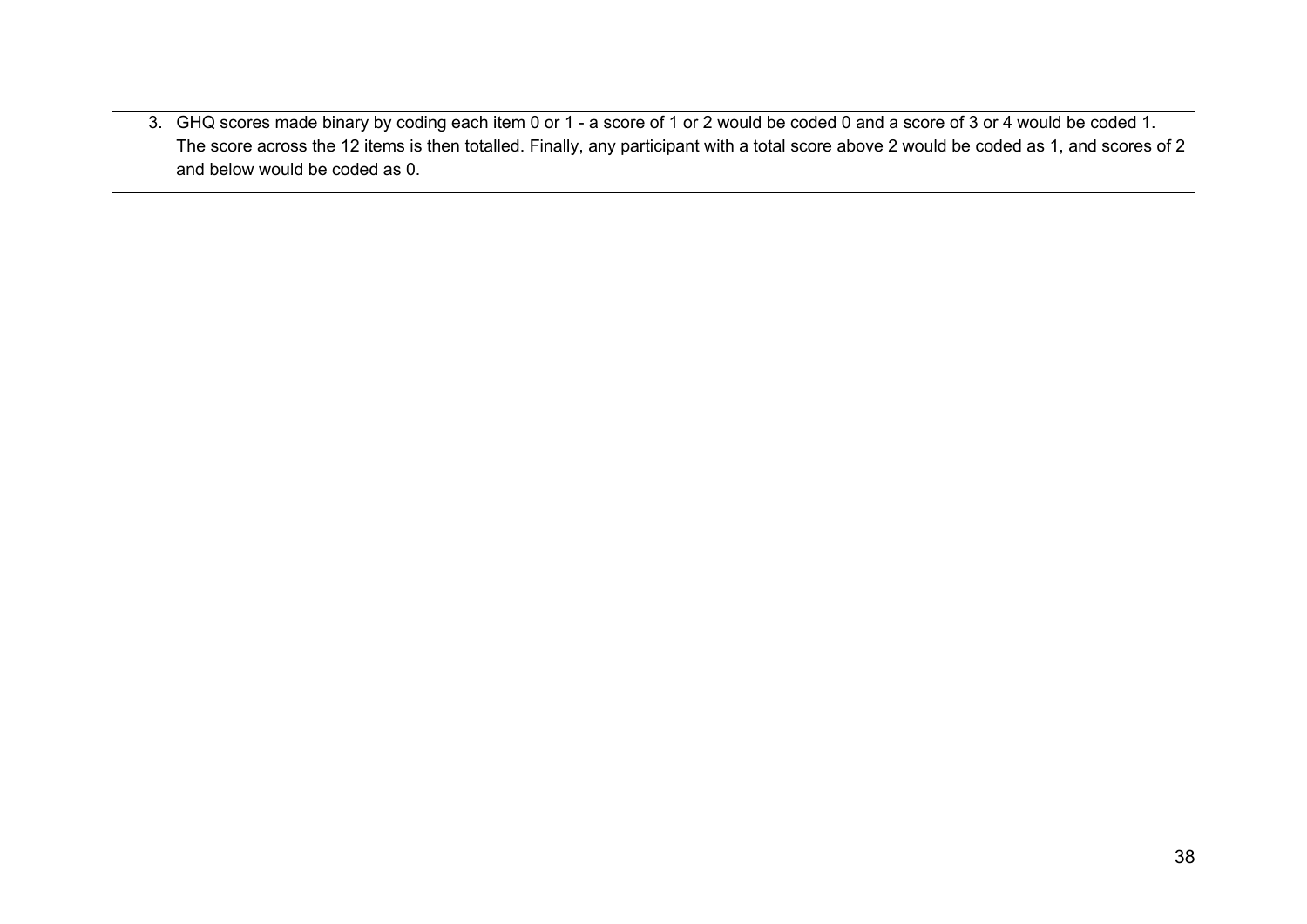| <b>Model</b>                    | Mean Difference (95% Confidence Interval), p value |  |  |
|---------------------------------|----------------------------------------------------|--|--|
|                                 | LSYPE1                                             |  |  |
| Did not attend higher education | Reference category (base)                          |  |  |
| Model 1 <sup>a</sup>            | $-0.44$ ( $-0.84$ to $-0.03$ ), p = 0.033          |  |  |
| Model 2 <sup>b</sup>            | $-0.49$ ( $-0.89$ to $-0.09$ ), p = .017           |  |  |
| Model 3 <sup>c</sup>            | $-0.30$ ( $-0.70$ to 0.09), p = .131               |  |  |
| Model 4 <sup>d</sup>            | $-0.16$ ( $-0.56$ to 0.24), p = .444               |  |  |
| Model 5 <sup>e</sup>            | $-0.08$ ( $-0.48$ to 0.33), p = .710               |  |  |
| Model 6 <sup>f</sup>            | 0.04 (-0.36 to 0.44), $p = 836$                    |  |  |
| Model 79                        | $-0.14$ ( $-0.54$ to 0.25), p = .480               |  |  |

#### **Table 6: Sensitivity analysis with higher education exposure coded using only data from wave 6 (age 18/19).**

a. Unadjusted model.

b. Adjusted for sex and ethnicity.

c. Model 2 plus parents' socioeconomic status, parents' highest qualification and family composition.

d. Model 3 plus antisocial behaviour and experienced bullying.

e. Model 4 plus alcohol use and cannabis use.

f. Model 5 plus carer status, general quality of health and disability status.

g. Model 6 plus GHQ-12 scores at previous wave - for LSYPE1, this is wave 5 (age 17/18).

#### Notes:

- 1. Categorises higher education variable using only data from wave 6 (age 18/19), comparable with the data available in LSYPE2.
- 2. Uses alternate Analysis 1 complete case sample those with complete data on main outcome, all confounders and exposure (now only coded using data from wave  $6$ ). N = 4,824.

3. Analyses weighted using weight from main outcome wave – wave 8 (age 25) for LSYPE1.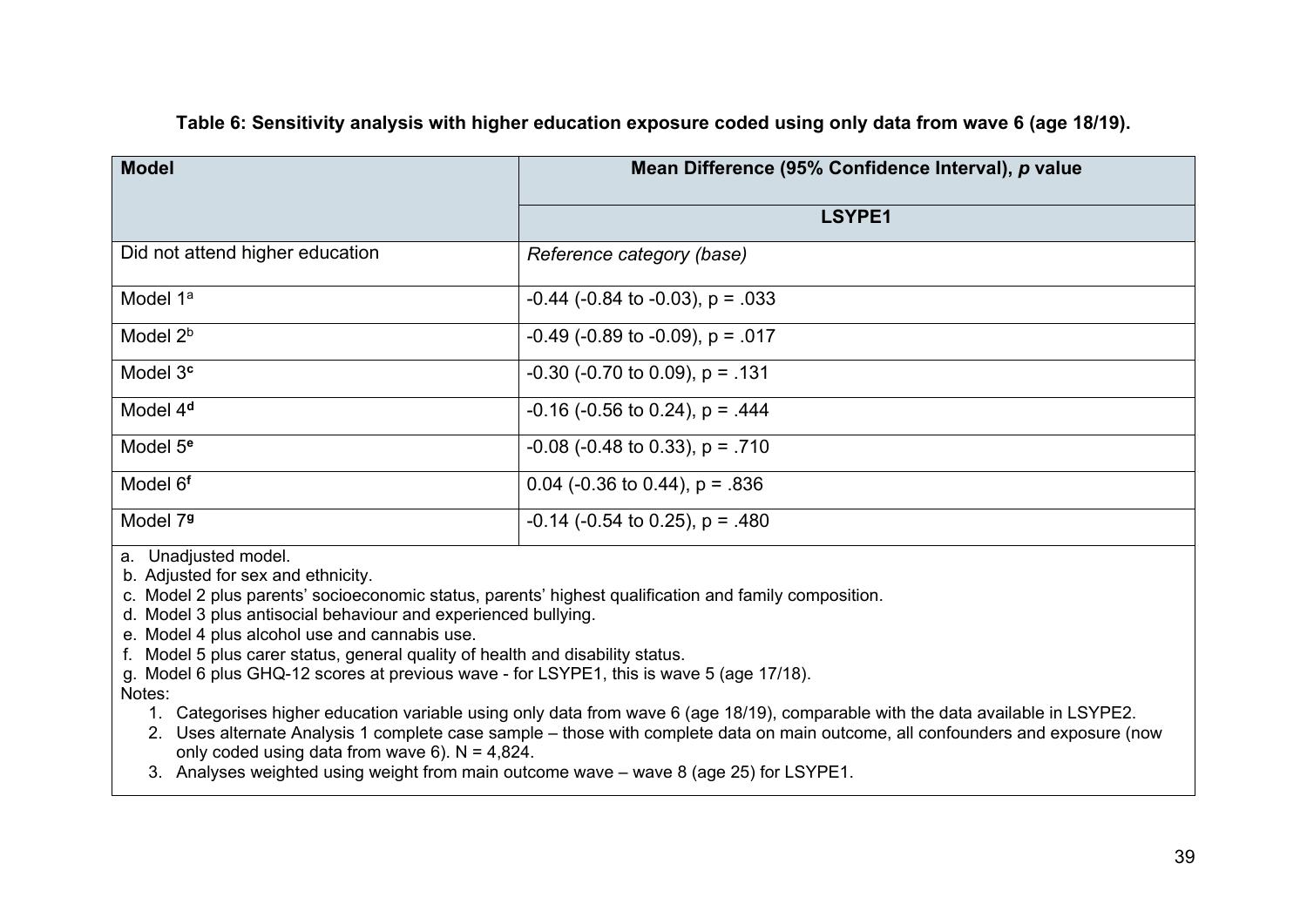### **Chapter 4: Changes in symptoms of common mental disorder over time, among young people who did and did not attend higher education**

### **Introduction**

In this chapter, we present the results from study 3. This study tested the hypothesis that there would be no differences in change in common mental disorder symptoms over time, between individuals who attended higher education and those who did not. Differences over time will be equivalent for the two groups.

### **Study 3:**

We compared symptoms of common mental disorder in higher education students and non-students, at each time-point in each dataset. We did this by calculating a trajectory of common mental disorder symptoms in each group, using every available GHQ-12 measure (before and after students did or did not attend higher education).

### **Findings**

Means and standard deviations for each GHQ-12 assessment at each time-point in each cohort are shown in Table 7, for the sample overall and according to higher education status (estimates are unweighted; please see Appendix Table 8 for weighted estimates).

In the multilevel models, there was strong evidence that associations between higher education status and common mental disorder deviated from linearity and differed by time-point (p values for the interactions for these analyses are shown in Appendix Table 9). Associations are therefore presented separately by time-point from now on.

In unadjusted models in LSYPE1, at 14/15 and 16/17 years of age, young people who would later attend higher education had higher mean GHQ-12 scores than those who did not (model 1, columns 1 and 2, Table 8). However, by age 25, this difference was no longer apparent, and mean GHQ-12 scores were similar in the two groups (model 2, columns 1 and 2, Table 8). Note that this estimate at age 25 differs slightly to the result from study 2 (Chapter 3) because the sample sizes for the two analyses differ. However, the confidence intervals largely overlap indicating no substantial difference between these estimates across Chapters. In adjusted models, only the difference at age 16/17 remained, with evidence that GHQ-12 scores were 0.60 (95% confidence interval 0.30 to 0.90) of a point higher in those who attended higher education compared with those who did not (model 2, column 2, Table 8).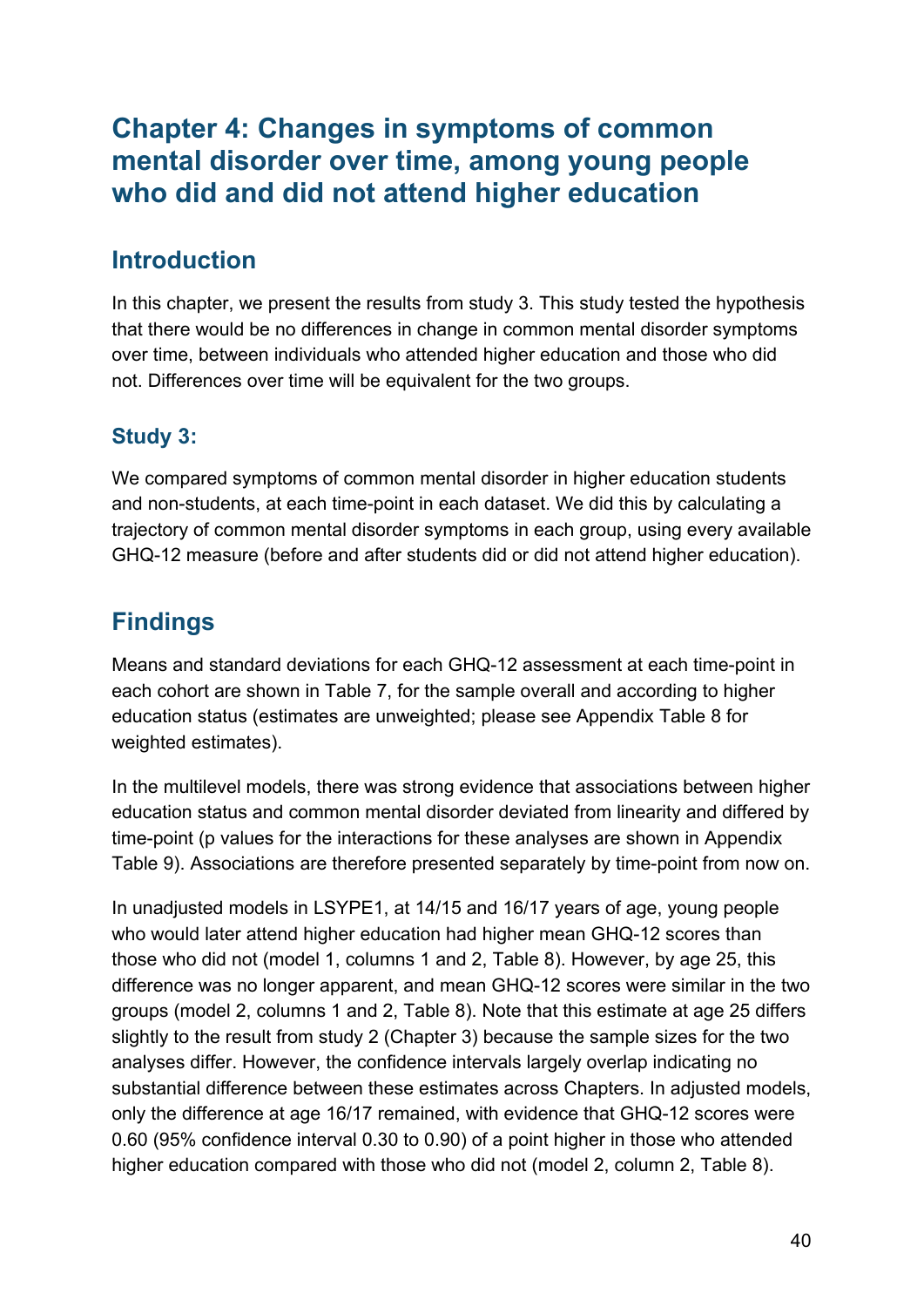In unadjusted models in LSYPE2, GHQ-12 scores at 14/15 years of age, were lower in those who would later attend higher education compared with those who did not (model 1, column 1, Table 9). By subsequent ages, this difference had reversed, and GHQ-12 scores were higher in higher education students compared with nonstudents (model 1, columns 3, 4, 5, Table 9). After adjusting for confounders, evidence that GHQ-12 scores were lower in higher education students than nonstudents remained at age 14/15 (model 2, column 2, Table 9). However, at subsequent ages, evidence of any difference disappeared (model 2, columns 3, 4, 5, Table 9.

The adjusted associations between higher education status and symptoms of common mental disorder are presented graphically in Figures 1 (for LSYPE1) and 2 (for LSYPE2). The x-axis shows the time-point and the y-axis shows the mean GHQ-12 score according to higher education group. Coefficients are from adjusted models and error bars indicate 95% confidence intervals.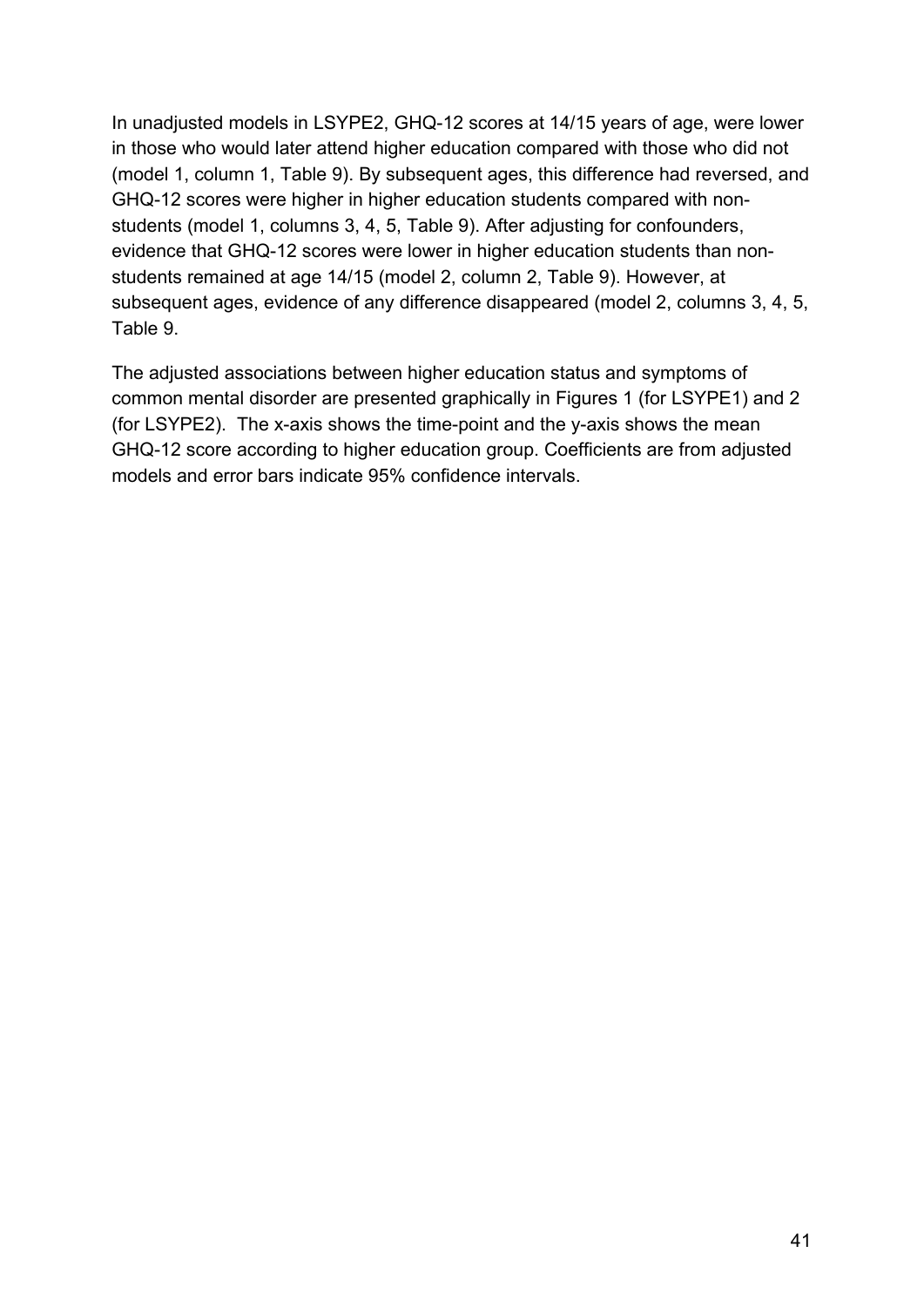**Table 7: Mean (SD) symptoms of common mental disorder at each wave, in the sample overall and those who did and did not attend higher education.**

|                    | Mean (95% confidence interval); standard deviation |                                       |                                    |                |                                        |                                       |                                  |                |
|--------------------|----------------------------------------------------|---------------------------------------|------------------------------------|----------------|----------------------------------------|---------------------------------------|----------------------------------|----------------|
| <b>Wave</b>        | LSYPE1                                             |                                       |                                    | <b>LSYPE2</b>  |                                        |                                       |                                  |                |
|                    | <b>Attended</b><br>higher<br>education             | Did not attend<br>higher<br>education | <b>Total</b>                       | N <sub>1</sub> | <b>Attended</b><br>higher<br>education | Did not attend<br>higher<br>education | <b>Total</b>                     | N <sub>1</sub> |
| Wave 2 (age 14/15) | 10.09 (9.92 to<br>$10.27$ ); 5.36                  | 9.65(9.45)<br>$9.85$ ; 5.88           | 9.89 (9.76 to<br>$10.02$ ); $5.61$ | 7,078          | 10.31 (10.08 to<br>$10.54$ ; 6.69      | 10.74 (10.48 to<br>11.01); 6.07       | 10.52 (10.34<br>to 10.69); 6.38  | 5,045          |
| Wave 4 (age 16/17) | 10.85 (10.68 to<br>$11.03$ ; 5.81                  | 9.77 (9.59 to<br>$9.95$ ; 5.92        | 10.32 (10.19 to<br>10.44); 5.89    | 8,493          | 12.01 (11.80 to<br>12.22); 6.12        | 11.70 (11.48 to<br>11.92); 6.52       | 11.85 (11.70<br>to 12.01); 6.33  | 6,732          |
| Wave 5 (age 17/18) |                                                    |                                       |                                    |                | 12.49 (12.28 to<br>12.70); 6.15        | 11.99 (11.77 to<br>12.21); 6.69       | 12.24 (12.08)<br>to 12.39); 6.43 | 6,753          |
| Wave 6 (age 18/19) |                                                    |                                       |                                    |                | 12.07 (11.85 to<br>12.29); 6.41        | 11.73 (11.50 to<br>11.96); 6.84       | 11.90 (11.74<br>to 12.06); 6.63  | 6,743          |
| Wave 8 (age 25)    | 11.51 (11.31 to<br>$11.71$ ; 5.64                  | 11.81 (11.56 to<br>12.06); 6.42       | 11.65 (11.49 to<br>11.80); 6.00    | 5,611          |                                        |                                       |                                  |                |
| Notes:             |                                                    |                                       |                                    |                |                                        |                                       |                                  |                |

1. Data from Analysis 2 eligible sample.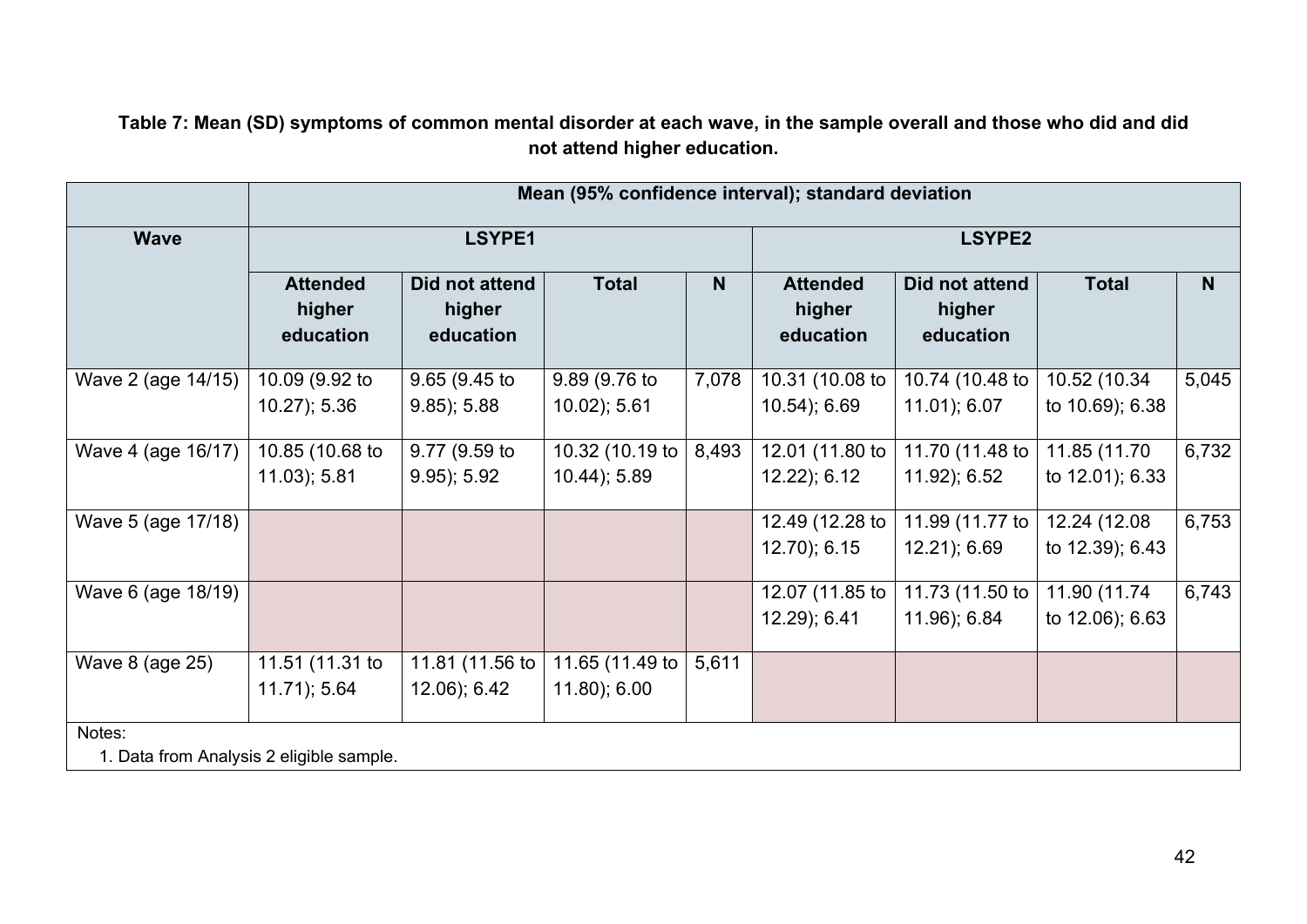2. Data are unweighted.

3. Red cells indicate time points where data was not available for that dataset.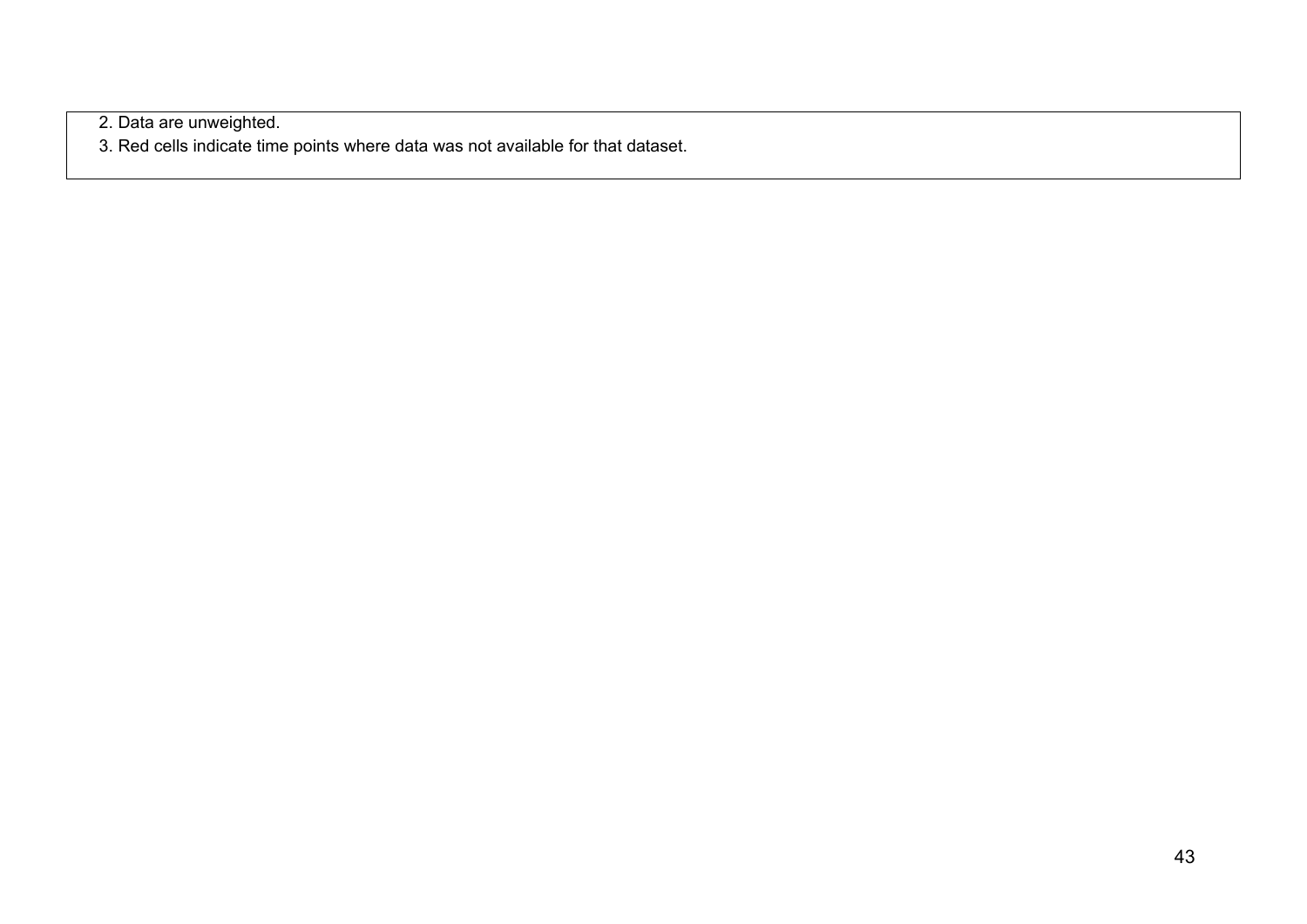**Table 8: Mean difference in symptoms of common mental disorder between young people who did and did not attend higher education at each time-point in LSYPE1.**

|                                    | Mean Difference (95% Confidence Interval) |                              |                               |  |  |
|------------------------------------|-------------------------------------------|------------------------------|-------------------------------|--|--|
| <b>Model</b>                       | <b>Wave 2 (age 14/15)</b>                 | <b>Wave 4 (age 16/17)</b>    | <b>Wave 8 (age 25)</b>        |  |  |
|                                    | $N = 7,078$                               | $N = 8,493$                  | $N = 5,611$                   |  |  |
| Did not attend higher<br>education | Reference category<br>(base)              | Reference category<br>(base) | Reference category<br>(base)  |  |  |
| Model 1 <sup>a</sup>               | $0.55(0.25 \text{ to } 0.85)$             | 1.11 (0.82 to 1.40)          | $-0.34$ ( $-0.75$ to $0.07$ ) |  |  |
| Model $2b$                         | $0.08$ (-0.23 to 0.39)                    | $0.60$ (0.30 to 0.90)        | $-0.21$ ( $-0.64$ to 0.23)    |  |  |

a. Model 1 is unadjusted.

b. Model 2 is adjusted for sex, ethnicity, parents' socioeconomic status, parents' highest qualification and family composition.

Notes:

1. Data from Analysis 2 eligible sample.

2. Each analysis is weighted using the weight from that wave.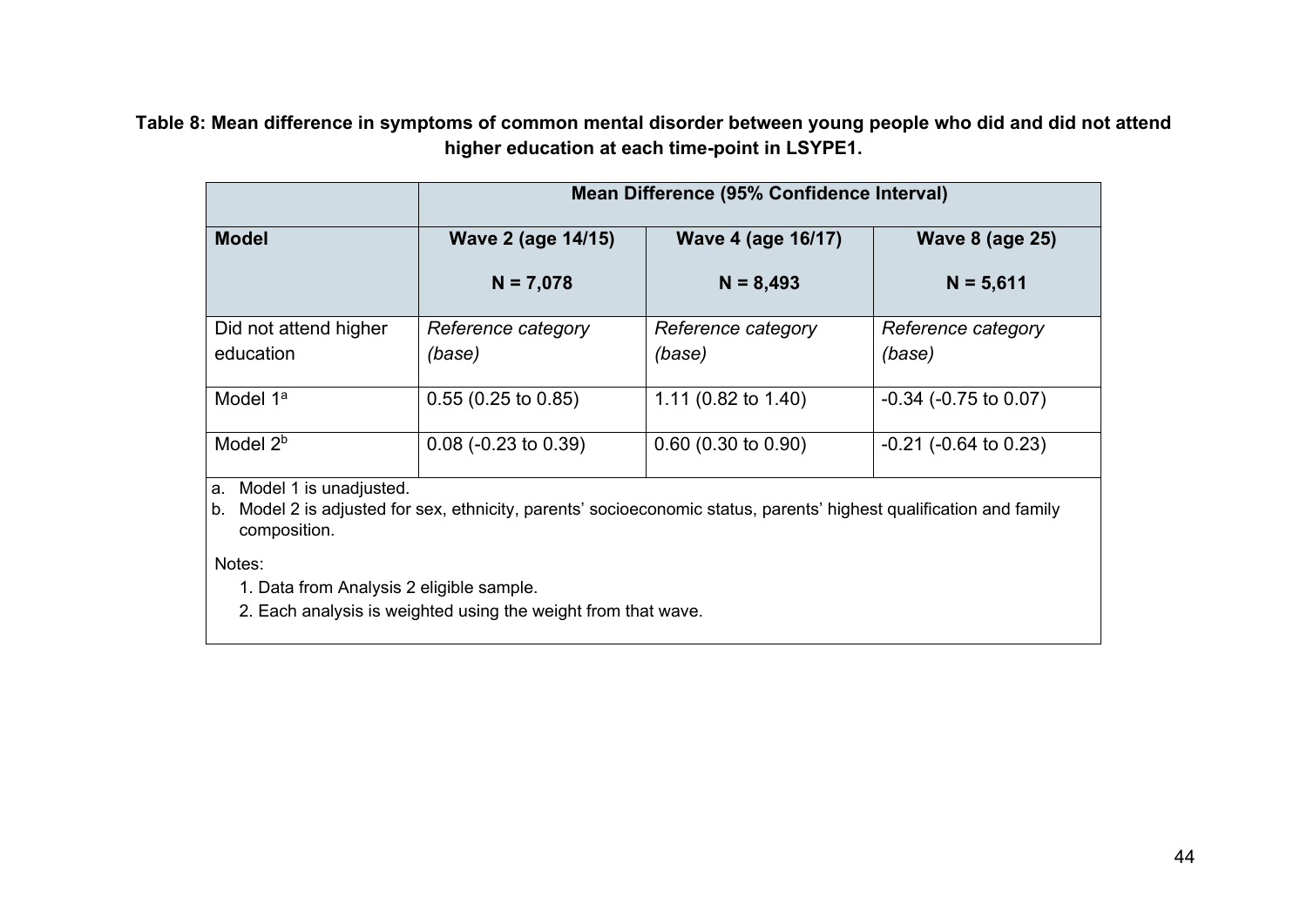**Table 9: Mean difference in symptoms of common mental disorder between young people who did and did not attend higher education at each time-point in LSYPE2.**

|                       | Mean Difference (95% Confidence Interval) |                            |                        |                        |  |  |
|-----------------------|-------------------------------------------|----------------------------|------------------------|------------------------|--|--|
| <b>Model</b>          | Wave 2 (age 14/15)                        | <b>Wave 4 (age 16/17)</b>  | Wave 5 (age 17/18)     | Wave 6 (age 18/19)     |  |  |
|                       | $N = 5,045$                               | $N = 6,732$                | $N = 6,753$            | $N = 6,743$            |  |  |
| Did not attend higher | Reference category                        | Reference category         | Reference category     | Reference category     |  |  |
| education             | (base)                                    | (base)                     | (base)                 | (base)                 |  |  |
| Model 1               | $-0.38$ ( $-0.74$ to $-0.01$ )            | $0.41$ (0.09 to 0.72)      | $0.52$ (0.20 to 0.85)  | $0.42$ (0.07 to 0.77)  |  |  |
| Model 2               | $-0.74$ ( $-1.09$ to $-0.39$ )            | $-0.06$ ( $-0.38$ to 0.25) | $0.08$ (-0.25 to 0.40) | $0.16$ (-0.18 to 0.50) |  |  |

a. Model 1 is unadjusted.

b. Model 2 is adjusted for sex, ethnicity, parents' socioeconomic status, parents' highest qualification and family composition.

Notes:

1. Data from Analysis 2 eligible sample.

2. Each analysis is weighted using the weight from that wave.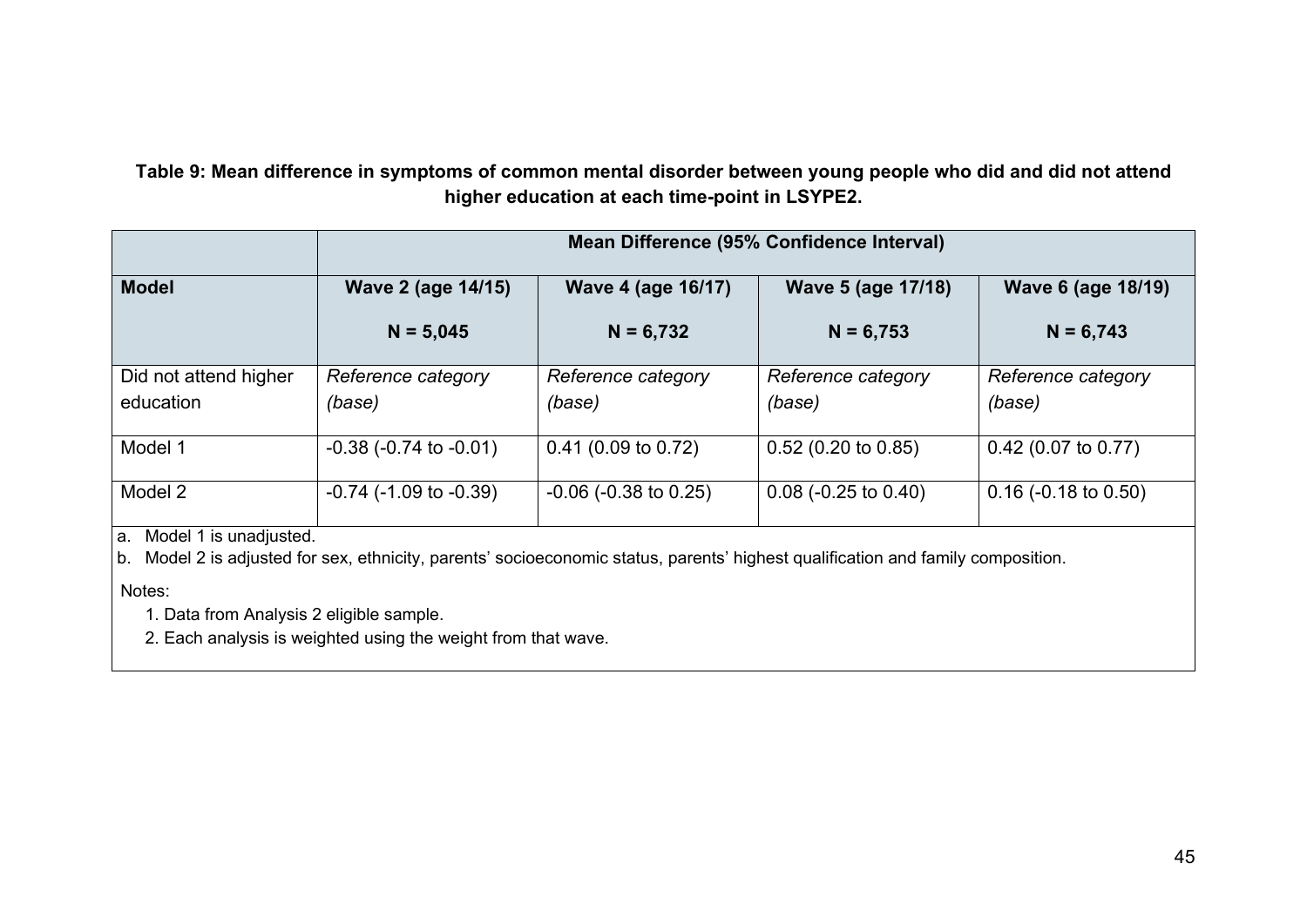**Figure 1: Change in symptoms of common mental disorder over time in young people who attended higher education compared with those who did not in LSYPE1.**

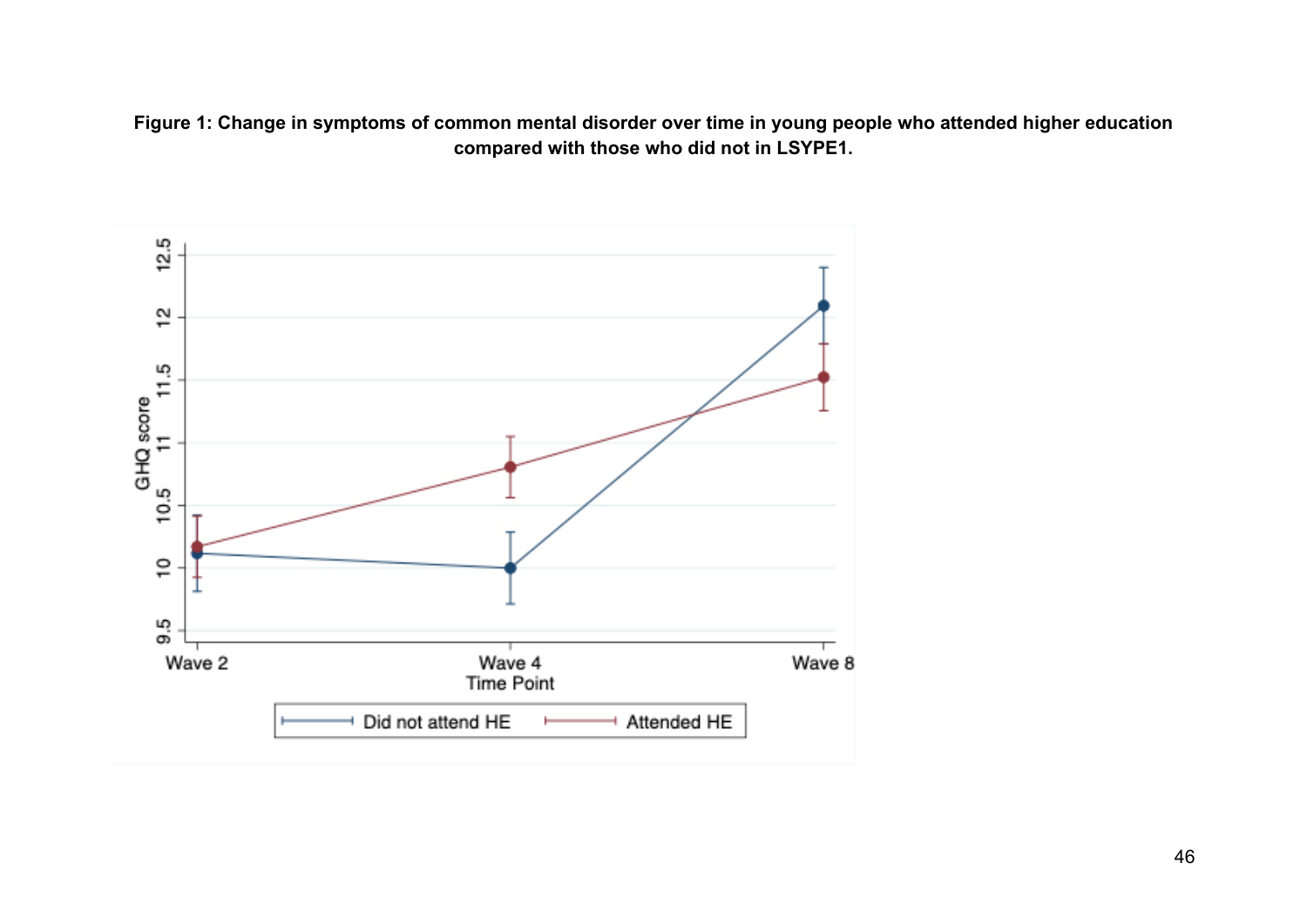**Figure 2: Change in symptoms of common mental disorder over time in young people who attended higher education compared with those who did not in LSYPE2.**

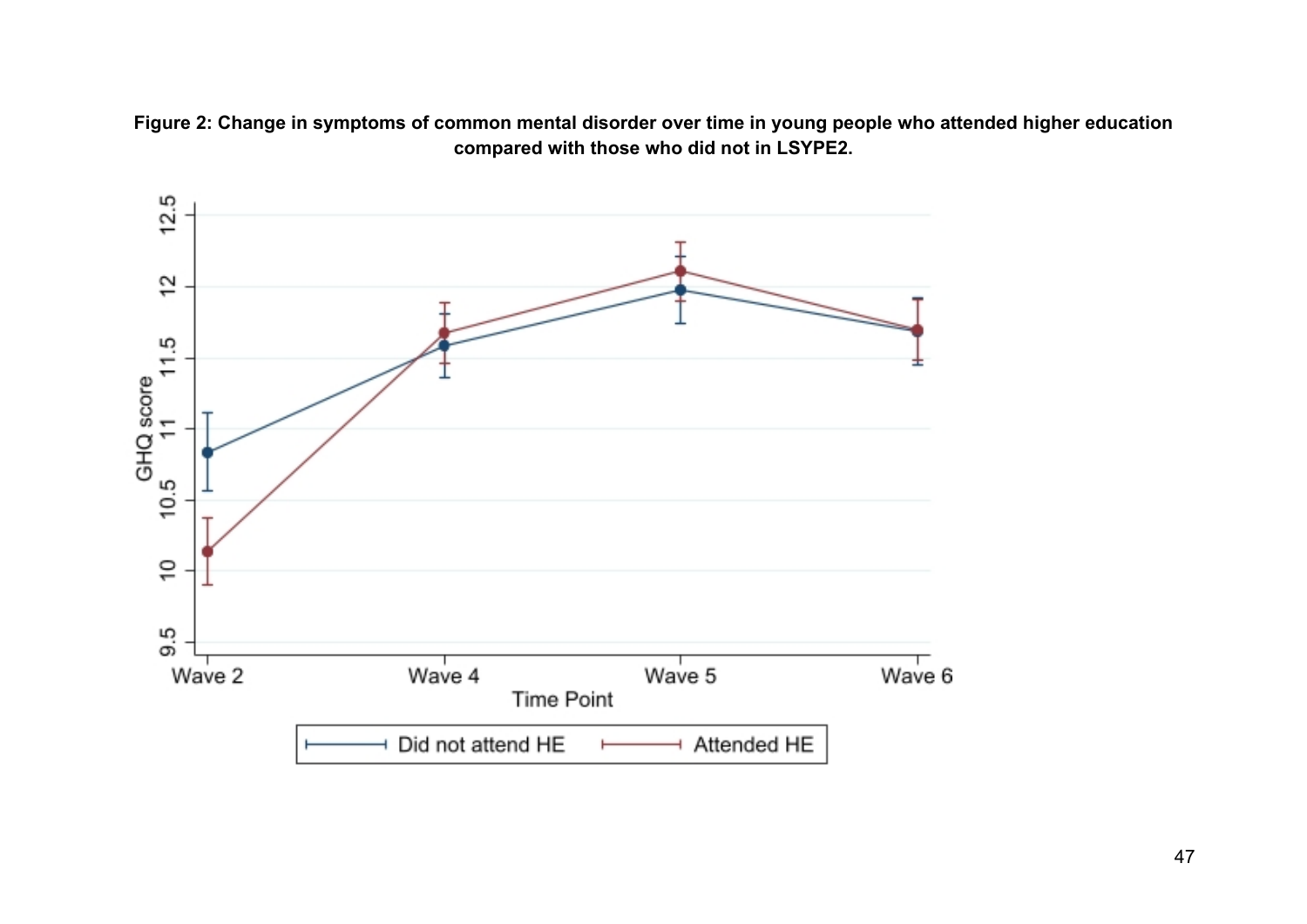### **Summary of findings**

In this study, we explored symptoms of common mental disorder over time, in young people who attended higher education (at age 18/19) compared with those who did not. Our main focus was differences between these two groups during secondary school or further education, as differences during and after higher education were explored in detail in Chapter 3. In LSYPE2, we found that symptoms of common mental disorder were similar in the higher education compared with non-higher education groups at ages 16/17 and 17/18. However, at age 14/15, there was evidence that symptoms of common mental disorder were lower in young people who would later attend higher education compared with those who would not. In LSYPE1, at age 14/15, there was no evidence of any difference. However, at age 16/17, symptoms of common mental disorder were higher in young people who would later attend higher education compared with those who would not.

It is unclear why there are differences between the two cohorts when young people are at school, and this needs further investigation.

Our primary investigation of whether symptoms of common mental disorder differed during or after higher education was reported in Chapter 3 (i.e. at ages 18/19 in LSYPE1 and age 25 in LSYPE1). We included data from ages 18/19 and 25 in this chapter, for completeness of the trajectories. In this Chapter, we see no evidence of a difference between the two groups at age 18/19 in LSYPE2 (in contrast to the result in Chapter 3). This is because the multilevel models in this chapter do not include the variables which resulted in a strong pattern of negative confounding in Chapter 3 (bullying, antisocial behaviour, cannabis use and general health). We did not adjust for these variables in this chapter because, many of them were measured after the earlier GHQ-12 scores in our trajectory. Including them could therefore have biased the earlier effect estimates. The most accurate estimates of differences at ages 18/19 (LSYPE2) and 25 (LSYPE1) are therefore those from Chapter 3.

Any differences in GHQ-12 scores that occurred between the two groups before higher education started are unlikely to explain our findings in chapter 3. This is because we adjusted for pre-higher education GHQ-12 scores in our analyses.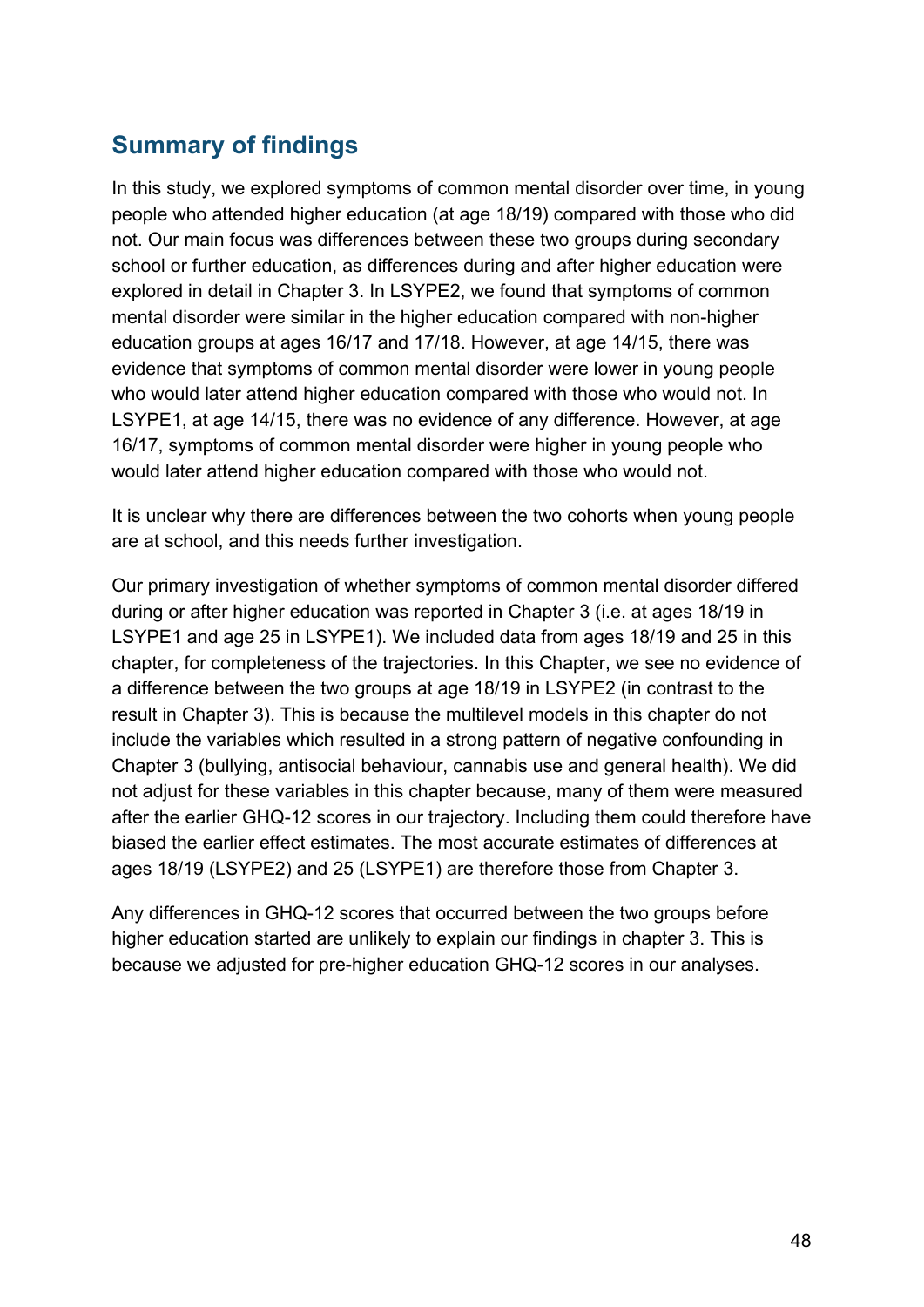### **Chapter 5: Predictors of symptoms of common mental disorder in young people who did and did not attend higher education**

### **Introduction**

In this chapter, we present the findings from study 4. In this study, we tested the hypothesis that there would be no differences in predictive factors related to symptoms of common mental disorder between young people in higher education and those who were not, for example in scores on locus of control; scores on work ethic, use of social media, and alcohol consumption.

### **Study 4:**

We conducted analyses of risk factors associated with symptoms of common mental disorder in young people. We compared these risk factors in the groups who did and did not attend higher education. These analyses were conducted in LSYPE2 (using mental health at age 18/19 as the outcome) and LSYPE1 (using mental health at age 25 as the outcome).

The predictor variables we examined in each dataset were:

- Locus of control
- Equates hard work with success
- Social media use
- Parent's highest educational qualifications
- Frequency of alcohol use

### **Findings**

First, we examined descriptive data for each potential predictor variable, in the sample overall, and according to higher education group (Table 10). Estimates in Table 10 are unweighted (for weighted estimates please see Appendix Table 10) In each cohort, young people who attended higher education scored higher on locus of control and equating hard work with success and they used slightly less social media. They had more highly educated parents and used alcohol less frequently.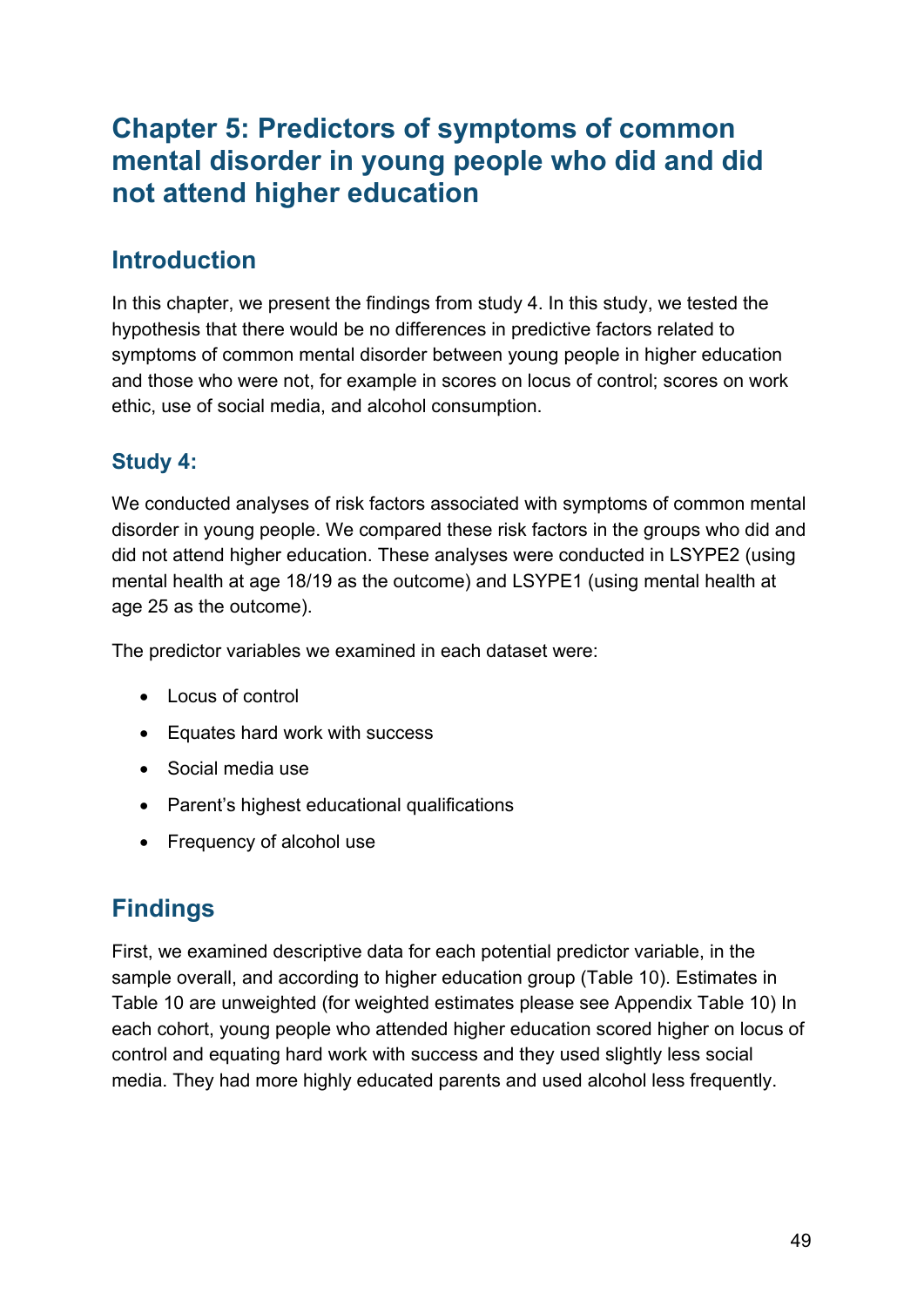We tested the association between each of the variables classed as predictors and symptoms of common mental disorder using linear regressions, first in the total sample and then in the sub-groups who did and did not attend higher education. We ran a separate model for each predictor, before and after adjusting for the same set of confounders used in studies one and two (longitudinal investigations of the association between higher education status and symptoms of common mental disorder).

In each cohort, there was no evidence that the association between any predictor and symptoms of common mental disorder differed across the groups (Table 11).

Our findings are shown in Table 12 for LYSPE1 and Table 13 for LSYPE2. In the samples overall, there was evidence that higher symptoms of common mental disorder were associated with: lower scores on locus of control, lower scores on equating hard work with success, more social media use, lower parental education and higher alcohol most days. After adjusting for confounders, evidence of these association remained for locus of control, equating hard work with success, alcohol use (LSYPE2 only) and social media use (LSYPE1 only) (Tables 12 and 13).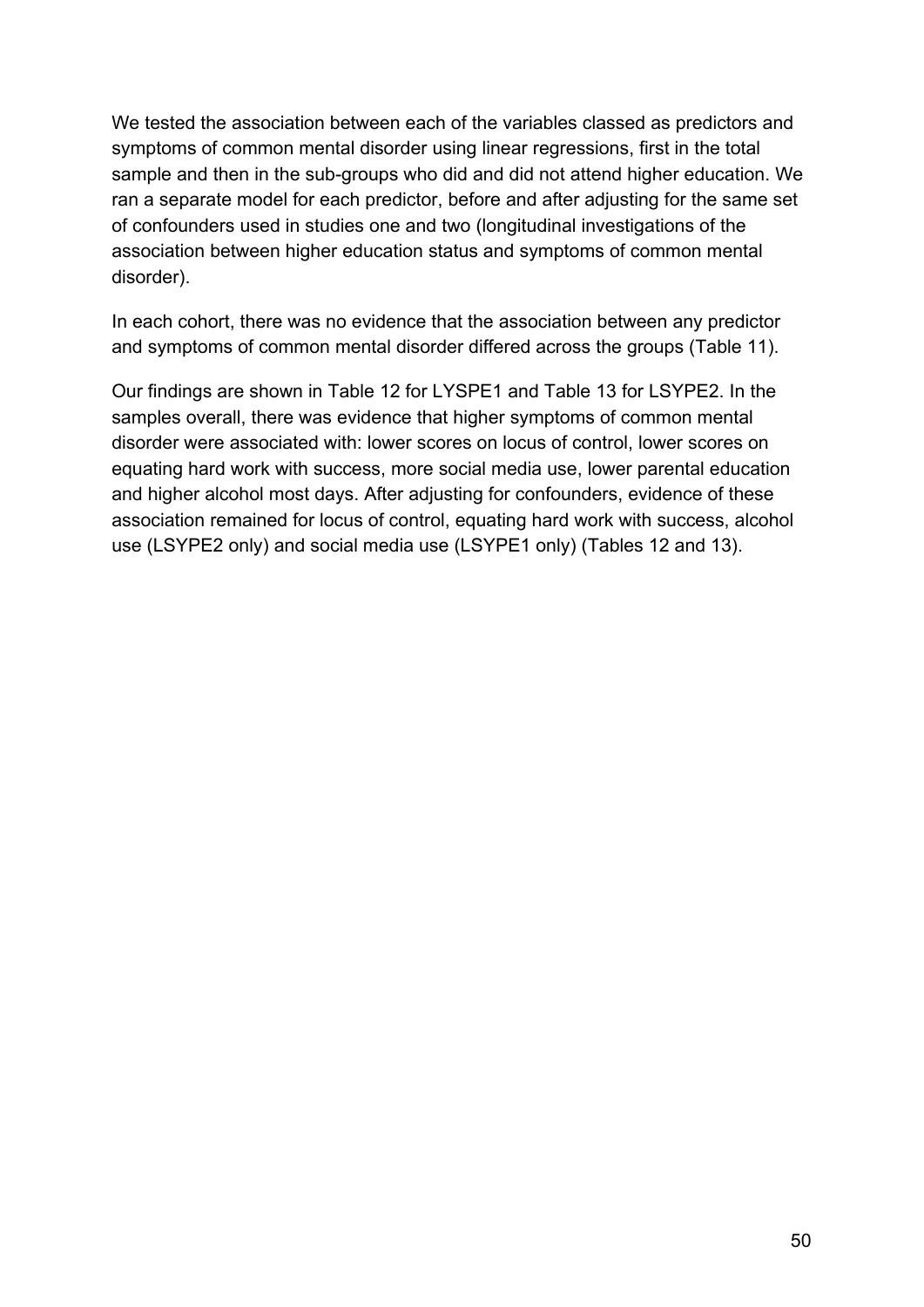#### **Table 10: Descriptive statistics for variables classed as predictors, in young people who did and did not attend higher education.**

| <b>Variable</b>                                       | LSYPE1                              |                                    |              | LSYPE2                                 |                                       |               |
|-------------------------------------------------------|-------------------------------------|------------------------------------|--------------|----------------------------------------|---------------------------------------|---------------|
|                                                       | <b>Attended higher</b><br>education | Did not attend<br>higher education | <b>Total</b> | <b>Attended</b><br>higher<br>education | Did not attend<br>higher<br>education | <b>Total</b>  |
| Locus of control $- M (SD)^a$                         | 6.30(1.46)                          | 5.62(1.60)                         | 6.00(1.56)   | 5.84(1.54)                             | 5.44(1.66)                            | 5.65(1.61)    |
| <b>Equates hard work with</b><br>success – M $(SD)^a$ | 7.54(1.25)                          | 7.04(1.41)                         | 7.32(1.34)   | 7.49(1.29)                             | 7.18(1.36)                            | 7.34(1.34)    |
| Social media use $- M (SD)^b$                         | 2.34(2.67)                          | 2.68(3.23)                         | 2.49(2.94)   |                                        |                                       |               |
| Social media use $- N$ (%) <sup>c</sup>               |                                     |                                    |              | 247 (7.4%)                             | 322 (9.5%)                            | 569 (8.4%)    |
| Less often or never                                   |                                     |                                    |              | 600 (18.0%)                            | 504 (14.8%)                           | 1,104 (16.4%) |
| 2-3 times a day                                       |                                     |                                    |              | 434 (13.0%)                            | 430 (12.6%)                           | 864 (12.8%)   |
| Every 2-3 hours                                       |                                     |                                    |              | 697 (20.9%)                            | 647 (19.0%)                           | 1,344 (19.9%) |
| Once every hour                                       |                                     |                                    |              | 1,356 (40.7%)                          | 1,504 (44.1%)                         | 2,860 (42.4%) |
| Multiple times an hour                                |                                     |                                    |              | 247 (7.4%)                             | 322 (9.5%)                            | 569 (8.4%)    |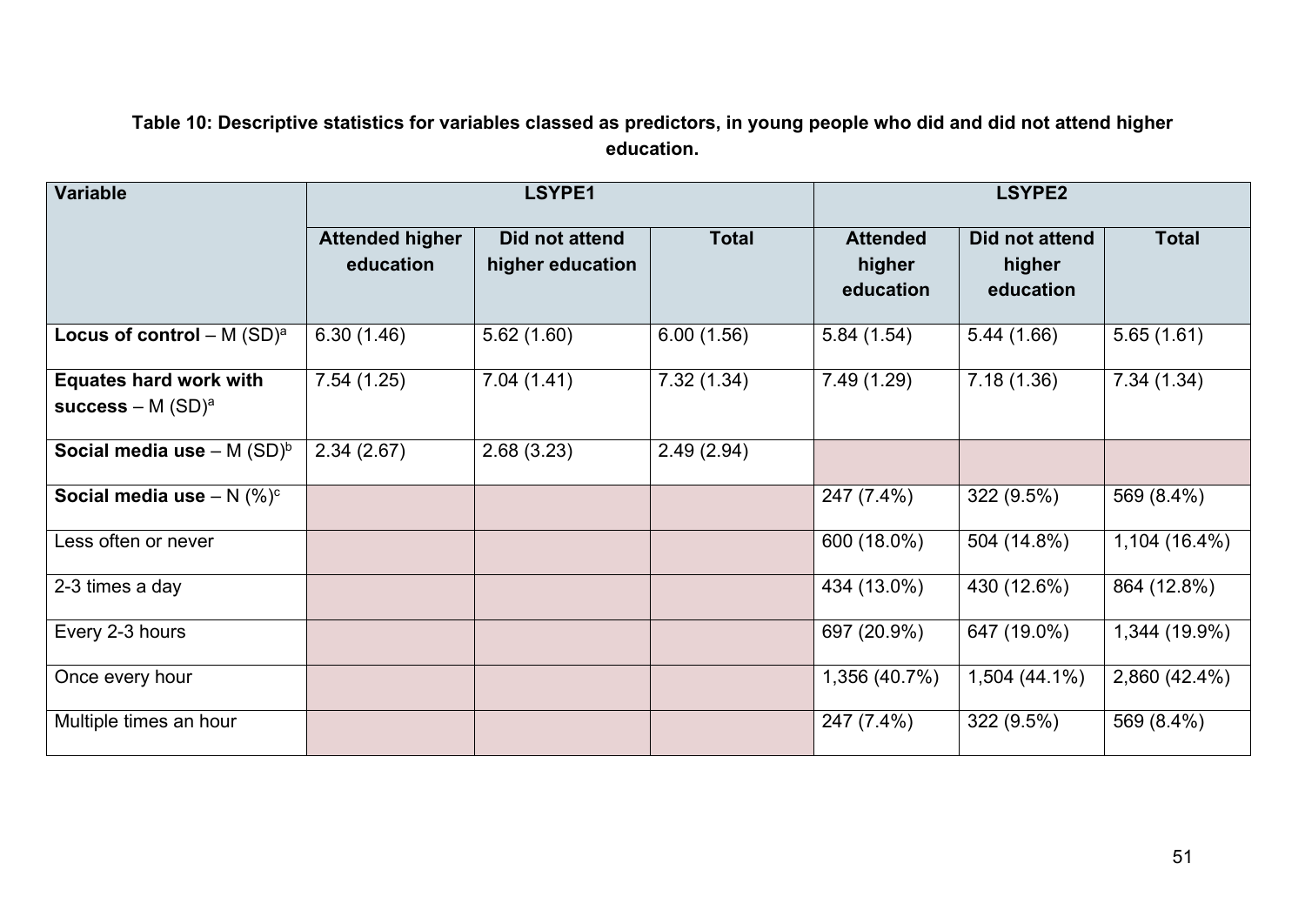| <b>Parents' Highest</b>                                                                                                 |             |             |               |               |               |               |
|-------------------------------------------------------------------------------------------------------------------------|-------------|-------------|---------------|---------------|---------------|---------------|
| <b>Qualification</b> – N $(\%)^{d,e}$                                                                                   |             |             |               |               |               |               |
| Below GCSE or no<br>qualification                                                                                       | 504 (16.3%) | 660 (26.1%) | 1,164 (20.7%) | 492 (14.8%)   | 746 (21.9%)   | 1,238 (18.4%) |
| GCSE grades A-C or<br>equivalent                                                                                        | 551 (17.9%) | 768 (30.4%) | 1,319(23.5%)  | 1,214 (36.4%) | 1,596 (46.8%) | 2,810 (41.7%) |
| GCE, A Level or equivalent                                                                                              | 498 (16.2%) | 473 (18.7%) | 971 (17.3%)   | 450 (13.5%)   | 384 (11.3%)   | 834 (12.4%)   |
| Higher education below<br>degree level                                                                                  | 604 (19.6%) | 368 (14.6%) | 972 (17.3%)   | 470 (14.1%)   | 312 (9.2%)    | 782 (11.6%)   |
| Degree or equivalent                                                                                                    | 926 (30.0%) | 259 (10.2%) | 1,185 (21.1%) | 709 (21.3%)   | 370 (10.9%)   | 1,079 (16.0%) |
| <b>Frequency of Alcohol Use</b><br>$- N (%)^{f, g}$                                                                     |             |             |               |               |               |               |
| <b>Never</b>                                                                                                            | 779 (26.0%) | 470 (19.3%) | 1,249 (23.0%) | 1,185 (35.8%) | 1,038 (30.8%) | 2,223 (33.3%) |
| Once every couple of<br>months or less                                                                                  | 539 (18.0%) | 432 (17.7%) | 971 (17.9%)   | 1,270 (38.3%) | 1,429 (42.4%) | 2,699 (40.4%) |
| 1-3 times a month                                                                                                       | 971 (32.4%) | 711 (29.2%) | 1,682 (30.9%) | 753 (22.7%)   | 741 (22.0%)   | 1,494 (22.4%) |
| Once a week or more                                                                                                     | 711 (23.7%) | 826 (33.9%) | 1,537 (28.3%) | 106 (3.2%)    | 163 (4.8%)    | 269 (4.0%)    |
| Measured at wave 2 (age 14/15) in LSYPE1 and LSYPE2.<br>a.<br>b. Available in LSYPE1 only. Measured at wave 8 (age 25). |             |             |               |               |               |               |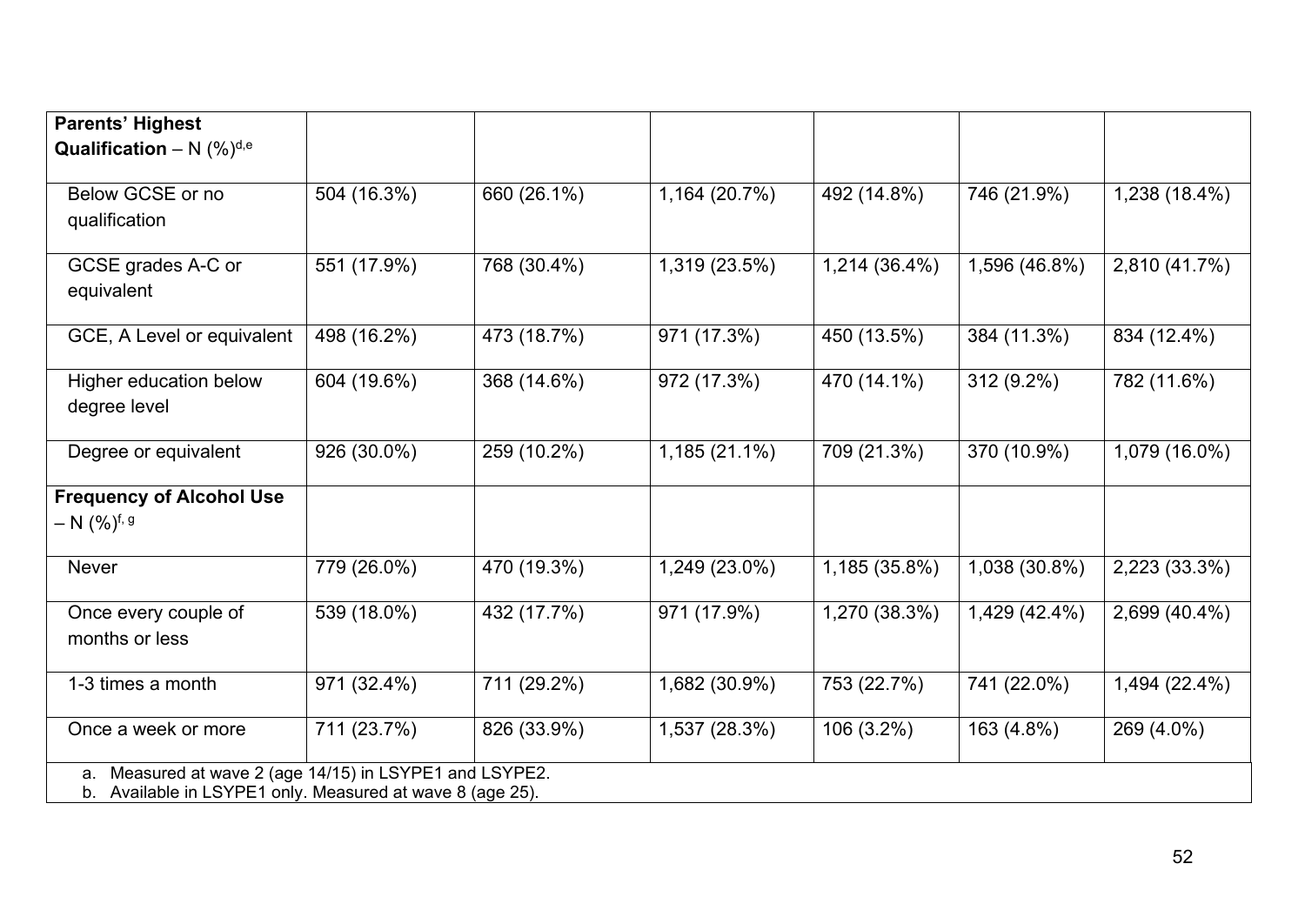- c. Available in LSYPE2 only. Measured at wave 5 (age 17/18).
- d. Measured at wave 4 (age 16/17) in LSYPE1 and wave 1 (age 13/14) in LSYPE2.
- e. In LSYPE1, indicates the highest qualification held by the main or second parent. In LSYPE2, indicates the highest qualification held by the mother or father.
- f. Categories differed slightly from stated at LSYPE2, as follows: Never; Once a month or less; 2-3 times a month; 2 or more times a week.
- g. Measured at wave 4 (age 16/17) in LSYPE1 and LSYPE2.

#### Notes:

- 1. Data from Analysis 3 eligible sample.
- 2. Data are unweighted.
- 3. Red cells indicate time points where data was not available for that dataset.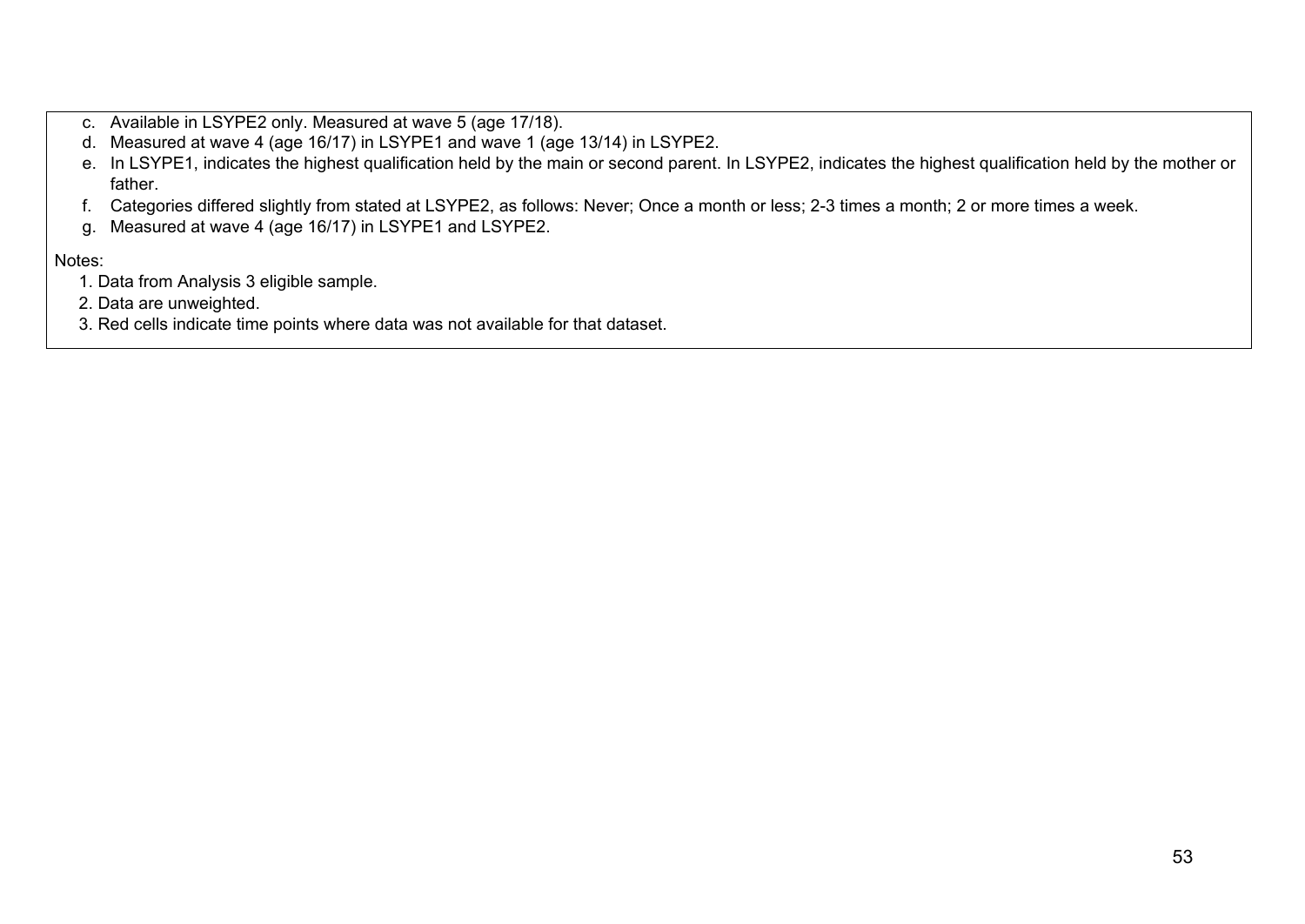#### **Table 11: p values from the interaction terms for each potential predictive variable.**

| <b>Variable</b>                          | <b>LSYPE1</b> | <b>LSYPE2</b> |
|------------------------------------------|---------------|---------------|
| Locus of control                         | 0.002         | 0.304         |
| Equates hard work with<br><b>SUCCESS</b> | 0.923         | 0.907         |
| Social media use                         | 0.882         | 0.022         |
| Parents' highest<br>qualification        | 0.927         | 0.302         |
| Frequency of alcohol use                 | 0.394         | 0.772         |

**Notes** 

1. Data are from Analysis 3 eligible sample.

2. All models adjusted for sex, ethnicity, parents' socioeconomic status, parents' highest qualification and family composition.

3. All models weighted using weight from main outcome wave – wave 8 (age 25) for LSYPE1 and wave 6 (age 18/19) for LSYPE2.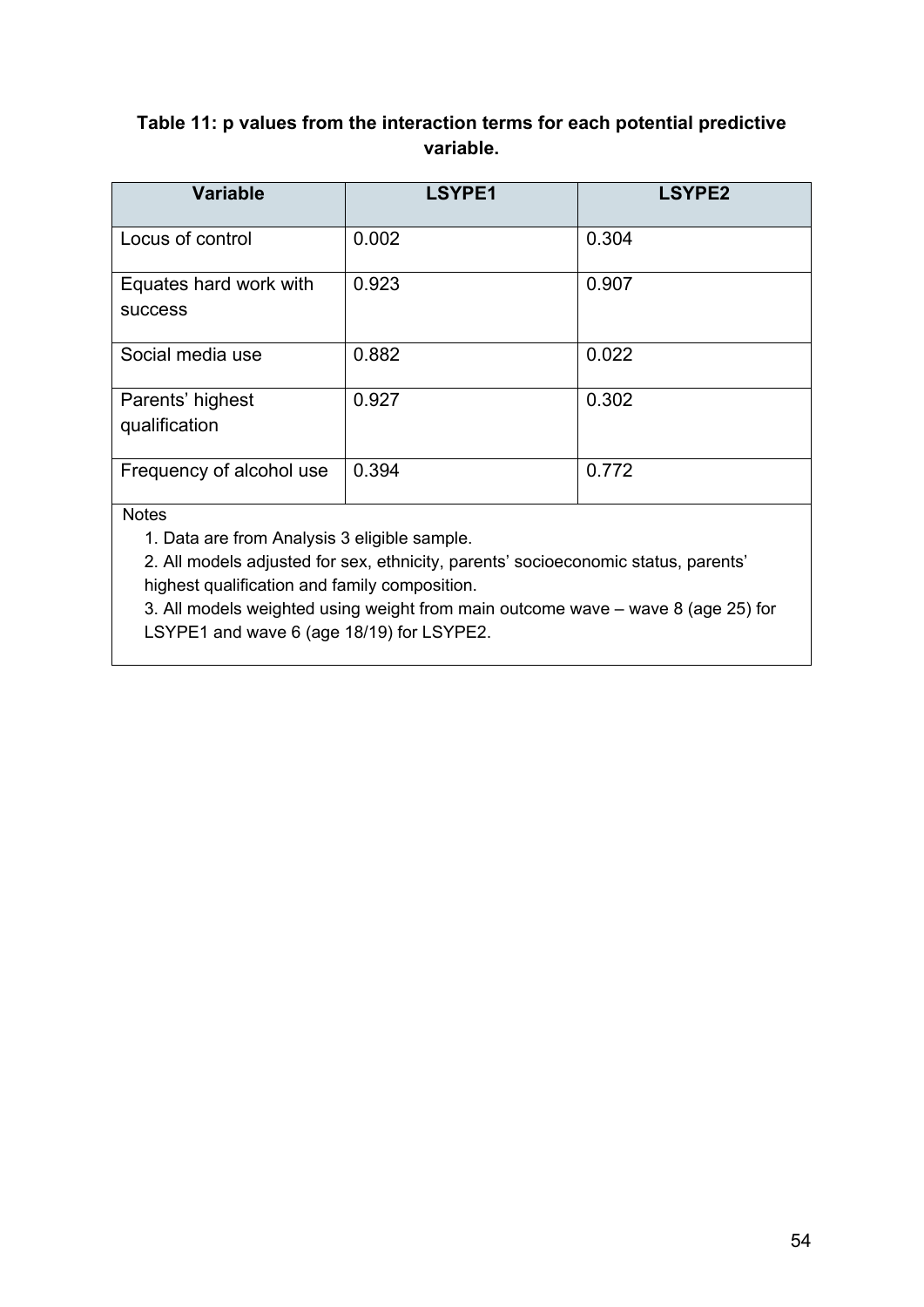**Table 12: Mean difference in symptoms of common mental disorder between young people who did and did not attend higher education in LSYPE1, for each predictor.**

| <b>Variable</b>          | <b>Attended higher</b>         | Did not attend higher          | <b>Total</b>                   |
|--------------------------|--------------------------------|--------------------------------|--------------------------------|
|                          | education                      | education                      |                                |
| <b>Locus of control</b>  |                                |                                |                                |
| Unadjusted               | $-0.45$ ( $-0.65$ to $-0.24$ ) | $-0.38$ ( $-0.61$ to $-0.16$ ) | $-0.42$ ( $-0.57$ to $-0.26$ ) |
| Adjusted                 | $-0.48$ ( $-0.69$ to $-0.28$ ) | $-0.36$ ( $-0.58$ to $-0.13$ ) | $-0.42$ ( $-0.57$ to $-0.26$ ) |
| <b>Equates hard work</b> |                                |                                |                                |
| with success             |                                |                                |                                |
| Unadjusted               | $-0.18$ ( $-0.38$ to $0.03$ )  | $-0.17$ ( $-0.41$ to $0.07$ )  | $-0.20$ ( $-0.36$ to $-0.04$ ) |
| Adjusted                 | $-0.16$ ( $-0.40$ to $0.08$ )  | $-0.19$ ( $-0.39$ to $0.02$ )  | $-0.17$ ( $-0.33$ to $-0.01$ ) |
| Social media use         |                                |                                |                                |
| Unadjusted               | $0.16$ (0.06 to 0.25)          | 0.15(0.04 to 0.26)             | 0.15(0.08 to 0.23)             |
| Adjusted                 | $0.14$ (0.04 to 0.24)          | 0.13(0.02 to 0.24)             | $0.14$ (0.06 to 0.21)          |
| <b>Parents' Highest</b>  |                                |                                |                                |
| <b>Qualification</b>     |                                |                                |                                |
| Unadjusted               |                                |                                |                                |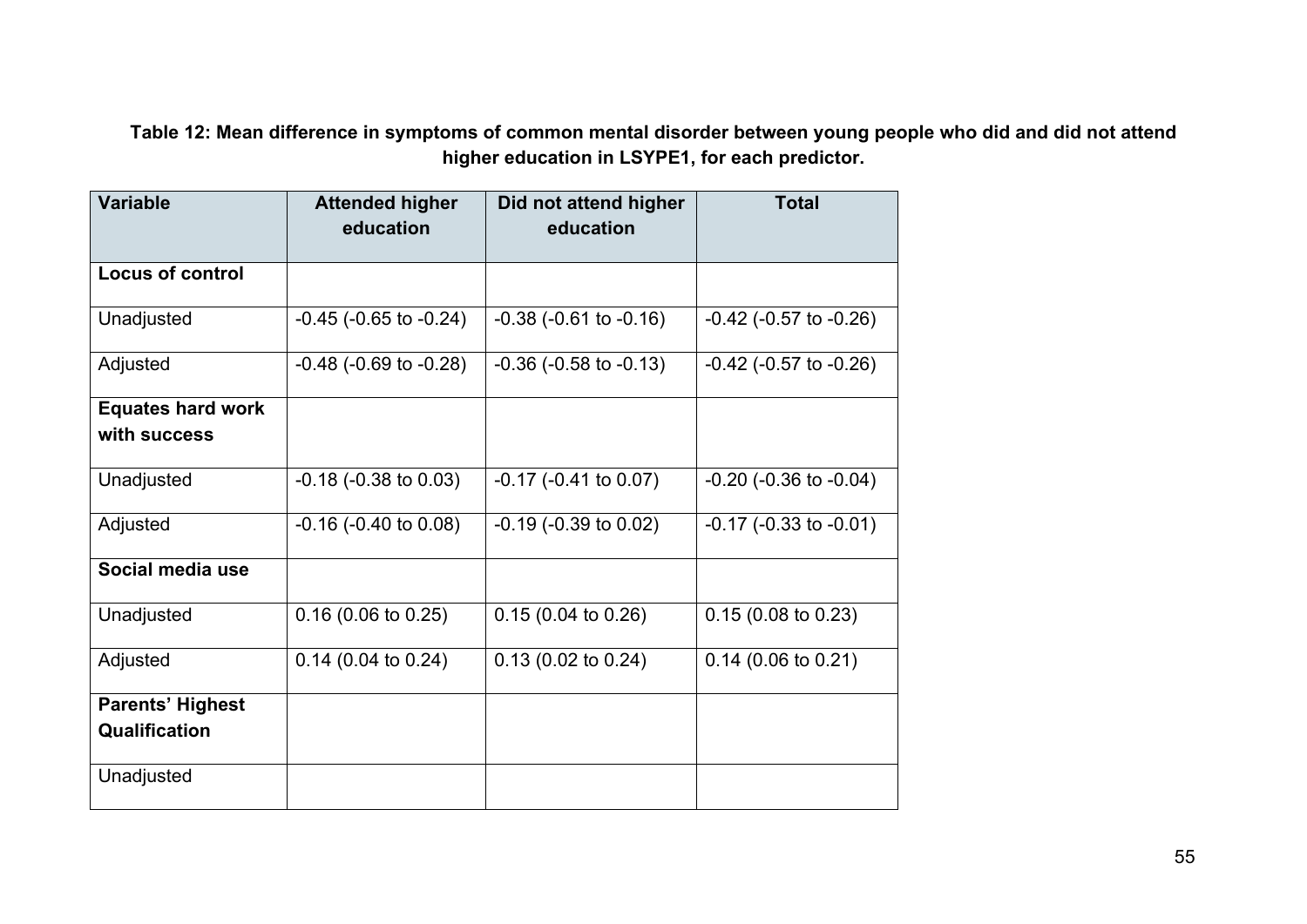| Below GCSE or no                              | Reference category            | Reference category            | Reference category            |
|-----------------------------------------------|-------------------------------|-------------------------------|-------------------------------|
| qualification                                 | (base)                        | (base)                        | (base)                        |
| GCSE grades A-C<br>or equivalent              | 0.08 (-0.96 to 1.12)          | $-0.45$ ( $-1.36$ to $0.46$ ) | $-0.32$ ( $-1.05$ to $0.40$ ) |
| GCE, A Level or<br>equivalent                 | $-0.15$ ( $-1.25$ to 0.94)    | $-0.62$ ( $-1.61$ to $0.37$ ) | $-0.52$ ( $-1.29$ to 0.24)    |
| Higher education<br>below degree level        | $0.06$ (-1.03 to 1.14)        | $-0.71$ ( $-1.65$ to 0.23)    | $-0.47$ ( $-1.18$ to 0.24)    |
| Degree or<br>equivalent                       | $-0.46$ ( $-1.46$ to $0.54$ ) | $-0.16$ ( $-1.23$ to $0.92$ ) | $-0.66$ ( $-1.34$ to $0.03$ ) |
| Adjusted                                      |                               |                               |                               |
| Below GCSE or no<br>qualification             | Reference category<br>(base)  | Reference category<br>(base)  | Reference category<br>(base)  |
| GCSE grades A-C<br>or equivalent              | $-0.18$ ( $-1.33$ to $0.97$ ) | $-0.49$ ( $-1.47$ to $0.50$ ) | $-0.40$ ( $-1.20$ to $0.39$ ) |
| GCE, A Level or<br>equivalent                 | $-0.39$ ( $-1.60$ to $0.81$ ) | $-0.60$ ( $-1.70$ to $0.51$ ) | $-0.56$ ( $-1.41$ to $0.30$ ) |
| <b>Higher education</b><br>below degree level | $-0.15$ ( $-1.38$ to $1.09$ ) | $-0.62$ ( $-1.73$ to $0.49$ ) | $-0.44$ (1.27 to 0.38)        |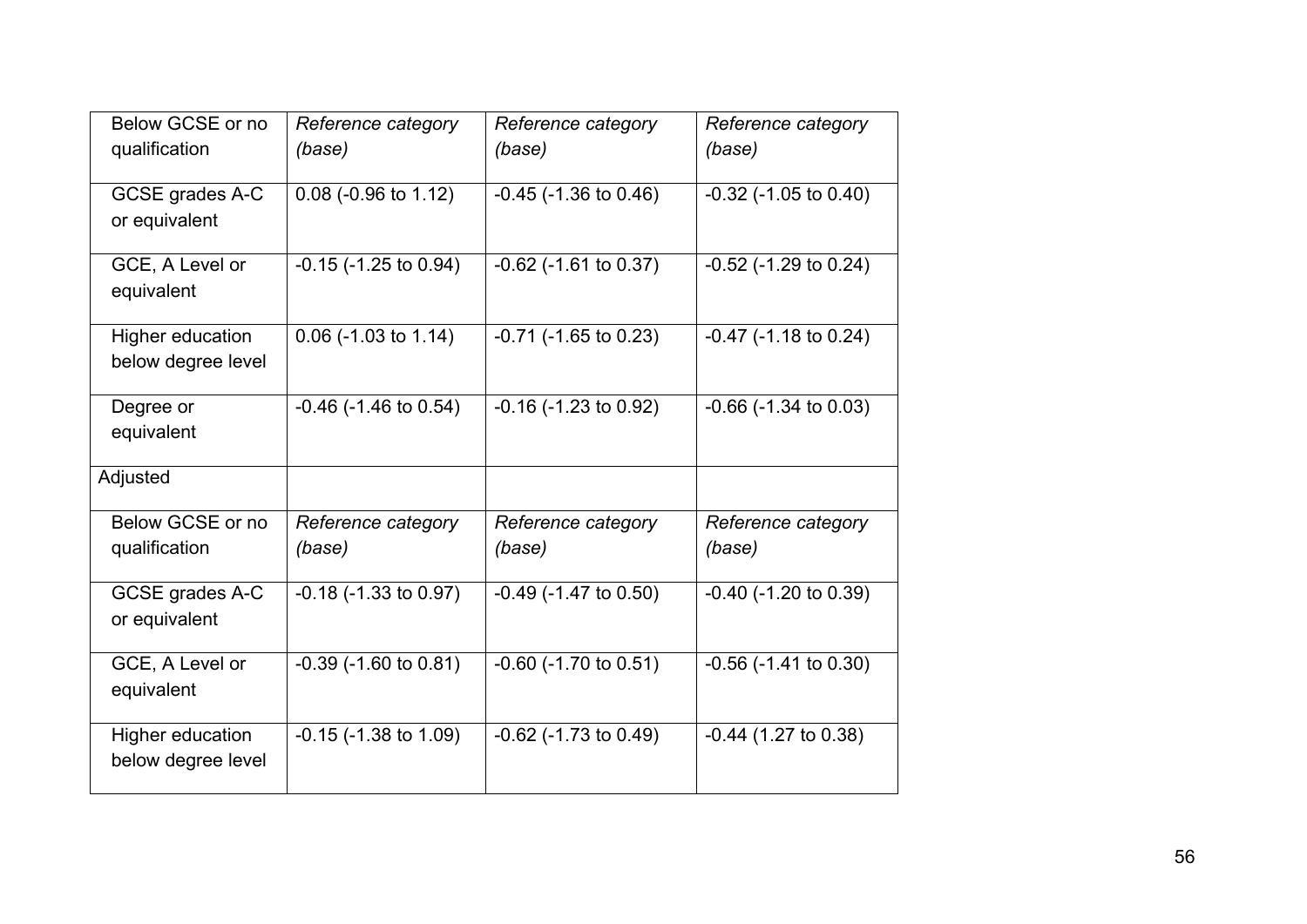| Degree or                 | $-0.59$ ( $-1.76$ to $0.59$ ) | $-0.01$ ( $-1.29$ to $1.27$ ) | $-0.55$ ( $-1.41$ to $0.30$ ) |
|---------------------------|-------------------------------|-------------------------------|-------------------------------|
| equivalent                |                               |                               |                               |
| <b>Frequency of</b>       |                               |                               |                               |
| <b>Alcohol Use</b>        |                               |                               |                               |
| Unadjusted                |                               |                               |                               |
| <b>Never</b>              | Reference category<br>(base)  | Reference category<br>(base)  | Reference category<br>(base)  |
| Once a month or<br>less   | 1.02 (0.20 to 1.85)           | $0.13$ (-1.01 to 1.26)        | 0.53 (-0.20 to 1.26)          |
| 2-3 times a month         | 0.64 (0.00 to 1.28)           | 0.17 (-0.86 to 1.19)          | 0.37 (-0.28 to 1.02)          |
| 2 or more times a<br>week | 1.09 (0.41 to 1.75)           | 0.27 (-0.75 to 1.29)          | 0.65 (-0.02 to 1.31)          |
| Adjusted                  |                               |                               |                               |
| <b>Never</b>              | Reference category<br>(base)  | Reference category<br>(base)  | Reference category<br>(base)  |
| Once a month or<br>less   | 0.78 (-0.22 to 1.79)          | $-0.05$ ( $-1.29$ to $1.18$ ) | 0.26 (-0.59 to 1.12)          |
| 2-3 times a month         | 0.50 (-0.37 to 1.37)          | $0.09$ (-1.08 to 1.26)        | 0.21 (-0.62 to 1.03)          |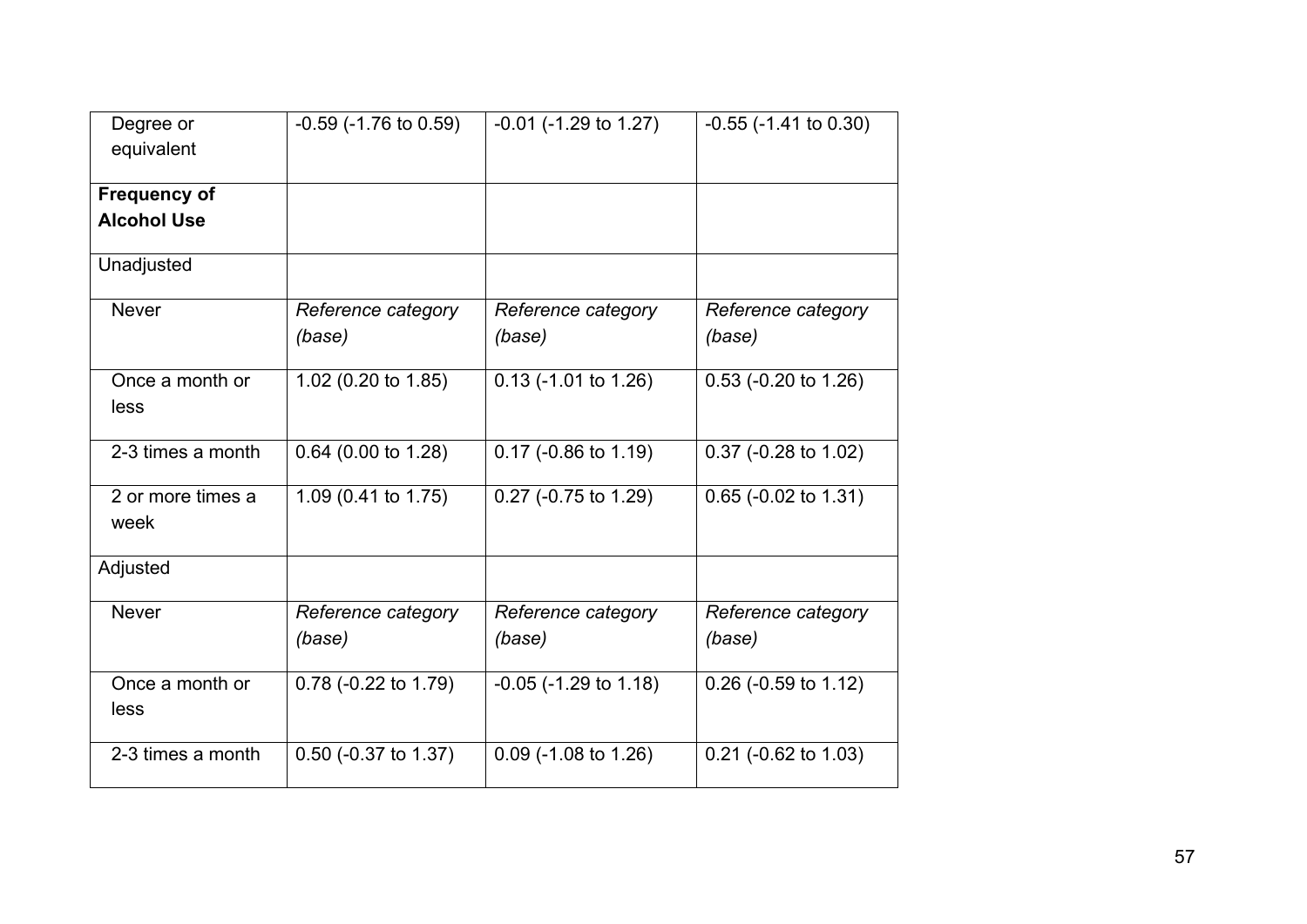| 2 or more times a | 1.10 $(0.17 \text{ to } 2.03)$ | $\frac{1}{2}$ 0.29 (-0.86 to 1.43) | $\vert$ 0.58 (-0.24 to 1.40) |
|-------------------|--------------------------------|------------------------------------|------------------------------|
| week              |                                |                                    |                              |
|                   |                                |                                    |                              |

Notes:

1. Data from Analysis 3 eligible sample.

2. All models adjusted for sex, ethnicity, parents' socioeconomic status, parents' highest qualification and family composition.

3. All models weighted using weight from main outcome wave – wave 8 (age 25) for LSYPE1.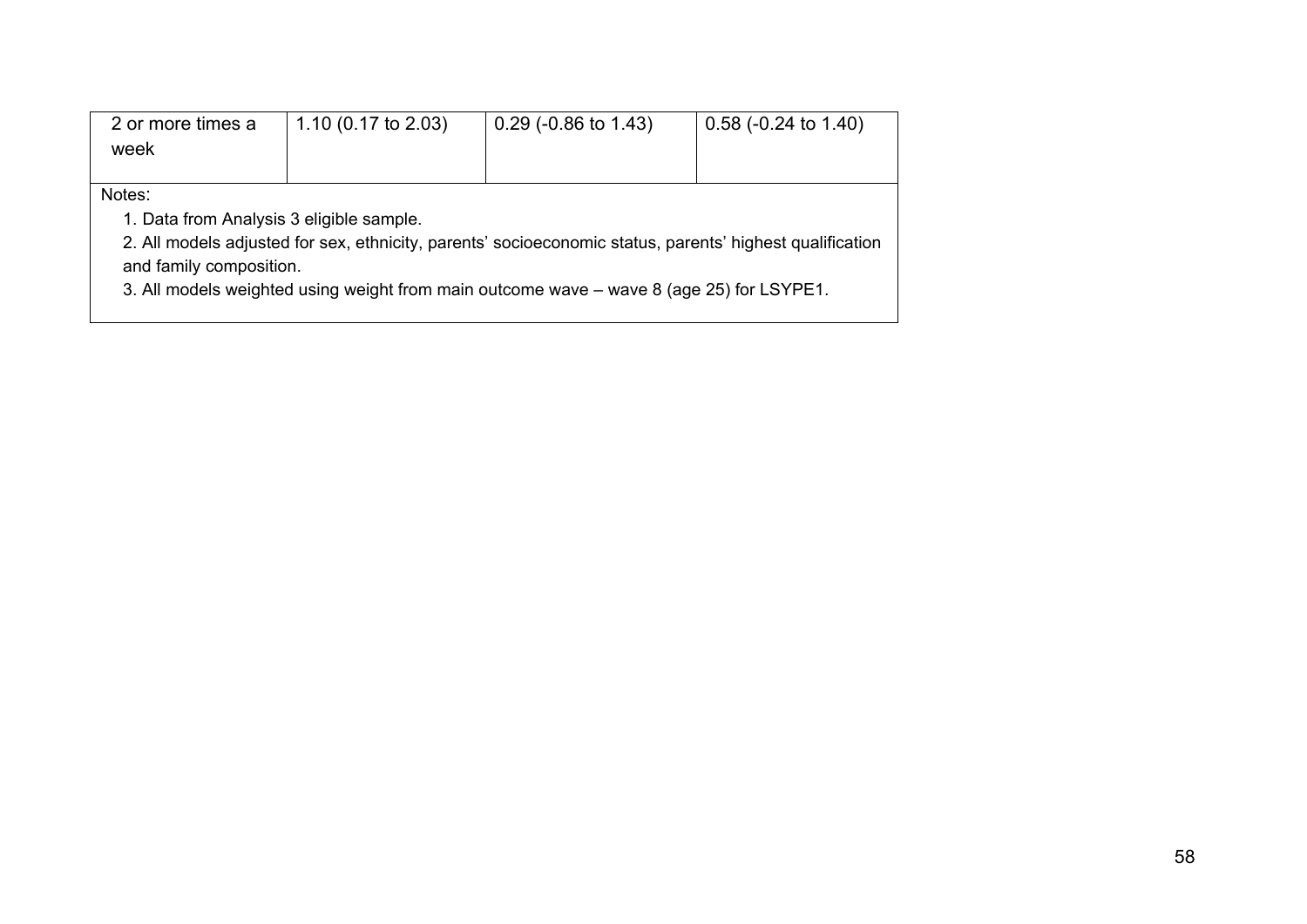**Table 13: Mean difference in symptoms of common mental disorder between young people who did and did not attend higher education in LSYPE2, for each predictor.**

| <b>Variable</b>          | <b>Attended higher</b><br>education | Did not attend higher<br>education | <b>Total</b>                   |  |
|--------------------------|-------------------------------------|------------------------------------|--------------------------------|--|
|                          |                                     |                                    |                                |  |
| <b>Locus of control</b>  |                                     |                                    |                                |  |
| Unadjusted               | $-0.41$ ( $-0.60$ to $-0.23$ )      | $-0.53$ ( $-0.72$ to $-0.35$ )     | $-0.45$ ( $-0.58$ to $-0.32$ ) |  |
| Adjusted                 | $-0.41$ ( $-0.59$ to $-0.23$ )      | $-0.51$ ( $-0.70$ to $-0.32$ )     | $-0.45$ ( $-0.58$ to $-0.32$ ) |  |
| <b>Equates hard work</b> |                                     |                                    |                                |  |
| with success             |                                     |                                    |                                |  |
| Unadjusted               | $-0.29$ ( $-0.48$ to $-0.09$ )      | $-0.25$ ( $-0.45$ to $-0.05$ )     | $-0.24$ ( $-0.39$ to $-0.09$ ) |  |
| Adjusted                 | $-0.29$ ( $-0.49$ to $-0.10$ )      | $-0.27$ ( $-0.46$ to $-0.07$ )     | $-0.27$ ( $-0.41$ to $-0.12$ ) |  |
| Social media use         |                                     |                                    |                                |  |
| Unadjusted               |                                     |                                    |                                |  |
| Less often or never      | Reference category<br>(base)        | Reference category<br>(base)       | Reference category<br>(base)   |  |
| 2-3 times a day          | $0.35$ (-0.58 to 1.27)              | $0.02$ (-0.89 to 0.94)             | $0.17$ (-0.47 to 0.81)         |  |
| Every 2-3 hours          | $0.47$ (-0.53 to 1.47)              | $-0.39$ ( $-1.36$ to $0.59$ )      | $0.00$ (-0.68 to 0.68)         |  |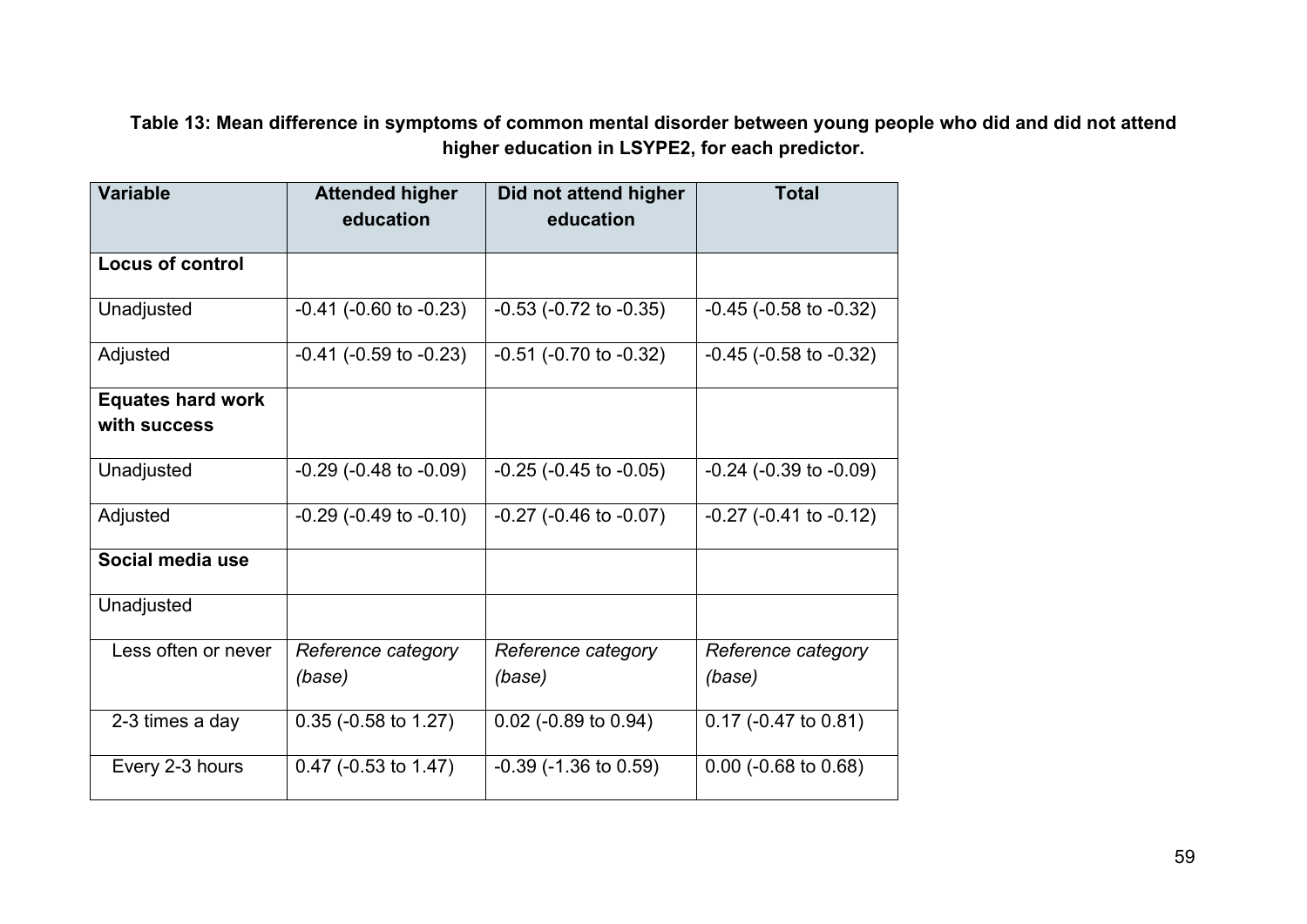| Once every hour                          | $0.75$ (-0.15 to 1.64)       | $0.37$ (-0.57 to 1.31)         | $0.54$ (-0.12 to 1.21)         |
|------------------------------------------|------------------------------|--------------------------------|--------------------------------|
| Multiple times an<br>hour                | 1.98 (1.13 to 2.84)          | 1.01 (0.22 to 1.81)            | 1.44 (0.87 to 2.00)            |
| Adjusted                                 |                              |                                |                                |
| Less often or never                      | Reference category<br>(base) | Reference category<br>(base)   | Reference category<br>(base)   |
| 2-3 times a day                          | 0.09 (-0.82 to 1.00)         | $-0.36$ ( $-1.27$ to $0.55$ )  | $-0.19$ ( $-0.83$ to $0.45$ )  |
| Every 2-3 hours                          | $-0.09$ ( $-1.07$ to 0.89)   | $-1.13$ ( $-2.11$ to $-0.14$ ) | $-0.68$ ( $-1.36$ to $-0.00$ ) |
| Once every hour                          | $0.25$ (-0.64 to 1.13)       | $-0.31$ ( $-1.24$ to $0.61$ )  | $-0.10$ ( $-0.76$ to $0.56$ )  |
| Multiple times an<br>hour                | 1.37 (0.53 to 2.21)          | $0.01$ (-0.81 to 0.83)         | 0.59 (0.01 to 1.18)            |
| <b>Parents' Highest</b><br>Qualification |                              |                                |                                |
| Unadjusted                               |                              |                                |                                |
| Below GCSE or no<br>qualification        | Reference category<br>(base) | Reference category<br>(base)   | Reference category<br>(base)   |
| GCSE grades A-C<br>or equivalent         | 1.31 (0.68 to 1.94)          | $0.10$ (-0.50 to 0.70)         | 0.56 (0.10 to 1.01)            |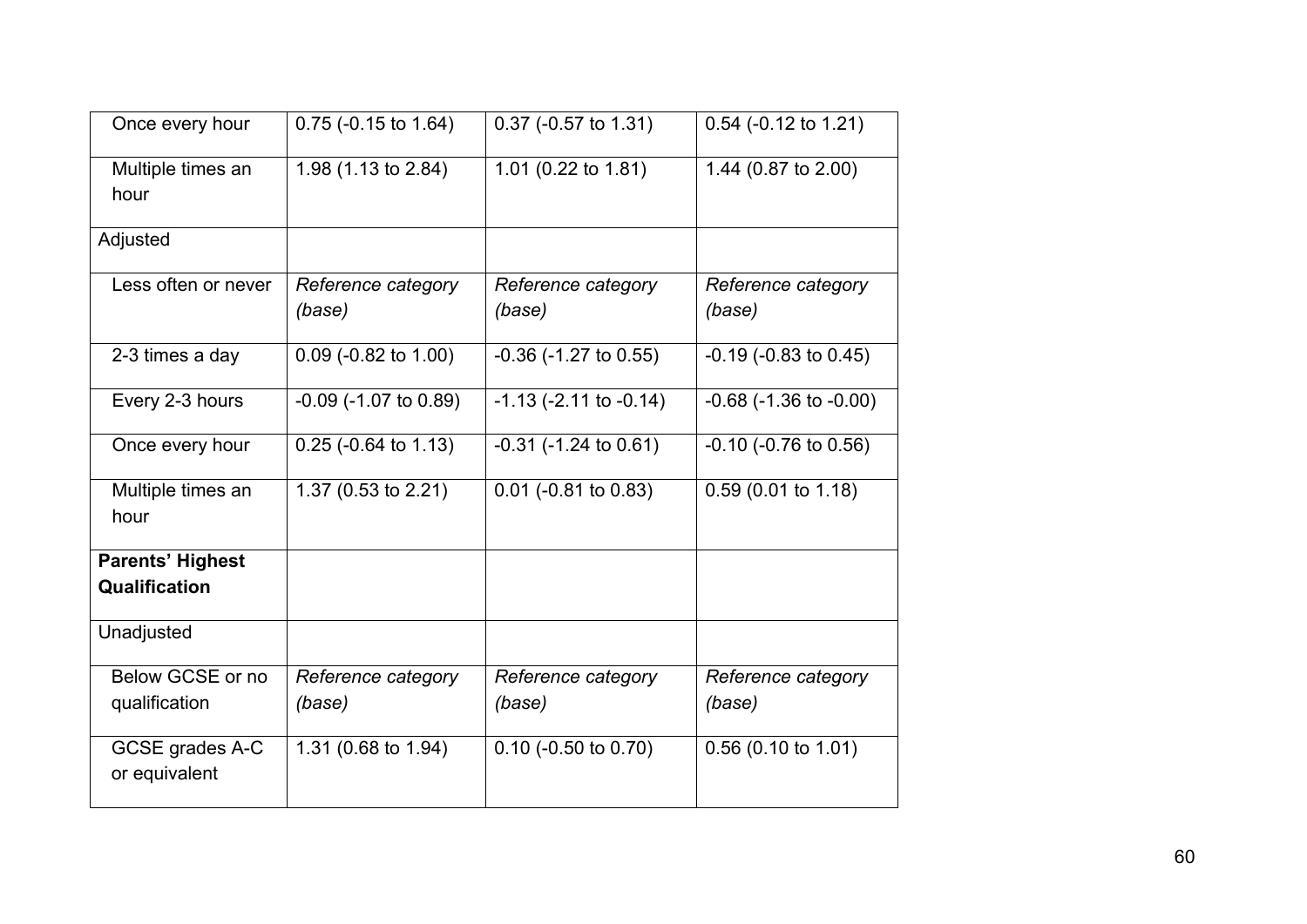| GCE, A Level or<br>equivalent             | 1.01 (0.28 to 1.75)          | 0.51 (-0.31 to 1.33)              | $0.69$ (0.14 to 1.24)             |
|-------------------------------------------|------------------------------|-----------------------------------|-----------------------------------|
| Higher education<br>below degree level    | 0.79 (0.04 to 1.55)          | 0.69 (-0.34 to 1.73)              | 0.64 (0.01 to 1.27)               |
| Degree or<br>equivalent                   | 1.68 (0.95 to 2.41)          | 0.46 (-0.37 to 1.29)              | 1.10 (0.56 to 1.65)               |
| Adjusted                                  |                              |                                   |                                   |
| Below GCSE or no<br>qualification         | Reference category<br>(base) | Reference category<br>(base)      | Reference category<br>(base)      |
| GCSE grades A-C<br>or equivalent          | 1.29 (0.64 to 1.93)          | $0.03$ (-0.54 to 0.61)            | 0.49 (0.05 to 0.93)               |
| GCE, A Level or<br>equivalent             | 1.09 (0.32 to 1.86)          | $\overline{0.16}$ (-0.67 to 0.99) | $\overline{0.50}$ (-0.07 to 1.07) |
| Higher education<br>below degree level    | 0.87 (0.08 to 1.66)          | $0.50$ (-0.53 to 1.53)            | 0.52 (-0.11 to 1.14)              |
| Degree or<br>equivalent                   | 1.65 (0.85 to 2.44)          | 0.17 (-0.69 to 1.04)              | $0.89(0.33 \text{ to } 1.45)$     |
| <b>Frequency of</b><br><b>Alcohol Use</b> |                              |                                   |                                   |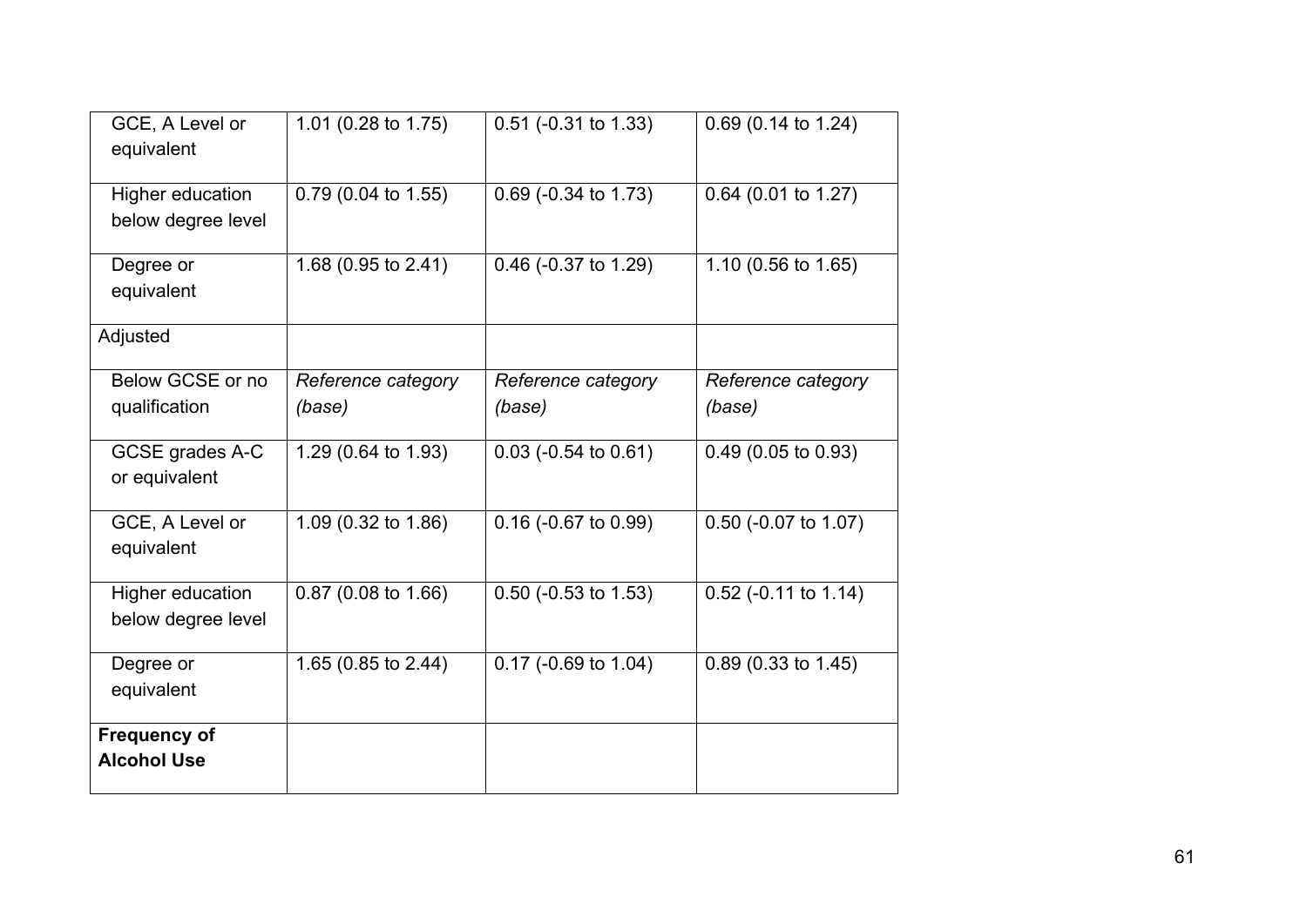| Unadjusted                |                                |                              |                               |
|---------------------------|--------------------------------|------------------------------|-------------------------------|
| <b>Never</b>              | Reference category<br>(base)   | Reference category<br>(base) | Reference category<br>(base)  |
| Once a month or<br>less   | 0.60 (0.07 to 1.12)            | $0.56$ (-0.02 to 1.13)       | $0.55(0.18 \text{ to } 0.93)$ |
| 2-3 times a month         | $0.68$ (0.10 to 1.26)          | $0.62$ (-0.03 to 1.27)       | 0.64 (0.20 to 1.08)           |
| 2 or more times a<br>week | 1.73 (0.42 to 3.03)            | 1.63 (0.19 to 3.06)          | 1.61 (0.58 to 2.65)           |
| Adjusted                  |                                |                              |                               |
| <b>Never</b>              | Reference category<br>(base)   | Reference category<br>(base) | Reference category<br>(base)  |
| Once a month or<br>less   | 0.42 (-0.15 to 1.00)           | $0.40$ (-0.22 to 1.03)       | $0.39$ (-0.03 to 0.81)        |
| 2-3 times a month         | $0.46$ (-0.18 to 1.09)         | $0.48$ (-0.21 to 1.17)       | $0.46$ (-0.02 to 0.94)        |
| 2 or more times a<br>week | 1.90 $(0.62 \text{ to } 3.17)$ | 1.59 (0.19 to 2.99)          | 1.67 (0.65 to 2.68)           |

Notes:

1. Data from Analysis 3 eligible sample.

2. All models adjusted for sex, ethnicity, parents' socioeconomic status, parents' highest qualification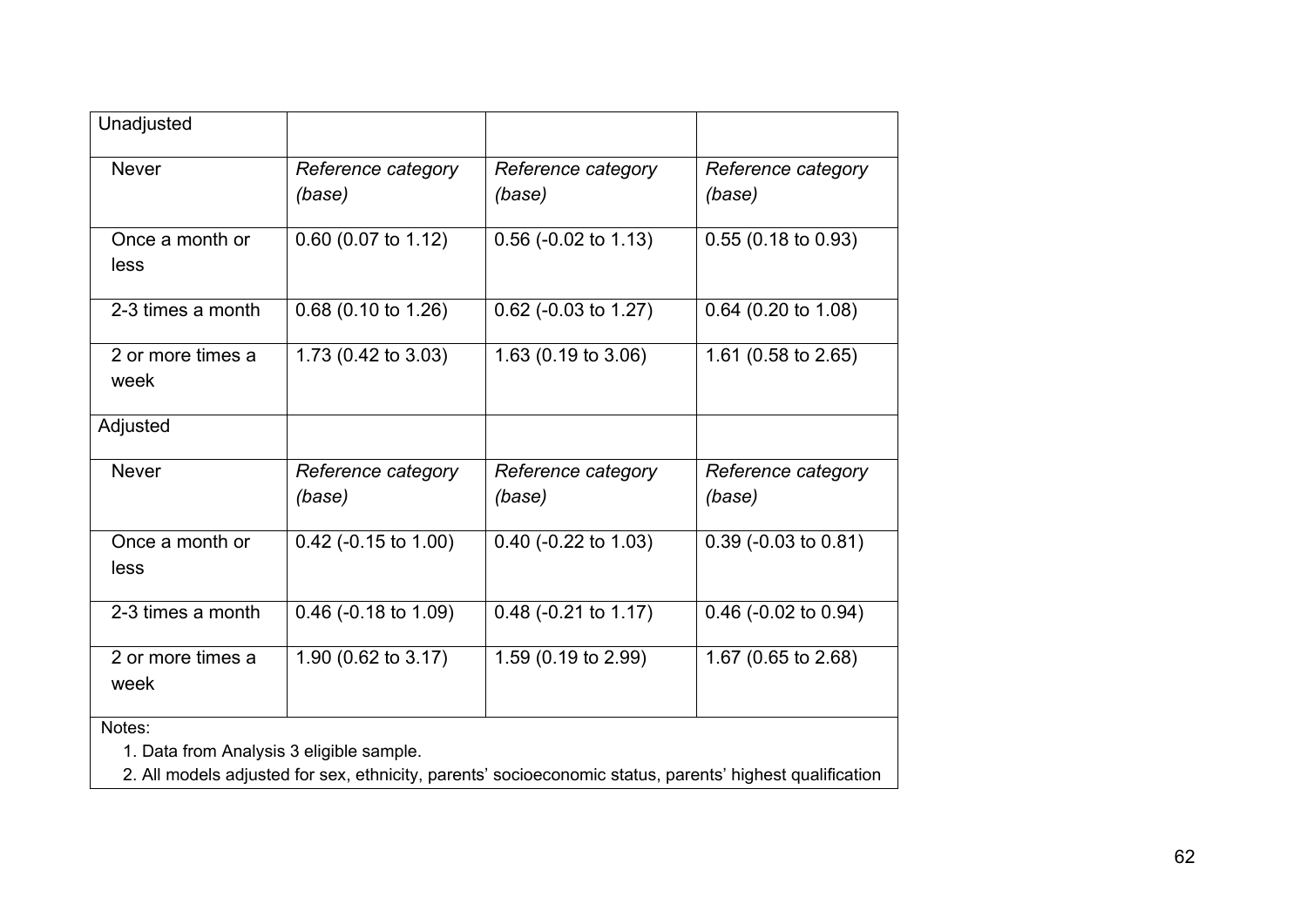and family composition. 3. All models weighted using weight from main outcome wave – wave 6 (age 18/19) for LSYPE2.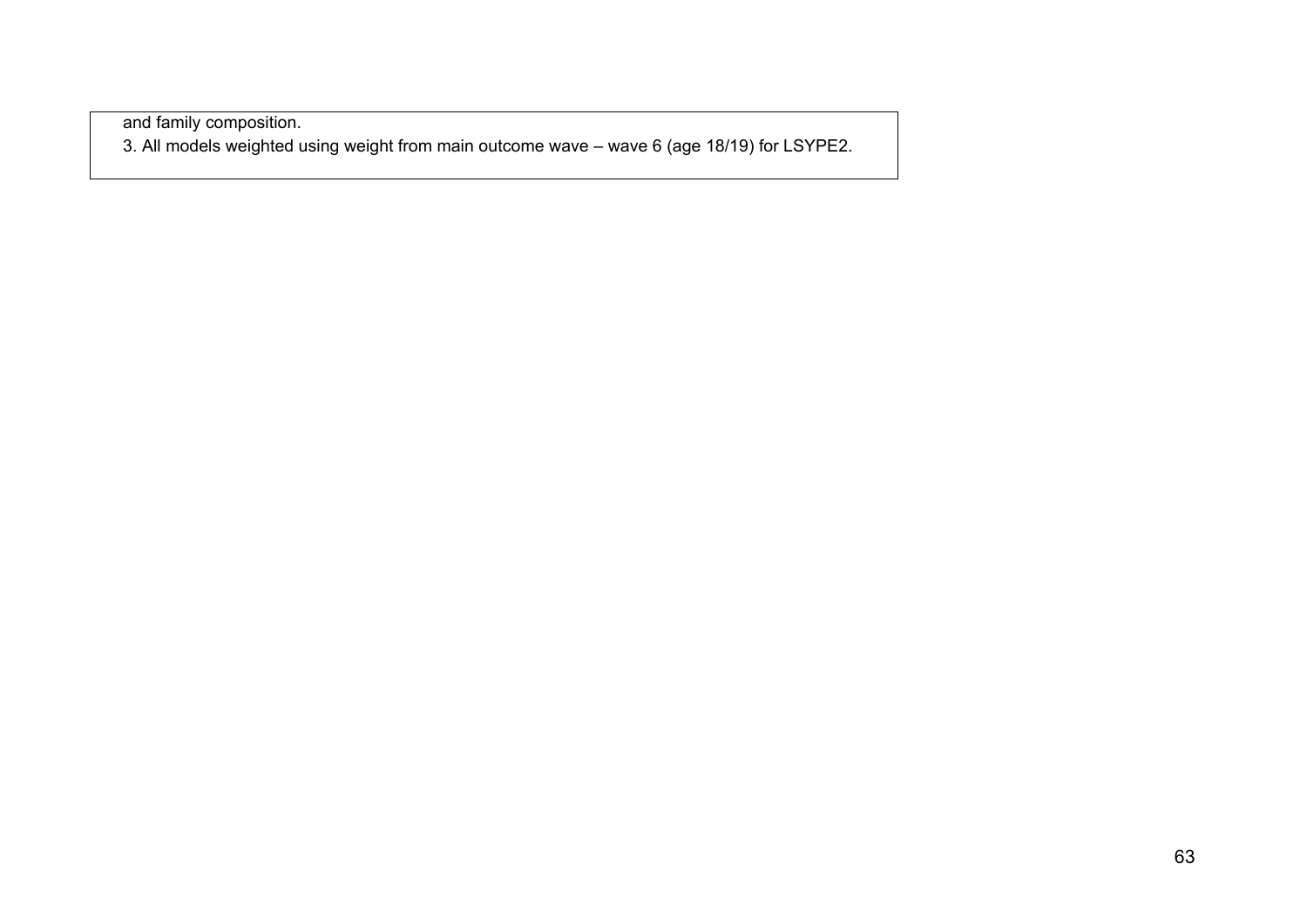### **Summary of findings**

In this chapter, we found no evidence that predictive factors for common mental health disorders differ according to whether young people attended higher education. The predictive factors we investigated included alcohol use, social media, parental education levels, locus of control and equating hard work with success. It is possible that differences between the two groups exist with regard to risk factors we did not investigate, which would require further research.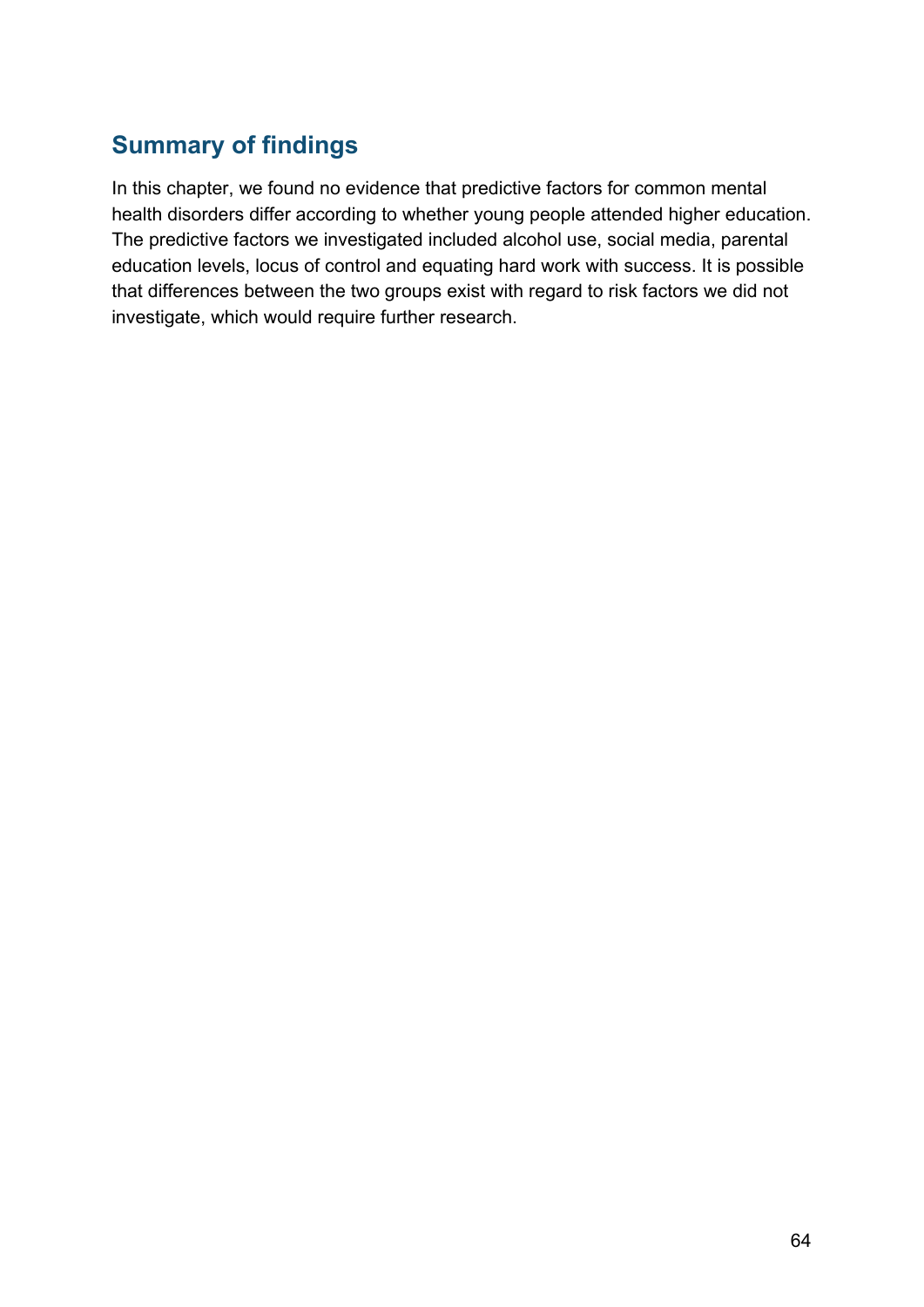## **Chapter 6 – Conclusions**

We investigated symptoms of common mental disorder in young people who attended higher education, compared with those who did not attend. In the LSYPE2 cohort, we found that young people who were in higher education had higher subsequent levels of common mental disorder than those who were not. This difference was observed during the first year of higher education, when young people were 18/19 years of age in 2018. In LSYPE1, we found no evidence of a difference in symptoms of common mental disorder between young people who had or had not attended higher education. This difference was observed when young people were 25 years of age in 2015, after they had or had not entered higher education between 18 and 20 years of age.

Our findings in LSYPE2 suggest that 18/19 year olds who started higher education in 2018 experienced a small increase in their risk of common mental disorders, compared with young people who did not attend higher education. The effect size for the association between higher education and mental health in LSYPE2 was relatively small. However, small effects can still be of public health importance, especially when the risk factor is common (Rothman et al., 2013).

There are several reasons why higher education might increase the risk of symptoms of common mental disorder. The limited number of studies in this area suggest that these include financial stress, academic pressures (e.g. workload, exam stress, fear of failure), and changes to social relationships and living arrangements that may cause isolation, loneliness or lack of support (Duffy et al., 2019; McCloud and Bann, 2019; Thorley, 2017).

LSYPE2 is one of the most contemporary sources of data on young people's education and health and is highly relevant to policy. Our finding that young people who attended higher education in 2018/19 had higher levels of common mental disorder than the rest of the population has implications for policy, higher education, and mental health services. As existing research demonstrates, symptoms of common mental disorder are often impairing (Thapar et al., 2012). They can adversely affect educational performance, social relationships and physical health, and they increase the risk of suicide and self-harm (Thapar et al., 2012). Most people with common mental disorders never seek treatment (McManus, 2018). Our finding suggests that closing this so-called "treatment gap" is important in higher education settings as well as the general population. Higher education students might also face problems when they do seek treatment. They may find it difficult to access treatment, as referrals to mental health services in higher education settings have increased (Universities UK, 2018).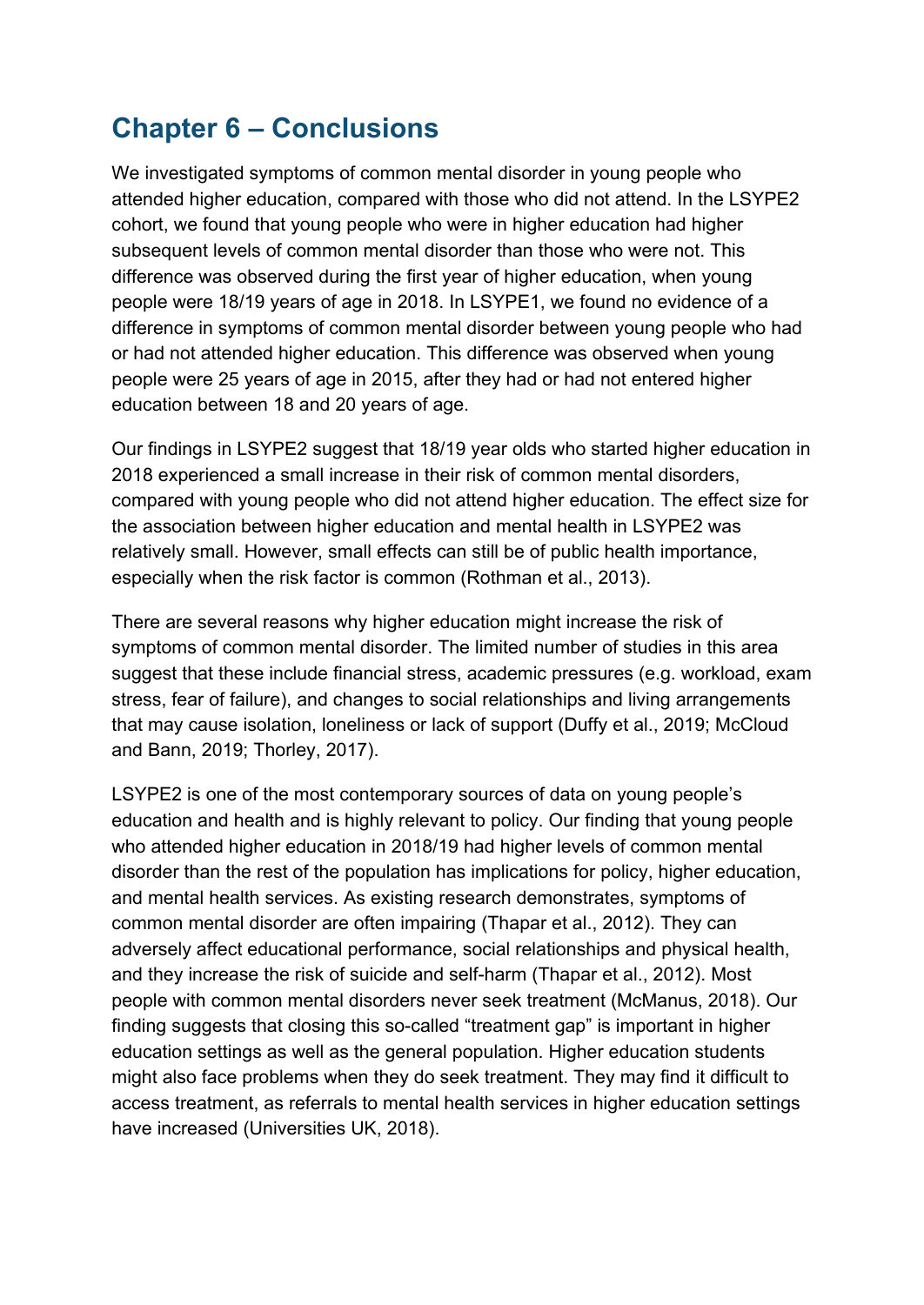In LSYPE1, we found no evidence of a difference in the mental health of young people after they had attended higher education compared to those who had not at age 25. We have considered two possibilities for the different findings we observed across the LSYPE datasets and time periods. First, it is possible that higher education leads to a relatively short-term increase in symptoms of common mental disorder. We may have detected this in LSYPE2 (but not LSYPE1) because the mental health outcome was measured at age 18/19 (during the young person's first year at higher education). The negative effect that higher education may initially have on mental health may disappear by age 25, when mental health was assessed in LSYPE1. However, because mental health outcomes were not assessed after age 18/19 in LSYPE2, we cannot rule out the possibility that there is a long-term effect of higher education on mental health in this cohort of young people. Similarly, due to the lack of data, we cannot rule out that possibility that there is short-term effect of higher education on mental health in LSYPE1.

We also examined the history of common mental disorder symptoms, from age 13 to 17, whilst the young people were in secondary school or further education. In LSYPE2, young people who would later attend higher education had fewer symptoms of common mental disorder than those who would not at age 14/15. There were no differences at other time-points during secondary school or further education. In LSYPE1, young people who would later attend higher education had more symptoms of common mental disorder than those who would not at age 16/17. There was no difference at any other time-point during secondary school or further education.

There could be stressors associated with the anticipation of attending higher education, which increase symptoms of common mental disorder, and explain the difference we observed in LSYPE1. For example, young people who later attend higher education might experience higher levels of academic pressure during secondary school or further education than those who do not. However, as this finding was not replicated in the more recent LSYPE2 cohort, it requires further investigation. If true, our finding in LSYPE1 points to the importance of preventing and treating common mental disorders in the higher education population from the point of entry. The finding also has implications for the prevention and management of common health problems in schools, which is high on the policy agenda. We found no evidence that predictive factors for common mental health disorder differed between higher education groups, so further research in this area is needed.

Our findings should be considered in light of several limitations. Although we adjusted for a large number of potential confounders, like most observational studies, we cannot rule out residual confounding. We cannot therefore be certain that associations were causal. Attendance at higher education was measured after young people had started their course but it was self-reported. The proportion of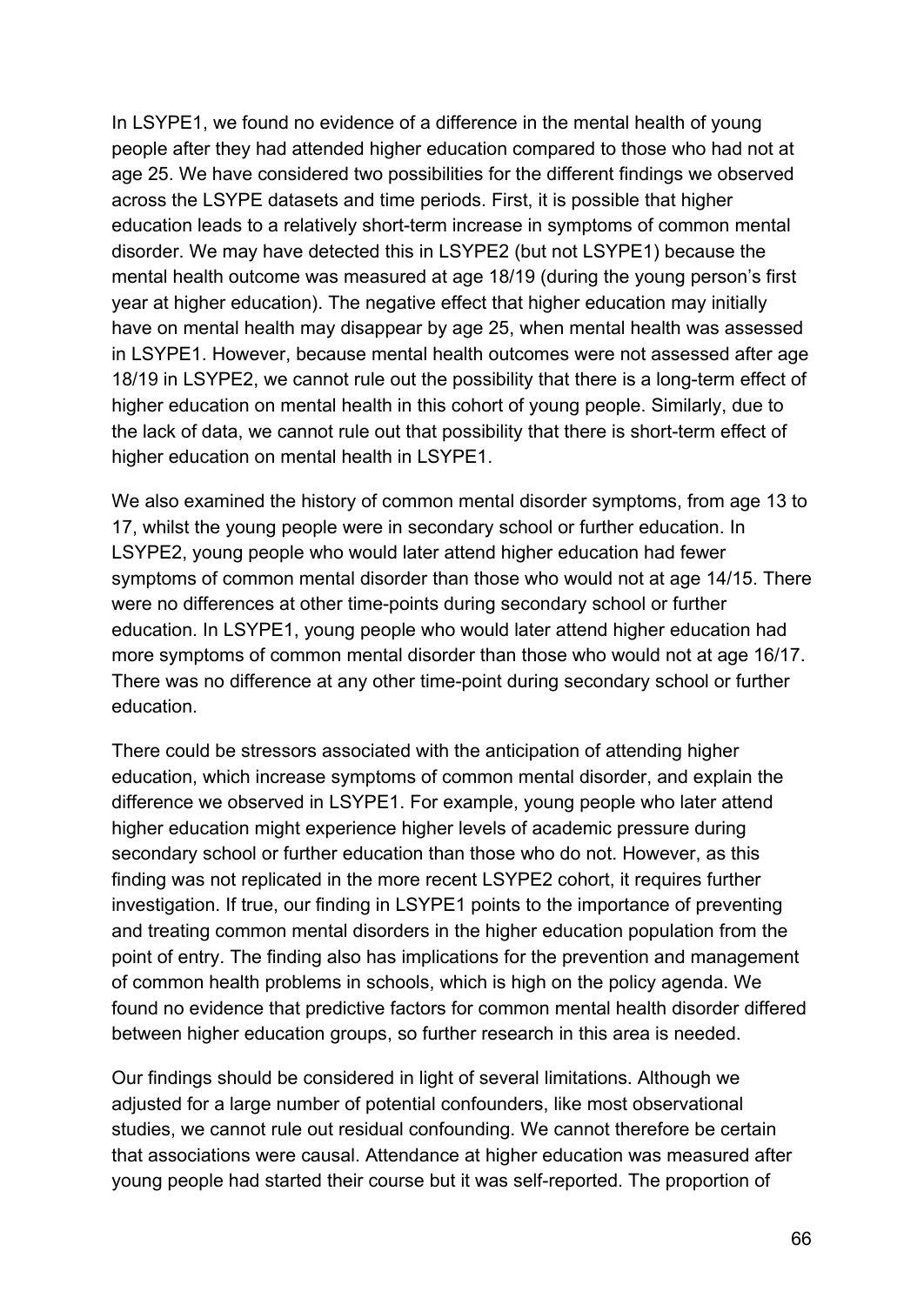young people who entered higher education straight after secondary school or further education was higher in our study than in administrative data for this age group. It is unclear why this occurred but it might affect our results. Replication of our study in other large representative cohorts would therefore be useful. Comparisons between LSYPE1 and LSYPE2 were limited by the fact that, after the age of 16/17, symptoms of common mental disorder were not measured at the same time-points. Finally, we did not investigate whether our associations differed according to whether higher education students were full-time or part-time.

More research is needed to investigate mechanisms underlying the association between higher education attendance and levels of common mental disorder. For instance, further research could take place at different time-points within the academic year and across academic years and beyond, to examine how these differences might fluctuate. Such research might shed further light on whether higher education leads to a relatively short-term increase in symptoms of common mental disorder, or whether there are longer-term effects. This, alongside other suggested additional research, is vital to inform the development of mental health interventions aimed at students and young people.

Specifically, our finding of higher levels of common mental disorder among students points to the importance of preventing and treating common mental disorders in higher education, encouraging students to be aware of and seek treatment from available support services. Although demand for mental health services is high, these findings suggest the need for higher education providers to focus resources towards students in their first year of study.

Our finding in LSYPE1 (although not replicated in LSYPE2), that during secondary school, young people who later enter higher education may already have more symptoms of common mental disorder than the general population similarly requires further investigation. These findings also have potential implications for policy and mental health services. They underscore the importance of preventing and managing common health problems in schools, which is high on the policy agenda.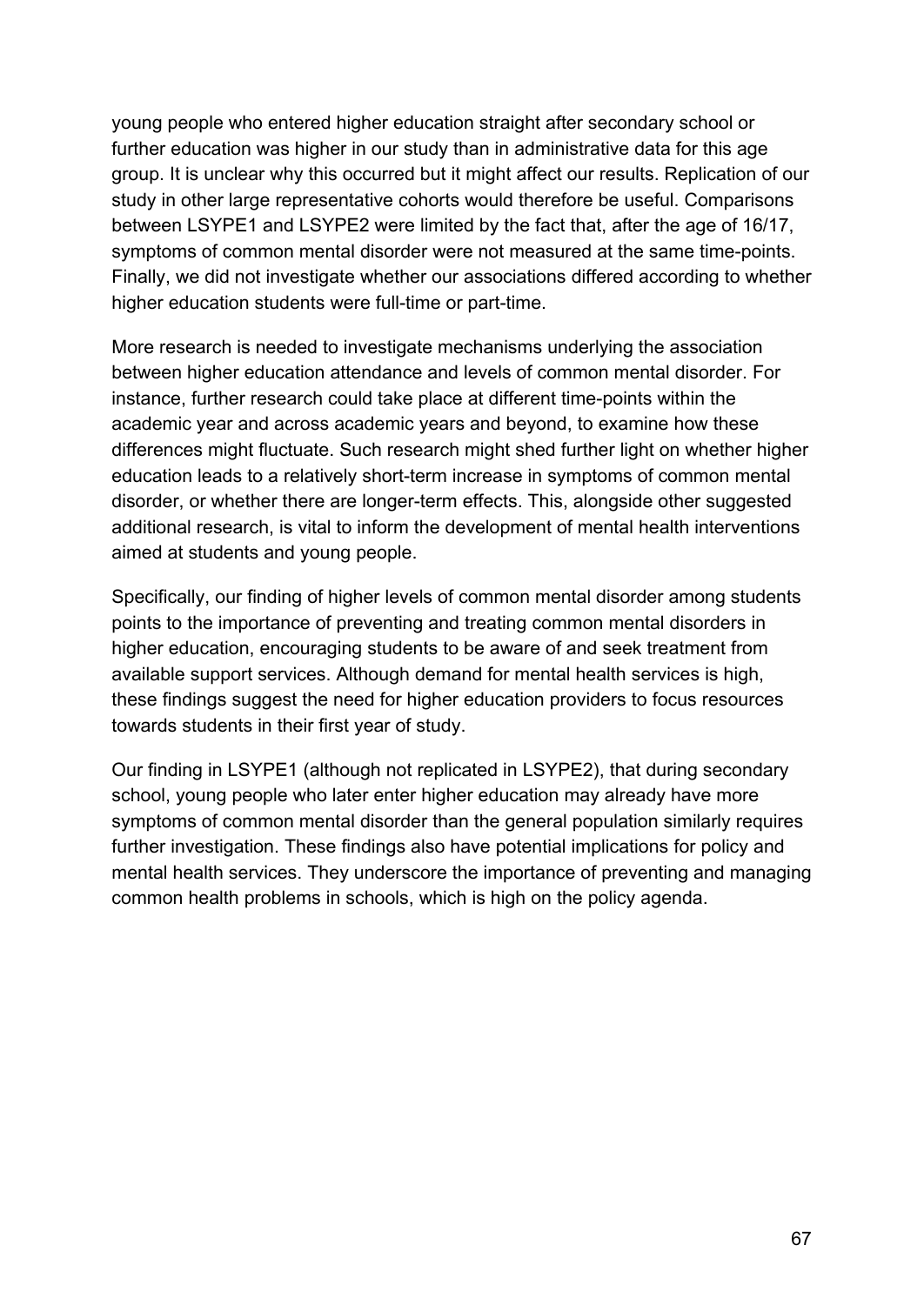# **Appendices**

## **List of tables**

| Appendix Table 1: Demographic characteristics of young people overall and those<br>who did and did not attend higher education, with weighted percentages 69                                                                                |
|---------------------------------------------------------------------------------------------------------------------------------------------------------------------------------------------------------------------------------------------|
| Appendix Table 2: Mean difference in symptoms of common mental disorder<br>between young people who did and did not attend higher education, adjusted for                                                                                   |
| Appendix Table 3: Mean (SD) symptoms of common mental disorder by                                                                                                                                                                           |
| Appendix Table 4: Demographic characteristics of young people with and without                                                                                                                                                              |
| Appendix Table 5: Mean (SD) symptoms of common mental disorder for those who                                                                                                                                                                |
| Appendix Table 6: Mean difference in symptoms of common mental disorder<br>between young people who did and did not attend higher education, in sample with<br>complete exposure data (missing data on outcome and confounders imputed) 84  |
| Appendix Table 7: Mean difference in symptoms of common mental disorder<br>between young people who did and did not attend higher education, in sample with<br>complete data (missing data on exposure, outcome and confounders imputed) 85 |
| Appendix Table 8: Weighted mean (SD) symptoms of common mental disorder for                                                                                                                                                                 |
| Appendix Table 9: p values from time variables in the multilevel model 88                                                                                                                                                                   |
| Appendix Table 10: Weighted descriptive statistics for variables classed as<br>predictors, in young people who did and did not attend higher education 89                                                                                   |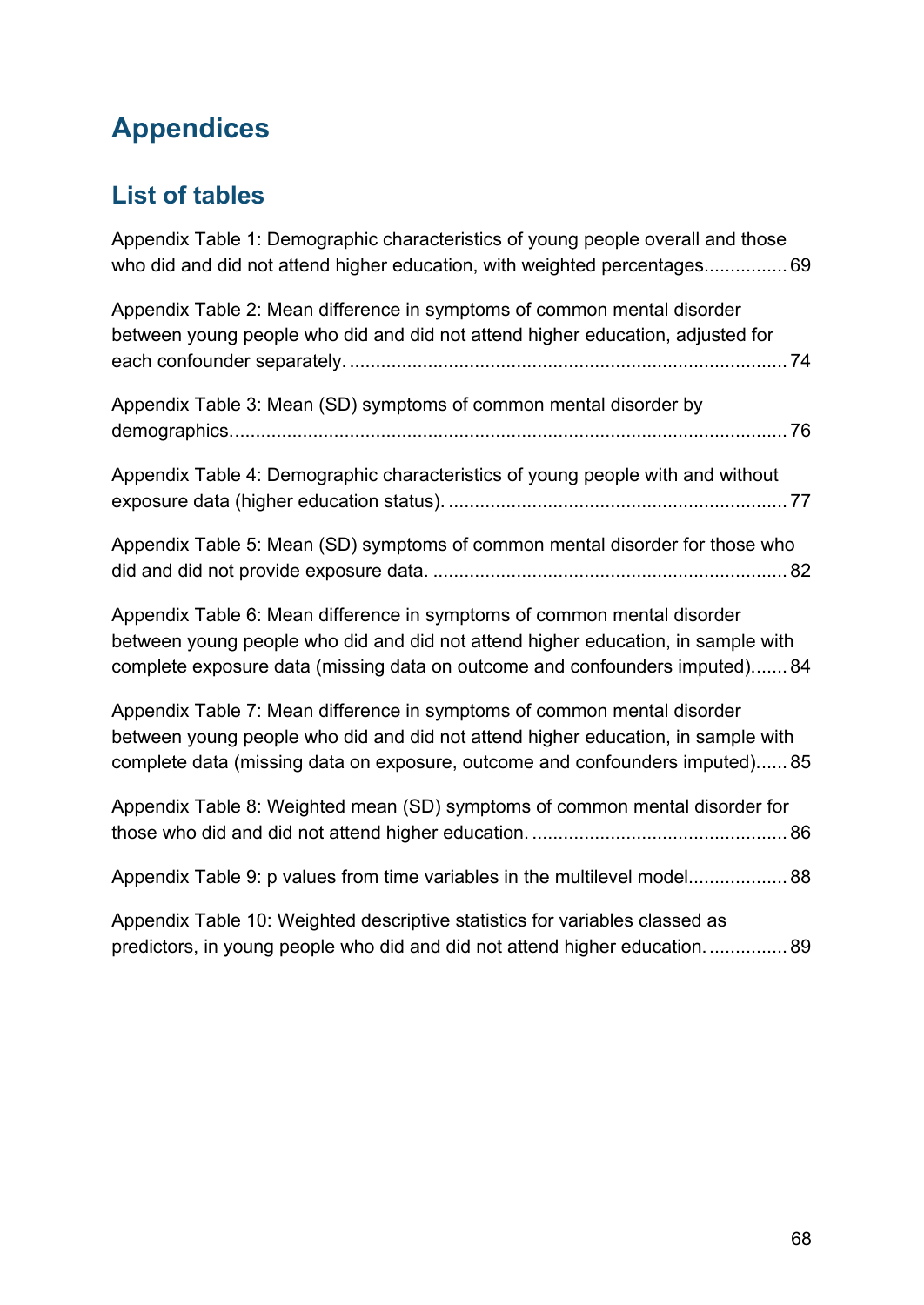Appendix Table 1: Demographic characteristics of young people overall and those who did and did not attend higher education, with weighted percentages.

<span id="page-68-0"></span>

| Variable $- N$ (%)            | LSYPE1                              |                                       |                     |                                        | <b>LSYPE2</b>                            |                     |  |
|-------------------------------|-------------------------------------|---------------------------------------|---------------------|----------------------------------------|------------------------------------------|---------------------|--|
|                               | <b>Attended higher</b><br>education | Did not attend<br>higher<br>education | <b>Total</b>        | <b>Attended</b><br>higher<br>education | Did not<br>attend<br>higher<br>education | <b>Total</b>        |  |
| <b>Sexa</b>                   |                                     |                                       |                     |                                        |                                          |                     |  |
| Female                        | 1,530 (57.8%)                       | $1,084(51.1\%)$                       | 2,614<br>$(54.4\%)$ | 1,731<br>$(54.6\%)$                    | 1,509<br>$(49.0\%)$                      | 3,240<br>$(51.9\%)$ |  |
| Male                          | 1,166 (42.2%)                       | 1,052 (48.9%)                         | 2,218<br>$(45.6\%)$ | 1,373<br>$(45.4\%)$                    | 1,515<br>$(51.0\%)$                      | 2,888<br>$(48.1\%)$ |  |
| <b>Ethnicity</b> <sup>b</sup> |                                     |                                       |                     |                                        |                                          |                     |  |
| White                         | 1,830 (85.9%)                       | 1,724 (92.3%)                         | 3,554<br>$(89.0\%)$ | 2,255<br>(78.8%)                       | 2,497<br>$(86.4\%)$                      | 4,752<br>$(82.4\%)$ |  |
| Mixed                         | $105(2.2\%)$                        | 102 (2.3%)                            | 207 (2.3%)          | 135 (4.0%)                             | 125 (3.6%)                               | 260 (3.8%)          |  |
| Indian                        | 275 (3.9%)                          | 57 (0.9%)                             | $332(2.4\%)$        | 103 (3.5%)                             | 56 (1.9%)                                | 159 (2.7%)          |  |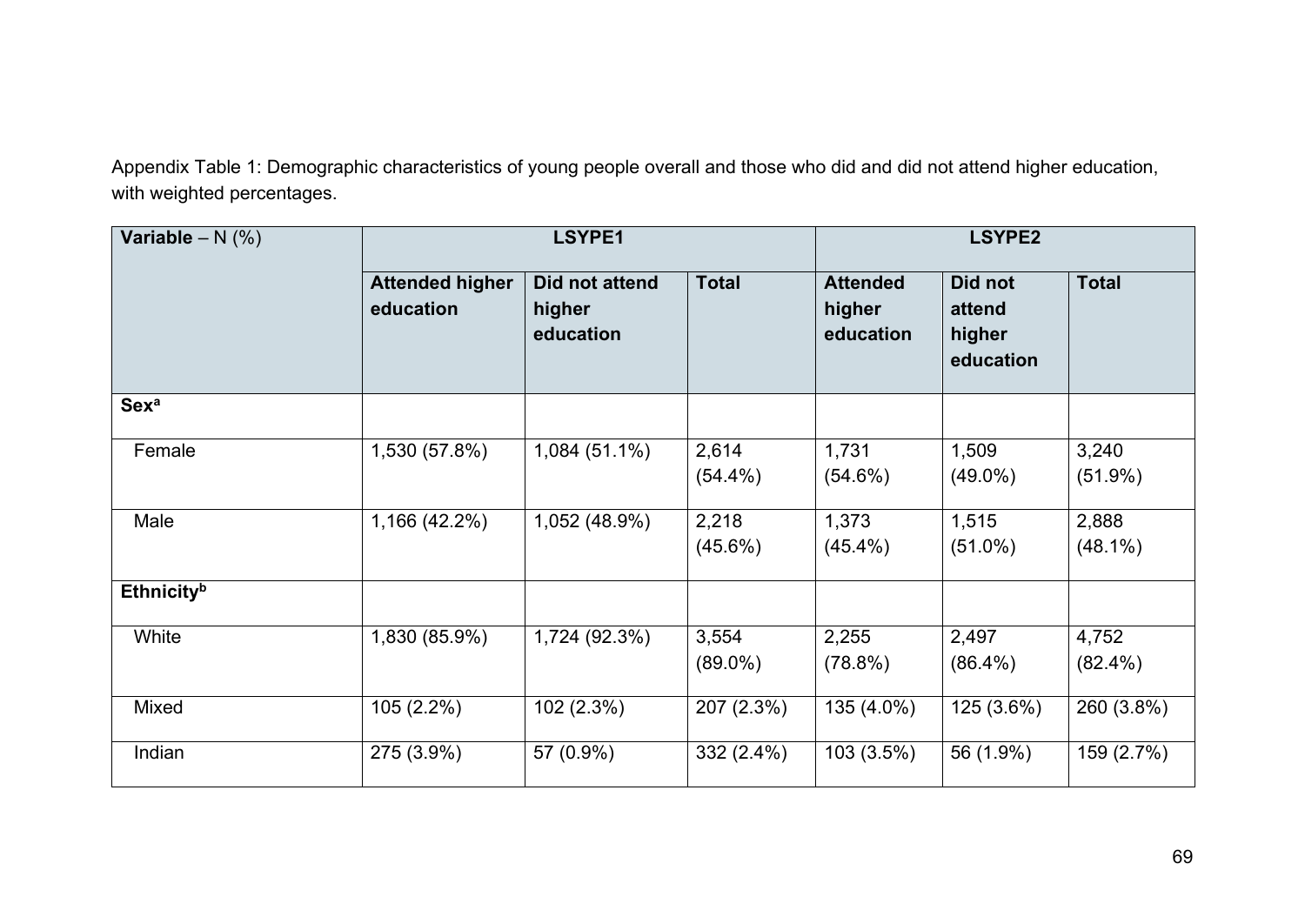| Pakistani                     | 151 (2.4%)    | 95 (1.6%)   | 246 (2.0%)  | 136 (3.9%)  | 85 (2.7%)   | 221 (3.4%)       |
|-------------------------------|---------------|-------------|-------------|-------------|-------------|------------------|
| Bangladeshi                   | 123 (0.9%)    | 65 (0.7%)   | 188 (0.8%)  | 112 (1.7%)  | 48 (0.9%)   | 160 (1.3%)       |
| <b>Black African</b>          | 77 (1.4%)     | $20(0.5\%)$ | 97 (0.9%)   | 170 (3.5%)  | 81(1.8%)    | 251 (2.7%)       |
| <b>Black Caribbean</b>        | 57 (0.7%)     | 46 (0.7%)   | 103 (0.7%)  | 80 (1.0%)   | 86 (1.2%)   | 166 (1.1%)       |
| Other                         | 78 (2.6%)     | 27 (1.0%)   | 105 (1.9%)  | 113(3.7%)   | 46 (1.6%)   | 159 (2.7%)       |
| <b>Parents' Socioeconomic</b> |               |             |             |             |             |                  |
| Status <sup>c, d</sup>        |               |             |             |             |             |                  |
| Managerial and                | 1,557 (64.1%) | 783 (37.6%) | 2,340       | 1,694       | 1,239       | 2,933            |
| professional occupations      |               |             | $(51.4\%)$  | $(60.5\%)$  | $(47.2\%)$  | (54.2%)          |
| Intermediate occupations      | 456 (16.3%)   | 471 (22.2%) | 927 (19.2%) | 686 (21.7%) | 728 (24.2%) | 1,414<br>(22.9%) |
| Lower supervisory, routine    | 683 (19.5%)   | 882 (40.1%) | 1,565       | 724 (17.9%) | 1,057       | 1,781            |
| occupations and not           |               |             | (29.5%)     |             | (28.6%)     | $(23.0\%)$       |
| currently working             |               |             |             |             |             |                  |
| <b>Parents' Highest</b>       |               |             |             |             |             |                  |
| Qualification <sup>d, e</sup> |               |             |             |             |             |                  |
| Degree or equivalent          | 815 (34.1%)   | 224 (9.9%)  | 1,039       | 670 (24.5%) | 335 (13.1%) | 1,005            |
|                               |               |             | $(22.4\%)$  |             |             | $(19.1\%)$       |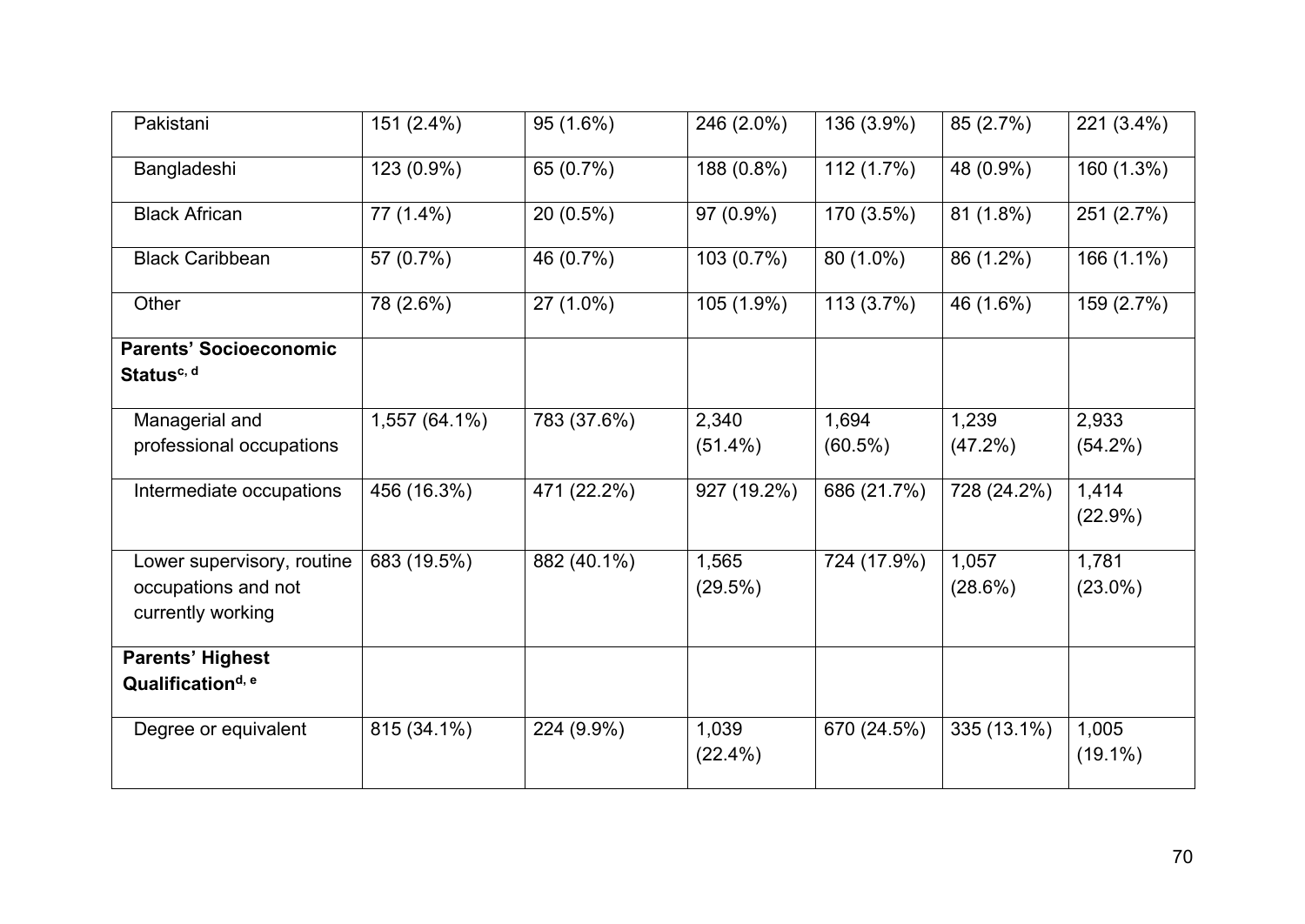| <b>Higher education below</b>   | 536 (21.3%)   | 319 (15.4%)   | 855 (18.5%) | 440 (15.0%) | 278 (9.7%)  | 718 (12.5%) |
|---------------------------------|---------------|---------------|-------------|-------------|-------------|-------------|
| degree level                    |               |               |             |             |             |             |
| GCE, A Level or                 | 445 (17.6%)   | 419 (20.4%)   | 864 (18.9%) | 421 (13.8%) | 345 (11.5%) | 766 (12.7%) |
| equivalent                      |               |               |             |             |             |             |
|                                 |               |               |             |             |             |             |
| GCSE grades A-C or              | 485 (18.0%)   | 646 (32.1%)   | 1,131       | 1,126       | 1,429       | 2,555       |
| equivalent                      |               |               | $(24.8\%)$  | $(35.2\%)$  | (47.3%)     | $(40.9\%)$  |
| Below GCSE or no                | 415 (9.0%)    | 528 (22.2%)   | 943 (15.4%) | 447 (11.5%) | 637 (18.4%) | 1,084       |
| qualification                   |               |               |             |             |             | $(14.8\%)$  |
|                                 |               |               |             |             |             |             |
| Family Composition <sup>d</sup> |               |               |             |             |             |             |
| Married/cohabiting              | 2,252 (83.9%) | 1,530 (70.0%) | 3,782       | 2,456       | 2,169       | 4,625       |
|                                 |               |               | $(77.2\%)$  | $(83.0\%)$  | (77.2%)     | $(80.2\%)$  |
| Lone parent or no parents       | 444 (16.1%)   | 606 (30.0%)   | 1,050       | 648 (17.0%) | 855 (22.8%) | 1,503       |
| in the household                |               |               | (22.8%)     |             |             | $(19.8\%)$  |
|                                 |               |               |             |             |             |             |
| <b>Antisocial Behaviour (in</b> | 299 (10.7%)   | 465 (22.4%)   | 764 (16.3%) | 170 (5.5%)  | 299 (9.6%)  | 469 (7.5%)  |
| past 12 months) <sup>1, m</sup> |               |               |             |             |             |             |
| <b>Experienced Bullying (in</b> | 642 (26.0%)   | 645 (31.1%)   | 1,287       | 839 (27.5%) | 970 (31.7%) | 1,809       |
| past 12 months) <sup>m</sup>    |               |               | $(28.4\%)$  |             |             | (29.5%)     |
|                                 |               |               |             |             |             |             |
| <b>Frequency of Alcohol</b>     |               |               |             |             |             |             |
| Usei, k                         |               |               |             |             |             |             |
|                                 |               |               |             |             |             |             |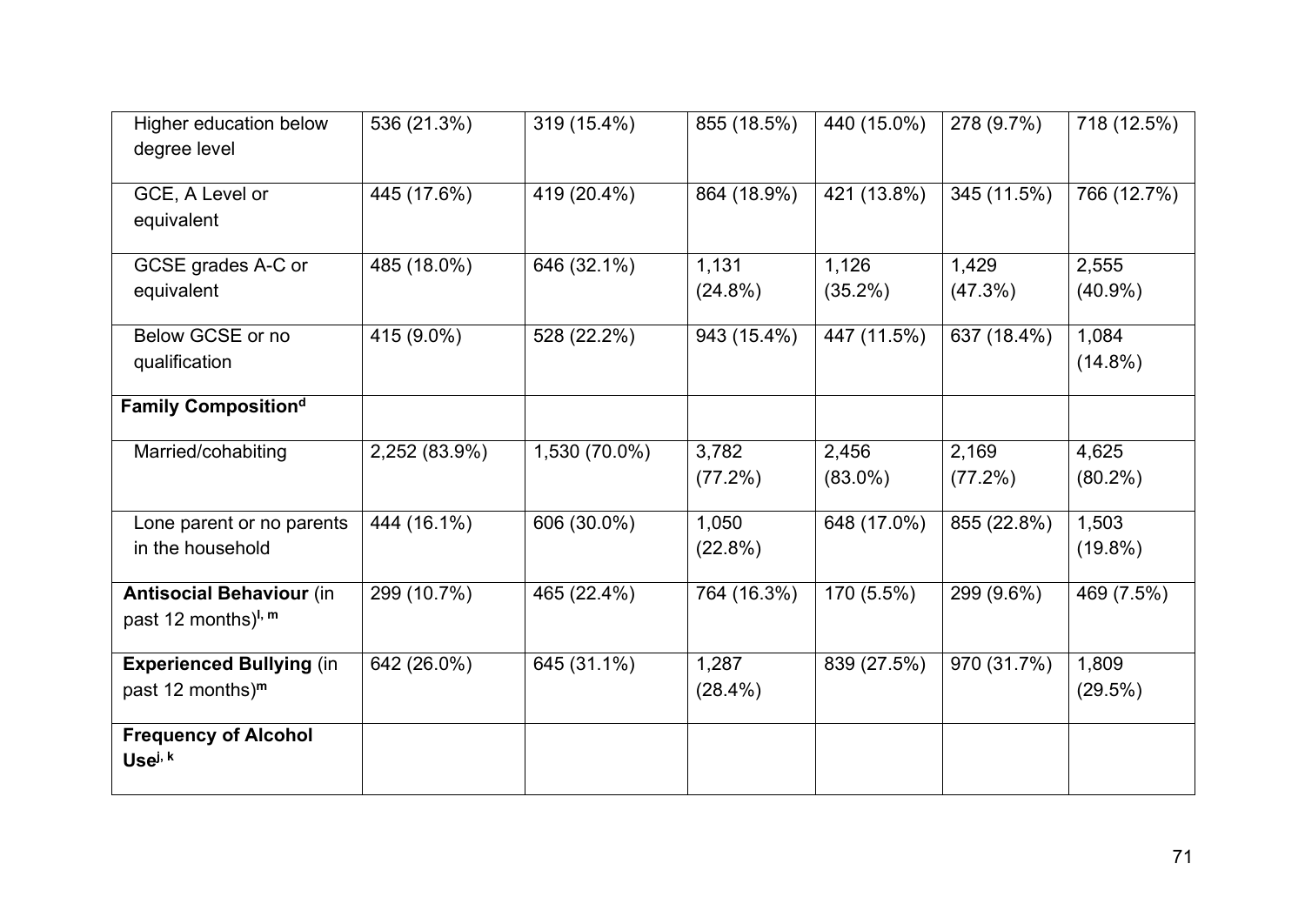| <b>Never</b>                     | 653 (13.4%)   | 380 (12.5%)   | 1,033       | 1,094       | 893 (27.0%) | 1,987       |
|----------------------------------|---------------|---------------|-------------|-------------|-------------|-------------|
|                                  |               |               | $(13.0\%)$  | $(31.0\%)$  |             | $(29.0\%)$  |
|                                  | 486 (18.5%)   | 379 (17.8%)   | 865 (18.2%) | 1,189       | 1,297       | 2,486       |
| Once every couple of             |               |               |             |             |             |             |
| months or less                   |               |               |             | $(39.8\%)$  | $(43.4\%)$  | $(41.6\%)$  |
| 1-3 times a month                | 893 (37.7%)   | 636 (32.1%)   | 1,529       | 718 (25.5%) | 682 (24.1%) | 1,400       |
|                                  |               |               | $(35.0\%)$  |             |             | (24.8%)     |
| Once a week or more              | 664 (30.3%)   | 741 (37.6%)   | 1,405       | 103 (3.8%)  | 152 (5.6%)  | 255 (4.7%)  |
|                                  |               |               | $(33.8\%)$  |             |             |             |
|                                  |               |               |             |             |             |             |
| <b>Cannabis Use (ever)</b>       | 673 (28.3%)   | 785 (38.7%)   | 1,458       | 554 (18.7%) | 771 (26.3%) | 1,325       |
|                                  |               |               | (33.3%)     |             |             | $(22.4\%)$  |
|                                  |               |               |             |             |             |             |
| <b>General Quality of Health</b> |               |               |             |             |             |             |
| Very good                        | 1,488 (54.3%) | 1,031 (47.3%) | 2,519       | 1,363       | 1,127       | 2,490       |
|                                  |               |               | $(51.0\%)$  | $(44.6\%)$  | (38.3%)     | (41.5%)     |
|                                  |               |               |             |             |             |             |
| Fairly good                      | 1,064 (40.1%) | 928 (44.4%)   | 1,992       | 1,543       | 1,560       | 3,103       |
|                                  |               |               | $(42.1\%)$  | $(49.3\%)$  | $(51.0\%)$  | $(50.1\%)$  |
| Not very good or not good        | 144 (5.6%)    | 177 (8.3%)    | 321 (6.9%)  | 198 (6.1%)  | 337 (10.7%) | 535 (8.3%)  |
| at all                           |               |               |             |             |             |             |
|                                  |               |               |             |             |             |             |
| Disability Status <sup>j</sup>   | 163 (6.4%)    | 177 (8.9%)    | 340 (7.6%)  | 286 (9.0%)  | 412 (13.2%) | 698 (11.1%) |
|                                  |               |               |             |             |             |             |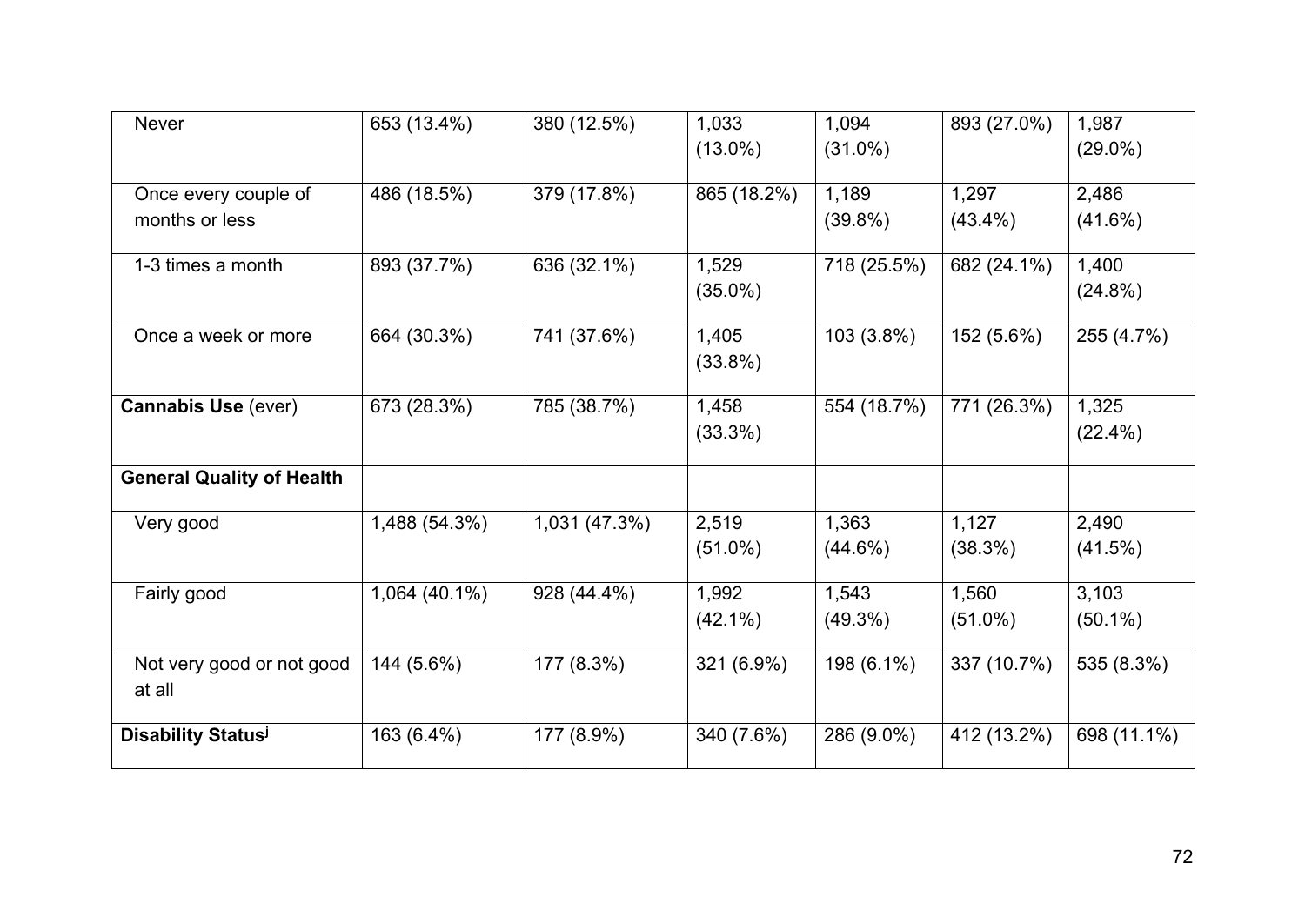|        | <b>Carer Statusi</b>                                                                                                                             | 203 (6.6%) | 165 (7.7%) | 368 (7.2%) | 125 (3.6%) | 180 (5.2%) | $305(4.4\%)$ |
|--------|--------------------------------------------------------------------------------------------------------------------------------------------------|------------|------------|------------|------------|------------|--------------|
| a.     | Measured at wave 6 (age 18/19) in LSYPE1 and wave 1 (age 13/14) in LSYPE2.Measured at wave 4 (age 16/17) in LSYPE1 and                           |            |            |            |            |            |              |
|        | wave 1 (age 13/14) in LSYPE2 (missing data supplemented with wave 2 data).                                                                       |            |            |            |            |            |              |
|        | b. Parents' socioeconomic status is based on the socioeconomic status of whichever parent (mother or father) has the highest employ-             |            |            |            |            |            |              |
|        | ment category.                                                                                                                                   |            |            |            |            |            |              |
| C.     | Measured at wave 4 (age 16/17) in LSYPE1 and wave 1 (age 13/14) in LSYPE2.                                                                       |            |            |            |            |            |              |
| d.     | In LSYPE1, indicates the highest qualification held by the main or second parent. In LSYPE2, indicates the highest qualification held            |            |            |            |            |            |              |
|        | by the mother or father.                                                                                                                         |            |            |            |            |            |              |
|        | e. At LSYPE1, antisocial behaviour includes taking part in any of the following: vandalising public property; shoplifting; graffitiing on        |            |            |            |            |            |              |
|        | walls; fighting or public disturbance. At LSYPE2, the following: damaging anything in a public place on purpose that does not belong             |            |            |            |            |            |              |
|        | to them; shoplifting; graffitiing anywhere; hitting or attacking someone on purpose with or without using an object or weapon.                   |            |            |            |            |            |              |
| f.     | Measured at wave 3 (age 15/16) in LSYPE1 and LSYPE2.                                                                                             |            |            |            |            |            |              |
|        | Categories differed slightly from stated at LSYPE2, as follows: Never; Once a month or less; 2-3 times a month; 2 or more times a<br>g.<br>week. |            |            |            |            |            |              |
| h.     | Measured at wave 4 (age 16/17) in LSYPE1 and LSYPE2.                                                                                             |            |            |            |            |            |              |
|        | In LSYPE1, indicates whether young person has been a carer at wave 4 (age 16/17) or wave 5 (age 17/18). In LSYPE2, indicates                     |            |            |            |            |            |              |
|        | whether young person has been a carer at wave 4 (age 16/17) only.                                                                                |            |            |            |            |            |              |
|        |                                                                                                                                                  |            |            |            |            |            |              |
| Notes: |                                                                                                                                                  |            |            |            |            |            |              |
|        | 1. Data from Analysis 1 complete case sample - $N = 4,832$ for LSYPE1 and $N = 6,128$ for LSYPE2.                                                |            |            |            |            |            |              |

2. Data are weighted using the weight applicable to the wave each variable was measured at.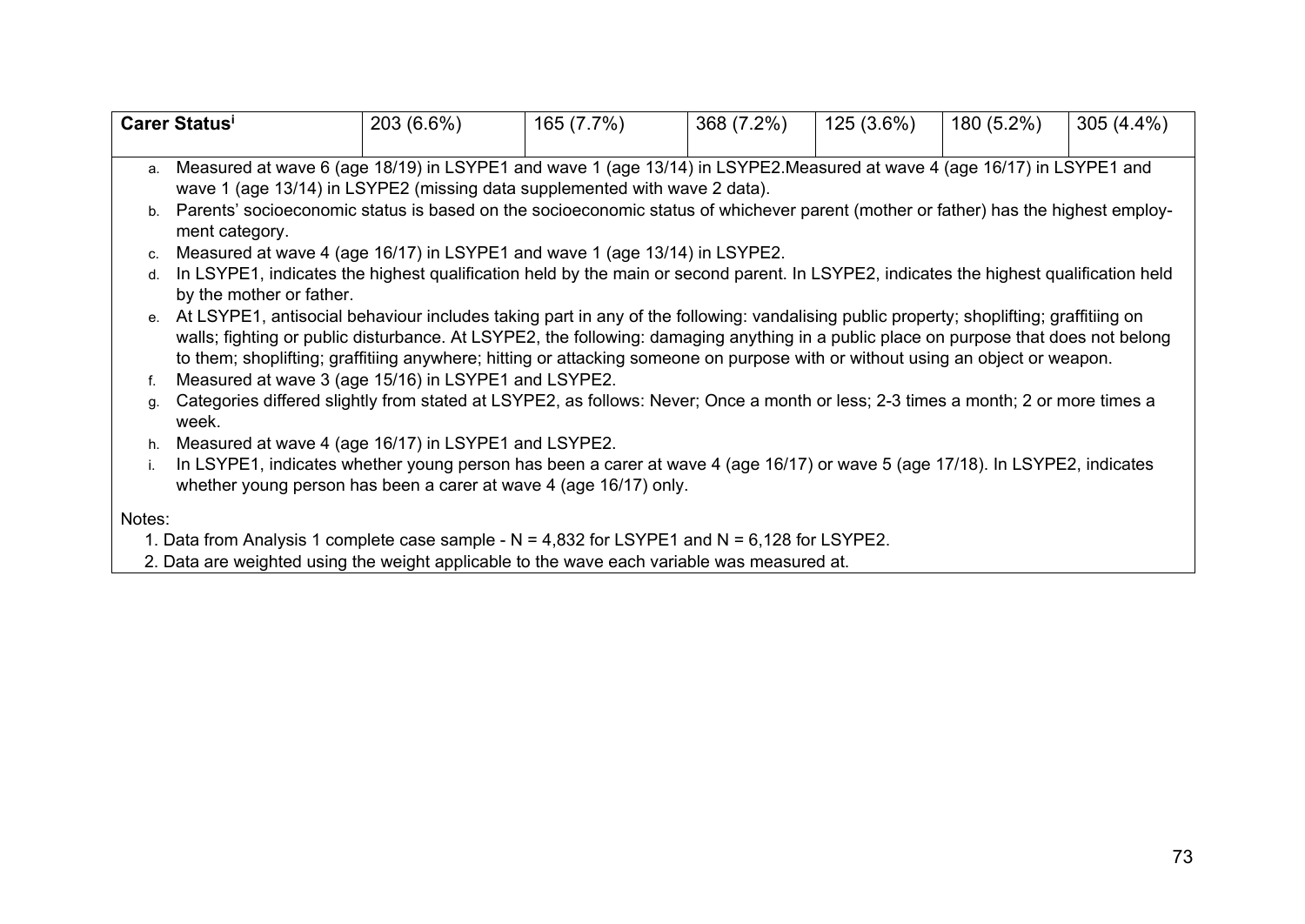**Appendix Table 2: Mean difference in symptoms of common mental disorder between young people who did and did not attend higher education, adjusted for each confounder separately.**

| <b>Model</b>                    |                                            | Mean Difference (95% Confidence Interval), p value |
|---------------------------------|--------------------------------------------|----------------------------------------------------|
|                                 | LSYPE1                                     | LSYPE2                                             |
| Did not attend higher education | Reference category (base)                  | Reference category (base)                          |
| Unadjusted model                | $-0.46$ ( $-0.88$ to $-0.05$ ), p = 0.030  | 0.43 (0.07 to 0.79), $p = .020$                    |
| Sex                             | $-0.54$ ( $-0.96$ to $-0.13$ ), p = 0.011  | 0.24 (-0.11 to 0.59), $p = .173$                   |
| <b>Ethnicity</b>                | $-0.42$ ( $-0.85$ to $-0.00$ ), p = .049   | 0.47 (0.11 to 0.82), $p = .011$                    |
| Parents' Socioeconomic Status   | $-0.38$ ( $-0.80$ to 0.04), p = .078       | 0.39 (0.03 to 0.76), $p = .034$                    |
| Parents' Highest Qualification  | $-0.33$ ( $-0.75$ to 0.09), $p = .118$     | 0.33 (-0.04 to 0.69), $p = .077$                   |
| <b>Family Composition</b>       | $-0.38$ ( $-0.80$ to 0.03), p = .070       | 0.46 (0.10 to 0.82), $p = .012$                    |
| <b>Antisocial Behaviour</b>     | $-0.40$ ( $-0.83$ to $0.03$ ), $p = 0.066$ | 0.47 (0.11 to 0.83), $p = .010$                    |
| <b>Experienced Bullying</b>     | $-0.34$ ( $-0.74$ to 0.07), p = .107       | $0.55$ (0.19 to 0.90), p = .002                    |
| Frequency of Alcohol Use        | $-0.42$ ( $-0.84$ to $-0.01$ ), p = .046   | 0.48 (0.12 to 0.84), $p = .009$                    |
| Cannabis Use (ever)             | $-0.37$ ( $-0.79$ to 0.05), p = .087       | $0.53$ (0.17 to 0.88), p = .004                    |
| <b>Carer Status</b>             | $-0.46$ ( $-0.88$ to $-0.04$ ), p = 0.033  | 0.45 (0.09 to 0.81), $p = .014$                    |
| <b>General Health</b>           | $-0.34$ ( $-0.75$ to 0.08), p = .114       | 0.72 (0.38 to 1.06), $p < 001$                     |
| <b>Disability Status</b>        | $-0.42$ ( $-0.83$ to $-0.00$ ), p = .048   | $0.52$ (0.16 to 0.87), p = .004                    |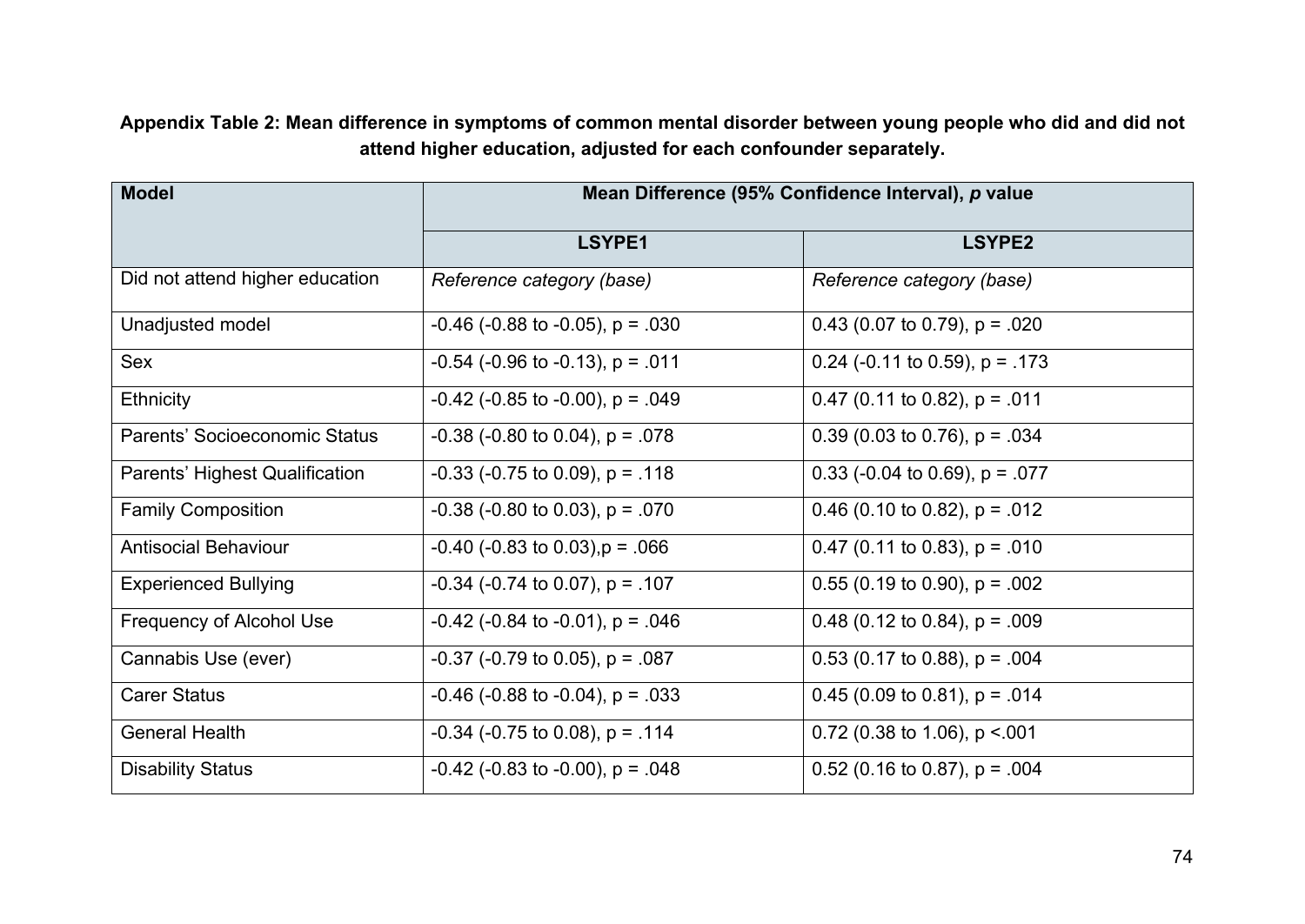| GHQ at previous wave | $\vert$ -0.75 (-1.15 to -0.35), p < .001                                                                                                                                                                                                                                                                                            | 0.14 (-0.18 to 0.45), $p = .396$ |  |
|----------------------|-------------------------------------------------------------------------------------------------------------------------------------------------------------------------------------------------------------------------------------------------------------------------------------------------------------------------------------|----------------------------------|--|
| Notes:               | 1. Data from Analysis 1 complete case sample - $N = 4,832$ for LSYPE1 and $N = 6,128$ for LSYPE2.<br>2. Analyses weighted using weight from main outcome wave – wave 8 (age 25) for LSYPE1 and wave 6 (age 18/19) for LSYPE2.<br>3. GHQ at previous wave refers to wave 4 (age 16/17) for LSYPE1 and wave 5 (age 17/18) for LSYPE2. |                                  |  |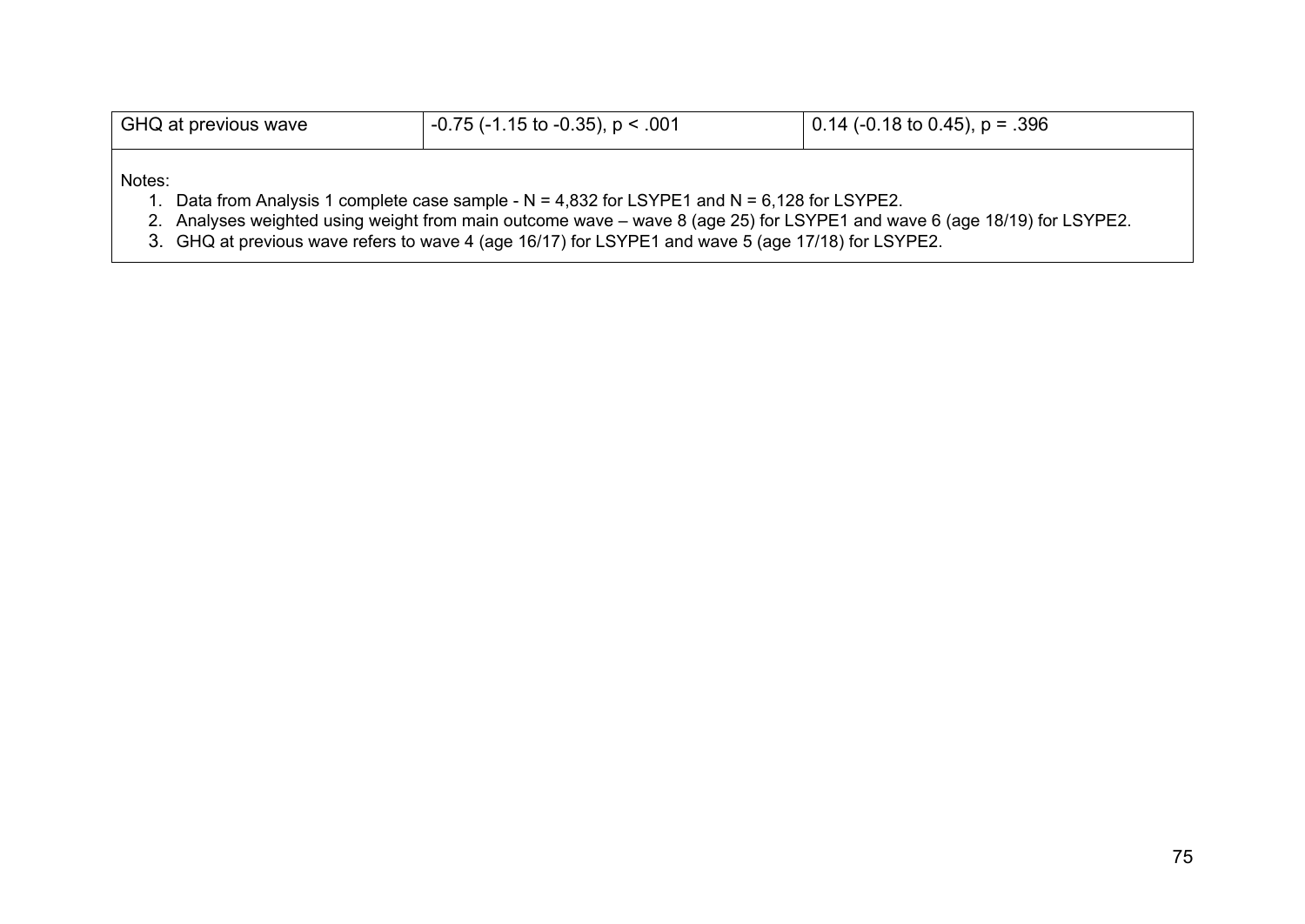| Appendix Table 3: Mean (SD) symptoms of common mental disorder by |
|-------------------------------------------------------------------|
| demographics.                                                     |

| <b>Variable</b>                                                                            | <b>Mean (Standard Deviation)</b> |              |  |  |
|--------------------------------------------------------------------------------------------|----------------------------------|--------------|--|--|
|                                                                                            | LSYPE1                           | LSYPE2       |  |  |
| <b>Sex<sup>a</sup></b>                                                                     |                                  |              |  |  |
| Female                                                                                     | 12.07 (5.99)                     | 13.18 (6.95) |  |  |
| Male                                                                                       | 10.96 (5.79)                     | 10.29 (5.84) |  |  |
| Ethnicityb                                                                                 |                                  |              |  |  |
| White                                                                                      | 11.74 (5.88)                     | 11.89 (6.54) |  |  |
| Mixed                                                                                      | 11.54 (7.01)                     | 12.49 (7.32) |  |  |
| Indian                                                                                     | 10.70 (5.54)                     | 12.03 (7.17) |  |  |
| Pakistani                                                                                  | 10.89 (5.77)                     | 10.59 (6.31) |  |  |
| Bangladeshi                                                                                | 10.63 (5.97)                     | 11.94 (7.74) |  |  |
| <b>Black African</b>                                                                       | 10.23 (4.64)                     | 10.48 (5.97) |  |  |
| <b>Black Caribbean</b>                                                                     | 11.87 (6.58)                     | 11.95 (6.80) |  |  |
| Other                                                                                      | 12.10 (6.36)                     | 11.84 (6.37) |  |  |
| <b>Parents' Socioeconomic</b><br>Status <sup>c, d</sup>                                    |                                  |              |  |  |
| Managerial and professional<br>occupations                                                 | 11.46 (5.76)                     | 11.94 (6.43) |  |  |
| Intermediate occupations                                                                   | 11.54 (5.83)                     | 11.82 (6.66) |  |  |
| Lower supervisory, routine<br>occupations and not<br>currently working<br>$M$ ntec $\cdot$ | 11.70 (6.22)                     | 11.61 (6.84) |  |  |

Notes:

1. Data from Analysis 1 complete case sample - N = 4,832 for LSYPE1 and N = 6,128 for LSYPE2.

2. Data are unweighted.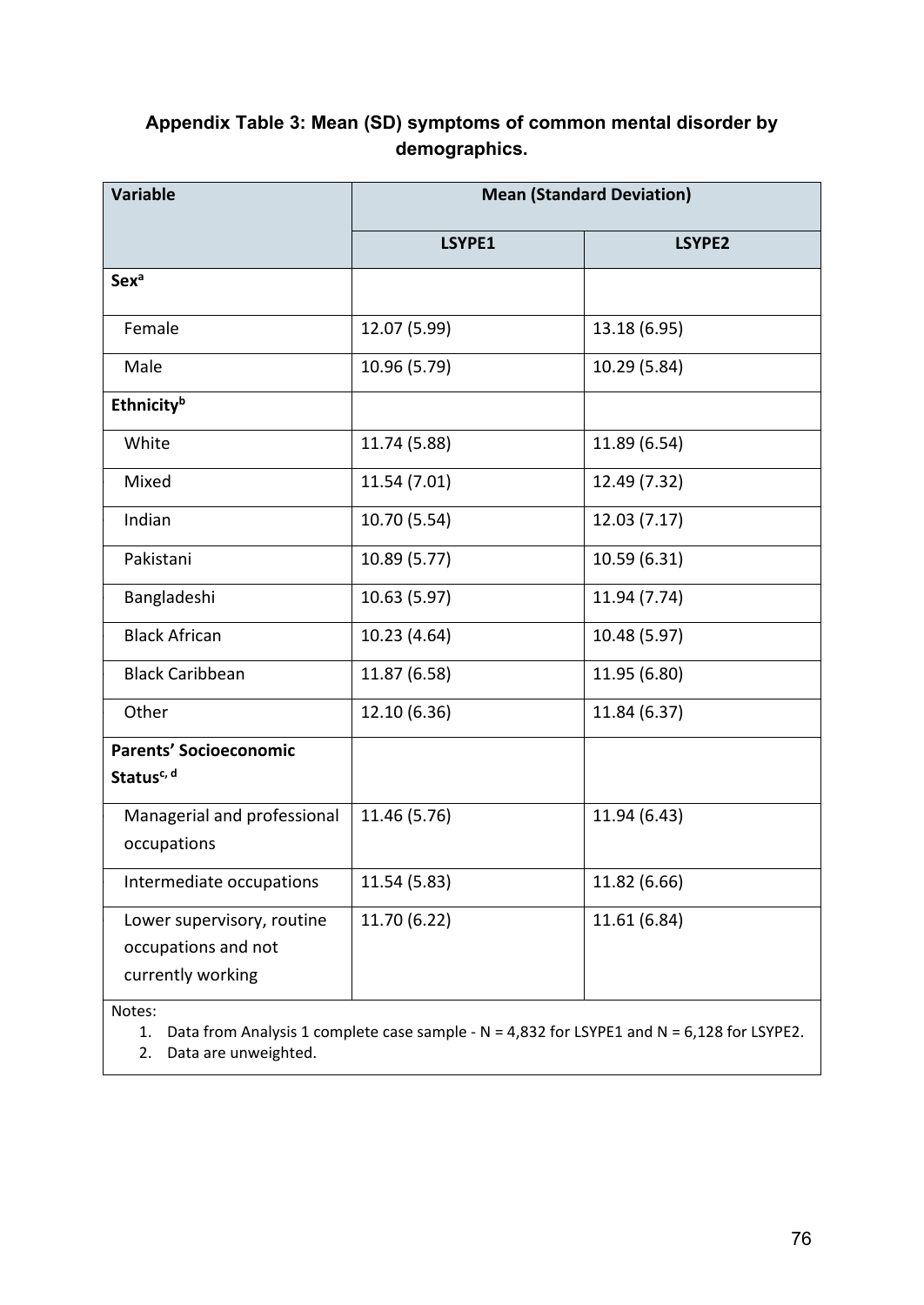**Appendix Table 4: Demographic characteristics of young people with and without exposure data (higher education status).**

| Variable – $N$ (%)            | <b>LSYPE1</b>                            |                                                | <b>LSYPE2</b>                            |                                       |
|-------------------------------|------------------------------------------|------------------------------------------------|------------------------------------------|---------------------------------------|
|                               | <b>Exposure</b><br>data<br>$(n = 9,794)$ | <b>No</b><br>exposure<br>data<br>$(n = 6,328)$ | <b>Exposure</b><br>data (n $=$<br>6,922) | No exposure<br>data ( $n =$<br>6,178) |
| <b>Sexa</b>                   |                                          |                                                |                                          |                                       |
| Female                        | 4,871 (49.7%)                            | $0(0\%)$                                       | 3,642 (52.6%)                            | 2,691 (43.6%)                         |
| Male                          | 4,923 (50.3%)                            | $5(100.0\%)$                                   | 3,280 (47.4%)                            | 3,487 (56.4%)                         |
| <b>Ethnicity</b> <sup>b</sup> |                                          |                                                |                                          |                                       |
| White                         | 6,640 (68.0%)                            | 1,333<br>$(66.1\%)$                            | 5,340 (77.3%)                            | 4,532 (75.3%)                         |
| Mixed                         | 472 (4.8%)                               | 120 (5.9%)                                     | 292 (4.2%)                               | 271 (4.5%)                            |
| Indian                        | 688 (7.0%)                               | 79 (3.9%)                                      | 183 (2.7%)                               | 113 (1.9%)                            |
| Pakistani                     | 559 (5.7%)                               | 110 (5.5%)                                     | 250 (3.6%)                               | 208 (3.5%)                            |
| Bangladeshi                   | 438 (4.5%)                               | 86 (4.3%)                                      | 182 (2.6%)                               | 145 (2.4%)                            |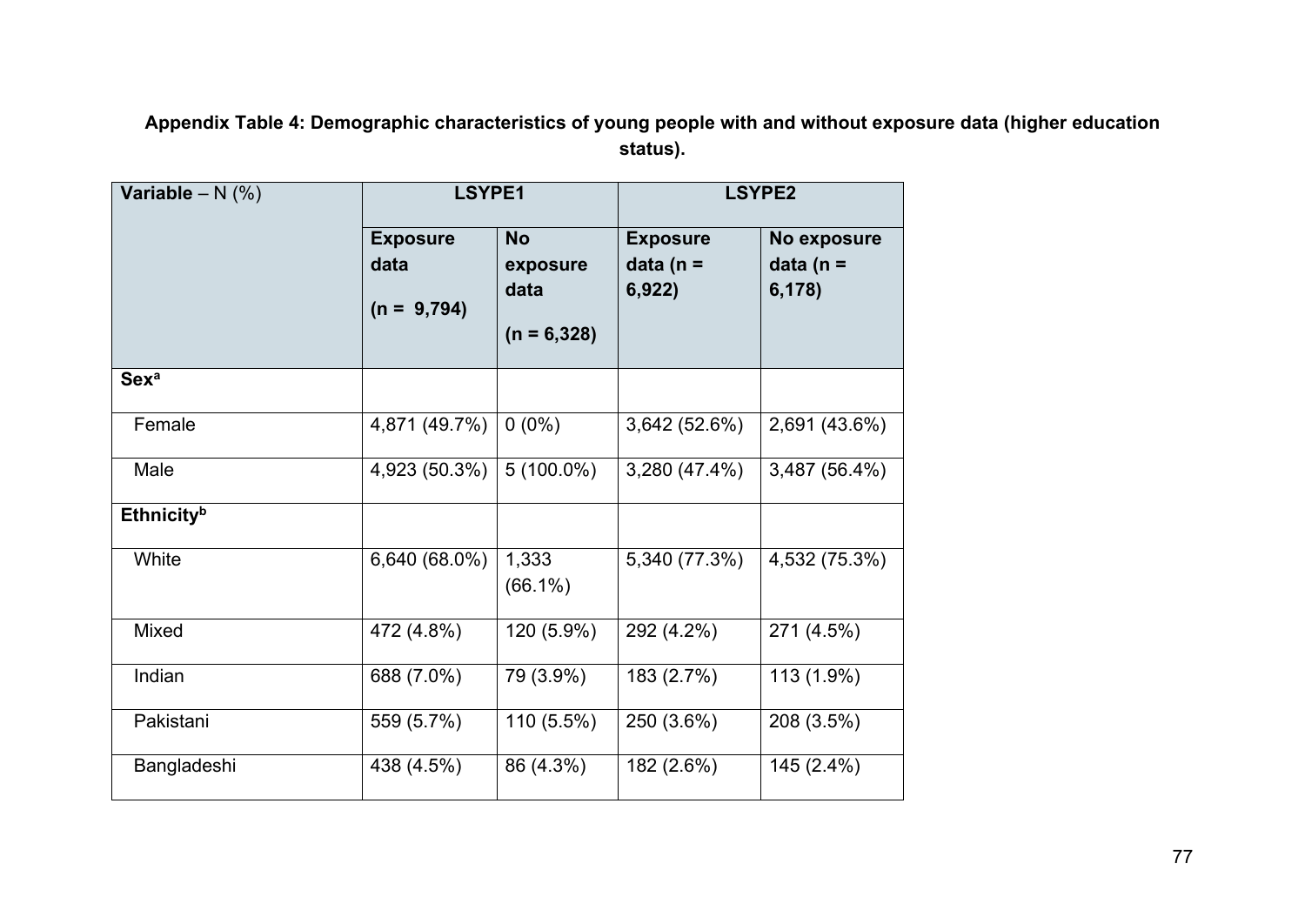| <b>Black African</b>          | 366 (3.7%)    | 119 (5.9%)   | 287 (4.2%)    | 327 (5.4%)    |
|-------------------------------|---------------|--------------|---------------|---------------|
|                               |               |              |               |               |
| <b>Black Caribbean</b>        | 359 (3.7%)    | $111(5.5\%)$ | 195 (2.8%)    | 238 (4.0%)    |
|                               |               |              |               |               |
| Other                         | 243 (2.5%)    | 60 (3.0%)    | 183 (2.7%)    | 188 (3.1%)    |
|                               |               |              |               |               |
| <b>Parents' Socioeconomic</b> |               |              |               |               |
| Status <sup>c, d</sup>        |               |              |               |               |
|                               |               |              |               |               |
|                               |               |              |               |               |
| Managerial and                | 4,153 (44.4%) | 592 (32.8%)  | 3,210 (47.7%) | 1,951 (32.3%) |
| professional occupations      |               |              |               |               |
|                               |               |              |               |               |
| Intermediate occupations      | 1,725 (18.4%) | 322 (17.8%)  | 1,567 (22.8%) | 1,405 (23.3%) |
|                               |               |              |               |               |
| Lower supervisory, routine    | 3,475 (37.2%) | 893 (49.4%)  | 2,091 (30.5%) | 2,686 (44.5%) |
| occupations and not           |               |              |               |               |
|                               |               |              |               |               |
| currently working             |               |              |               |               |
|                               |               |              |               |               |
| <b>Parents' Highest</b>       |               |              |               |               |
| Qualification <sup>d, e</sup> |               |              |               |               |
|                               |               |              |               |               |
| Degree or equivalent          | 1,851 (19.3%) | 220 (11.6%)  | 1,097 (15.9%) | 627 (10.4%)   |
|                               |               |              |               |               |
| Higher education below        | 1,553 (16.2%) | 248 (13.0%)  | 790 (11.5%)   | 560 (9.3%)    |
|                               |               |              |               |               |
| degree level                  |               |              |               |               |
|                               |               |              |               |               |
| GCE, A Level or               | 1,642 (17.2%) | 284 (14.9%)  | 849 (12.3%)   | 641 (10.6%)   |
| equivalent                    |               |              |               |               |
|                               |               |              |               |               |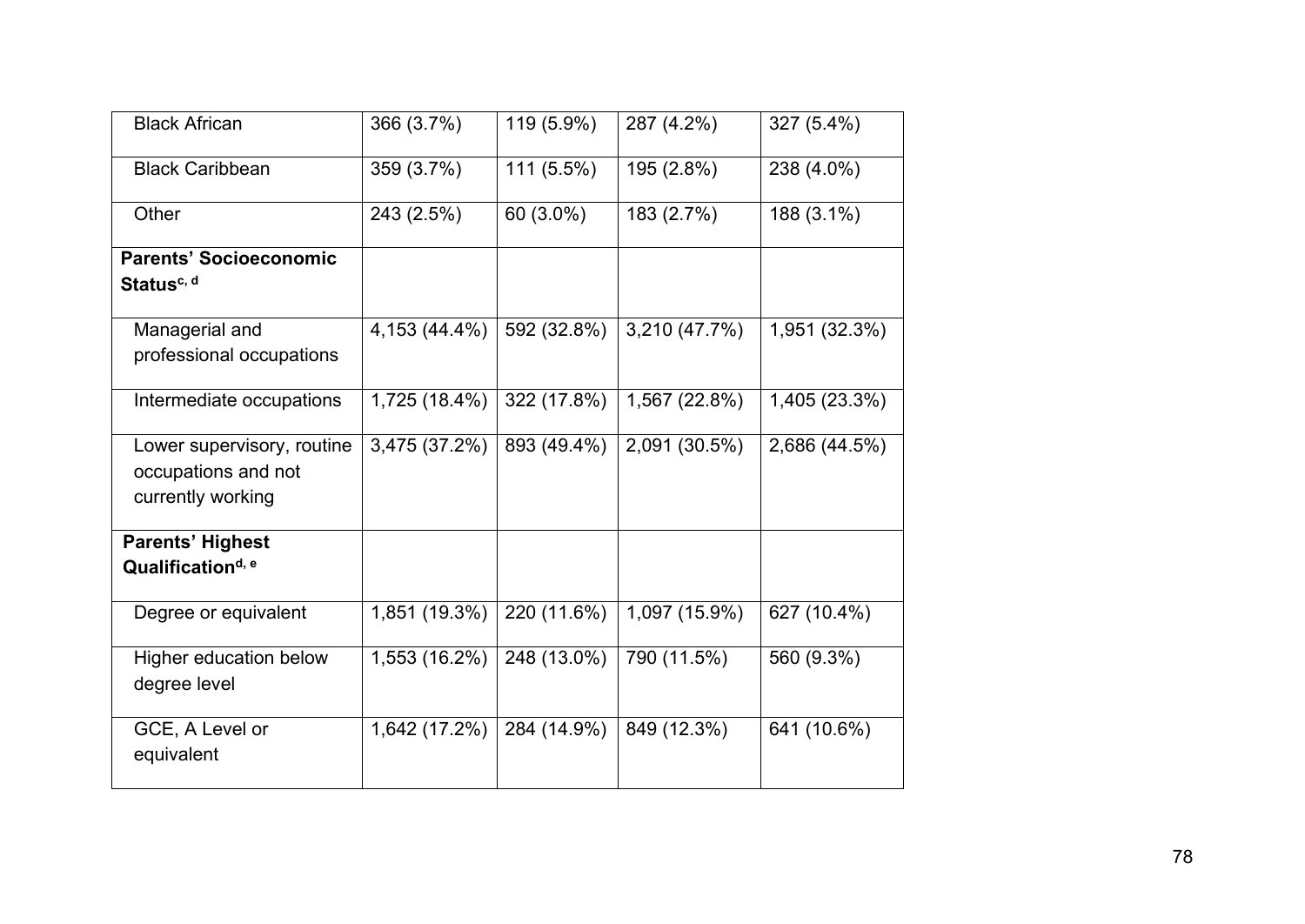| GCSE grades A-C or                     | 2,261 (23.6%) | 505 (26.6%) | 2,875 (41.8%) | 2,636 (43.5%) |
|----------------------------------------|---------------|-------------|---------------|---------------|
| equivalent                             |               |             |               |               |
|                                        |               |             |               |               |
| Below GCSE or no                       | 2,263 (23.6%) | 644 (33.9%) | 1,276 (18.5%) | 1,591 (26.3%) |
| qualification                          |               |             |               |               |
| <b>Family Compositiond</b>             |               |             |               |               |
| Married/cohabiting                     | 7,071 (73.0%) | 1,099       | 5,155 (74.7%) | 3,815 (62.1%) |
|                                        |               | $(55.6\%)$  |               |               |
| Lone parent or no parents              | 2,609 (27.0%) | 878 (44.4%) | 1,747 (25.3%) | 2,325 (37.9%) |
| in the household                       |               |             |               |               |
| <b>Antisocial Behaviour (in</b>        | 1,724 (18.3%) | 788 (28.5%) | 512 (7.6%)    | 362 (12.9%)   |
| past 12 months) <sup>1, m</sup>        |               |             |               |               |
| <b>Experienced Bullying (in</b>        | 2,436 (26.6%) | 729 (27.5%) | 1,950 (30.0%) | 838 (31.0%)   |
| past 12 months) <sup>m</sup>           |               |             |               |               |
| <b>Frequency of Alcohol</b>            |               |             |               |               |
| Usei, k                                |               |             |               |               |
| <b>Never</b>                           | 2,271 (24.2%) | 448 (24.8%) | 2,309 (33.7%) | 630 (31.6%)   |
| Once every couple of<br>months or less | 1,657 (17.7%) | 294 (16.2%) | 2,749 (40.1%) | 797 (40.0%)   |
|                                        |               |             |               |               |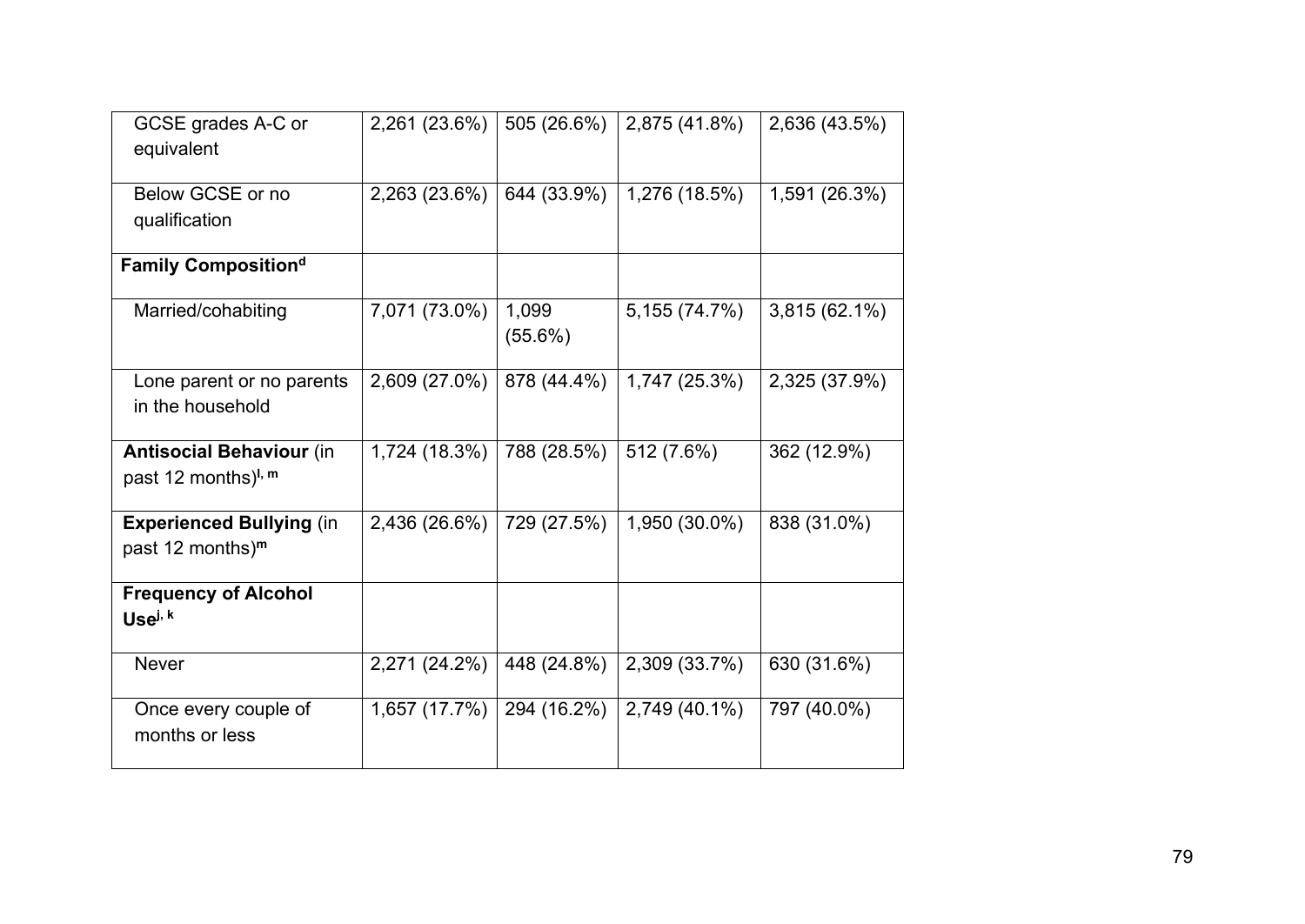| 2,712 (28.9%)<br>441 (24.4%)<br>1,529 (22.3%)<br>1-3 times a month<br>271 (4.0%)<br>2,746 (29.3%)<br>Once a week or more<br>627 (34.6%)<br>1,472 (21.4%)<br><b>Cannabis Use (ever)</b><br>$3,044(32.1\%)$<br>793 (42.8%)<br><b>General Quality of Health</b><br>4,937 (51.6%)<br>962 (51.3%)<br>2,758 (40.0%)<br>Very good<br>3,971 (41.5%)<br>3,513 (50.9%)<br>772 (41.2%)<br>Fairly good<br>627 (9.1%)<br>Not very good or not good<br>668 (7.0%)<br>142 (7.6%)<br>at all<br><b>Disability Status</b><br>825 (12.0%)<br>699 (7.2%)<br>135 (7.1%)<br><b>Carer Status</b><br>841 (8.7%)<br>360 (5.2%)<br>141 (7.4%) |  |  |             |
|---------------------------------------------------------------------------------------------------------------------------------------------------------------------------------------------------------------------------------------------------------------------------------------------------------------------------------------------------------------------------------------------------------------------------------------------------------------------------------------------------------------------------------------------------------------------------------------------------------------------|--|--|-------------|
|                                                                                                                                                                                                                                                                                                                                                                                                                                                                                                                                                                                                                     |  |  | 437 (21.9%) |
|                                                                                                                                                                                                                                                                                                                                                                                                                                                                                                                                                                                                                     |  |  | 128 (6.4%)  |
|                                                                                                                                                                                                                                                                                                                                                                                                                                                                                                                                                                                                                     |  |  | 582 (29.1%) |
|                                                                                                                                                                                                                                                                                                                                                                                                                                                                                                                                                                                                                     |  |  |             |
|                                                                                                                                                                                                                                                                                                                                                                                                                                                                                                                                                                                                                     |  |  | 848 (42.2%) |
|                                                                                                                                                                                                                                                                                                                                                                                                                                                                                                                                                                                                                     |  |  | 975 (48.5%) |
|                                                                                                                                                                                                                                                                                                                                                                                                                                                                                                                                                                                                                     |  |  | 186 (9.3%)  |
|                                                                                                                                                                                                                                                                                                                                                                                                                                                                                                                                                                                                                     |  |  | 238 (11.8%) |
|                                                                                                                                                                                                                                                                                                                                                                                                                                                                                                                                                                                                                     |  |  | 100 (4.9%)  |

a. Measured at wave 6 (age 18/19) in LSYPE1 and wave 1 (age 13/14) in LSYPE2.

b. Measured at wave 4 (age 16/17) in LSYPE1 and wave 1 (age 13/14) in LSYPE2 (missing data supplemented with wave 2 data).

c. Parents' socioeconomic status is based on the socioeconomic status of whichever parent (mother or father) has the highest employment category.

d. Measured at wave 4 (age 16/17) in LSYPE1 and wave 1 (age 13/14) in LSYPE2.

e. In LSYPE1, indicates the highest qualification held by the main or second parent. In LSYPE2, indicates the highest qualification held by the mother or father.

f. At LSYPE1, antisocial behaviour includes taking part in any of the following: vandalising public property; shoplifting; graffitiing on walls; fighting or public disturbance. At LSYPE2, the following: damaging anything in a public place on purpose that does not belong to them; shoplifting;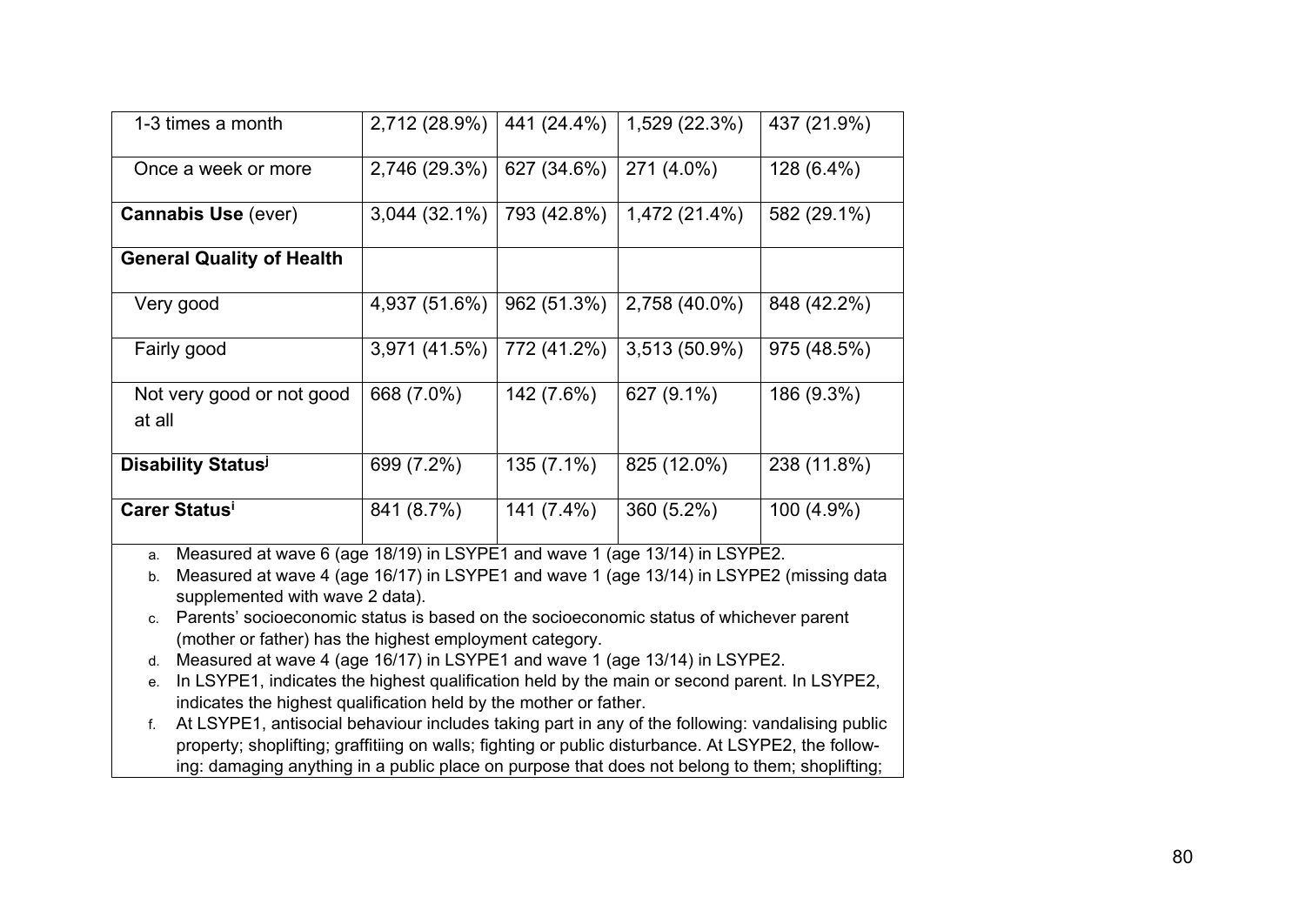graffitiing anywhere; hitting or attacking someone on purpose with or without using an object or weapon.

- g. Measured at wave 3 (age 15/16) in LSYPE1 and LSYPE2.
- h. Categories differed slightly from stated at LSYPE2, as follows: Never; Once a month or less; 2- 3 times a month; 2 or more times a week.
- i. Measured at wave 4 (age 16/17) in LSYPE1 and LSYPE2.
- j. In LSYPE1, indicates whether young person has been a carer at wave 4 (age 16/17) or wave 5 (age 17/18). In LSYPE2, indicates whether young person has been a carer at wave 4 (age 16/17) only.

Notes:

1. All available data used for each variable. Maximum N for LSYPE1 = 16,122, for LSYPE2 = 13,100.

2. Data are unweighted.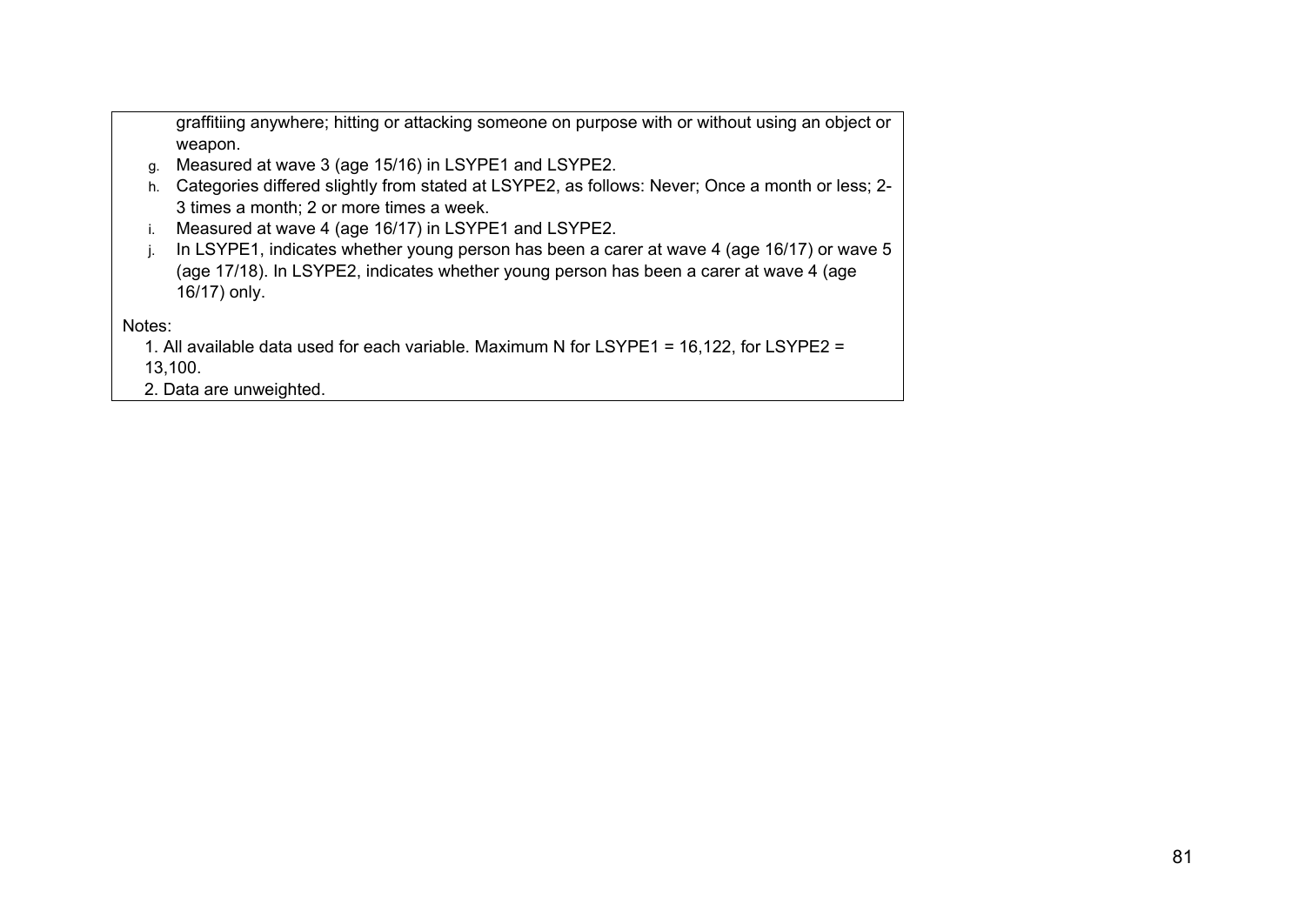| <b>Wave</b> – Mean $(95\% \text{ Cl})$ ; SD | LSYPE1                                   |                                                | <b>LSYPE2</b>                             |                                       |
|---------------------------------------------|------------------------------------------|------------------------------------------------|-------------------------------------------|---------------------------------------|
|                                             | <b>Exposure</b><br>data<br>$(n = 9,794)$ | <b>No</b><br>exposure<br>data<br>$(n = 6,328)$ | <b>Exposure</b><br>data ( $n =$<br>6,922) | No exposure<br>data ( $n =$<br>6,178) |
| Wave 2 (age 14/15)                          | 9.92 (9.79 to<br>$10.05$ ; 5.67          | 9.41 (9.18)<br>to 9.63);<br>5.95               | 10.51 (10.34 to<br>10.69); 6.37           | 9.98 (9.73 to<br>10.22); 6.48         |
| Wave 4 (age 16/17)                          | 10.32 (10.20<br>to 10.44);<br>5.90       | 9.66 (9.36<br>to 9.95);<br>6.16                | 11.86 (11.71 to<br>12.01); 6.33           | 10.81 (10.53 to<br>11.09); 6.38       |
| Wave 5 (age 17/18)                          |                                          |                                                | 12.24 (12.09 to<br>12.39); 6.44           | 10.99 (10.62 to<br>11.36); 6.07       |
| Wave 6 (age 18/19)                          |                                          |                                                | 11.90 (11.74 to<br>12.06); 6.64           | N/A <sup>a</sup>                      |
| Wave 8 (age 25)                             | 11.70 (11.55<br>to 11.86);<br>6.06       | 11.70<br>$(11.37)$ to<br>12.04); 6.65          |                                           |                                       |

**Appendix Table 5: Mean (SD) symptoms of common mental disorder for those who did and did not provide exposure data.**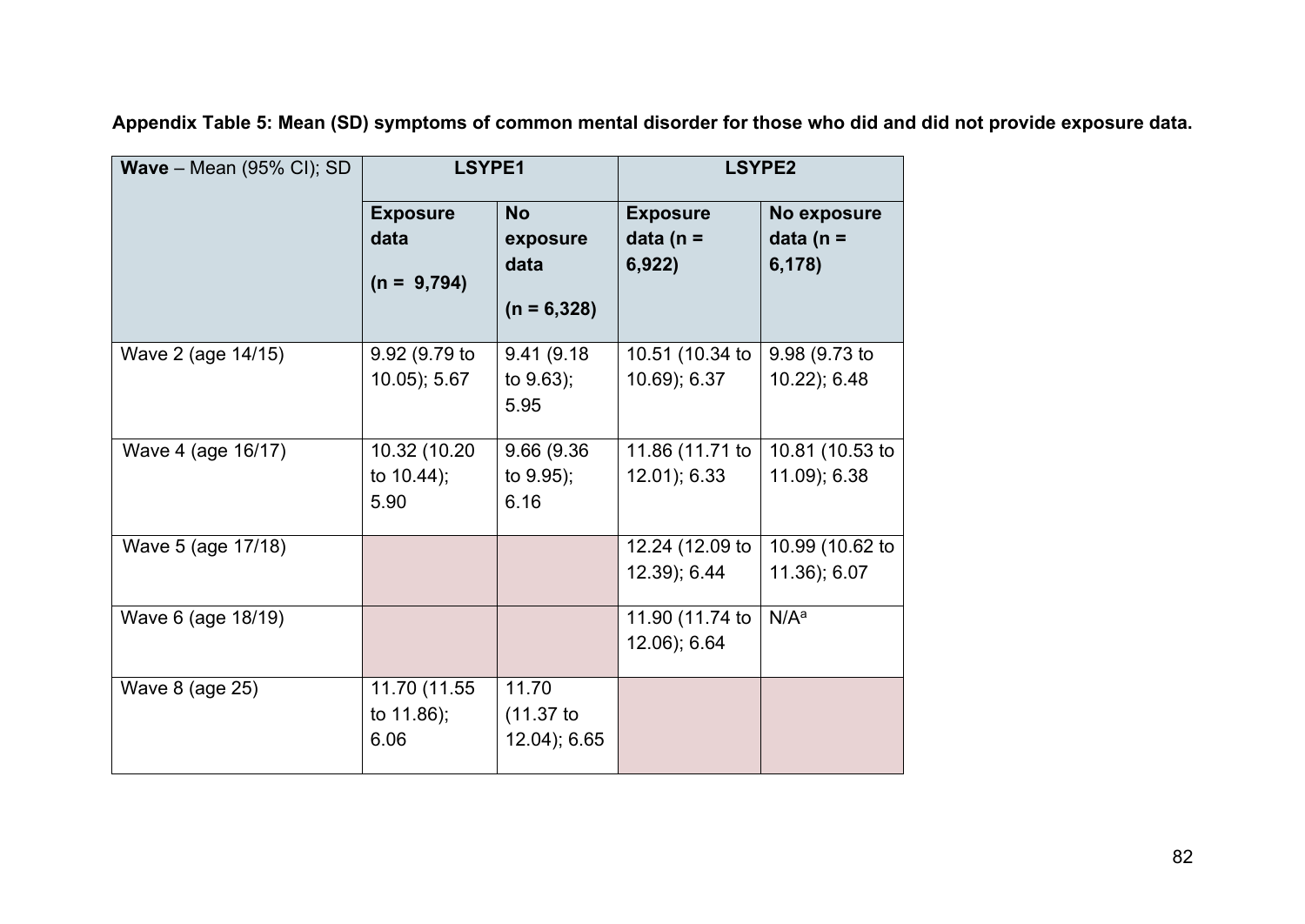a. There were no participants who did not provide exposure data but did provide outcome data at wave 6 (age 18/19).

Notes:

1. All available data used for each variable. Maximum N for LSYPE1 = 16,122, for LSYPE2 = 13,100.

2. Data are unweighted.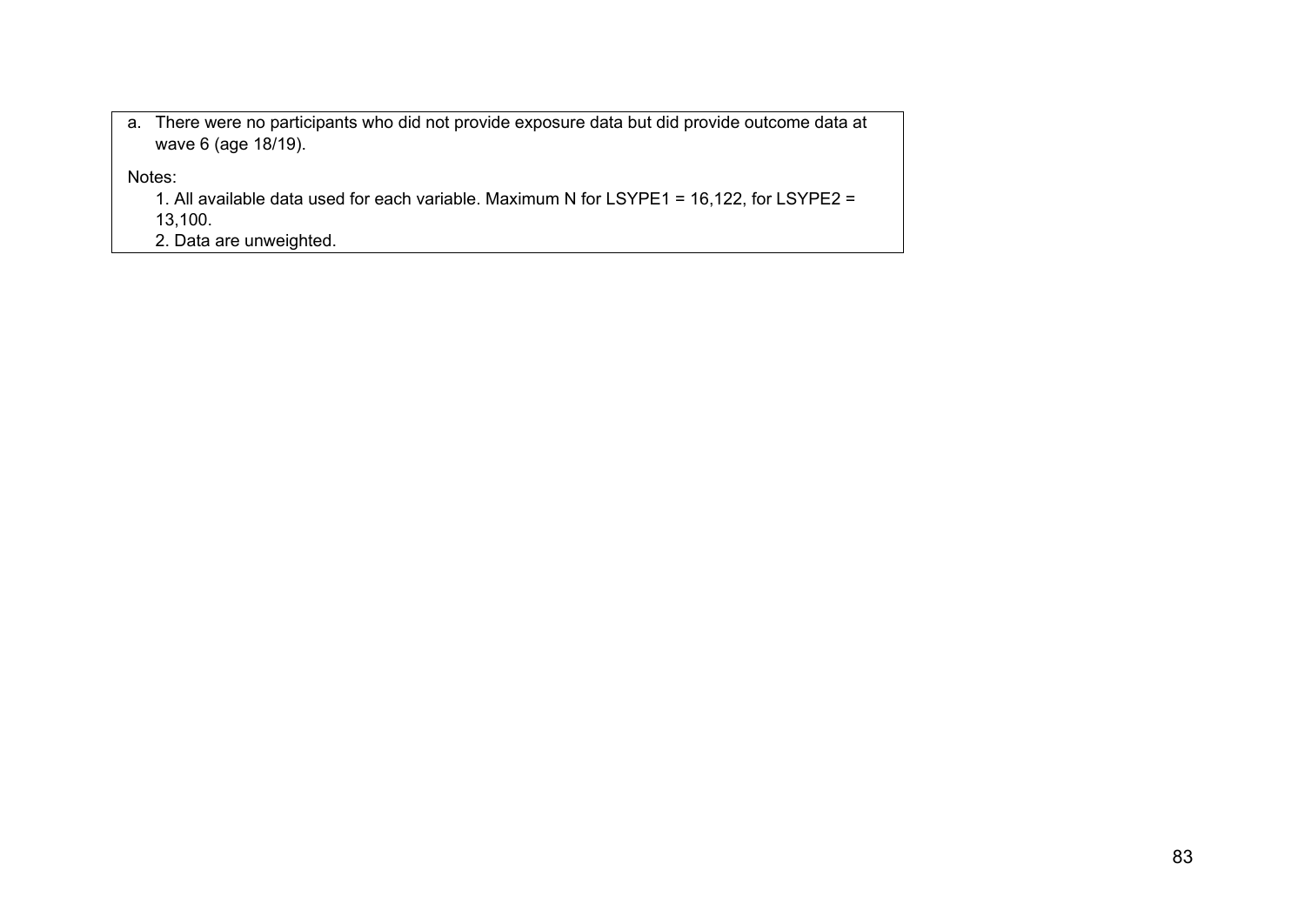**Appendix Table 6: Mean difference in symptoms of common mental disorder between young people who did and did not attend higher education, in sample with complete exposure data (missing data on outcome and confounders imputed).**

| <b>Model</b>                    |                                       | Mean Difference (95% Confidence Interval), p value |
|---------------------------------|---------------------------------------|----------------------------------------------------|
|                                 | LSYPE1                                | LSYPE2                                             |
| Did not attend higher education | Reference category (base)             | Reference category (base)                          |
| Model 1 <sup>a</sup>            | $-0.254$ ( $-0.593$ to 0.085) p=0.142 | 0.46 (0.19 to 0.82) $p=0.011$                      |
| Model $2b$                      | $-0.312$ ( $-0.652$ to 0.027) p=0.071 | 0.29 (-0.05 to 0.63) $p=0.096$                     |
| Model 3 <sup>c</sup>            | $-0.126$ ( $-0.50$ to 0.242) p=0.501  | 0.22 (-0.13 to 0.57) $p=0.216$                     |
| Model 4 <sup>d</sup>            | $0.021$ (-0.35 to 0.392) p=0.914      | 0.33 (-0.01 to 0.67) $p=0.058$                     |
| Model 5 <sup>e</sup>            | $0.068$ ( $-031$ to $0.443$ ) p=0.722 | $0.39$ (0.05 to 0.73) p=0.026                      |
| Model 6 <sup>f</sup>            | 0.172 (-0.198 to 0.543) $p=0.360$     | 0.62 (0.29 to 0.95) $p<0.001$                      |
| Model 79                        | $-0.145$ ( $-0.508$ to 0.218) p=0.432 | $0.39$ (0.09 to 0.70) p=0.011                      |

a. Unadjusted model.

b. Adjusted for sex and ethnicity.

c. Model 2 plus parents' socioeconomic status, parents' highest qualification and family composition.

d. Model 3 plus antisocial behaviour and experienced bullying.

e. Model 4 plus alcohol use and cannabis use.

f. Model 5 plus carer status, general quality of health and disability status.

g. Model 6 plus GHQ-12 scores at previous wave - for LSYPE1, this is wave 5 (age 17/18), for LSYPE2, this is wave 4 (age 16/17). Notes:

1. Data from Analysis 1: N = 9586 for LSYPE1 and N = 6916 for LSYPE2.

2. Analyses weighted to represent the target population using the population weight from wave 1.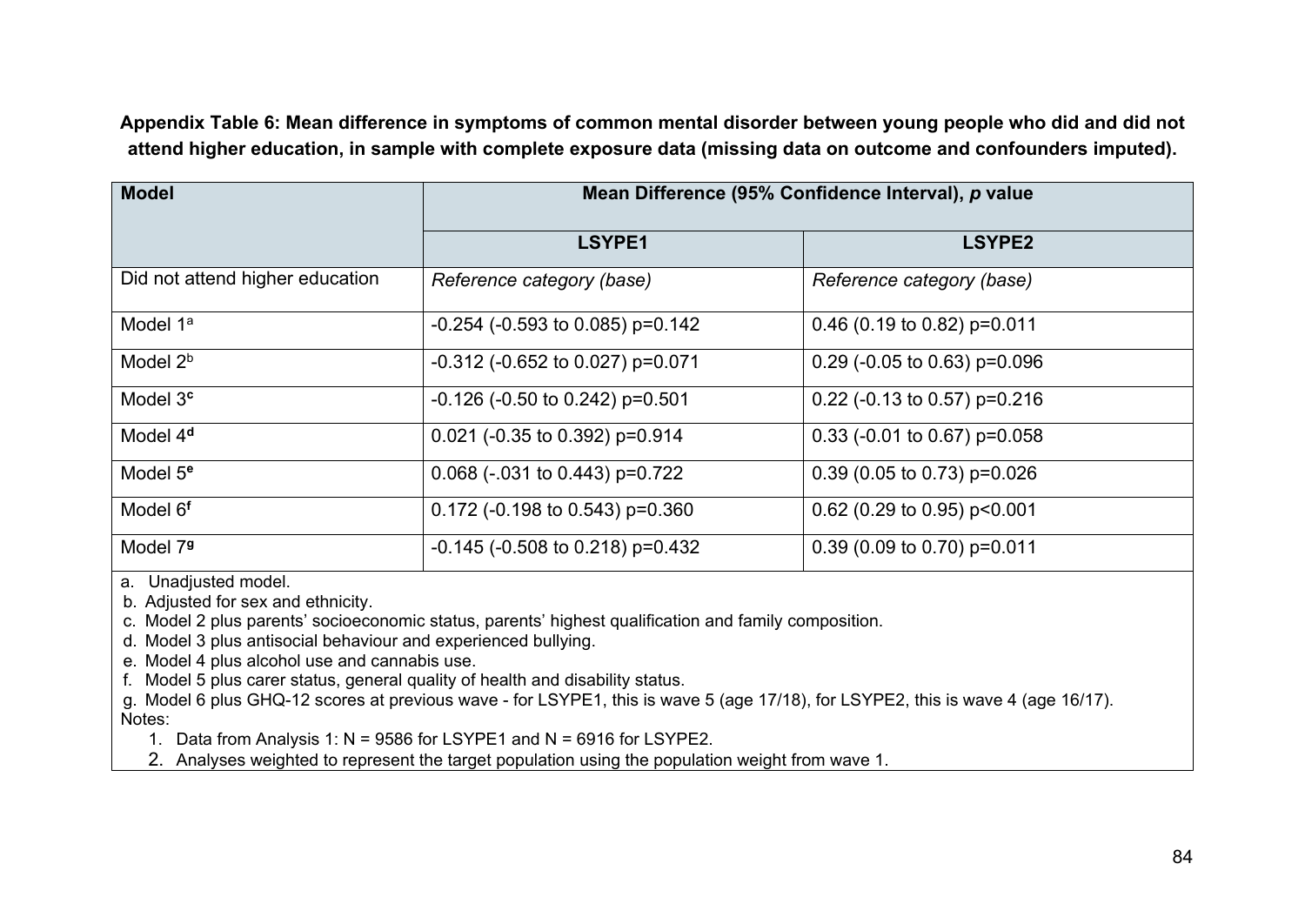**Appendix Table 7: Mean difference in symptoms of common mental disorder between young people who did and did not attend higher education, in sample with complete data (missing data on exposure, outcome and confounders imputed).**

| <b>Model</b>                    | Mean Difference (95% Confidence Interval), p value |                                |  |  |
|---------------------------------|----------------------------------------------------|--------------------------------|--|--|
|                                 | LSYPE1                                             | <b>LSYPE2</b>                  |  |  |
| Did not attend higher education | Reference category (base)                          | Reference category (base)      |  |  |
| Model 1 <sup>a</sup>            | $-0.31$ ( $-0.64$ to 0.03) p=0.07                  | $0.41$ (0.06 to 0.75) p=0.020  |  |  |
| Model 2 <sup>b</sup>            | $-0.36$ ( $-0.69$ to $-0.02$ ) p=0.04              | 0.24 (-0.10 to 0.58) $p=0.171$ |  |  |
| Model 3 <sup>c</sup>            | $-0.15$ ( $-0.52$ to 0.22) p=0.41                  | 0.17 (-0.18 to 0.53) $p=0.343$ |  |  |
| Model 4 <sup>d</sup>            | 0.00 (-0.37 to 0.38) $p=0.99$                      | 0.29 (-0.06 to 0.64) $p=0.104$ |  |  |
| Model 5 <sup>e</sup>            | $.056$ (-0.33 to 0.44) p=0.77                      | $0.35(0.00 to 0.61) p=0.049$   |  |  |
| Model 6 <sup>f</sup>            | 0.16 (-0.22 to 0.55) $p=0.40$                      | $0.59$ (0.25 to 0.93) p=0.001  |  |  |
| Model 79                        | $-0.17$ ( $-0.54$ to 0.20) p=0.36                  | $0.35$ (0.05 to 0.65) p=0.024  |  |  |

a. Unadjusted model.

b. Adjusted for sex and ethnicity.

c. Model 2 plus parents' socioeconomic status, parents' highest qualification and family composition.

d. Model 3 plus antisocial behaviour and experienced bullying.

e. Model 4 plus alcohol use and cannabis use.

f. Model 5 plus carer status, general quality of health and disability status.

g. Model 6 plus GHQ-12 scores at previous wave - for LSYPE1, this is wave 5 (age 17/18), for LSYPE2, this is wave 4 (age 16/17). Notes:

1. Data from Analysis 1: N = 15,770 for LSYPE1 and N = 13,100 for LSYPE2.

2. Analyses weighted to represent the target population using the population weight from wave 1.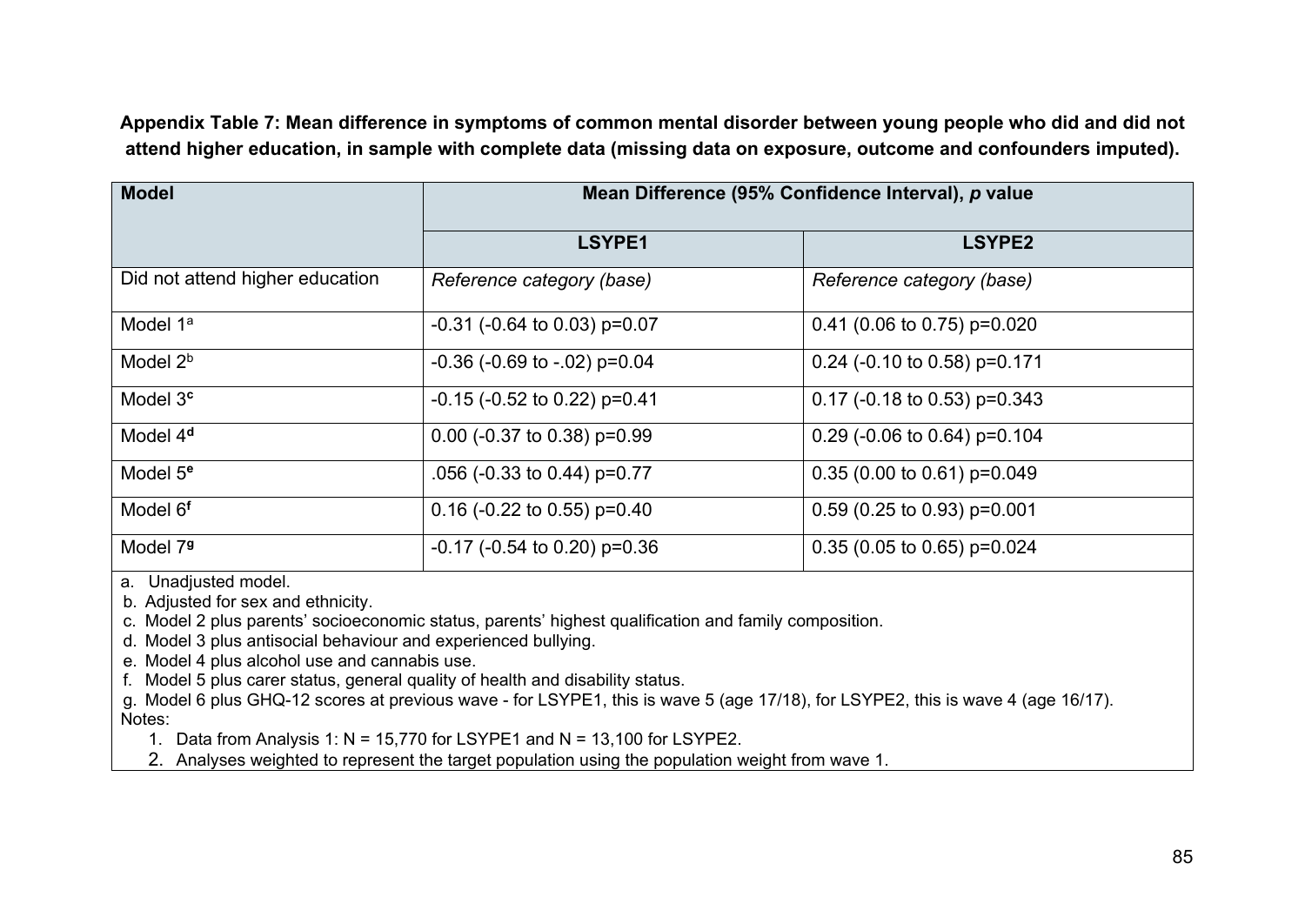**Appendix Table 8: Weighted mean (SD) symptoms of common mental disorder for those who did and did not attend higher education.**

|                                                   | Mean (95% confidence interval); standard deviation |                                       |                                  |               |                                        |                                       |                                 |       |  |
|---------------------------------------------------|----------------------------------------------------|---------------------------------------|----------------------------------|---------------|----------------------------------------|---------------------------------------|---------------------------------|-------|--|
| <b>Wave</b>                                       | LSYPE1                                             |                                       |                                  | <b>LSYPE2</b> |                                        |                                       |                                 |       |  |
|                                                   | <b>Attended</b><br>higher<br>education             | Did not attend<br>higher<br>education | <b>Total</b>                     | N             | <b>Attended</b><br>higher<br>education | Did not attend<br>higher<br>education | <b>Total</b>                    | N     |  |
| Wave 2 (age<br>14/15)                             | 10.35 (10.14 to<br>10.56); 7.22                    | 9.80 (9.57 to<br>10.02); 7.66         | 10.08 (9.92 to<br>10.23); 7.65   | 7,078         | 10.35 (10.10 to<br>10.60); 7.47        | 10.73 (10.45 to<br>$11.00$ ); $8.30$  | 10.52 (10.33<br>to 10.72); 8.13 | 5,045 |  |
| Wave 4 (age<br>16/17)                             | 10.87 (10.66 to<br>11.09); 7.38                    | 9.76 (9.55 to<br>$9.97$ ; $7.16$      | 10.27 (10.11 to<br>10.43); 7.66  | 8,493         | 12.04 (11.81 to<br>12.27); 6.76        | 11.63 (11.39 to<br>$11.87$ ; $7.14$   | 11.83 (11.66<br>to 12.01); 7.32 | 6,732 |  |
| Wave 5 (age<br>17/18                              |                                                    |                                       |                                  |               | 12.46 (12.23 to<br>12.68); 6.59        | 11.94 (11.68 to<br>12.19); 7.69       | 12.19 (12.01<br>to 12.37); 7.50 | 6,753 |  |
| Wave 6 (age<br>18/19                              |                                                    |                                       |                                  |               | 11.93 (11.69 to<br>12.16); 6.99        | 11.50 (11.26 to<br>$11.75$ ; $7.30$   | 11.70 (11.53<br>to 11.86); 6.96 | 6,743 |  |
| Wave 8 (age 25)                                   | 11.66 (11.41 to<br>11.92); 8.71                    | 12.00 (11.69 to<br>12.32); 10.99      | 11.86 (11.65 to<br>12.08); 10.45 | 5,611         |                                        |                                       |                                 |       |  |
| Notes:<br>1. Data from Analysis 2 eligible sample |                                                    |                                       |                                  |               |                                        |                                       |                                 |       |  |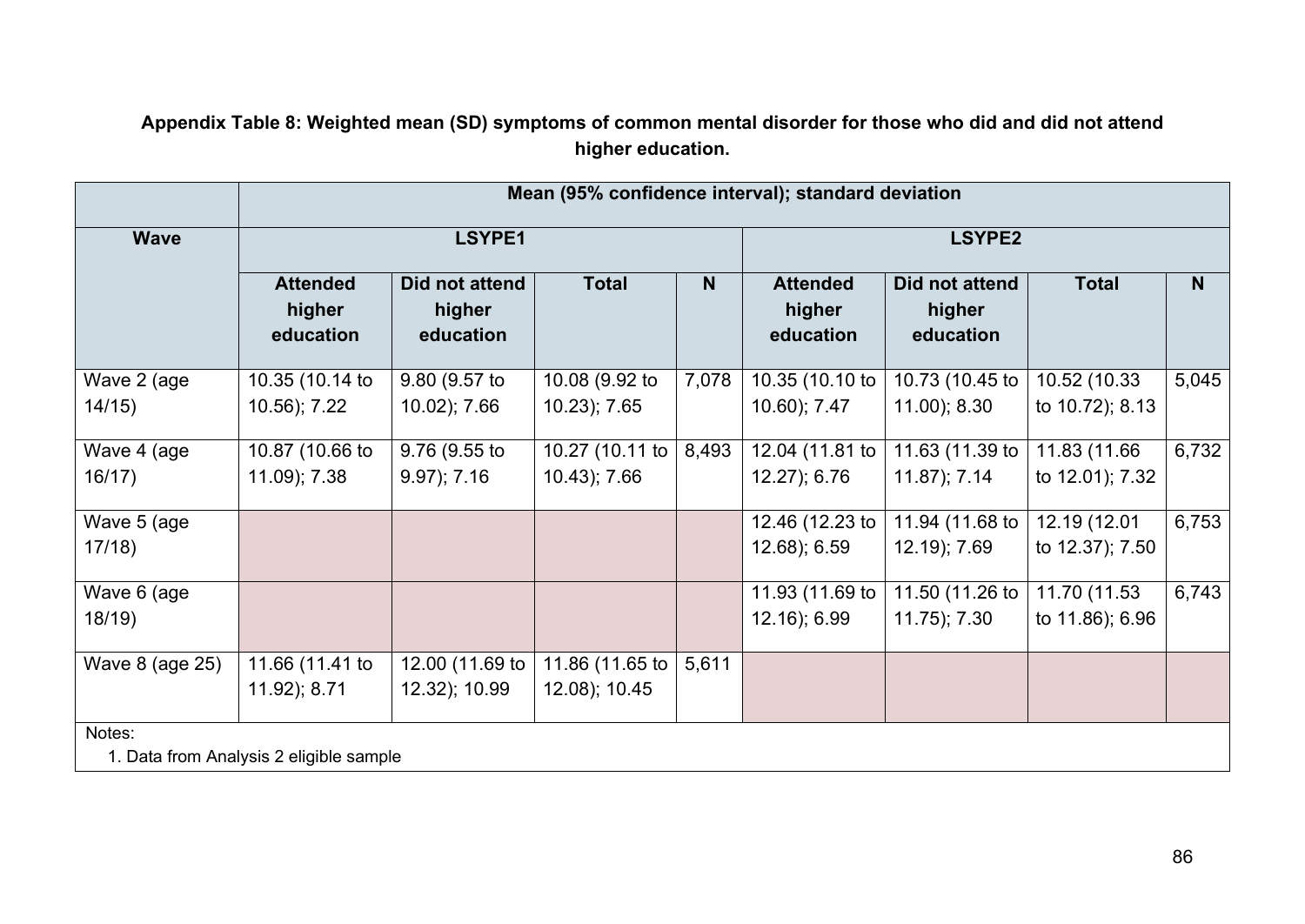2. Data are weighted using weight applicable to each outcome wave

3. Red cells indicate time points where data was not available for that dataset.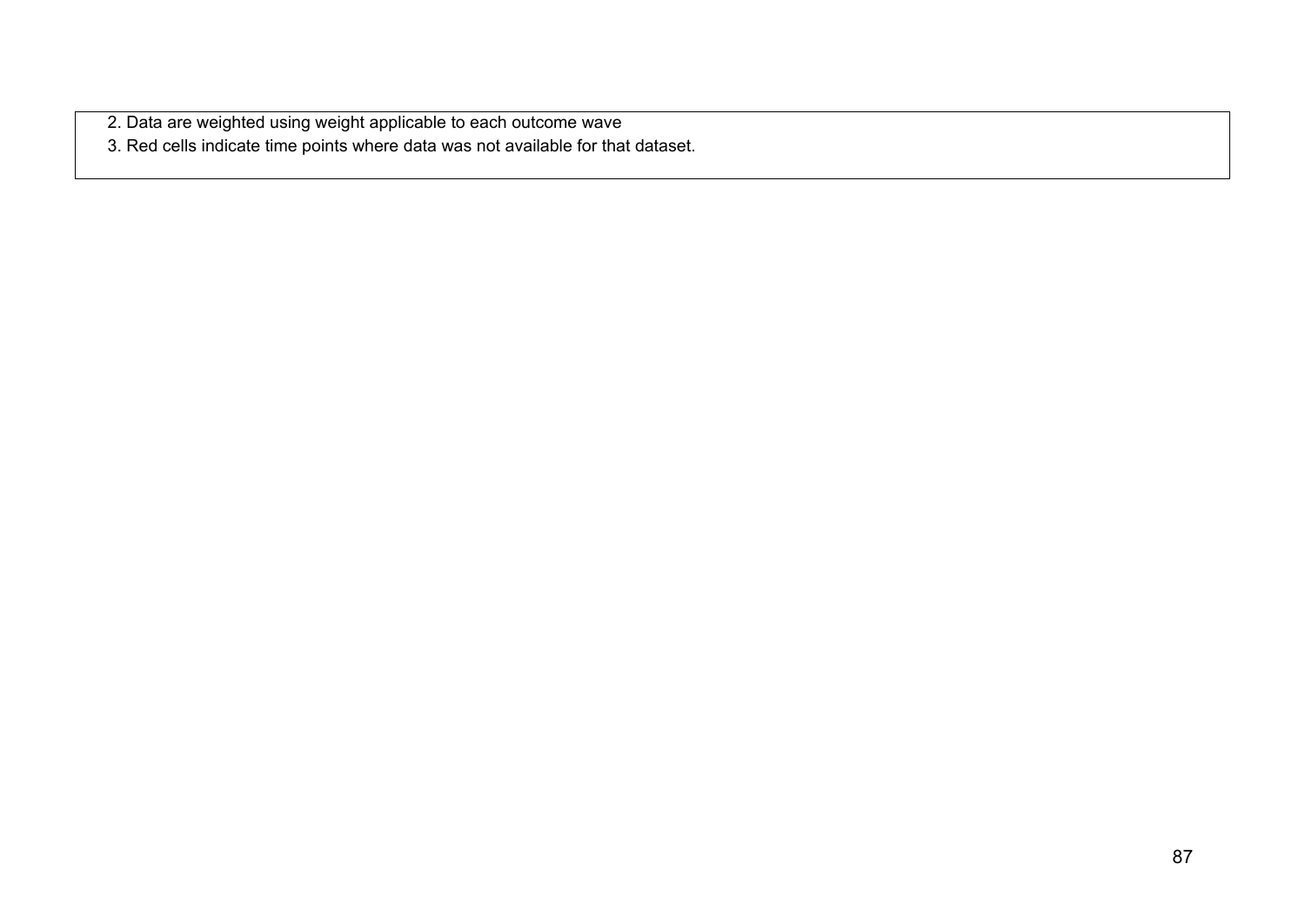## **Appendix Table 9: p values from time variables in the multilevel model.**

| <b>Variable</b>                            | LSYPE1 | <b>LSYPE2</b> |
|--------------------------------------------|--------|---------------|
| Time                                       | < 001  | < 001         |
| Time interaction <sup>a</sup>              | .002   | .001          |
| Quadratic time                             | < 001  | < 001         |
| Quadratic time<br>interaction <sup>a</sup> | < .001 | < 0.07        |

a. Interaction refers to an interaction between the time variable and the exposure (higher education).

Notes

1. Data are from Analysis 2 eligible sample.

2. All models are unadjusted.

3. All models weighted using weight from main outcome wave – wave 8 (age 25) for LSYPE1 and wave 6 (age 18/19) for LSYPE2.

4. All models run separately.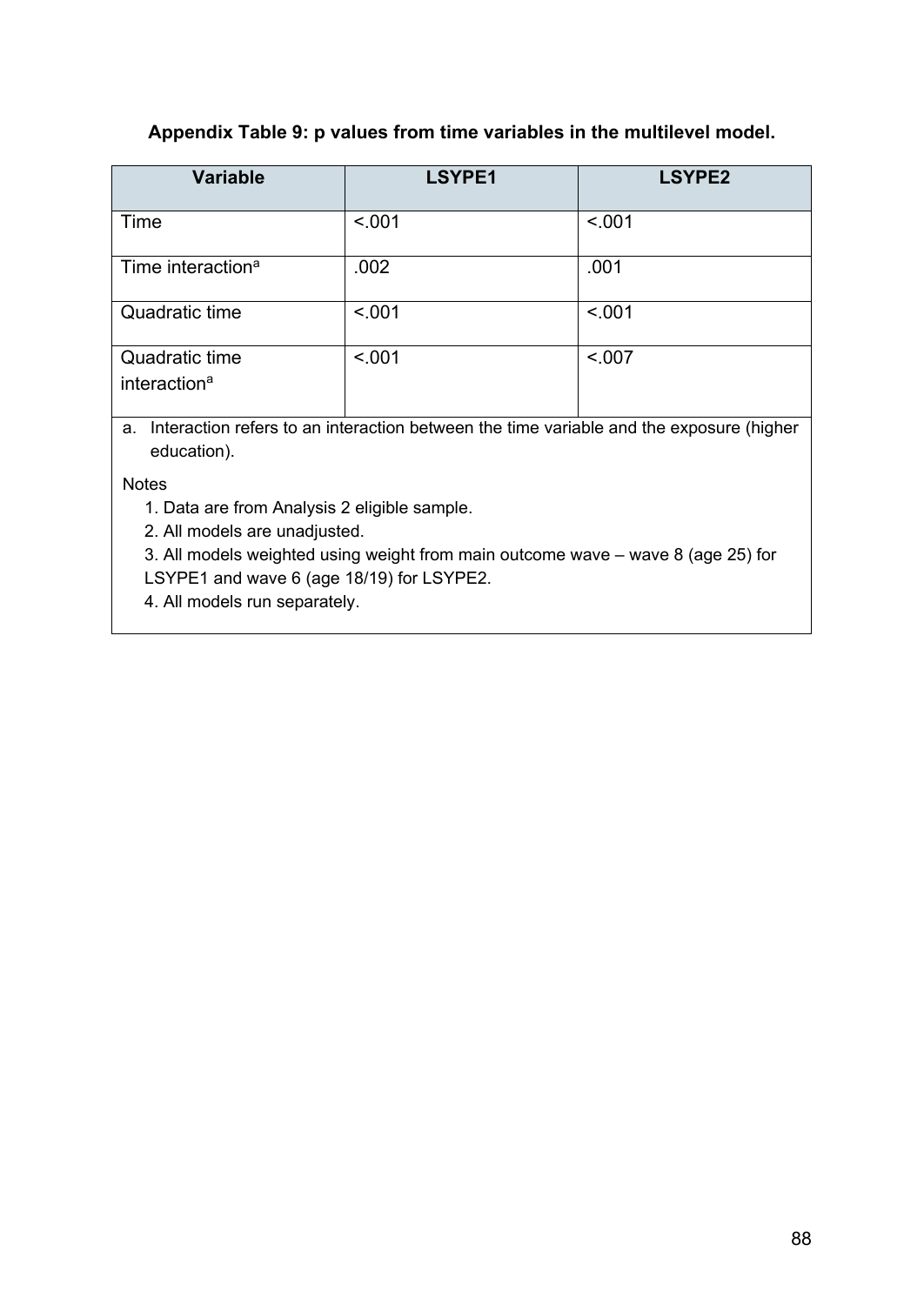**Appendix Table 10: Weighted descriptive statistics for variables classed as predictors, in young people who did and did not attend higher education.**

| <b>Variable</b>                                                              |                                     | LSYPE1                             | <b>LSYPE2</b> |                                        |                                       |               |
|------------------------------------------------------------------------------|-------------------------------------|------------------------------------|---------------|----------------------------------------|---------------------------------------|---------------|
|                                                                              | <b>Attended higher</b><br>education | Did not attend<br>higher education | <b>Total</b>  | <b>Attended</b><br>higher<br>education | Did not attend<br>higher<br>education | <b>Total</b>  |
| Locus of control $- M$<br>$(\mathsf{SD})^\mathsf{a}$                         | 6.38(1.75)                          | 5.64(1.83)                         | 6.04(1.95)    | 5.91(1.60)                             | 5.51(1.77)                            | 5.72(1.73)    |
| <b>Equates hard work</b><br>with success $- M$<br>$(\mathsf{SD})^\mathsf{a}$ | 7.46(1.57)                          | 6.95(1.48)                         | 7.23(1.62)    | 7.49(1.31)                             | $\overline{7}.17(1.27)$               | 7.34(1.36)    |
| Social media use - M<br>$(\mathsf{SD})^\mathsf{b}$                           | 2.32(3.04)                          | 2.61(3.63)                         | 2.49(3.54)    |                                        |                                       |               |
| Social media use $- N$<br>$( \% )^c$                                         |                                     |                                    |               |                                        |                                       |               |
| Less often or never                                                          |                                     |                                    |               | 247 (7.5%)                             | 322 (9.1%)                            | 569 (8.3%)    |
| 2-3 times a day                                                              |                                     |                                    |               | 600 (18.1%)                            | 504 (15.0%)                           | 1,104 (16.5%) |
| Every 2-3 hours                                                              |                                     |                                    |               | 434 (12.7%)                            | 430 (12.6%)                           | 864 (12.6%)   |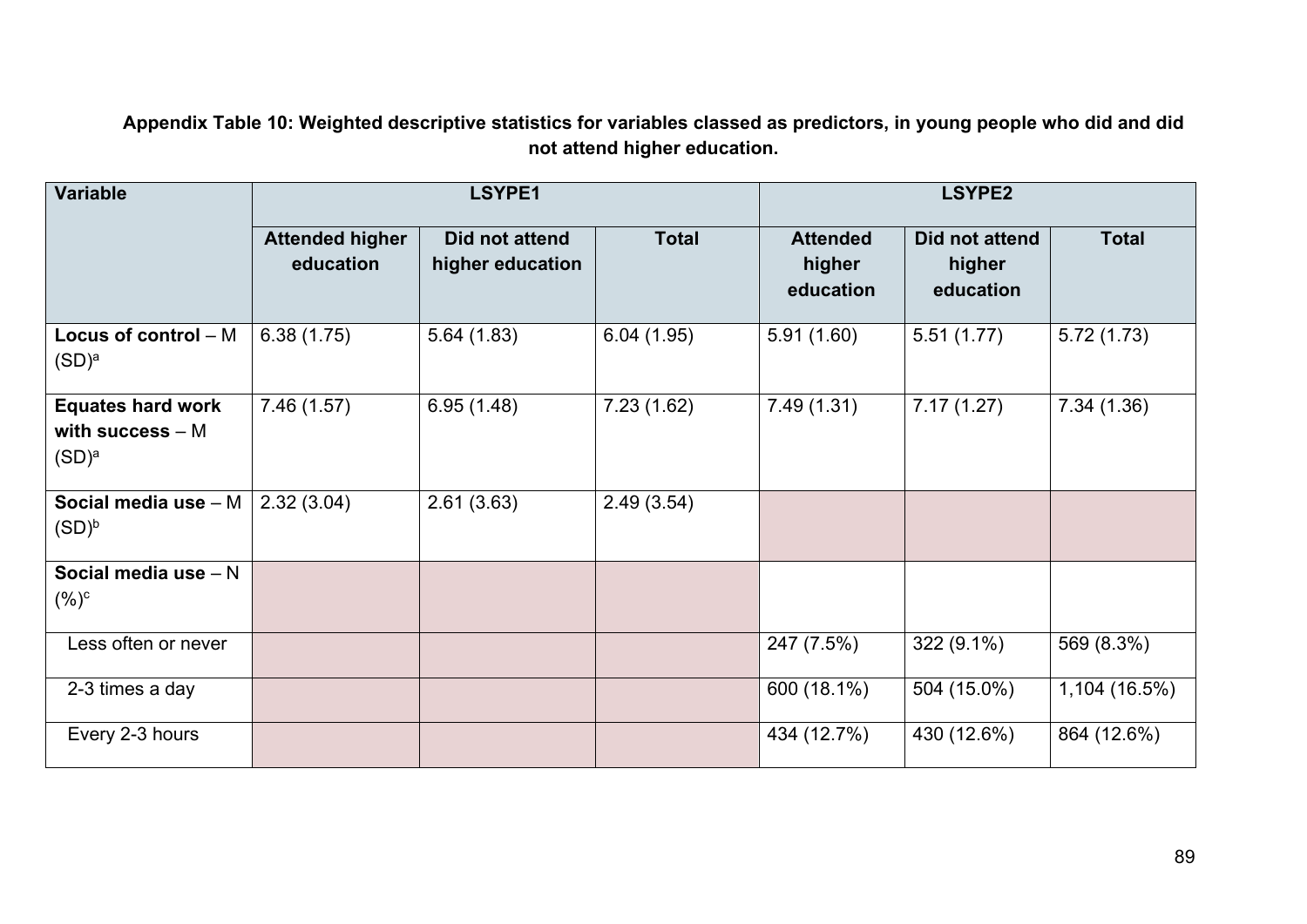| Once every hour                                          |             |             |               | 697 (21.8%)   | 647 (19.3%)   | 1,344 (20.5%) |
|----------------------------------------------------------|-------------|-------------|---------------|---------------|---------------|---------------|
| Multiple times an<br>hour                                |             |             |               | 1,356 (40.0%) | 1,504 (44.0%) | 2,860 (42.1%) |
| <b>Parents' Highest</b>                                  |             |             |               |               |               |               |
| <b>Qualification</b> $- N$<br>$(\%)^{\text{d,e}}$        |             |             |               |               |               |               |
| Below GCSE or no<br>qualification                        | 504 (9.5%)  | 660 (23.3%) | 1,164 (16.4%) | 492 (11.8%)   | 746 (19.2%)   | 1,238 (15.4%) |
| GCSE grades A-C or<br>equivalent                         | 551 (17.7%) | 768 (32.5%) | 1,319 (25.0%) | 1,214 (35.3%) | 1,596 (46.7%) | 2,810 (40.9%) |
| GCE, A Level or<br>equivalent                            | 498 (17.3%) | 473 (19.4%) | 971 (18.3%)   | 450 (13.7%)   | 384 (11.4%)   | 834 (12.6%)   |
| Higher education<br>below degree level                   | 604 (21.2%) | 368 (15.1%) | 972 (18.2%)   | 470 (14.9%)   | 312 (9.8%)    | 782 (12.4%)   |
| Degree or equivalent                                     | 926 (34.4%) | 259 (9.7%)  | 1,185 (22.1%) | 709 (24.3%)   | 370 (12.9%)   | 1,079 (18.7%) |
| <b>Frequency of</b><br>Alcohol Use - N $(\%)^{f}$ ,<br>g |             |             |               |               |               |               |
| <b>Never</b>                                             | 779 (14.3%) | 470 (13.3%) | 1,249 (13.8%) | 1,185 (31.4%) | 1,038 (28.1%) | 2,223 (29.7%) |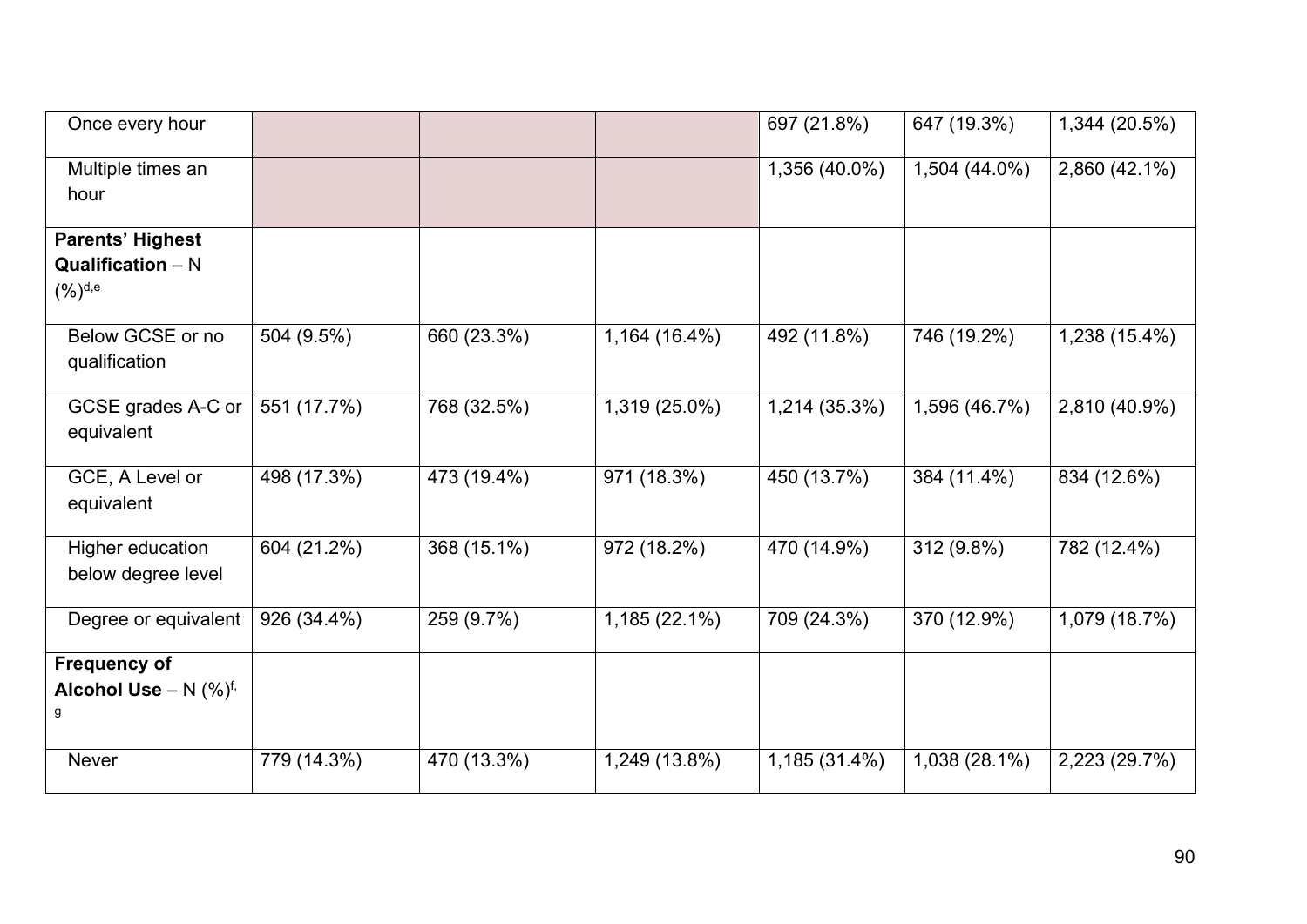| Once every couple | 539 (18.2%) | 432 (17.7%) | 971 (18.0%)   | 1,270 (39.9%) | 1,429 (43.0%) | 2,699 (41.5%) |
|-------------------|-------------|-------------|---------------|---------------|---------------|---------------|
| of months or less |             |             |               |               |               |               |
|                   |             |             |               |               |               |               |
| 1-3 times a month | 971 (37.6%) | 711 (31.8%) | 1,682 (34.7%) | 753 (25.0%)   | 741 (23.6%)   | 1,494 (24.3%) |
|                   |             |             |               |               |               |               |
| Once a week or    | 711 (29.9%) | 826 (37.2%) | 1,537 (33.5%) | $106(3.7\%)$  | 163 (5.3%)    | 269 (4.5%)    |
| more              |             |             |               |               |               |               |
|                   |             |             |               |               |               |               |

a. Measured at wave 2 (age 14/15) in LSYPE1 and LSYPE2.

b. Available in LSYPE1 only. Measured at wave 8 (age 25).

c. Available in LSYPE2 only. Measured at wave 5 (age 17/18).

d. Measured at wave 4 (age 16/17) in LSYPE1 and wave 1 (age 13/14) in LSYPE2.

e. In LSYPE1, indicates the highest qualification held by the main or second parent. In LSYPE2, indicates the highest qualification held by the mother or father.

f. Categories differed slightly from stated at LSYPE2, as follows: Never; Once a month or less; 2-3 times a month; 2 or more times a week.

g. Measured at wave 4 (age 16/17) in LSYPE1 and LSYPE2.

Notes:

1. Data from Analysis 3 eligible sample.

2. Data are weighted using weight from main outcome wave – wave 8 (age 25) for LSYPE1 and wave 6 (age 18/19) for LSYPE2.

3. Red cells indicate time points where data was not available for that dataset.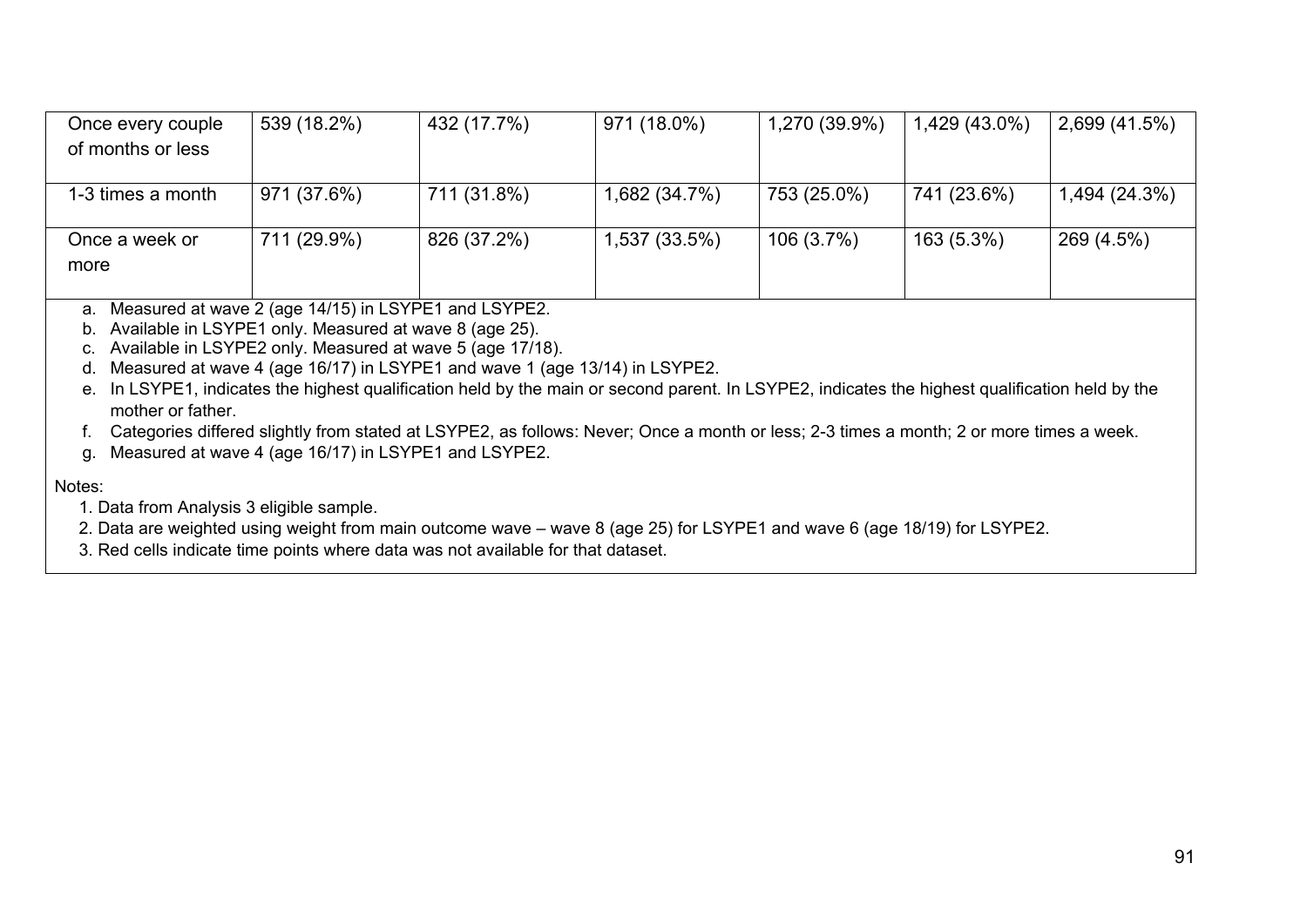## **References**

Bell T, Watson M, Sharp D, et al. (2005) Factors associated with being a false positive on the General Health Questionnaire. *Social Psychiatry and Psychiatric Epidemiology* 40(5). D. Steinkopff-Verlag: 402–407. DOI: 10.1007/s00127-005- 0881-6.

Bolton P (2019) *House of Commons Briefing Paper: Higher education student numbers*. *Number*. London, UK.

Brookes ST, Whitely E, Egger M, et al. (2004) Subgroup analyses in randomized trials: risks of subgroup-specific analyses; *Journal of Clinical Epidemiology* 57(3): 229–236. DOI: 10.1016/j.jclinepi.2003.08.009.

Connell-Smith A and Hubble S (2018) *House of Commons Briefing paper: Widening participation strategy in higher education in England*. London, UK.

Cvetkovski S, Jorm AF and Mackinnon AJ (2019) An analysis of the mental health trajectories of university students compared to their community peers using a national longitudinal survey. *Studies in Higher Education* 44(1). Routledge: 185– 200. DOI: 10.1080/03075079.2017.1356281.

Department for Education (2016) *Longitudinal study of young people in England cohort 2: Health and wellbeing at wave 2 (DFE Publication No. DFE-RR501)*.

Department for Education (2020) *Participation measures in higher eduacation*.

Duffy A, Saunders KEA, Malhi GS, et al. (2019) Mental health care for university students: a way forward? *The Lancet Psychiatry*. Elsevier Ltd. DOI: 10.1016/S2215-0366(19)30275-5.

Gnambs T and Staufenbiel T (2018) The structure of the General Health Questionnaire (GHQ-12): two meta-analytic factor analyses. *Health Psychology Review* 12(2): 179–194. DOI: 10.1080/17437199.2018.1426484.

Greenland S, Senn SJ, Rothman KJ, et al. (2016) Statistical tests, P values, confidence intervals, and power: a guide to misinterpretations. *European Journal of Epidemiology* 31(4). Springer Netherlands: 337–350. DOI: 10.1007/s10654-016-0149-3.

Gunnell D, Kidger J and Elvidge H (2018) Adolescent mental health in crisis. *BMJ (Online)*. BMJ Publishing Group. DOI: 10.1136/bmj.k2608.

Hankin BL, Fraley RC, Lahey BB, et al. (2005) Is Depression Best Viewed as a Continuum or Discrete Category? A Taxometric Analysis of Childhood and Adolescent Depression in a Population-Based Sample. *Journal of Abnormal Psychology* 114(1): 96–110. DOI: 10.1037/0021-843X.114.1.96.

HESA (2019) Higher Education Student Statistics: UK, 2017/18 | HESA.

Joinson C, Kounali D and Lewis G (2017) Family socioeconomic position in early life and onset of depressive symptoms and depression: a prospective cohort study. *Social psychiatry and psychiatric epidemiology* 52(1). Springer: 95–103. DOI: 10.1007/s00127-016-1308-2.

Kessler RC, Berglund P, Demler O, et al. (2005) Lifetime prevalence and age-ofonset distributions of DSM-IV disorders in the national comorbidity survey replication. *Archives of General Psychiatry*. Arch Gen Psychiatry. DOI: 10.1001/archpsyc.62.6.593.

Macaskill A (2013) The mental health of university students in the United Kingdom. *British Journal of Guidance & Counselling* 41(4). Ann Macaskill: 426–441. DOI: 10.1080/03069885.2012.743110.

Mars B, Heron J, Crane C, et al. (2014) Differences in risk factors for self-harm with and without suicidal intent: findings from the ALSPAC cohort. *Journal of*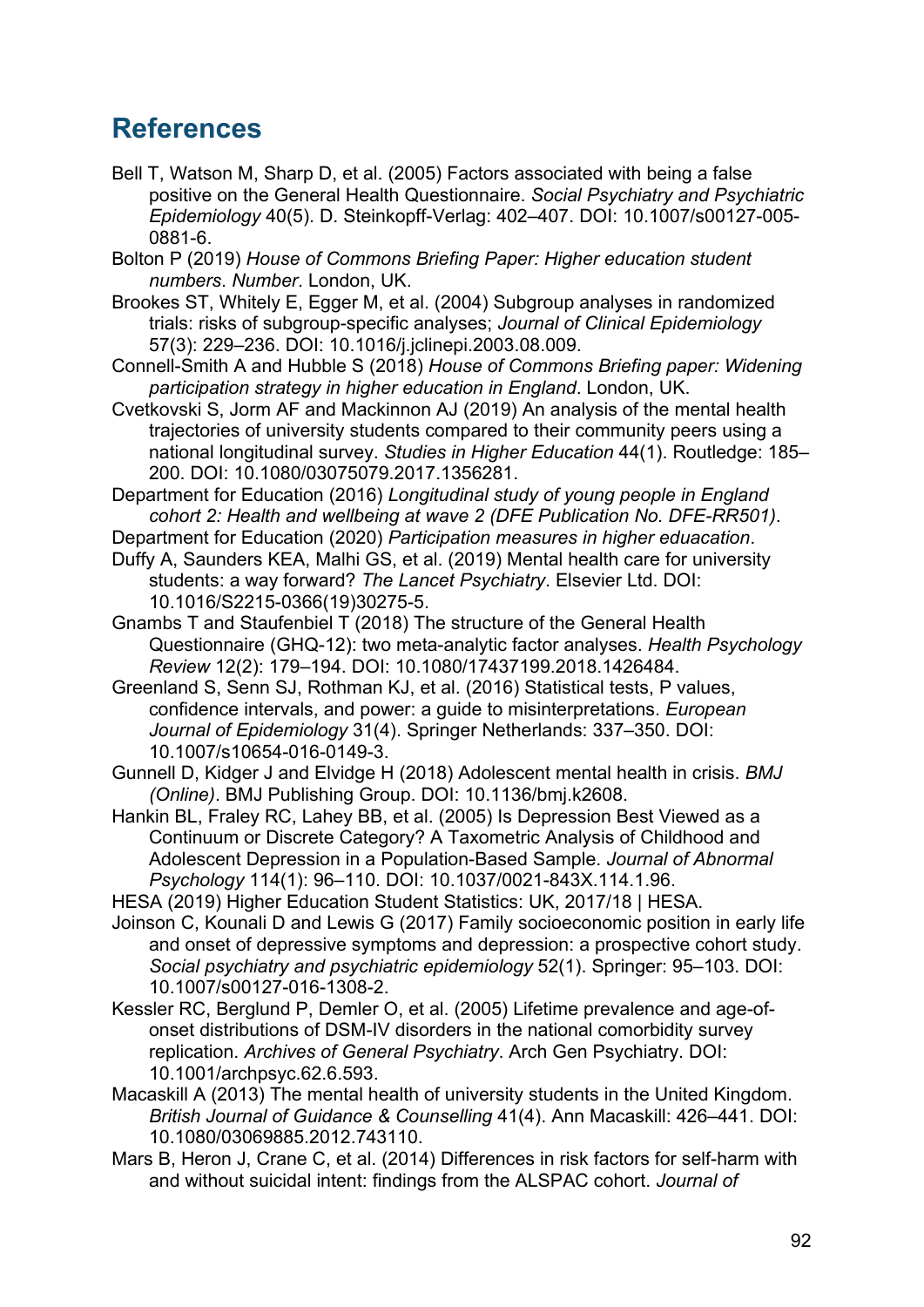*affective disorders* 168(100). Elsevier: 407–14. DOI: 10.1016/j.jad.2014.07.009.

- McCloud T and Bann D (2019) Financial stress and mental health among higher education students in the UK up to 2018: rapid review of evidence. *Journal of Epidemiology and Community Health*: jech-2019-212154. DOI: 10.1136/jech-2019-212154.
- Mcmanus S, Bebbington P, Jenkins R, et al. (2016) Mental health and wellbeing in England: Adult Psychiatric Morbidity Survey 2014. *Apms 2014*. DOI: 10.1103/PhysRevB.77.235410.
- McManus S (2018) Mental health of children and young people in England, 2017. *NHS DIgital*.
- McManus S and Gunnell D (2020) Trends in mental health, non‐suicidal self‐harm and suicide attempts in 16–24-year old students and non-students in England, 2000–2014. *Social Psychiatry and Psychiatric Epidemiology* 55(1). Springer: 125–128. DOI: 10.1007/s00127-019-01797-5.
- Mehio-Sibai A, Feinleib M, Sibai TA, et al. (2005) A positive or a negative confounding variable? A simple teaching aid for clinicians and students. *Annals of Epidemiology* 15(6): 421–423. DOI: 10.1016/j.annepidem.2004.10.004.

NHS Digital (2018) *Mental Health of Children and Young People in England, 2017*. Available at: https://digital.nhs.uk/data-andinformation/publications/statistical/mental-health-of-children-and-young-peoplein-england/2017/2017.

Office for Students (2020) *Data and analysis: equality and diversity*.

- Patalay P and Fitzsimons E (2016) Correlates of Mental Illness and Wellbeing in Children: Are They the Same? Results From the UK Millennium Cohort Study. *Journal of the American Academy of Child and Adolescent Psychiatry* 55(9). Elsevier Inc: 771–783. DOI: 10.1016/j.jaac.2016.05.019.
- Patalay P and Fitzsimons E (2021) Psychological distress, self-harm and attempted suicide in UK 17-year olds: prevalence and sociodemographic inequalities. *The British Journal of Psychiatry*. Royal College of Psychiatrists: 1–3. DOI: 10.1192/bjp.2020.258.
- Pitchforth J, Fahy K, Ford T, et al. (2019) Mental health and well-being trends among children and young people in the UK, 1995-2014: Analysis of repeated crosssectional national health surveys. *Psychological Medicine*. DOI: 10.1017/S0033291718001757.
- Politi PL, Piccinelli M and Wilkinson G (1994) Reliability, validity and factor structure of the 12-item General Health Questionnaire among young males in Italy. *Acta Psychiatrica Scandinavica* 90(6): 432–437. DOI: 10.1111/j.1600- 0447.1994.tb01620.x.
- Qaa (2018) UKSCQA UK Standing Committee for Quality Assessment The revised UK Quality Code for Higher Education. (March). Available at: www.ukscqa.org.uk.
- Rothman K, Greenland S and Lash T (2013) *Modern Epidemiology*. Third. Philadelphia: Lippincott, Williams and Wilkins.
- Royal College of Psychiatrists (2011) *Mental health of students in higher education. College Report CR166 September 2011.* London, UK.
- Sterne JAC, White IR, Carlin JB, et al. (2009) Multiple imputation for missing data in epidemiological and clinical research: potential and pitfalls. *BMJ (Clinical research ed.)* 338. British Medical Journal Publishing Group: b2393. DOI: 10.1136/BMJ.B2393.

Storrie K, Ahern K and Tuckett A (2010) A systematic review: Students with mental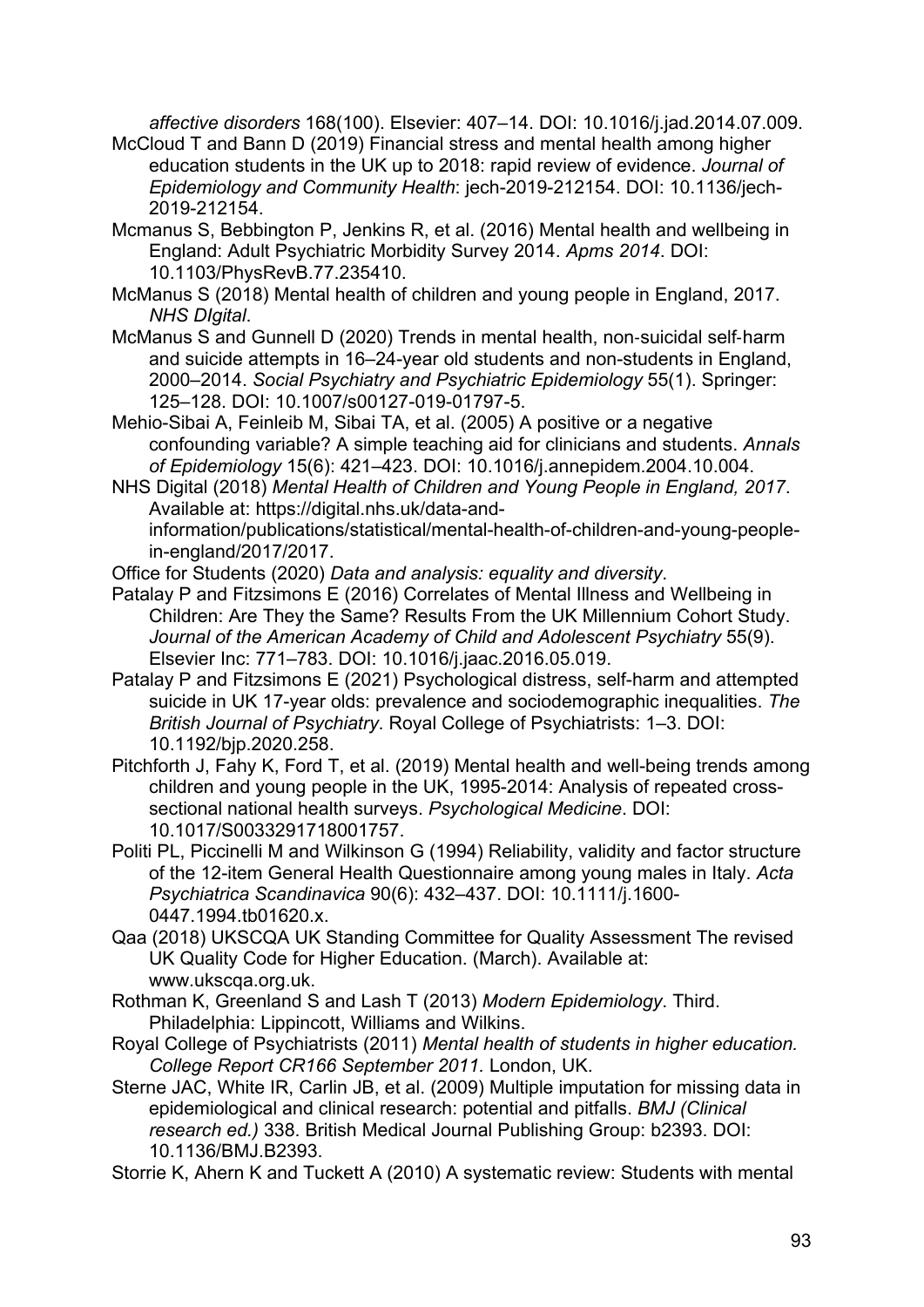health problems-A growing problem. *International Journal of Nursing Practice* 16(1): 1–6. DOI: 10.1111/j.1440-172X.2009.01813.x.

- Tabor E, Patalay P and Bann D (2021) Mental health in higher education students and non-students: evidence from a nationally representative panel study. *Social Psychiatry and Psychiatric Epidemiology* 1. Springer: 3. DOI: 10.1007/s00127- 021-02032-w.
- Thapar A, Collishaw S, Pine D, et al. (2012) Depression in adolescence. *The Lancet* 379(9820): 1056–1067. DOI: 10.1016/S0140-6736(11)60871-4.
- Thorley C (2017) Not By Degrees: Improving Student Mental Health in the UK's Universities.
- Universities UK (2018) *Minding our future: starting a conversation about the support of student mental health*.
- VanderWeele TJ (2019) Principles of confounder selection. *European Journal of Epidemiology* 34(3). Springer Netherlands: 211–219. DOI: 10.1007/s10654-019- 00494-6.
- Wolpert M, Dalzell K, Ullman R, et al. (2019) Strategies not accompanied by a mental health professional to address anxiety and depression in children and young people: a scoping review of range and a systematic review of effectiveness. *The lancet. Psychiatry* 6(1). Elsevier: 46–60. DOI: 10.1016/S2215-0366(18)30465-6.
- Zammit S, Peter Allebeck Mrcp, Dalman C, et al. (2003) *Article Investigating the Association Between Cigarette Smoking and Schizophrenia in a Cohort Study*. *Am J Psychiatry*. Available at: http://ajp.psychiatryonline.org (accessed 15 May 2021).